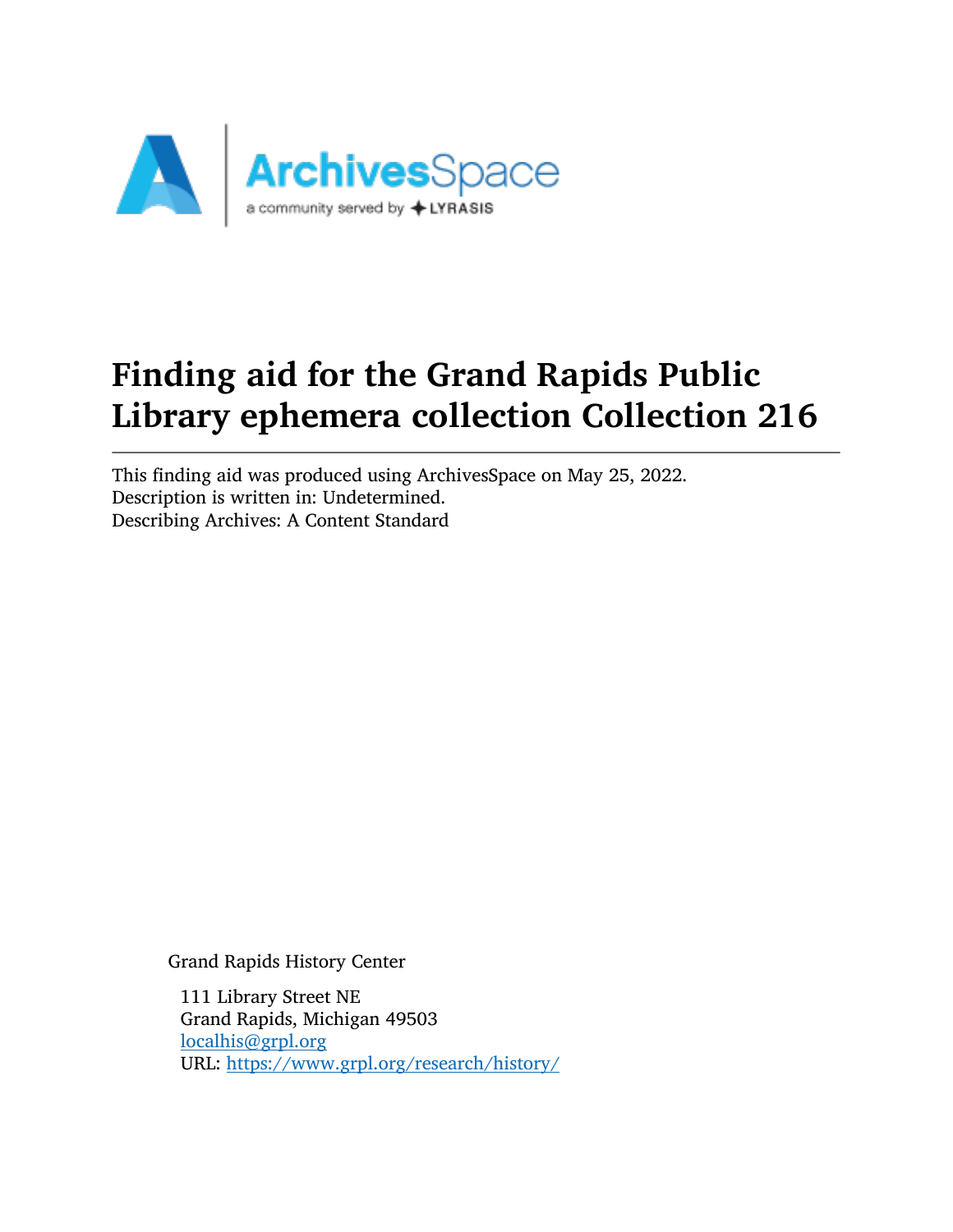## <span id="page-1-0"></span>**Table of Contents**

| 20 |
|----|
| 21 |
|    |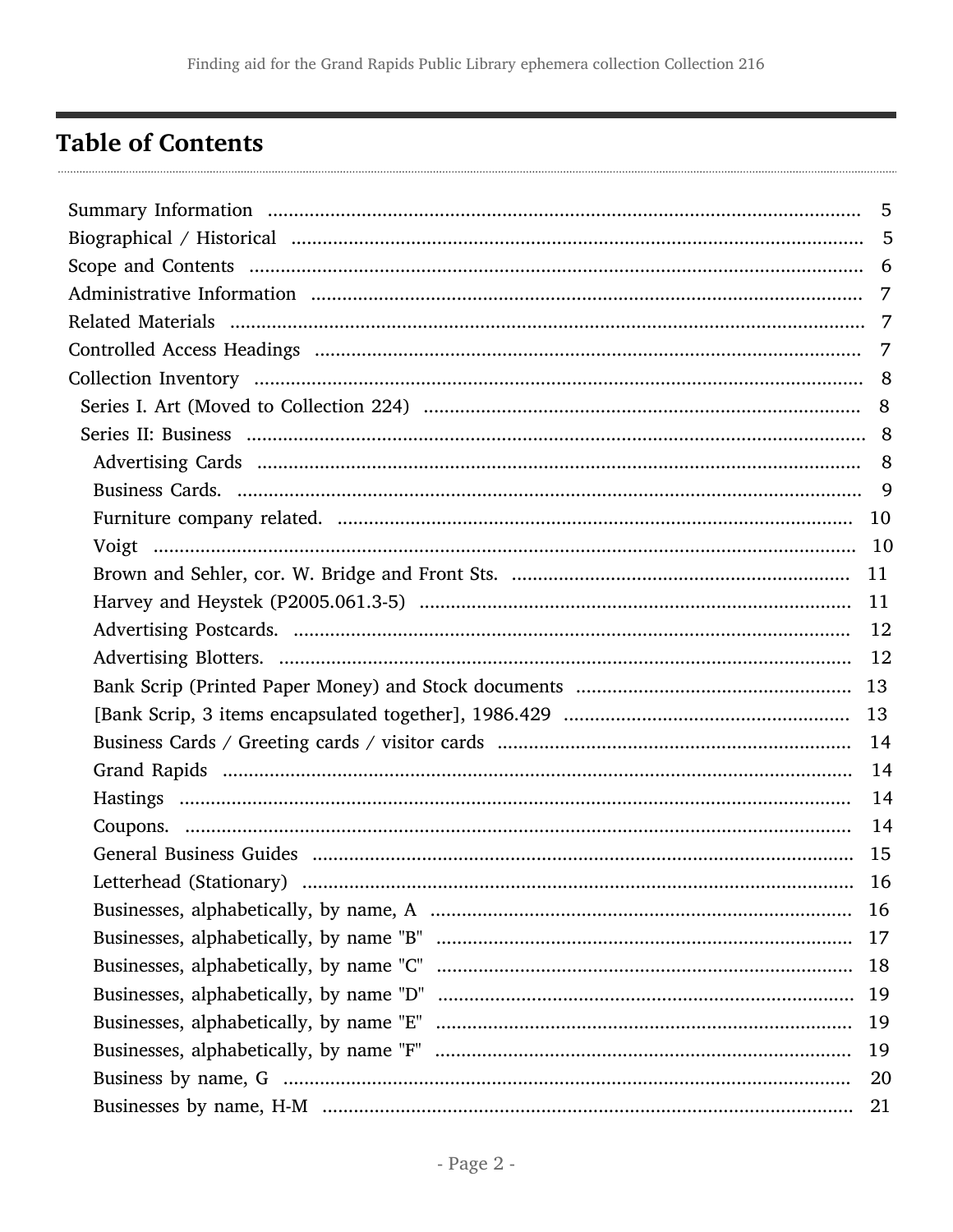|                                                                             | 24 |
|-----------------------------------------------------------------------------|----|
|                                                                             |    |
|                                                                             |    |
|                                                                             | 27 |
|                                                                             | 28 |
|                                                                             |    |
|                                                                             |    |
|                                                                             |    |
|                                                                             | 31 |
|                                                                             |    |
|                                                                             |    |
|                                                                             |    |
|                                                                             |    |
|                                                                             |    |
|                                                                             |    |
|                                                                             |    |
|                                                                             | 39 |
|                                                                             |    |
|                                                                             | 46 |
|                                                                             | 48 |
|                                                                             |    |
|                                                                             |    |
|                                                                             |    |
|                                                                             |    |
|                                                                             | 57 |
|                                                                             | 58 |
|                                                                             | 58 |
|                                                                             | 58 |
|                                                                             | 58 |
|                                                                             | 62 |
|                                                                             | 63 |
|                                                                             | 64 |
|                                                                             | 65 |
|                                                                             | 65 |
|                                                                             |    |
| Series XV. Performances, Theatre and Musical Programs, promotions, etc.  68 |    |
|                                                                             |    |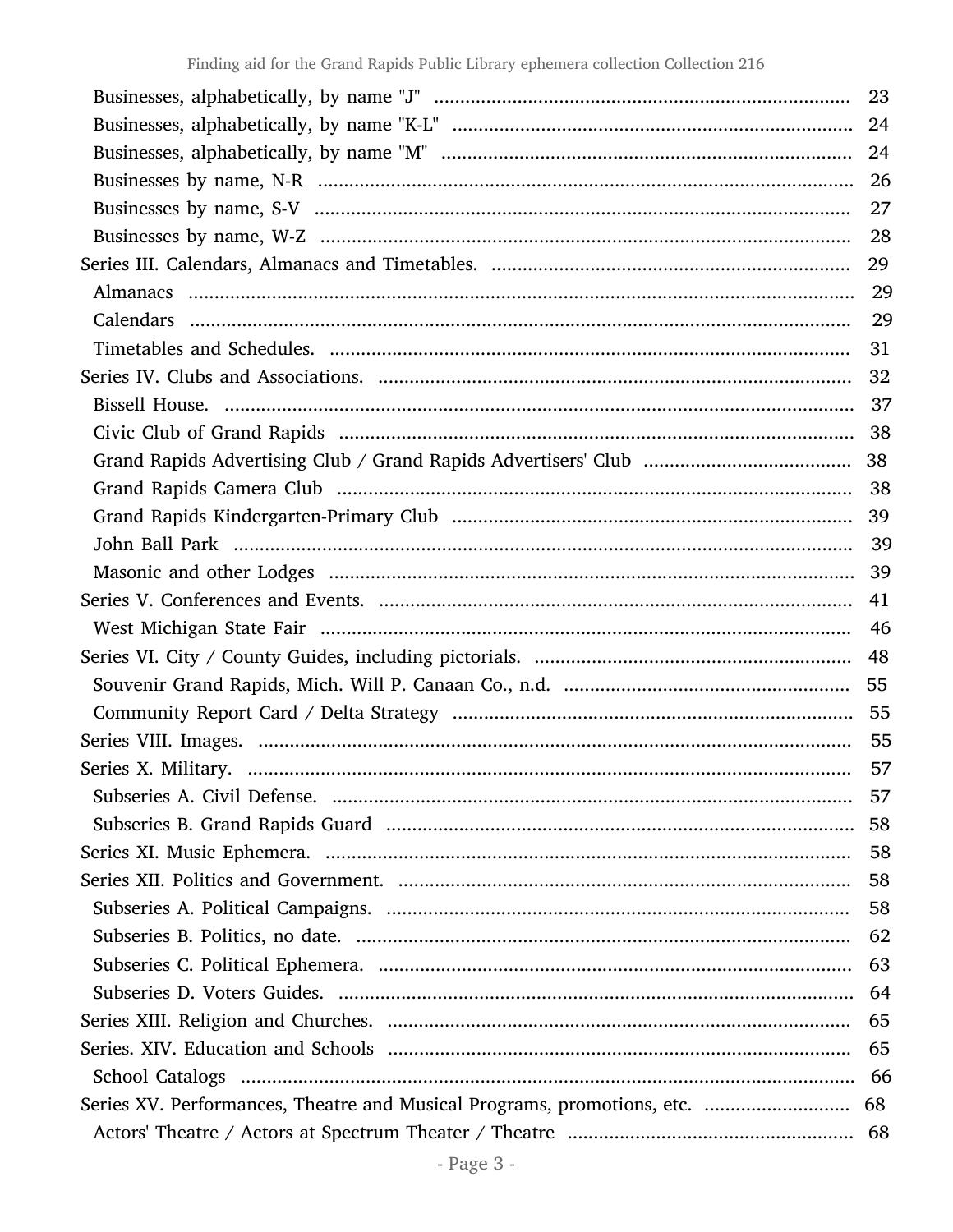|          | 72 |
|----------|----|
|          | 72 |
|          |    |
|          | 74 |
|          | 75 |
|          |    |
|          | 75 |
|          |    |
|          |    |
|          |    |
| B. Menus |    |
|          |    |
|          |    |
|          |    |
|          |    |
|          |    |
|          | 83 |
|          |    |
|          |    |
|          |    |
|          |    |
|          | 88 |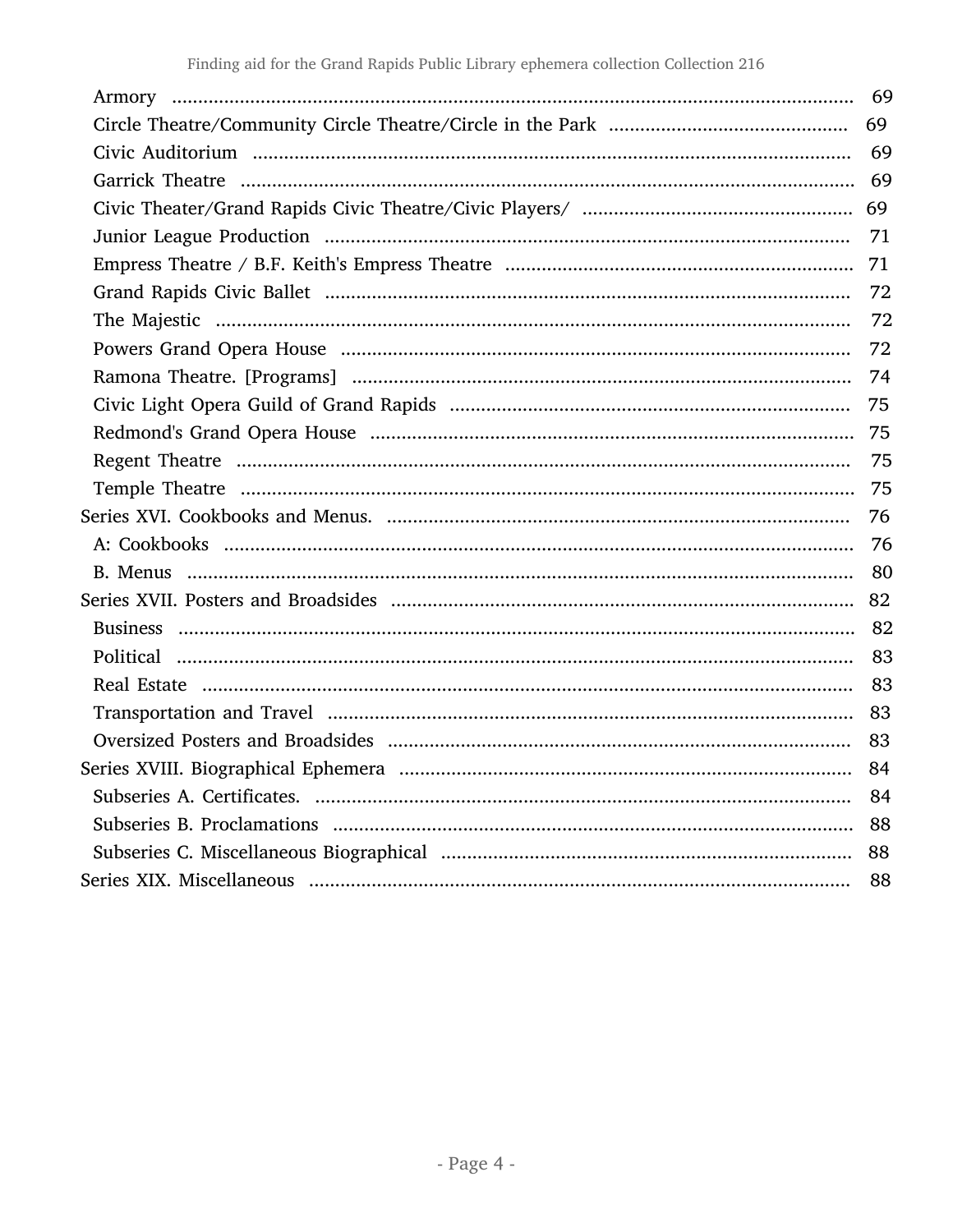### <span id="page-4-0"></span>Summary Information

| <b>Repository:</b>                  | <b>Grand Rapids History Center</b>                                                                                                                                                                                                                                                                                                                                                                                                                                                                     |  |  |
|-------------------------------------|--------------------------------------------------------------------------------------------------------------------------------------------------------------------------------------------------------------------------------------------------------------------------------------------------------------------------------------------------------------------------------------------------------------------------------------------------------------------------------------------------------|--|--|
| Title:                              | Grand Rapids Public Library ephemera                                                                                                                                                                                                                                                                                                                                                                                                                                                                   |  |  |
| ID:                                 | Collection 216                                                                                                                                                                                                                                                                                                                                                                                                                                                                                         |  |  |
| Date:                               | n.d.                                                                                                                                                                                                                                                                                                                                                                                                                                                                                                   |  |  |
| <b>Physical</b><br>Description:     | 33.9 Linear Feet                                                                                                                                                                                                                                                                                                                                                                                                                                                                                       |  |  |
| Language of the<br><b>Material:</b> | English.                                                                                                                                                                                                                                                                                                                                                                                                                                                                                               |  |  |
| <b>Abstract:</b>                    | The Grand Rapids Public Library ephemera collection includes<br>miscellaneous items relating to Grand Rapids, Michigan history.<br>Ephemera are items that were created for a specific, limited<br>purpose and were intended to be discarded after use. This<br>can include posters, tickets, programs, brochures, receipts<br>and advertisements. The collection also includes calendars,<br>almanacs, business cards, certificates, city and county guides,<br>cookbooks, menus and school catalogs. |  |  |

^ [Return to Table of Contents](#page-1-0)

## <span id="page-4-1"></span>Biographical / Historical

The GRPL Ephemera Collection employs a liberal definition of ephemera, including both historical published and unpublished materials, which in general are not items that were expected to be in general use for long periods, when they were originally created. The collection has included specific types of items which have now been spun off into other collections for topic or material type. As with all GRPL generic collections, it is a catch-all collection for small accessions which don't belong elsewhere, according to the currently defined scope of the collection. Ephemeral items generated at various periods in Grand Rapids history exist in many of the other archival collections, often as part of scrapbooks, because of the small size of many truly ephemera items such as matchbooks or ticket stubs or programs, etc.

Depending upon one's working definition of ephemera, perhaps the earliest examples commonly created in Grand Rapids were the handbills and primitive signs, often called broadsides, a few of which are still found in the GRPL Archives, with some documented as part of this collection. Also found are local script or bank notes (money), including examples from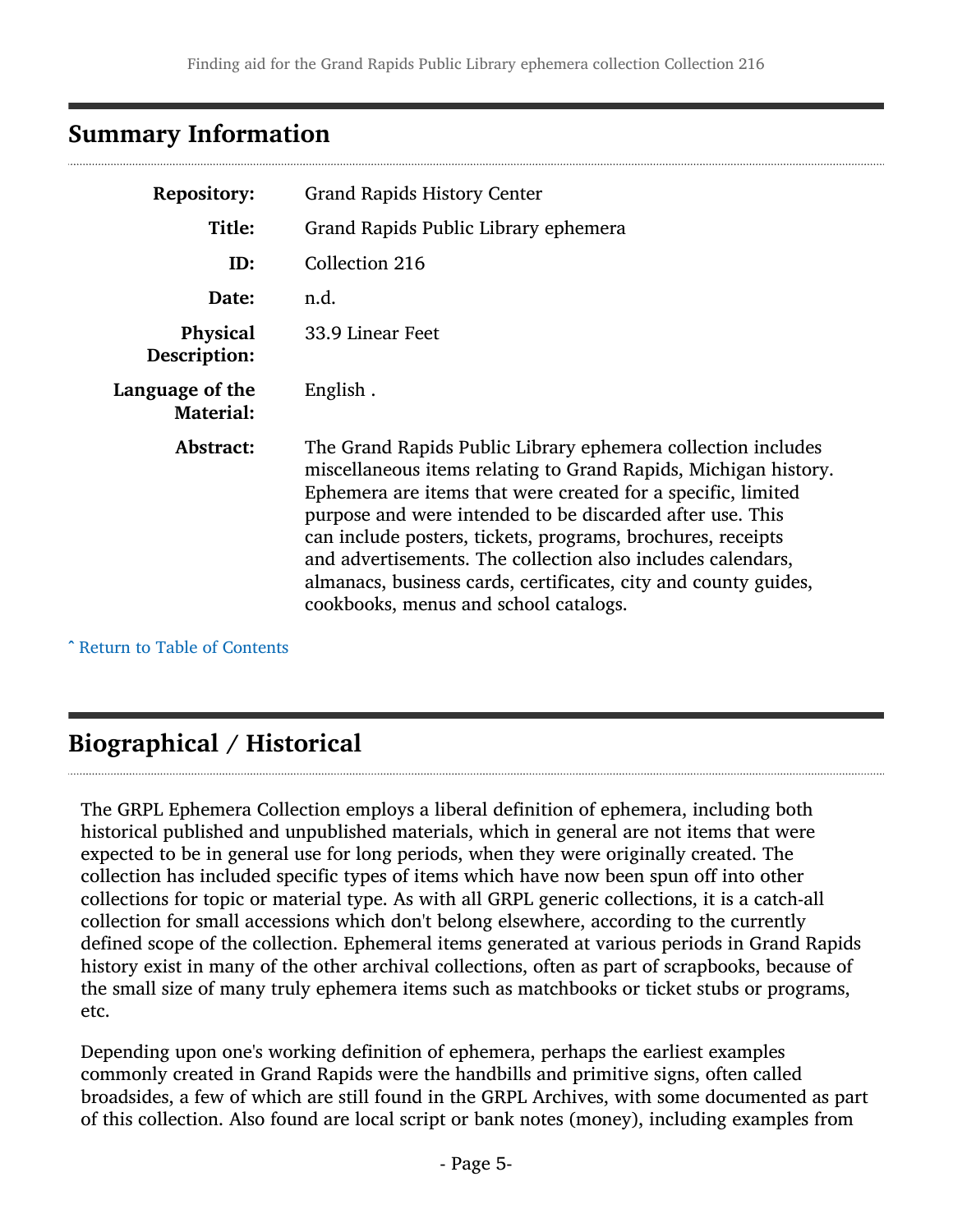around 1840. Other original items documented for the 1840's included an invitation to a Ball at the Rathbun House and a tax receipt.

There may be a few old examples of business cards and other types of business documents which appear to be old, but are undated. One of the earliest published documents found in this collection is an 1856 business directory. These may be considered ephemeral in the sense that they were expected to be discarded once an updated directory was published. Historians cherish old directories today as key documents of the existence of individuals or organizations at a given point and place in chronological history.

Other documents in this collection may cover early data from a later historical date, covering a date range from the early 1800s, but issued at a much later date.

This collection contains a significant number of cookbooks. The recipes within these volumes may be less valued in some cases than the scant information on the organization issuing the document. Those recipe books which provide the name of the cook providing the recipe also provide historians with a document of that individual's existence, though these are not indexed and there is little other information in the source on these individuals.

^ [Return to Table of Contents](#page-1-0)

### <span id="page-5-0"></span>Scope and Contents

The GRPL Ephemera collection was first given life in 1998, during the process of organizing the collections for the moves to the temporary and new buildings, during the library renovation period. A large cache of unprocessed miscellaneous items formed the core and other like items were shifted to the collection from the materials found during the move clean up or from the small unprocessed accessions in the processing backlog.

A liberal definition of ephemera is used in determining items for this collection. Items defined in the ephemera literature as minor publications, as well as truly ephemeral materials, are included.

There are several informational or pictorial publications in the "Guides" section, which are ephemera in the sense that they are expected to become dated over time, but also often take on the form of a book/booklet. There is also a healthy growth series for cookbooks. But, as ephemera, they too often are undated, and often represent a form of PR (or fund-raising) for a church or organization, as many of the items associated with ephemera do, rather than well conceived publications. These cookbooks within a Local History collection are valued more for the brief information about the organization than the recipes themselves, which do not particularly represent local or regional foods.

Broad subject areas were also defined. But, the shape of the collection has changed over the years, as new collections were defined to cover areas such as Music, or Art or Churches, and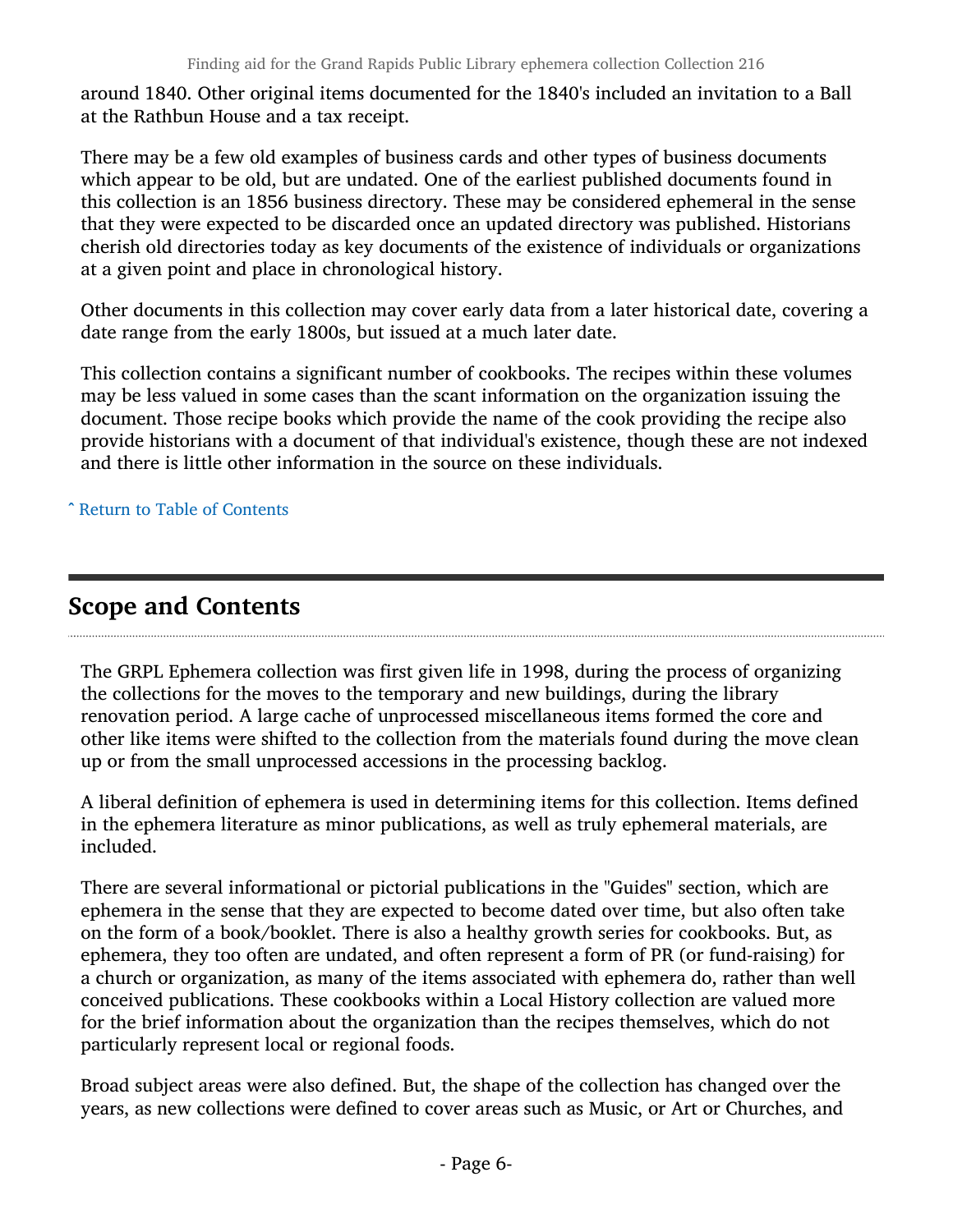whole sections were then moved out of the Ephemera Collection, to become part of new or other collections.

^ [Return to Table of Contents](#page-1-0)

### <span id="page-6-0"></span>Administrative Information

#### Publication Statement

Grand Rapids History Center

111 Library Street NE Grand Rapids, Michigan 49503 [localhis@grpl.org](mailto:localhis@grpl.org) URL: <https://www.grpl.org/research/history/>

^ [Return to Table of Contents](#page-1-0)

### <span id="page-6-1"></span>Related Materials

#### Related Materials

Grand Rapids related ephemera is not restricted to the GRPL Ephemera Collection, and can be found in many of the other archival collections in the department. The types of ephemera which might be found are related to the type of collection. Thus, in those collections representing organizations one might expect to find programs or fliers from related to an organization's events.

^ [Return to Table of Contents](#page-1-0)

### <span id="page-6-2"></span>Controlled Access Headings

- Grand Rapids (Mich.) -- History
- ephemera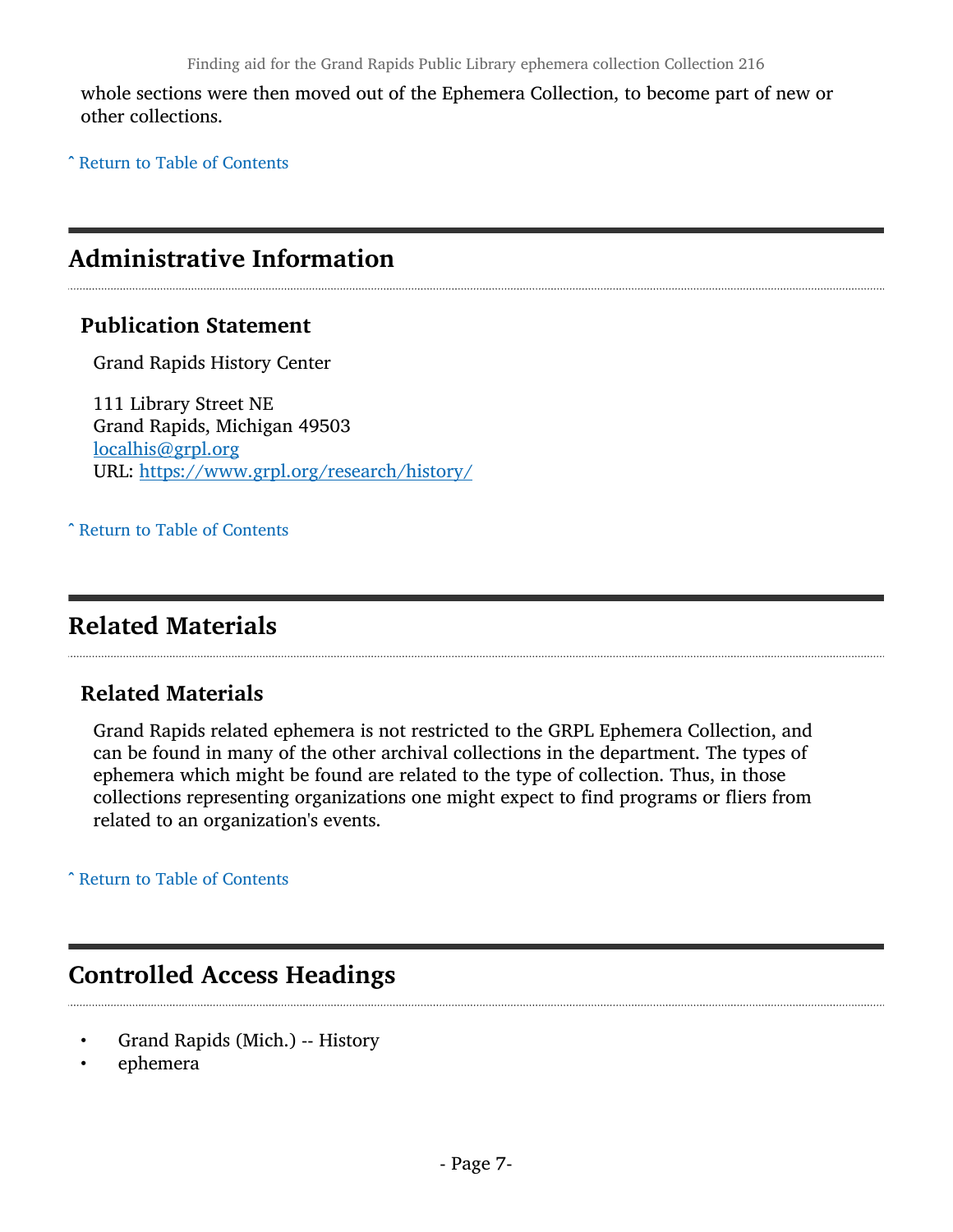### <span id="page-7-0"></span>Collection Inventory

#### <span id="page-7-1"></span>Series I. Art (Moved to Collection 224)

^ [Return to Table of Contents](#page-1-0)

#### <span id="page-7-2"></span>Series II: Business

#### Scope and Contents

Most of the business sources located in this collection are listed alphabetically by the name of the firm. If the firm name includes a personal name, it may be filed alphabetically for the first name or initial in the name, or by the last name of the person, if this is believed to be the more common usage. Some other types of business related items may be filed within other series. For example, a calendar from a business, may be in the Calendar series instead.

#### <span id="page-7-3"></span>Advertising Cards

| Title/Description                                                                                                                                                                                                                                          | <b>Instances</b> |          |
|------------------------------------------------------------------------------------------------------------------------------------------------------------------------------------------------------------------------------------------------------------|------------------|----------|
| Ball Park Floral Co., J.M. Stank, prop. 8 Valley Ave., N.Y.<br>Flowers by wire anywhere. Shows old lady with hacksaw<br>and flower passing through jail bars to prisoner.                                                                                  | Box 10.25        | Folder 1 |
| Charles E. Messner, 200 State St. / Swan and Finch Co.,<br>N.Y. Lubricants. Motul. Various vehicles on road with<br>mountains and sun background [image].                                                                                                  | Box 10.25        | Folder 1 |
| The Chicago Book and Shoe Store, 28 Canal St. and 41<br>and 43 Lyon St. Female child on sled in snow scene, with<br>robin.                                                                                                                                 | Box 10.25        | Folder 1 |
| Dentist, Dr. Palin at 23 Monroe St., the Wonderly Building<br>[2021.029]                                                                                                                                                                                   | Box 10.25        | Folder 1 |
| The Domestic S.M. Co. Antiquities. Domestic Sewing<br>machine. Verso has images [1] male/female on porch, she<br>says "Yes my father was a great antiquarian". [2] "Where<br>he studied antiquity" shows old man with sack on back<br>going through trash. | Box 10.25        | Folder 1 |
| Friedrich's Music House, 30 and 32 Canal St. Rose with<br>butterfly [image] See also "Julius Friedrich"                                                                                                                                                    | Box 10.25        | Folder 1 |
| Grand Rapids National Bank. "Women and Banks" [image]<br>Lists branches                                                                                                                                                                                    | Box 10.25        | Folder 1 |
| Gunn Hardware Co., retail-47 and 49 Monroe St.,<br>Wholesale, 5 and 7 South Ionia St. "Asking Toll" Jack and<br>Jill sort of image, with jack taking the toll as the well.<br>"Patent. Granite Iron Ware" on image.                                        | Box 10.25        | Folder 1 |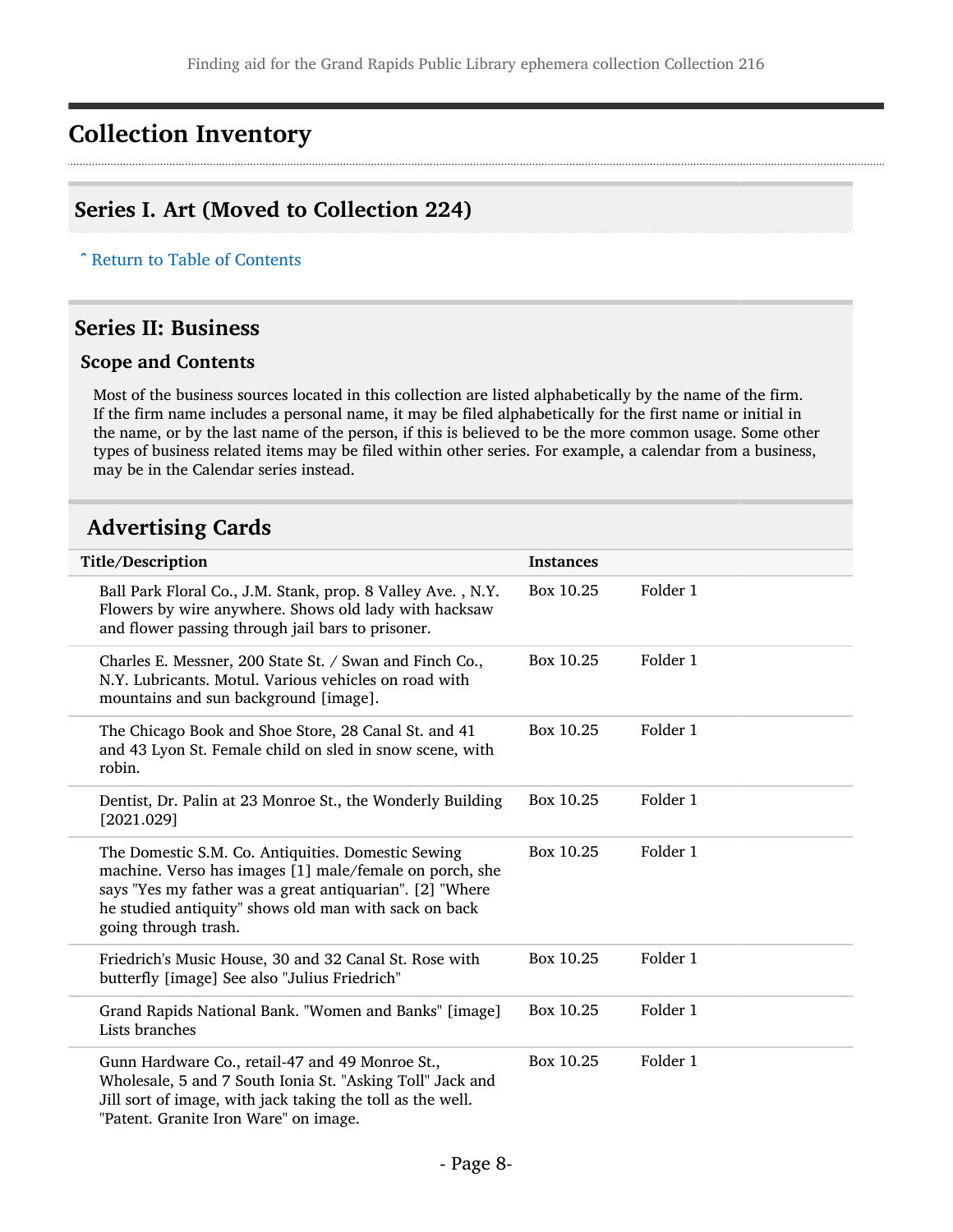| Herpolsheimer Company, Dry Goods, Carpets, Cloaks,<br>Millinery, Etc. [2022.030]                                                                                                 | Box 10.25 | Folder 1  |
|----------------------------------------------------------------------------------------------------------------------------------------------------------------------------------|-----------|-----------|
| Herpolsheimer Co., 5 children with yellow flowers                                                                                                                                | Box 10.25 | Folder 1  |
| Hudson's Tower Clothing Co. Three female children in<br>bonnets                                                                                                                  | Box 10.25 | Folder 1  |
| J. M. Peaslee, fine teas and coffees. 667 Wealthy Ave.,<br><b>Standard Java Record</b>                                                                                           | Box 10.25 | Folder 1  |
| Julius A. J. Friedrich. Piano and musical merchandise.<br>Many on old phone.                                                                                                     | Box 10.25 | Folder 1  |
| Lauzon Bros., 672 Wealthy Ave. Furniture Repairers.<br>Mount Hood, Columbia                                                                                                      | Box 10.25 | Folder 1  |
| National Bank of Wyoming. Wyoming, Mi.                                                                                                                                           | Box 10.25 | Folder 1  |
| The Northwestern Consolidated Milling Co., Minneapolis.<br>Ceresota Flour. Boy child seated with knife and bread. The<br>Henderson Litho. Co., Cin. Olney and Judson Grocery Co. | Box 10.25 | Folder 1  |
| Spring and Company, dry goods, carpets  6 and 8<br>Monroe St. Senorita type image.                                                                                               | Box 10.25 | Folder 1  |
| The Telfer Spice Company, 46 Ottwaw St. Kittens on<br>teeter totter                                                                                                              | Box 10.25 | Folder 1  |
| J.M. Westrate, complete line of Bakery Goods. 14<br>Diamond St. N.E., card printed by TAD Company,<br>Chicago, IL about 1918 [2021.027]                                          | Box 10.25 | Folder 1  |
| Wm. Karreman, dealer in teas, coffees, staple  200 and<br>202 Plainfield Ave., Celon Red Letter Soap. Flowers, fan<br>with "Best Wishes for a Happy New Year!"                   | Box 10.25 | Folder 1  |
| Philip E. Newman & Co. Boot and Shoe Store                                                                                                                                       | Box 10.25 | Folder 17 |
| Gunn Hardware Co., Granite Iron Ware                                                                                                                                             | Box 10.25 | Folder 17 |
| Domestic Sewing Machine Co.                                                                                                                                                      | Box 10.25 | Folder 17 |
| Spring and Company, The Baker Waist for Children                                                                                                                                 | Box 10.25 | Folder 17 |
| B.J. Bullard & Son, Rubber stamps, stencils, steel dies,<br>seals, daters                                                                                                        | Box 10.25 | Folder 17 |
| E.E. Dalton, Poultry Yard Supplies, Incubators                                                                                                                                   | Box 10.25 | Folder 17 |
| Grand Rapids Manufacturing and Implement Co.                                                                                                                                     | Box 10.25 | Folder 17 |
| O. Morgan, Cor. Straight & West Fulton Sts. Ladies and<br>Gent's Fine Shoes made to order [2020.018]                                                                             | Box 10.25 | Folder 17 |
| Compliments of T.J. Lucas No. 88 Monroe St., Ladies Fine<br>Shoes                                                                                                                | Box 10.25 | Folder 17 |
|                                                                                                                                                                                  |           |           |

## <span id="page-8-0"></span>Business Cards.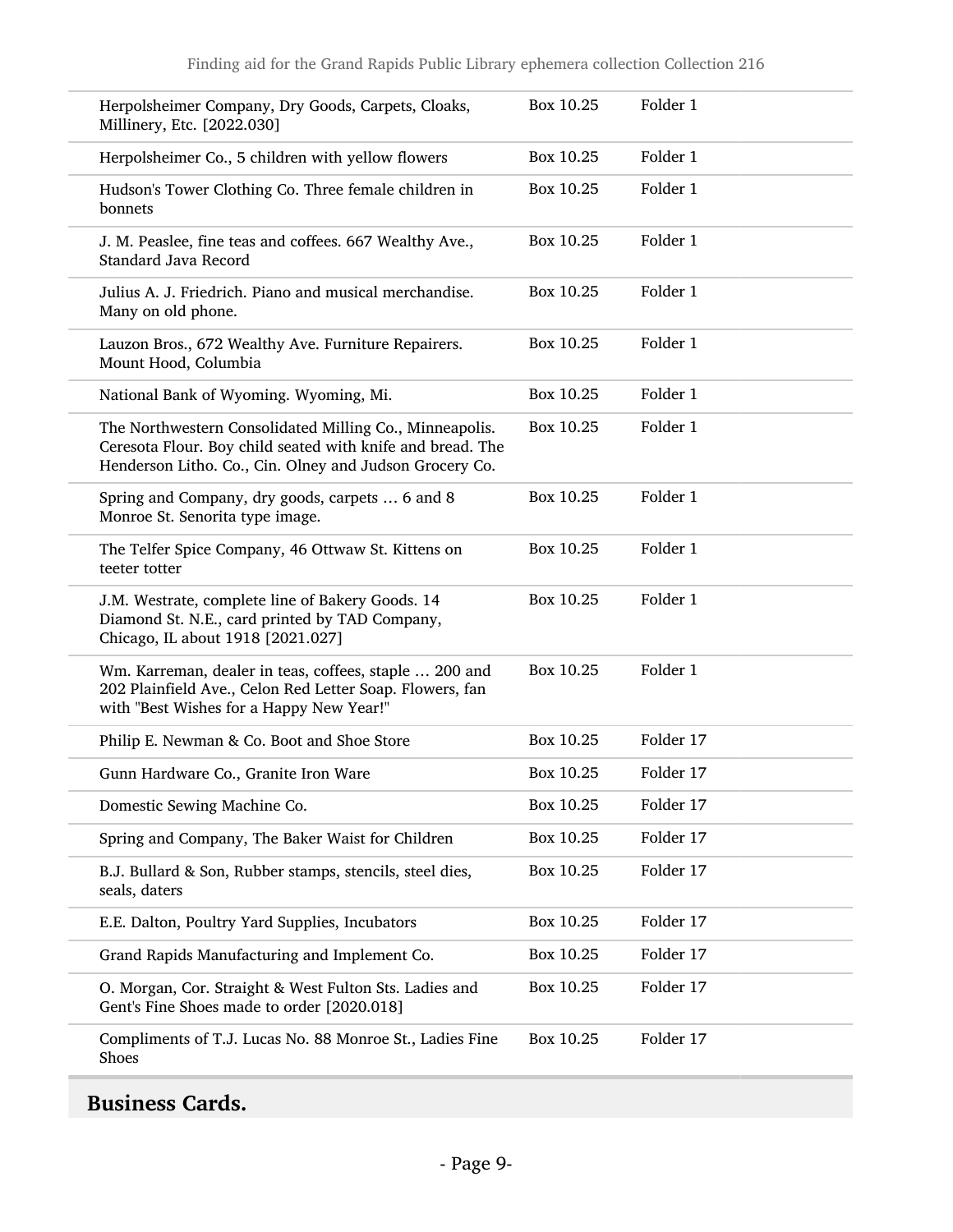| Title/Description                                                                                                                                          | <b>Instances</b> |           |
|------------------------------------------------------------------------------------------------------------------------------------------------------------|------------------|-----------|
| Ed. B. Dikeman, jeweler, optician, 44 Canal St., List<br>"Alphabet formed of precious stones"—verso. Pick pocket<br>of man looking in store window [image] | Box 10.25        | Folder 2  |
| Mrs. Otta Beinemann Holmes and Co., Millinary, 128<br>Monroe St. Otta B. Holmes, Edith McRoberts. Pen and ink,<br>character head of female/hat [image]     | Box 10.25        | Folder 2  |
| Dan Palmatier, Sales Representative, Brown and Bigelow,<br>490 Marywood Drive N.E.                                                                         | Box 10.25        | Folder 2  |
| J.C. McComb, Elston-Richards Storage Co., 45 Campau<br>Ave NW                                                                                              | Box 30           | Folder 11 |
| J.C. McComb, BandG Terminal Incorporated (with photo<br>of building)                                                                                       | Box 30           | Folder 11 |
| Grand Union Tea Co., Tea Check, 129 Ottawa Avenue                                                                                                          | Box 30           | Folder 11 |
| T. H. Lyon Jr., Druggist and Apothecary, NO. 9 Canal St.,<br>Masonic Block. Lion in seal image.                                                            | Box 10.25        | Folder 5  |
| Alfred Wolcott, Prosecuting Attorney [99.122.3]                                                                                                            | Box 10.1         |           |
| Gordon Geldof, Ehinger's Salon Shoes, 40 Monroe, N.W.<br>[2021.045]                                                                                        | Box 10.1         |           |

## <span id="page-9-0"></span>Furniture company related.

| Title/Description                                                                                 | <b>Instances</b> |          |
|---------------------------------------------------------------------------------------------------|------------------|----------|
| Grand Rapids Clock and Mantel Co. No image. Poem-<br>motto.                                       | Box 10.25        | Folder 3 |
| Phoenix Furniture Co., West side on Fulton, Summer and<br>Winter Sts. Factory [image].            | Box 10.25        | Folder 3 |
| Goshen Sweeper Co. A Christmas Gift  "The Rapid"<br>sweeper made for Berkey and Gay Furniture Co. | Box 10.25        | Folder 4 |

## <span id="page-9-1"></span>Voigt

| Title/Description                                                                                                              | <b>Instances</b> |          |
|--------------------------------------------------------------------------------------------------------------------------------|------------------|----------|
| G. A. Voigt and Co., Star Roller Mills. Mangold's Idol,<br>patent roller flour.                                                | Box 10.25        | Folder 6 |
| G. A. Voigt and Co. Mongold's Idol. Neversink River, near<br>Monticello [image]                                                | Box 10.25        | Folder 6 |
| C. G. A. Voigt and Co. Calla Lily, patent roller flour.<br>Noakos?, [artist] river scene.                                      | Box 10.25        | Folder 6 |
| Voigt, Herpolsheimer and Co. [Donated by John Van<br>Leeuwen 10/26/71] Mother with son and infant, in<br>parlor, piano [image] | Box 10.25        | Folder 6 |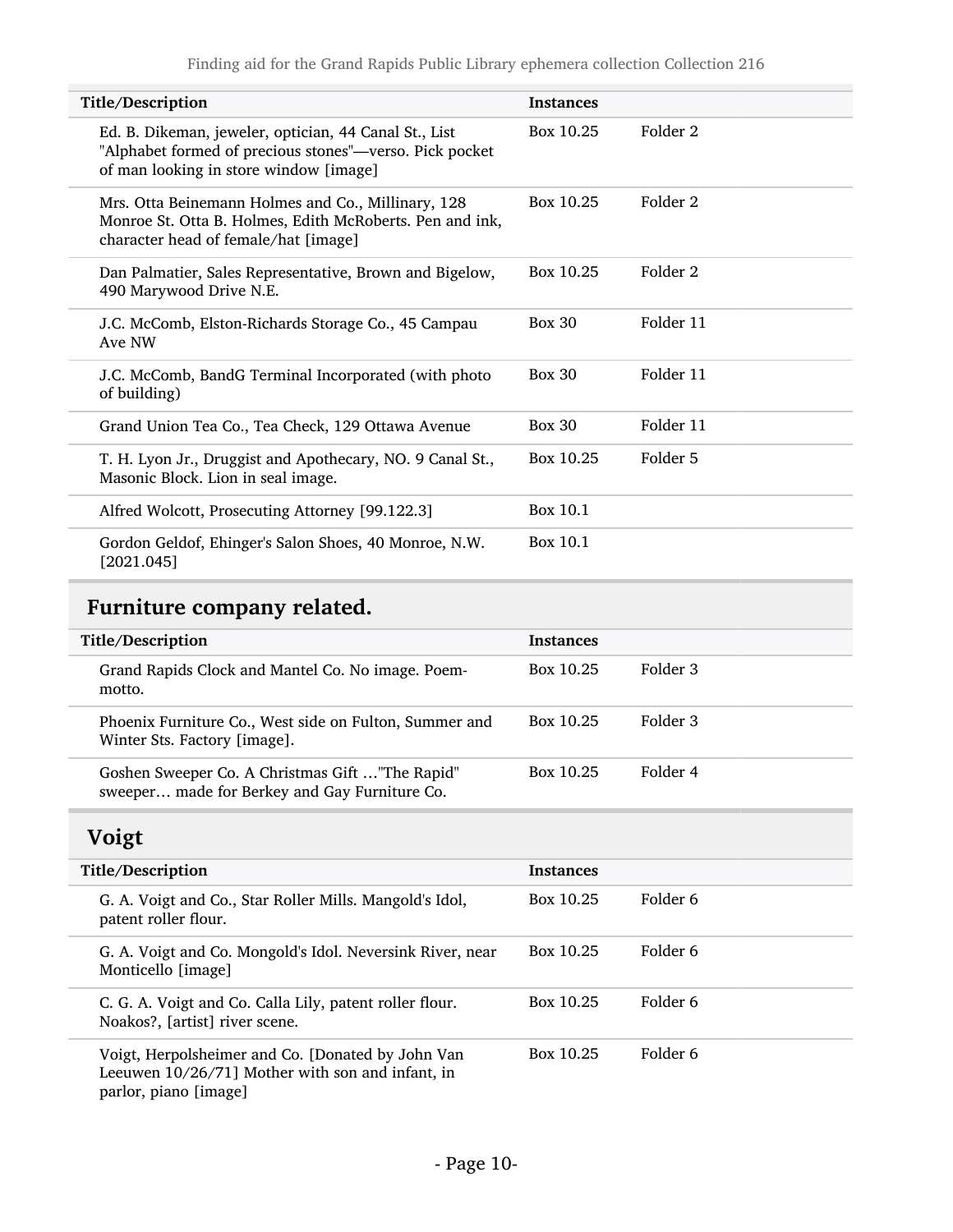| Voigt and Herpolsheimer and Co., 80, 82 and 84 Monroe<br>St., retail. 48, 50 and 52 Ottawa St., wholesale. Bufford<br>[artist] Girl? Dress in snow scene. | Box 10.25 | Folder 6 |
|-----------------------------------------------------------------------------------------------------------------------------------------------------------|-----------|----------|
| Voigt, Herpolsheimer and Co., address as above. Robin/<br>Rose/Fort?/Sea vessels.                                                                         | Box 10.25 | Folder 6 |
| Voigt, Herpolsheimer and Co. Thur. Aug. 20. Flower/<br>River, House [image]                                                                               | Box 10.25 | Folder 6 |
| Voigt Milling Co. Voigt's Royal Fancy Winter wheat<br>patent. Blond female child with parosol [image]                                                     | Box 10.25 | Folder 6 |
| Voigt Milling Co., As above. Female child in hat feeding<br>grapes to kitten [image]                                                                      | Box 10.25 | Folder 6 |
| New Year's card, CGA Voigt and Co., 1896                                                                                                                  | Box 10.25 | Folder 6 |
| Boss Norton Co., P2006.061.1. Generic image of tall ship<br>at sea.                                                                                       | Box 10.25 | Folder 7 |

## <span id="page-10-0"></span>Brown and Sehler, cor. W. Bridge and Front Sts.

| Title/Description                                                                                   | <b>Instances</b> |          |
|-----------------------------------------------------------------------------------------------------|------------------|----------|
| Kittens. P2006.064.1-2                                                                              | Box 10.25        | Folder 8 |
| Flowers. Compliments of Milwaukee Harvester Co., for<br>sale by Brown and Sehler. C-663. (2 copies) | Box 10.5         | Folder 8 |
| Fischer Piano. Julius A. J. Friedrich, P2006.061.1                                                  | Box 10.25        | Folder 7 |

## <span id="page-10-1"></span>Harvey and Heystek (P2005.061.3-5)

| Title/Description                                                                                                                                            | <b>Instances</b> |          |
|--------------------------------------------------------------------------------------------------------------------------------------------------------------|------------------|----------|
| This Man used Le Page's Lique Glue in the Wrong Place.                                                                                                       | Box 10.25        | Folder 7 |
| Harvey and Heystek Co.  Wall Paper and Window Shades.<br>Image of owl on branch with building spire behind.                                                  | Box 10.25        | Folder 7 |
| Harvey and Heystek Co.  Wall Paper and Window Shades.<br>Image of owl on branch facing right, with crenelated<br>building tower behind.                      | Box 10.25        | Folder 7 |
| Lautz Bros. and Co. Big master Soap. "Baby Soap. Ticket.<br>Good for a 1 lb. Package of Snow Boy Washing Power. Oct.<br>6, 1910. Series: Grand Rapids, Mich. | Box 10.25        | Folder 9 |
| Marietta Stanley Co. "Attention Ladies.  Sempre Giovine";<br>Generic image of birds nesting in a child's blond hair,<br>P2006.061.6                          | Box 10.25        | Folder 7 |
| New Home Sewing Machine Co., Orange, Mass. Has stamp<br>for E.I Bates, 453 South Division St., over drug store. 00.<br>[5559].1                              | Box 10.25        | Folder 9 |
| F.N. Woolever's Oyster Bay Restaurant. 9 Canal St., Under<br>Sweet House, Grand Rapids. 00.[3452].x                                                          | Box 10.25        | Folder 9 |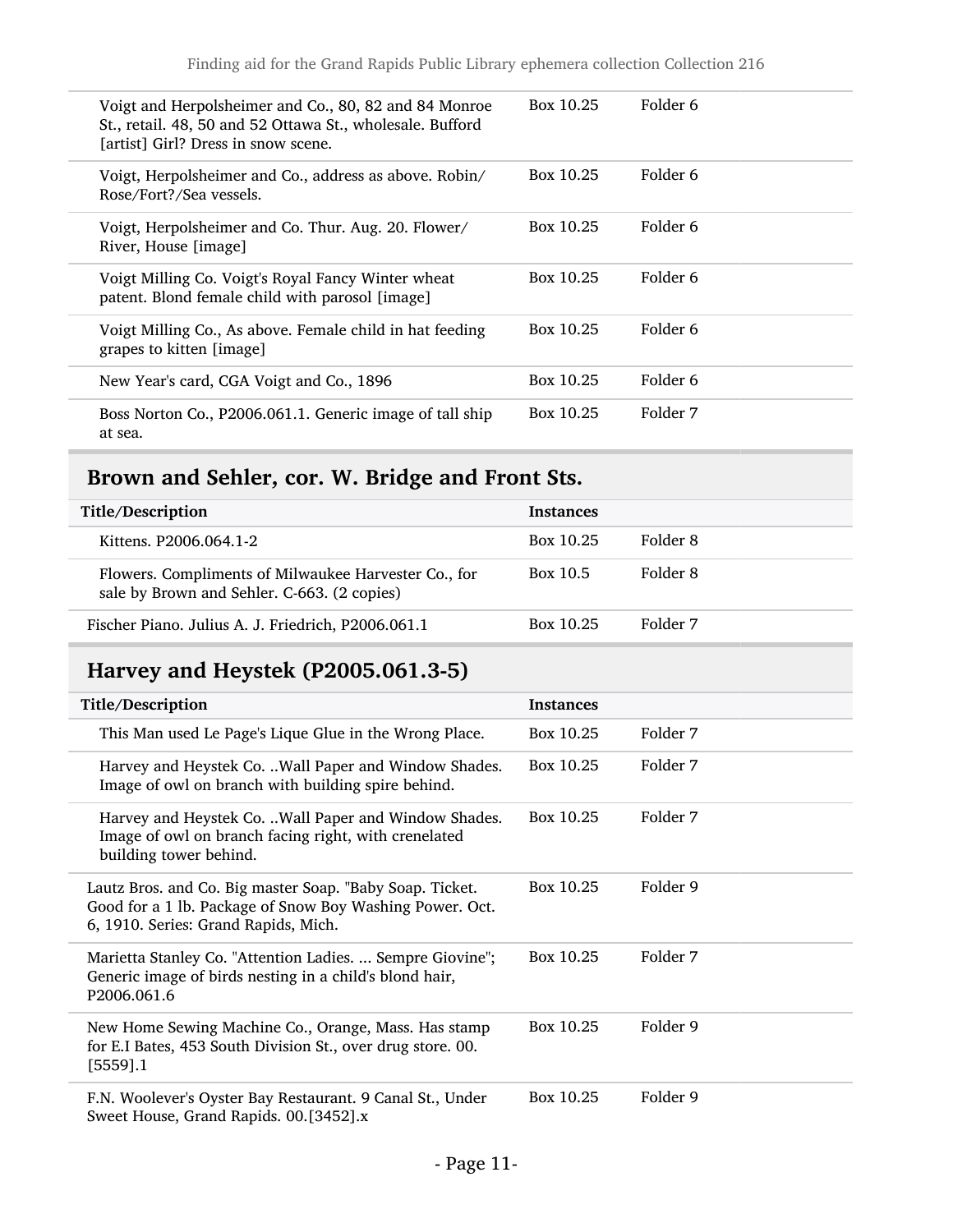Wm. A. Berkey Furniture Co., 39 to 49 Waterloo St. .. C-755, P2003.028

Box 10.25 Folder 10

#### <span id="page-11-0"></span>Advertising Postcards.

| ິ                                                                                                                                   |                  |           |
|-------------------------------------------------------------------------------------------------------------------------------------|------------------|-----------|
| Title/Description                                                                                                                   | <b>Instances</b> |           |
| Grand Rapids Dancing Academy. Season 1912-1913.                                                                                     | Box 10.25        | Folder 11 |
| Grand Opening Party. Invitation. Oct. 2, 1912. 34-38 N.<br>Ionia Ave., Clemen's Orchestra. Ed. Peters.                              | Box 10.25        | Folder 11 |
| Kohler Aviation Co. postcard from old advertising poster<br>"Detroit to Grand Rapids, Milwaukee, The Northwest "<br>$00. [2811]$ .1 | Box 10.25        | Folder 12 |
| H.M. Reynolds Shingle Co. advertising postcards mailed to<br>Mr. A.M. Farris in Indian Springs, IN [2019.057]                       | Box 10.25        | Folder 18 |
| Radio ad postcard W8LMS at 435 Julia Street NE<br>$[2019.062]$ , 1955-07-02                                                         | Box 10.25        | Folder 19 |

## <span id="page-11-1"></span>Advertising Blotters.

| Title/Description                                                                                                                                                                                            | <b>Instances</b> |             |
|--------------------------------------------------------------------------------------------------------------------------------------------------------------------------------------------------------------|------------------|-------------|
| Ford Trucks Last Longers! 2002.057                                                                                                                                                                           | Box 10.25        | Folder 13   |
| Blotter, Blotter Everywhere  Quimby-Kain Paper Co.,<br>Grand Rapids 2, Mich. 2002.057                                                                                                                        | Box 10.25        | Folder 13   |
| Weidenfeller Engineering Co. 342-346 Spencer St., G.R.<br>Includes "Action at the Auction" image with monkey at<br>APE TV by Lawson Wood (artist). Printed by Brown and<br>Bigelow, St. Paul, Minn. 2003.015 | Box 10.25        | Folder 13   |
| Herpolsheimer, Humming Bird Pure Silk Hosiery ad                                                                                                                                                             | Box 10.25        | Folder 14   |
| <b>Scope and Contents</b>                                                                                                                                                                                    |                  |             |
| image of Gloria Swanson on verso. n.d., [ca. 1920].<br>2005.035b                                                                                                                                             |                  |             |
| Kent County Airport Pennant, P2011.010                                                                                                                                                                       | <b>Box 31</b>    |             |
| Statement of Account, April 1911                                                                                                                                                                             | Box 10.25        | Folder 14.1 |
| <b>Scope and Contents</b>                                                                                                                                                                                    |                  |             |
| Found inside an item from the American Seating Co.,<br>P2008.106.4                                                                                                                                           |                  |             |
| Advertisement. Winegar's-Grand Rapids, ca. 1900s,<br>2012.078                                                                                                                                                | <b>Box 31</b>    |             |
| Wurzburg and Son, Advertisement. "Exclusive Needlecraft<br>Novelties" ca. 1920s, 2012.018                                                                                                                    | Box 10.25        | Folder 15   |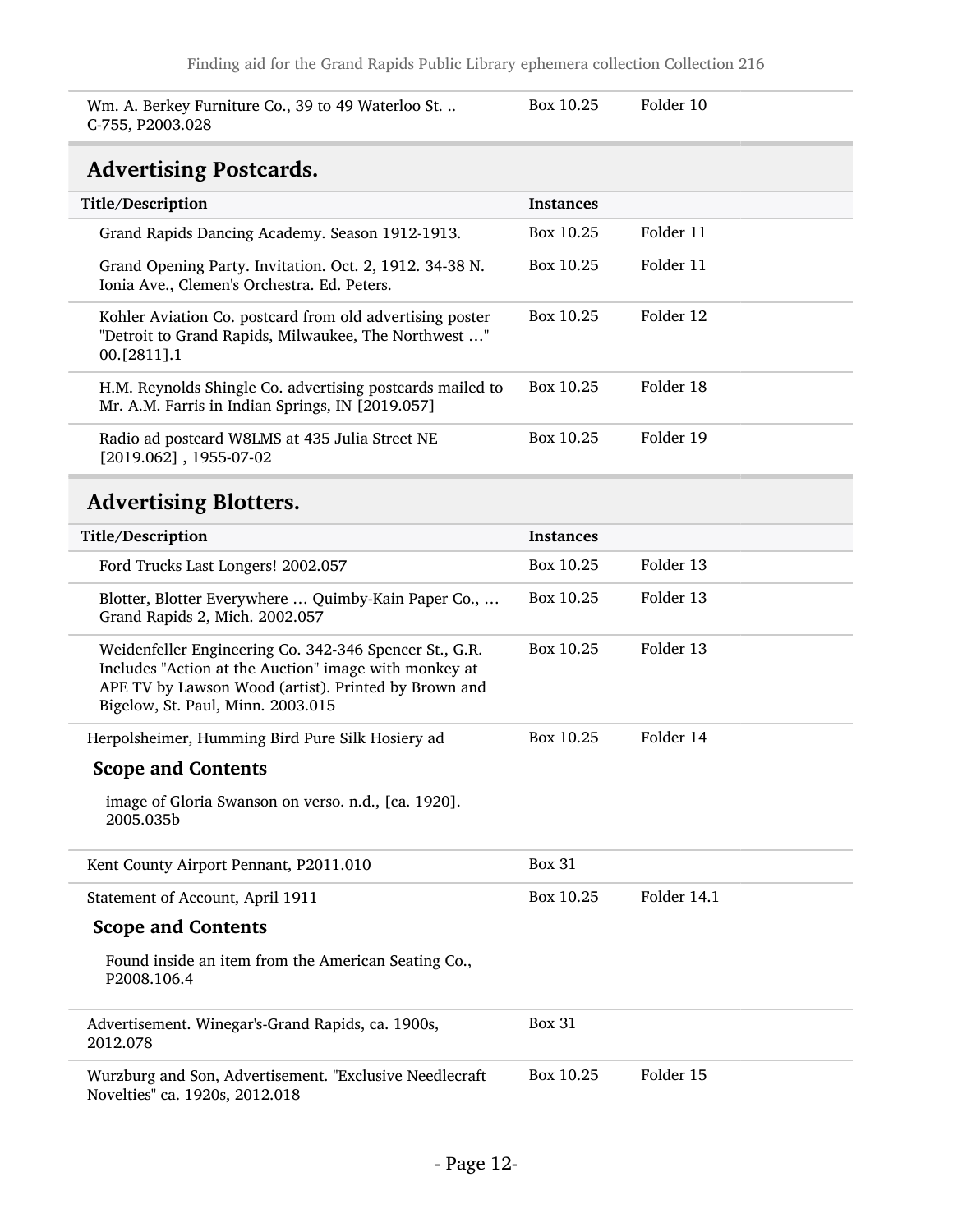| Mosher Lighting Studios, Lighting fixtures and ensembles,<br>26 Fulton Street                                                                                                                                                                                                                                                                                                                                                                                                                                                                                                                                                                                                                                                                                                                                                                                                                                            | Box 10.25     | Folder 16           |
|--------------------------------------------------------------------------------------------------------------------------------------------------------------------------------------------------------------------------------------------------------------------------------------------------------------------------------------------------------------------------------------------------------------------------------------------------------------------------------------------------------------------------------------------------------------------------------------------------------------------------------------------------------------------------------------------------------------------------------------------------------------------------------------------------------------------------------------------------------------------------------------------------------------------------|---------------|---------------------|
| Madison Square Merchants, stationery portfolio                                                                                                                                                                                                                                                                                                                                                                                                                                                                                                                                                                                                                                                                                                                                                                                                                                                                           | <b>Box 11</b> |                     |
| <b>Scope and Contents</b>                                                                                                                                                                                                                                                                                                                                                                                                                                                                                                                                                                                                                                                                                                                                                                                                                                                                                                |               |                     |
| compliments of C.A. Humphrey and Co. Undertakers,<br>668 Madison Square, Grand Rapids, Mi. [pre-1912<br>addresses, ca. 1909], P2005.031. Includes information<br>or advertisements for Madison Square Bank; Mills<br>and Healey, 693 Madison Square; Bowdich and Slam,<br>butchers, 707 Madison Square; Madison Square<br>Printing Co., 710 Madison Square; Dillard Shoe Co.<br>715; Zera Eberhard, Contractor and Builder, 1014<br>Hall St.; Bolhouse Barber Shop, 710; Grand Rapids<br>Monument Co., 818 South Division St. H.B. Vander<br>Cook, Jos. Wenzel; Home Fuel Co., 699; Parr and<br>Solomon, 703; VanderPool's Drug Store; G. Austin<br>Smith, Jeweler and Optician, 702; Baxter Bros,<br>Hardware, Paint and Glass, 722; Madison Square<br>Bakery, 708; Orley Manwaring, Tin and Sheet metal<br>works, furnaces, 923 Hall St.; Miss Hefferan Millinery<br>Goods, 705; Stowitts, Tailoring, cleaners, dyers. |               |                     |
| Arthur F. Crabb, Flowers of Quality, Fulton at Jefferson<br>[florist], [1174].1                                                                                                                                                                                                                                                                                                                                                                                                                                                                                                                                                                                                                                                                                                                                                                                                                                          | <b>Box 30</b> | Folder <sub>6</sub> |
| "Going Forward with Radio" as presented by WJEF, 1230<br>AM, 1947 – booklet, history of the radio station and<br>personnel                                                                                                                                                                                                                                                                                                                                                                                                                                                                                                                                                                                                                                                                                                                                                                                               | <b>Box 30</b> | Folder 7            |
| Harlem Casino business card, formerly "Little Eden," Theo J<br>Attalo, Proprietor, Knapp Road NE.                                                                                                                                                                                                                                                                                                                                                                                                                                                                                                                                                                                                                                                                                                                                                                                                                        | <b>Box 30</b> | Folder 22           |
|                                                                                                                                                                                                                                                                                                                                                                                                                                                                                                                                                                                                                                                                                                                                                                                                                                                                                                                          |               |                     |

### <span id="page-12-0"></span>Bank Scrip (Printed Paper Money) and Stock documents

| Title/Description                                                                                                                                                                                                                                                                                         | <b>Instances</b> |
|-----------------------------------------------------------------------------------------------------------------------------------------------------------------------------------------------------------------------------------------------------------------------------------------------------------|------------------|
| Grand Rapids Bridge Co. 9 unused \$1.00 notes.                                                                                                                                                                                                                                                            | Box 10.75        |
| Grand Rapids Boom Company. (2 stock certificates) Nos. 5<br>and 7 Capital, \$15,000. Shares, \$100 each. Feb. 16, 1872,<br>issued to I.L. Quimby, by himself, the President. No. 5 was<br>transferred to Lyman D. Norris in Nov. 1877. No. 7 was<br>transferred to the Michigan Barrel Co. Feb. 24, 1872. | Box 10.75        |

## <span id="page-12-1"></span>[Bank Scrip, 3 items encapsulated together], 1986.429

| Title/Description                                                                                      | <b>Instances</b> |
|--------------------------------------------------------------------------------------------------------|------------------|
| 12 $\frac{1}{2}$ cents. No. 112. On Demand, J. Morrison will pay to<br>Charles D. Smith  March 4, 1838 | <b>Box 29</b>    |
| The Grand River Bank. \$1.00. Oct. 2, 1837. W.A.<br>Richmond, Cashr. J. Almy, Pres.                    | <b>Box 29</b>    |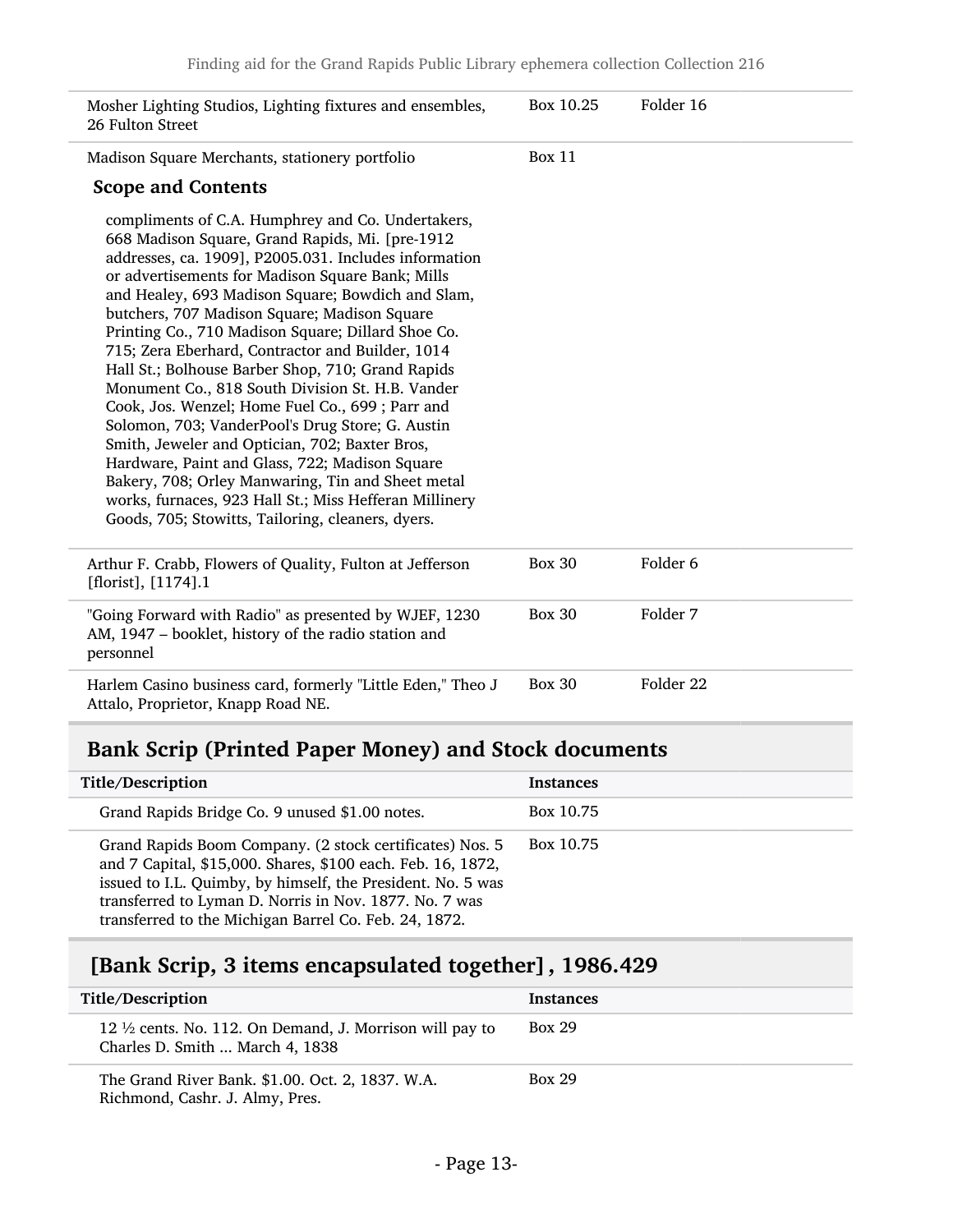| Peoples Bank of Grand River. \$2.00. Unsigned. Deposited<br>by N.A. Hopkins. Receiver George? Martin. Aug. 11, 1840. | <b>Box 29</b> |
|----------------------------------------------------------------------------------------------------------------------|---------------|
| Grandville Plank Road Co.                                                                                            | Box 10.75     |
| <b>Scope and Contents</b>                                                                                            |               |
| Kent Co. Township War Loan Bonds (19 items)                                                                          | Box 10.75     |
| <b>Scope and Contents</b>                                                                                            |               |
| "Pay the bearer on the First day of Feb. 1869, x<br>dollars, boing interest on Crond Donide City War Loop            |               |

dollars, being interest on Grand Rapids City War Loan Bond no. x, then due. Signatures. Later verso note by Ralph A. Mosher, County Clerk, Voids the value.

#### <span id="page-13-0"></span>Business Cards / Greeting cards / visitor cards

| Title/Description                                                                                  | <b>Instances</b> |
|----------------------------------------------------------------------------------------------------|------------------|
| A Happy New Year, 1875, 00.[5561].1                                                                | Box 10.1         |
| Seasons Greetings From the Staff and Management of the<br>Amway Grand Plaza Hotel [2022.017], 1993 | Box 10.1         |

#### <span id="page-13-1"></span>Grand Rapids

| Title/Description                                                                                                                       | <b>Instances</b> |           |
|-----------------------------------------------------------------------------------------------------------------------------------------|------------------|-----------|
| Amway 50th Anniversary materials, 2009                                                                                                  | <b>Box 30</b>    | Folder 35 |
| G. Stevens Bernard, City Manager + GR Press Clipping,<br>Apr. 20, 1983. 1986.494.1                                                      | Box 10.1         |           |
| Gordon L. Olson, Assistant Museum Director. Grand<br>Rapids Public Museum. [Key logo with address inside,<br>brown on crème] ca.1970's? | Box 10.1         |           |
| Alfred Wolcott, Prosecuting Attorney. Contains his image,<br>but worn. 1999.122.3                                                       | Box 10.1         |           |
| you will find my heart in downtown gr. 625 Paper<br>Company, P2012.003                                                                  | Box 10.1         |           |
| Arthur MacAulay, National Gypsum Company, 225 Valley<br>Ave. N.W. 2012.020                                                              | Box 10.1         |           |
| Beer City USA, Grand Rapids decal sticker                                                                                               | Box 10.1         |           |
| <b>Hastings</b>                                                                                                                         |                  |           |
| Title/Description                                                                                                                       | <b>Instances</b> |           |
| F.B. Decker. Foreman Pioneer Hose Company, No. 1. 00.<br>$[5561]$ .2                                                                    | Box 10.1         |           |
|                                                                                                                                         |                  |           |

#### <span id="page-13-3"></span><span id="page-13-2"></span>Coupons.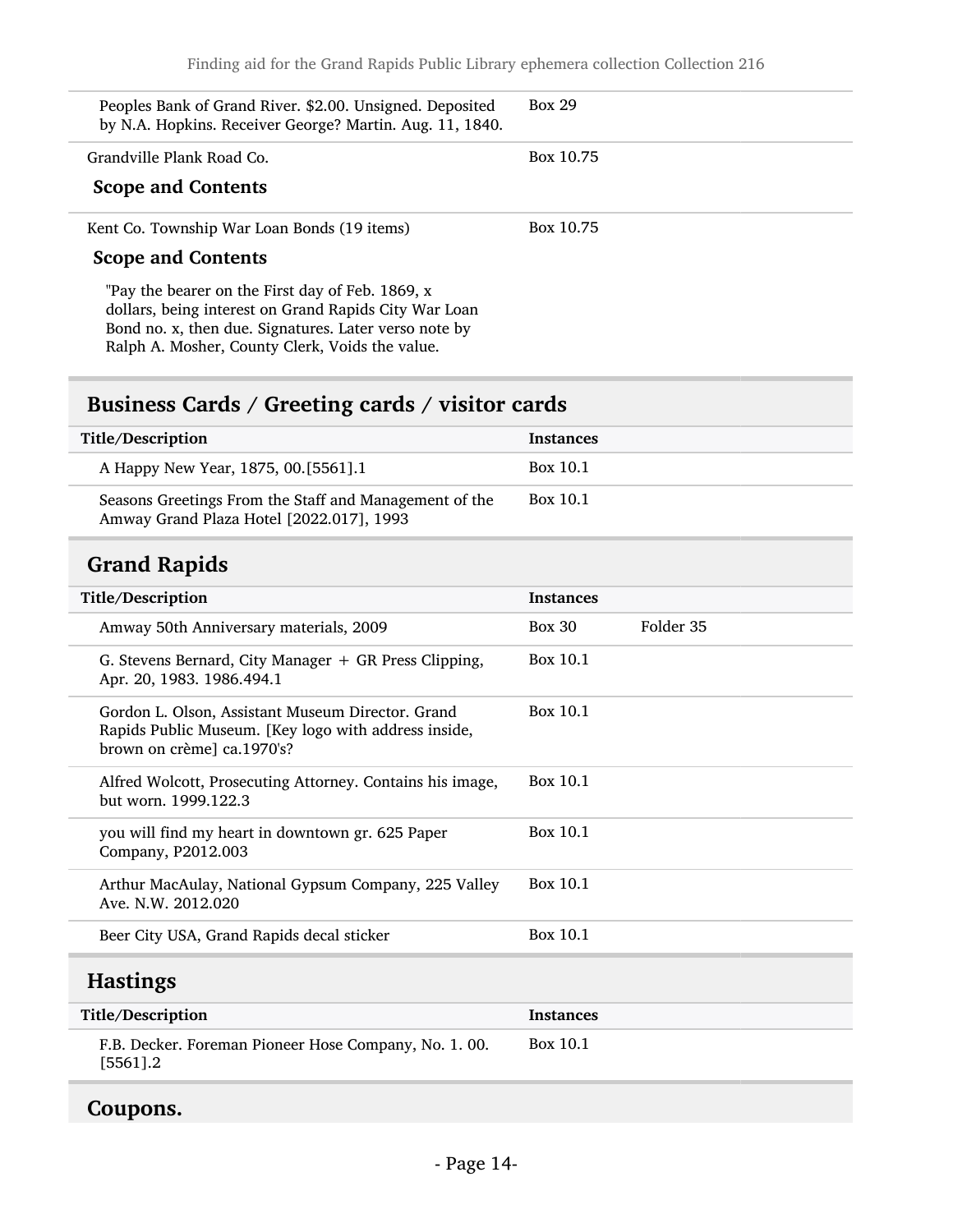| Title/Description                                                                                                                                                                                         | <b>Instances</b> |
|-----------------------------------------------------------------------------------------------------------------------------------------------------------------------------------------------------------|------------------|
| Consumer's Thrift Book. No. 191. Includes primarily<br>coupons for service stations, but also a laundry, a couple<br>of theaters, and Joppe's Ice Cream including an image a<br>their building. P2008.045 | Box 10.1         |

#### <span id="page-14-0"></span>General Business Guides

| Title/Description                                                                                                                                                                                                                                                                                                            | <b>Instances</b> |
|------------------------------------------------------------------------------------------------------------------------------------------------------------------------------------------------------------------------------------------------------------------------------------------------------------------------------|------------------|
| Business Directory of the City of Grand Rapids, Mich. For<br>the Year 1856. Chicago: Scripps, Bross and Spears, 1856.<br>00.[1062].1; 2nd copy in Coll. 301                                                                                                                                                                  | <b>Box 10</b>    |
| Century of Achievement : a guide to Michigan's<br>Centennial Businesses / Historical Society of Michigan.<br>Ann Arbor, 1978. 00.[2081].1                                                                                                                                                                                    | <b>Box 10</b>    |
| The City of Grand Rapids: manufacturing advantages,<br>commercial importances : sketches of the principal<br>industries and business houses. B.F. Conrad and Co.;<br>G.R.: Dean Printing and Publ. Co., 1889. 00.[1613].1                                                                                                    | <b>Box 10</b>    |
| Loose Leaf Devices. Dean Hicks Company. ca. 1920's,<br>P2003.005                                                                                                                                                                                                                                                             | <b>Box 10</b>    |
| East Grand Rapids Community Directory / Gaslight<br>Village Business Association, 2004; 00.[2809].1                                                                                                                                                                                                                          | <b>Box 10</b>    |
| Grand Rapids in 1874 : sketches of the Trade,<br>Manufactures and Progress of the City; including a list<br>of buildings erected in 1874, a sketch of local history,<br>and a view of its future prospects / J.D. Dillenback. G.R. :<br>Mich.: Daily Times Job Printing Rooms, 1875. Formerly<br>M977.456.D582g, 00.[1501].2 | <b>Box 10</b>    |
| Grand Rapids in 1874 : sketches of the Trade,<br>Manufactures and Progress of the City; including a list<br>of buildings erected in 1874, a sketch of local history,<br>and a view of its future prospects / J.D. Dillenback. G.R. :<br>Mich.: Daily Times Job Printing Rooms, 1875.                                         | <b>Box 10</b>    |
| Heartside Business District Directory. Ca. 2003.<br>2003.030E                                                                                                                                                                                                                                                                | <b>Box 10</b>    |
| Historical and Descriptive Review of the Industries of<br>Grand Rapids, 1882 / by Jno. E. Land. G.R. : Publ. By the<br>Author. Both copies in poor condition. 00.[1175].1; 00.<br>$[1816]$ .1                                                                                                                                | <b>Box 10</b>    |
| Illustrated Industrial Souvenir of Grand Rapids, Michigan,<br>the Valley City. 1901. Has $\frac{1}{2}$ column entries on numerous<br>business, plus photo and graphic illustrations. Formerly<br>MKG381.I16, 00.[0554].1                                                                                                     | <b>Box 11</b>    |
| Kent County Buyer's Guide : Professional, Commercial,<br>Industrial, G.R.: White Co., 1926. Formerly MKG50.K41<br>00. [1194]. 1                                                                                                                                                                                              | <b>Box 10</b>    |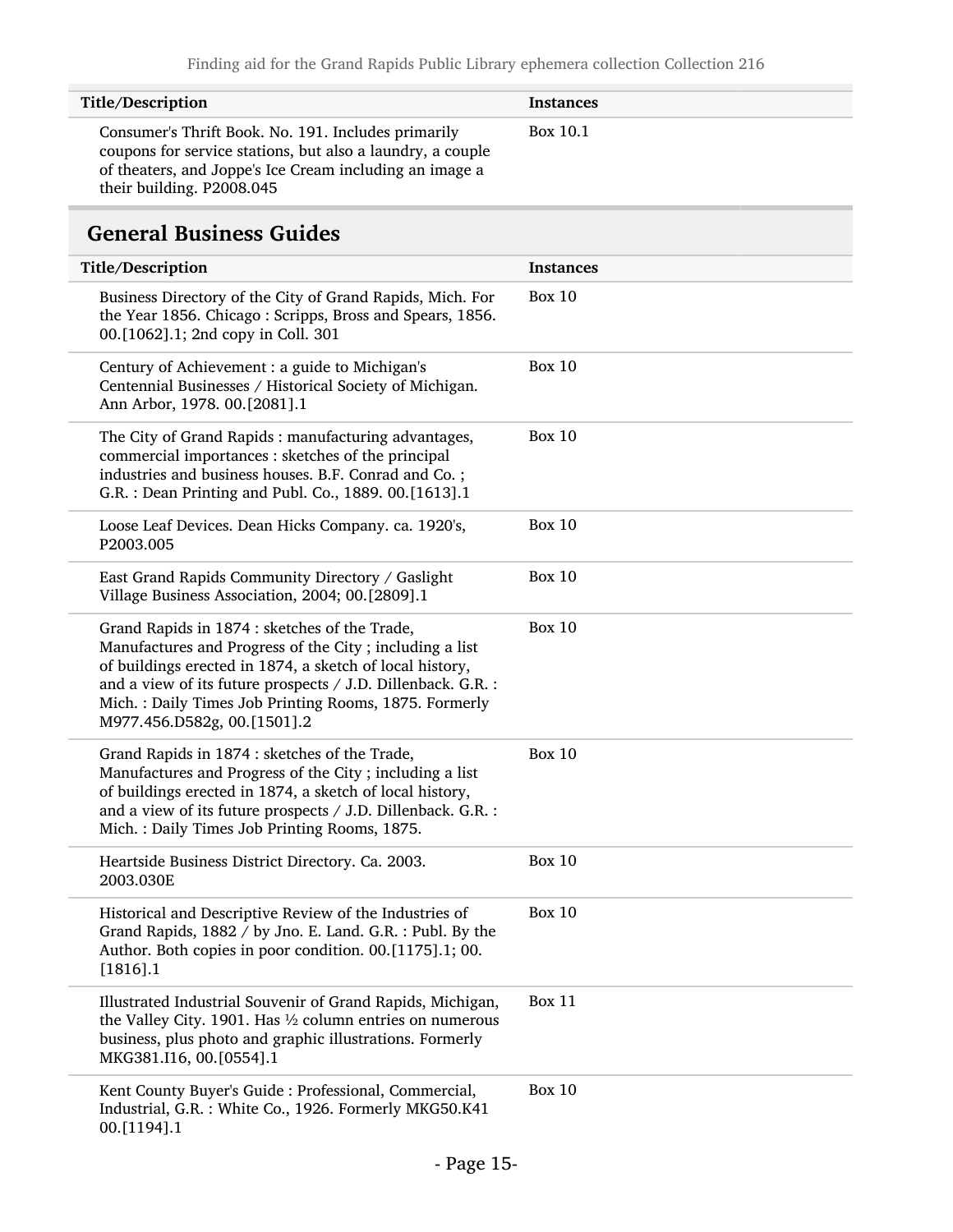## <span id="page-15-0"></span>Letterhead (Stationary)

| Title/Description                                                                                                                                                                                                                                         | <b>Instances</b> |
|-----------------------------------------------------------------------------------------------------------------------------------------------------------------------------------------------------------------------------------------------------------|------------------|
| [Invoice?] C.C. Comstock, manufacturer of common, bill<br>and Dressed Lumber, Pails, Tubs, Woodenware, Sash,<br>Doors, and co. 00.[2092].1                                                                                                                | Box 11           |
| Munson Nursery, 2011.043                                                                                                                                                                                                                                  | Box 10.4         |
| The Racket Shop 333 Houseman Building                                                                                                                                                                                                                     | Box 10.4         |
| State of Michigan Liquor Control Commission Grand<br>Rapids Branch, 217 Watson Building                                                                                                                                                                   | Box 10.4         |
| [Stationary with graphic of building] Grand Rapids Press,<br>155 Michigan N.W. 49503, 1986.494.3. Memo to City<br>Historian, signature may be that of John Douglas, GR<br>Press employee                                                                  | Box 10.4         |
| [Envelop] Printed Return: N.L. Rodenhouse, Book<br>Binding. 308 Monroe Ave. G.R. Daily 'Diaphragm'<br>handwritten in address position; "From G.R. Times 1885"--<br>handwritten note lower left; Has June 1918 receipt date<br>stamp on verso. 00.[5694].1 | Box 10.4         |

## <span id="page-15-1"></span>Businesses, alphabetically, by name, A

### Austin Automobile Co

| Title/Description                                                                                                                                                              | <b>Instances</b> |
|--------------------------------------------------------------------------------------------------------------------------------------------------------------------------------|------------------|
| Austin : the Highway King. Austin Automobile Co.,<br>Grand Rapids, Mich. Exclusive Features: Austin Two-<br>Speed Axle and double Cantilevel Springs, n.d., 00.<br>$[2664]$ .1 | Box 9.2          |
| 1907 ad "60 H.P. Austin 1907 Model" from Cycle and<br>Automobile Trade Journal, pg. 2. Verso has Kingston<br>Spark Coils ad  Kokomo., Ind. P2003.026                           | <b>Box 9.2</b>   |
| 1908 ad "1908 Austin Models  Walter S. Austin<br>from Cycle and Automobile Trade Journal, pg. 27 Verso<br>has Thomas 1908 auto  Buffalo, N.Y. P2003.026                        | <b>Box 9.2</b>   |
| "The New Model '45' ad from "The Automobile", Sept.<br>16, 1909. pg. 108. P2003.026                                                                                            | Box 9.2          |
| "Austin, 'Nothing is good enough that can be made<br>better"" From "The Automobile, Dec. 8, 1910. pg. 131.<br>Said to be the 1911 model Austin, P2003.026b                     | Box 9.2          |
| Austin Automobile Co. Ad, "77" Austin "77" ad from<br>Motor Age, May 1912?, P2003.022                                                                                          | Box 9.2          |
|                                                                                                                                                                                |                  |

## Alabastine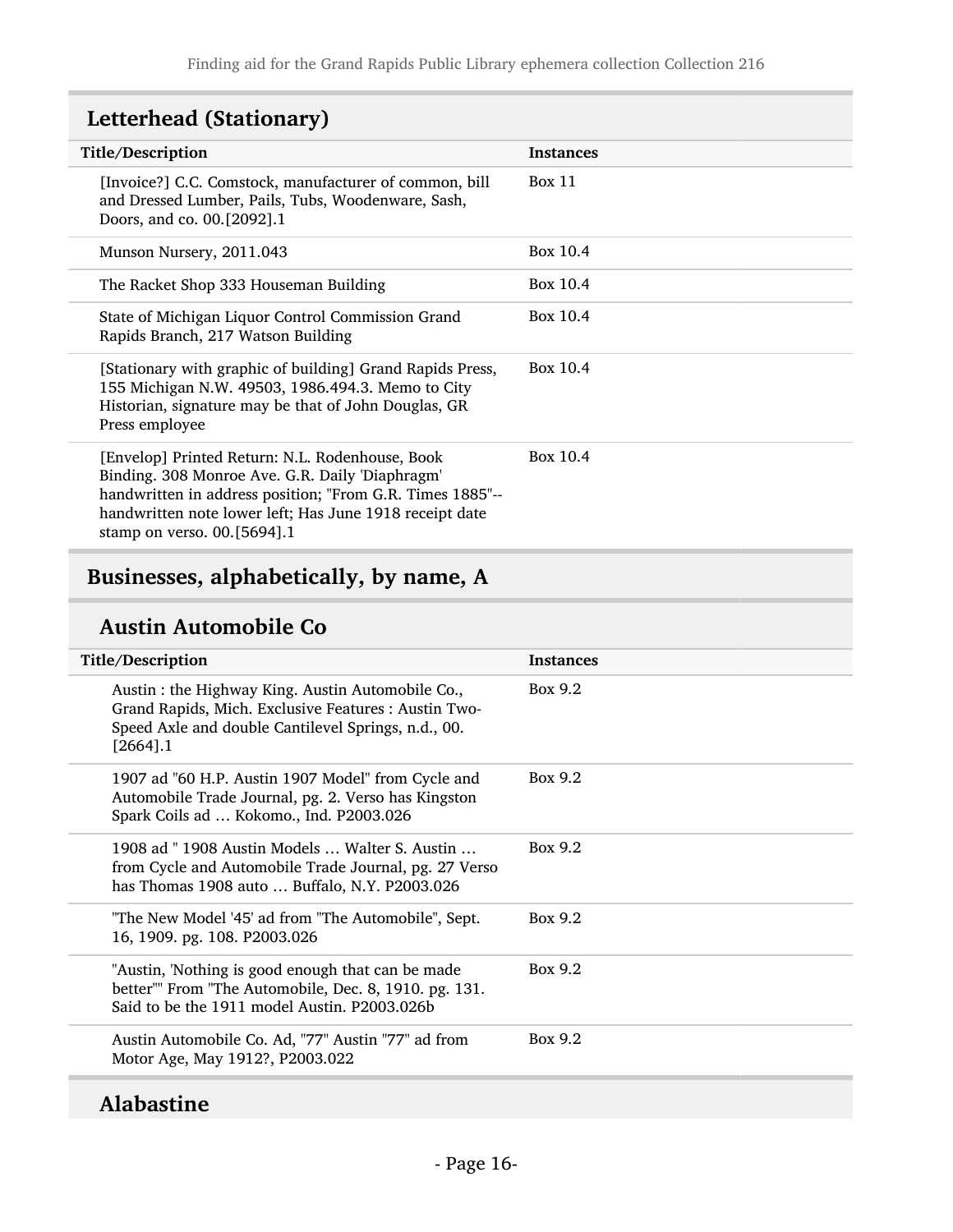| Title/Description                                                                                                                                                 | <b>Instances</b> |
|-------------------------------------------------------------------------------------------------------------------------------------------------------------------|------------------|
| Alabastine : water color for walls. N.d., P1999.031.1                                                                                                             | Box 9.1          |
| Alabastine: the Sanitary Wall Coating, P1999.031.2                                                                                                                | Box 9.1          |
| Alabastine Book, n.d. "An Attractive alabastine<br>interior," P2000.045                                                                                           | Box 9.1          |
| Alabastine Company. Sole Manufacturers of Alabastine<br>[letterhead] Used. Apr. 2, 1924. To: G.W. Stillwagon,<br>West Monterey, Pa. From N.C. Hamilton, P2005.010 | Box 9.1          |
| Alabastine Home Color Book / Alabastine Company,<br>1928, P1999.003                                                                                               | Box 9.1          |
| Stencil catalog : over 700 designs in popular demand :<br>list prices. 00.[2079].1                                                                                | Box 9.1          |
| "For Walls" / The Alabastine Company. Ad. From<br>Harpers, Feb. 1921, P2004.009                                                                                   | Box 9.1          |
| Alpine Ridge, Michigan Prunes, 2008.018.7                                                                                                                         | Box 9.2          |
| American Box Board Materials, {5790}.1                                                                                                                            | Box 9.2          |

### A. Amsden and Son [at the foot of Erie St. on the Canal], 00. [1967].1-3

| Title/Description                                                                                                                                                          | <b>Instances</b> |
|----------------------------------------------------------------------------------------------------------------------------------------------------------------------------|------------------|
| 1. [Broadside] Wood Carding, Cloth Dressing and<br>Dyeing at Grand Rapids.                                                                                                 | <b>Box 9.2</b>   |
| 2. Wool sample.                                                                                                                                                            | Box 9.2          |
| 3. Letter. May 17, 1875. To: Enos Brown and Co.,<br>Chicago, Il. From: A. Amsden and Son, Lyons, Mich.,<br>Woolen Mill. RE: Supplies for the new works in Grand<br>Rapids. | Box 9.2          |
| Aqua Signz. Aquatic Trading Cards, 2012.016                                                                                                                                | Box 10.25        |
|                                                                                                                                                                            |                  |

### Arena Brewing Co.

| Title/Description               | <b>Instances</b> |
|---------------------------------|------------------|
| Arena Brewing Co. drink coaster | Box 9.2          |

### <span id="page-16-0"></span>Businesses, alphabetically, by name "B"

### The B.O.B. (Big Old Building)

| Title/Description        | Instances |
|--------------------------|-----------|
| The B.O.B. drink coaster | Box 9.2   |

### Baxter Laundry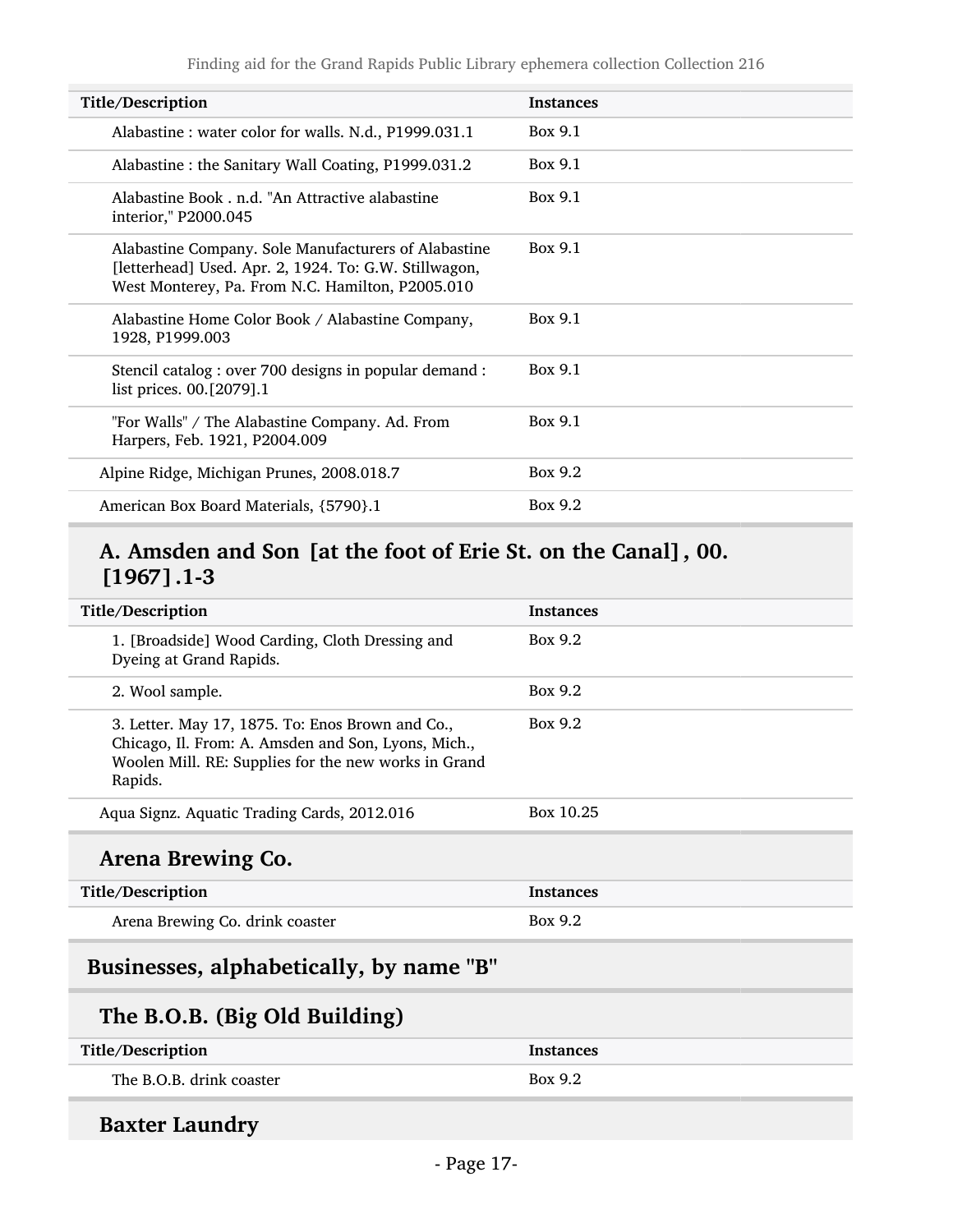| Title/Description                                                                                                                                                                                                                                                                                            | <b>Instances</b> |
|--------------------------------------------------------------------------------------------------------------------------------------------------------------------------------------------------------------------------------------------------------------------------------------------------------------|------------------|
| Advertising Trade Card "Baxter Cleaned Gowns Win<br>Admiring Glances!" 00.[5058].1                                                                                                                                                                                                                           | Box 9.2          |
| Advertising Ephemera. "How Many Pockets in a Man's<br>Suit?  00.[5058].2                                                                                                                                                                                                                                     | Box 9.2          |
| <b>Bissell</b>                                                                                                                                                                                                                                                                                               |                  |
| Title/Description                                                                                                                                                                                                                                                                                            | <b>Instances</b> |
| [Bookmark] Sweeping Made Easy by using a Bissell's<br>Cyco Ball Bearing Carpet Sweeper. 00.[2082].1                                                                                                                                                                                                          | Box 9.2          |
| [Bookmark] Bissell, 125th Anniversary, Sept. 19, 2001.<br>Printed in the Van Dort Print Shop, Public Museum of<br>GR. By LB and Marcie Beck [GRPL LH Staff] 2001.086                                                                                                                                         | Box 9.2          |
| The Bissell Home Handbook of Gardening / by Robert<br>Miner. Specialized Publ. Co., 1966. Promo in connection<br>with Bissell's garden tools line. 2003.032C                                                                                                                                                 | Box 9.2          |
| Bissell Carpet Sweeper "Guarantee" and Directions. [ca.<br>1926?]                                                                                                                                                                                                                                            | Box 9.2          |
| A Famous Carpet Sweeper. We Sweep the World.<br>Bissell Sweepers. [Flyer] with images on the back, each<br>showing women sweeping. Gies and Co., Buffalo, N.Y.<br>images/flyer. "Bissell's Gold Medal is sold exclusively<br>in LaFayette by D.N. Foster Furniture Co." Probably<br>Lafayette, In. P2009.033 | Box 9.2          |
| <b>Brewery Vivant</b>                                                                                                                                                                                                                                                                                        |                  |
| Title/Description                                                                                                                                                                                                                                                                                            | <b>Instances</b> |
| Ziason Belgian beer sticker, coaster                                                                                                                                                                                                                                                                         | Box 9.2          |
| <b>Burleson Sanitarium</b>                                                                                                                                                                                                                                                                                   |                  |
| Title/Description                                                                                                                                                                                                                                                                                            | <b>Instances</b> |
| The Burleson Examiner and Compiler. April Third, [no                                                                                                                                                                                                                                                         | Box 9.2          |

| year   00.12085.1 Found in booklet below.                                              |         |
|----------------------------------------------------------------------------------------|---------|
| The Burleson Sanitarium, G.R., Mich. [Booklet] c. 1923.<br>96 p. 00. $[2086]$ .1       | Box 9.2 |
| Christmas Card, 1931 00.[2087].1                                                       | Box 9.2 |
| Buffalo Insurance Company, Ink Blotter, 00. {5606}.1                                   | Box 9.2 |
| Buth Dairy Co., Buth's Homogenized Milk Reference Card,<br>Jan. 1, 1949. 00. [2088]. 1 | Box 9.2 |

## <span id="page-17-0"></span>Businesses, alphabetically, by name "C"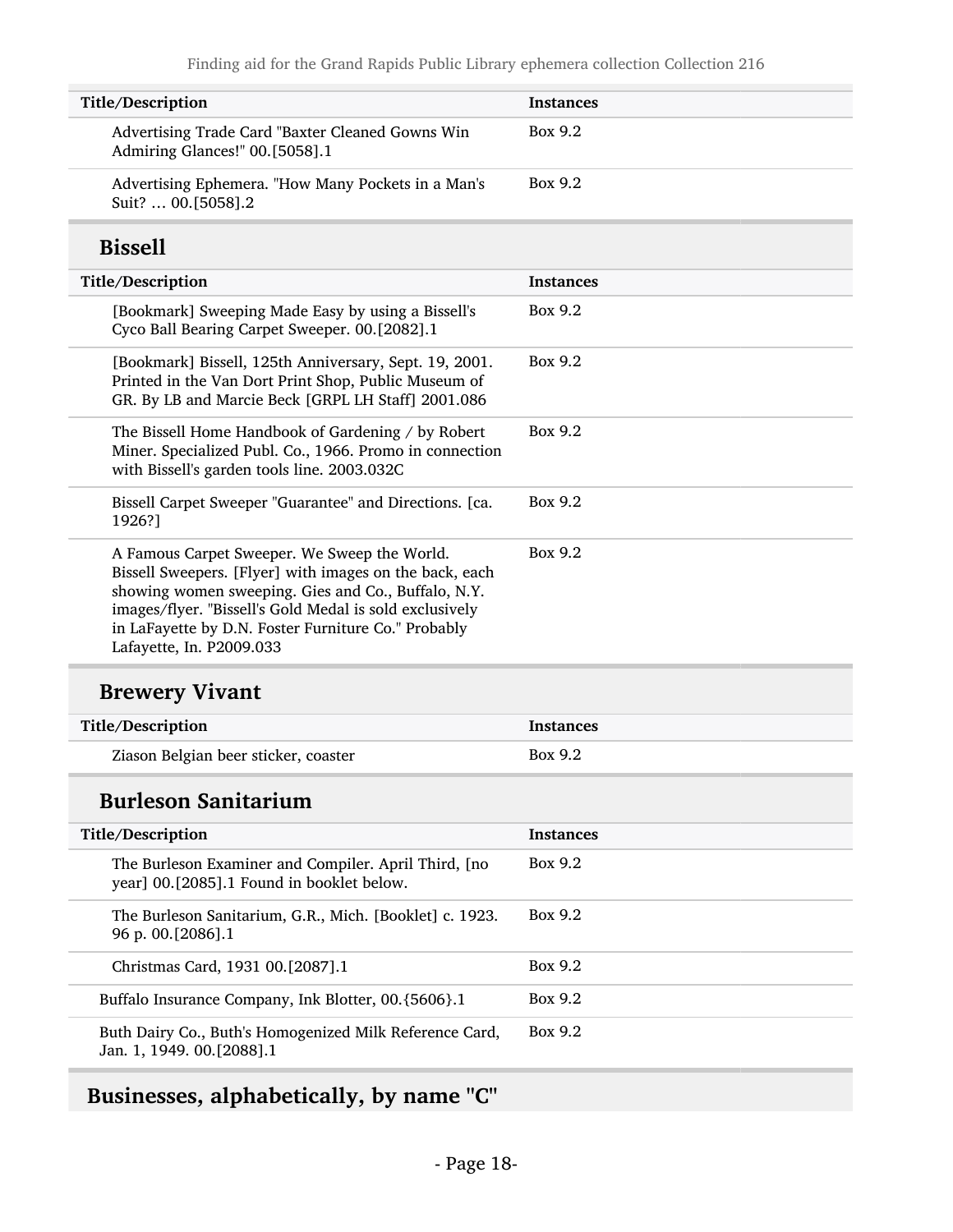## The Calculator Corporation

| Title/Description                                                                         | <b>Instances</b> |
|-------------------------------------------------------------------------------------------|------------------|
| The Calculator Corporation, sales recruitment letters,<br>date unknown [2019.058]         | Box 9.2          |
| Canal Street Gravel Road Company. Punch Ticket. March,<br>15, 1904? 00. [5055]. 1         | Box 9.2          |
| Cannonsburg Post Office, July 13th, 1885. Signed by C.O.<br>Bostwick Postmaster, 2011.043 | Box 9.2          |
| Cannonsburg Ski Area, Brochure, P2011.001                                                 | Box 9.2          |
| Cascade Engineering, History Worth Making. 2001.046                                       | Box 9.2          |

### Crozed Stave Corporation, 804 Grand Rapids Savings Bank Building.

| Title/Description                                                                                                                                  | <b>Instances</b> |
|----------------------------------------------------------------------------------------------------------------------------------------------------|------------------|
| Correspondence. To Samuel Ranck, Feb. 25, 1921                                                                                                     | Box 9.2          |
| Flyer, "Crozed Staves Make Better Barrels" Folding Flyer<br>with image of barrel on front and image of "Our New<br>Boyne City Plant" on last side. | Box 9.2          |

#### <span id="page-18-0"></span>Businesses, alphabetically, by name "D"

| Title/Description                                                                                                                      | <b>Instances</b> |          |
|----------------------------------------------------------------------------------------------------------------------------------------|------------------|----------|
| Dickenson Tree Dentistry Co. Tree Culture / Dickenson<br>Tree Dentistry Co., G.R. L.C. Dickenson, President. C.<br>1914. 00. [2090]. 1 | Box 9.2          |          |
| Dutch Kraft Manual: Grand Rapids Varnish Corporation,<br>2012.091                                                                      | <b>Box 30</b>    | Folder 1 |

### <span id="page-18-1"></span>Businesses, alphabetically, by name "E"

| Title/Description                                                                                                                                                                                                | <b>Instances</b> |
|------------------------------------------------------------------------------------------------------------------------------------------------------------------------------------------------------------------|------------------|
| Eastern Hat Shop, 527 Eastern Ave., G.R. Booklet,<br>catalog, illustrating ladies hats from a national firm for<br>sale from a local hat shop]                                                                   | Box 9.2          |
| Edward Pitsch Produce, Comstock Park, Mich. Label (Can<br>label?). "Orchard Flavor, Michigan Apples. Shipped by<br>Edward Pitsch Produce " Has no. A-B-13 Grandau Craig<br>Dickerson Co., Nashville. P2008.002.1 | Box 9.2          |

#### <span id="page-18-2"></span>Businesses, alphabetically, by name "F"

| Title/Description                                                                                                                                      | <b>Instances</b> |
|--------------------------------------------------------------------------------------------------------------------------------------------------------|------------------|
| The Fixit Shop, 666 Leonard St., N.W. P2004.033.<br>Statement, Invoices(?), including an illustration of Duro'<br>Residence Water Systems water heater | Box 9.2          |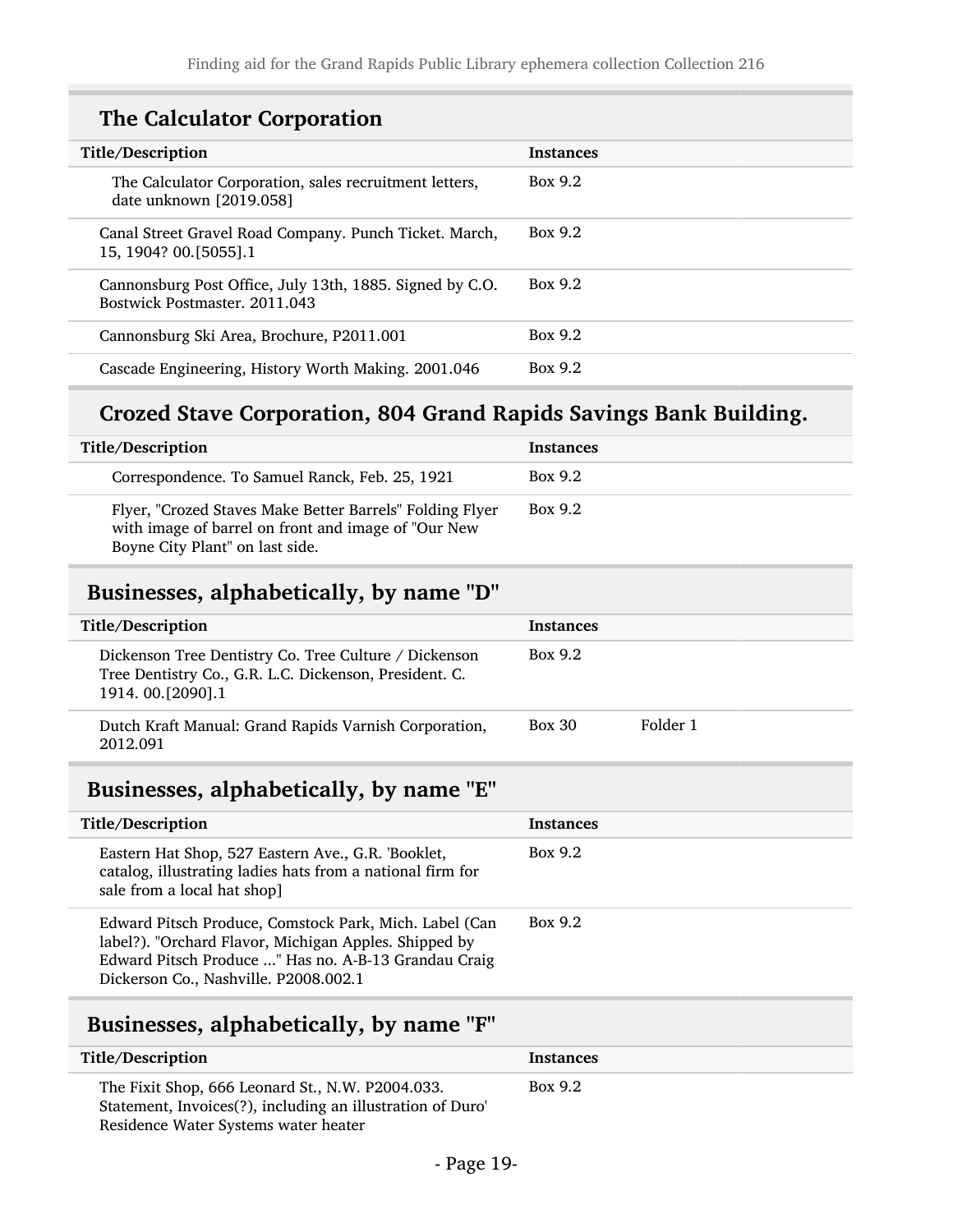Foster, Stevens and Co. Porcelain : Ancient and Modern. Foster, Stevens and Co. China and Art Dept., G.R., Mich. C. 1905. Has Art Nouveau cover. 00.[1172].1

Box 9.2

#### Founders Brewing Company

| Title/Description                      | <b>Instances</b> |
|----------------------------------------|------------------|
| Beer labels, drink coaster             | <b>Box 9.2</b>   |
| Founders Brewing Co. stickers, various | <b>Box 9.2</b>   |

#### Fox Deluxe Brewing Co.

| Title/Description                          | <b>Instances</b> |
|--------------------------------------------|------------------|
| Fox Deluxe beer bottle labels, (1930-1940) | Box 9.2          |
| Eurniture Capital Air Service A            | Box 9.2          |

Furniture Capital Air Service. 4 yellow call slips used for notes; "The Voice and Singing" … sales flyer; Orange/Yellow sticky label for "FLY" P2007.043

#### <span id="page-19-0"></span>Business by name, G

| Title/Description                                        | Instances |
|----------------------------------------------------------|-----------|
| Grinnell Bros. Music House, 1 white call slip, P2004.033 | Box 9.3   |

### Grand Rapids Textile Machinery Co., P2007.025

| Title/Description                                                                                                                                                                                                                                                                                                                                                                                                                                                  | Instances |          |
|--------------------------------------------------------------------------------------------------------------------------------------------------------------------------------------------------------------------------------------------------------------------------------------------------------------------------------------------------------------------------------------------------------------------------------------------------------------------|-----------|----------|
| Patent Information $(3)$ : 1. 1,030,366. machine for<br>Turning Tubular Fabrics. Harry A. Shields, of Grand<br>Rapids, Michigan.; 2. Apparatus for Delivering Slivers<br>; 3. Coiler Head.                                                                                                                                                                                                                                                                         | Box 9.35  | Folder 1 |
| List of Users  The loose sheets (2) Users of Little Giant<br>Furniture Steamer, for example, gives the name of some<br>local furniture manufacturers, as well as those from<br>throughout the country.                                                                                                                                                                                                                                                             | Box 9.35  | Folder 2 |
| Product circulars: No. 1336 Calender. Circular 1336;<br>No. 1136-A. Equipped for Finishing Rayon; Factory<br>Equipment for Sponging and shrinking fabrics. Circular<br>No. 200 (2); Garment Finishing Machine (2); General<br>Upright Finisher; Pa-Press Unit; Plain Rolling Machine<br>(2); Scouring and Dyeing Tub (2); Shields System of<br>Drying Tubular Knit Fabric (2); Soft and Elastic Knit<br>Fabrics are mad by wet spreading; Wet Spreading<br>Machine | Box 9.35  | Folder 3 |
| Shields Method. [publication]                                                                                                                                                                                                                                                                                                                                                                                                                                      | Box 9.35  | Folder 4 |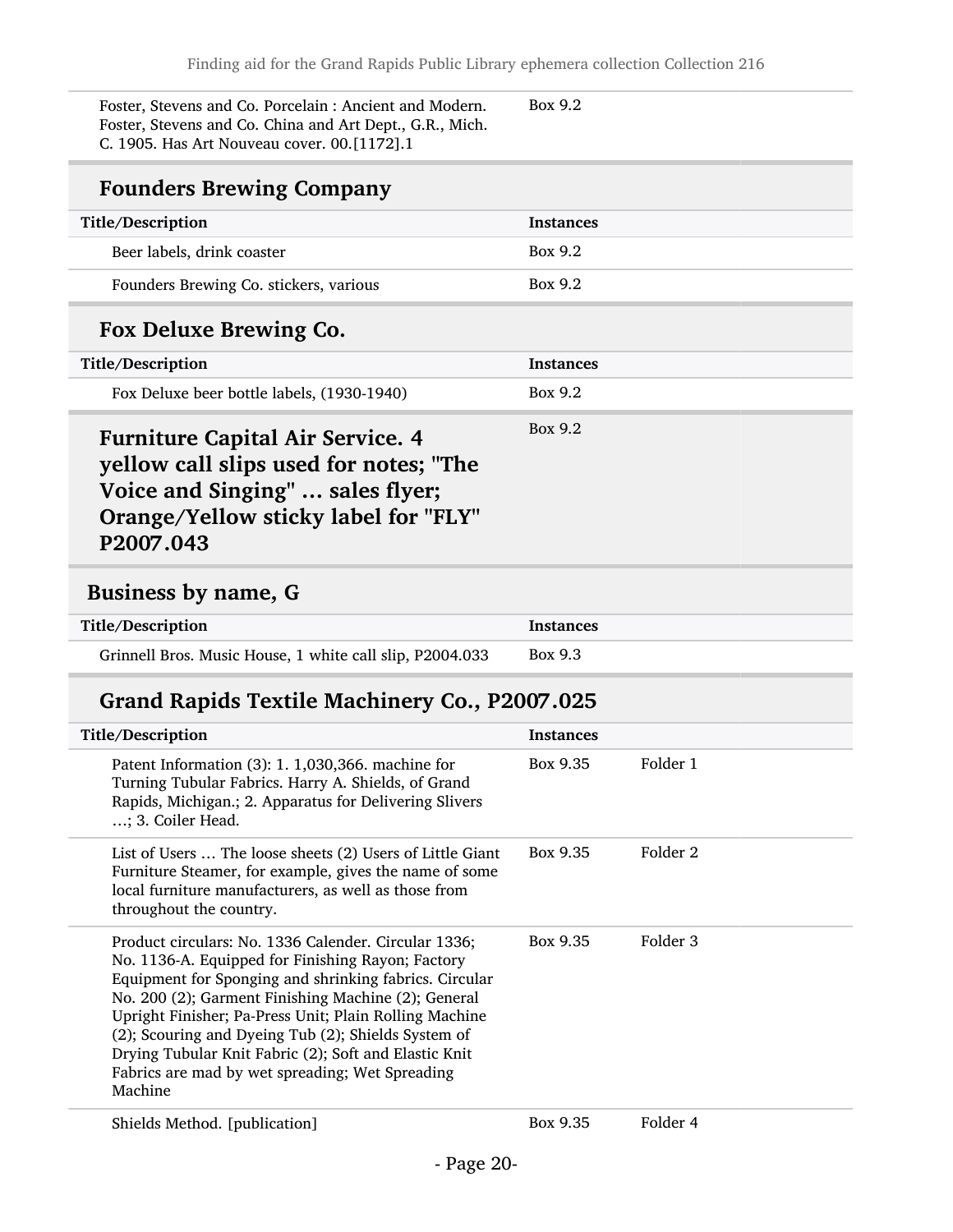| Spotless Shrinker Co., Cleveland, Ohio. Production<br>literature.                                                                                   | Box 9.35         | Folder 5 |
|-----------------------------------------------------------------------------------------------------------------------------------------------------|------------------|----------|
| <b>Grand Rapids Savings Bank</b>                                                                                                                    |                  |          |
| Title/Description                                                                                                                                   | <b>Instances</b> |          |
| Grand Rapids Savings Bank, Monroe and Ionia Streets,<br>ca. 1908. [2098].1                                                                          | Box 9.3          |          |
| Grand Rapids Savings bank, Livingston Block, cor.<br>Fulton and Division Sts. Detroit: S.D. Elwood; Grand<br>Rapids: J. Rookus, ca. 1880s? [2986].2 | Box 9.3          |          |
| The Outline of Business, July 1930                                                                                                                  | Box 9.3          |          |
| Getting On, two pamphlets, no date                                                                                                                  | Box 9.3          |          |
| Gage Chapeaux [serial] / Gage Brothers and Co., Chicago,<br>N.Y.                                                                                    | Box 9.3          |          |
| Gibson Refrigerator Co. Get a Gibson Kitchen. c.1950. 00.<br>$[2094]$ .1                                                                            | Box 9.3          |          |
| Grand Rapids Cycle Co. Ad. "Perfection Clipper Bicycles"<br>Mcclure's Magazine, April, 1899. P2008.041                                              | Box 9.3          |          |
| Grand Rapids Refrigerator Company. Cold Facts about<br>Leonard Cleanable Refrigerators. May 11, 1915.<br>P1999.039                                  | Box 9.3          |          |

### Grand Rapids Brewing Co.

| Title/Description                                                          | Instances |
|----------------------------------------------------------------------------|-----------|
| Beer labels, various; drink coaster and advertising<br>postcard, 1909-2015 | Box 9.3   |

## Grand Valley Brewing Co.

| Title/Description                             | Instances |
|-----------------------------------------------|-----------|
| Clix beer labels; Stout and Malt Liquor, 1939 | Box 9.3   |

#### <span id="page-20-0"></span>Businesses by name, H-M

| Title/Description                                                                                                                                                                                                                              | <b>Instances</b> |
|------------------------------------------------------------------------------------------------------------------------------------------------------------------------------------------------------------------------------------------------|------------------|
| H.M. Reynolds Shingle Co. [Advertising sampler<br>shaped like a red brick house with green shingles.] The<br>shingles themselves are missing from this sampler. ca.<br>1920s-1930s? Includes trademark "H.M.R." established<br>1868, P2005.037 | Box 9.4          |
| Hanson Wharton and $Co$ , Builders, [flyor] Has stamp with                                                                                                                                                                                     | Row 0 4          |

Hansen Wharton and Co., Builders. [flyer] Has stamp with date, Apr. 21, 1923? 00.[2544].1 Box 9.4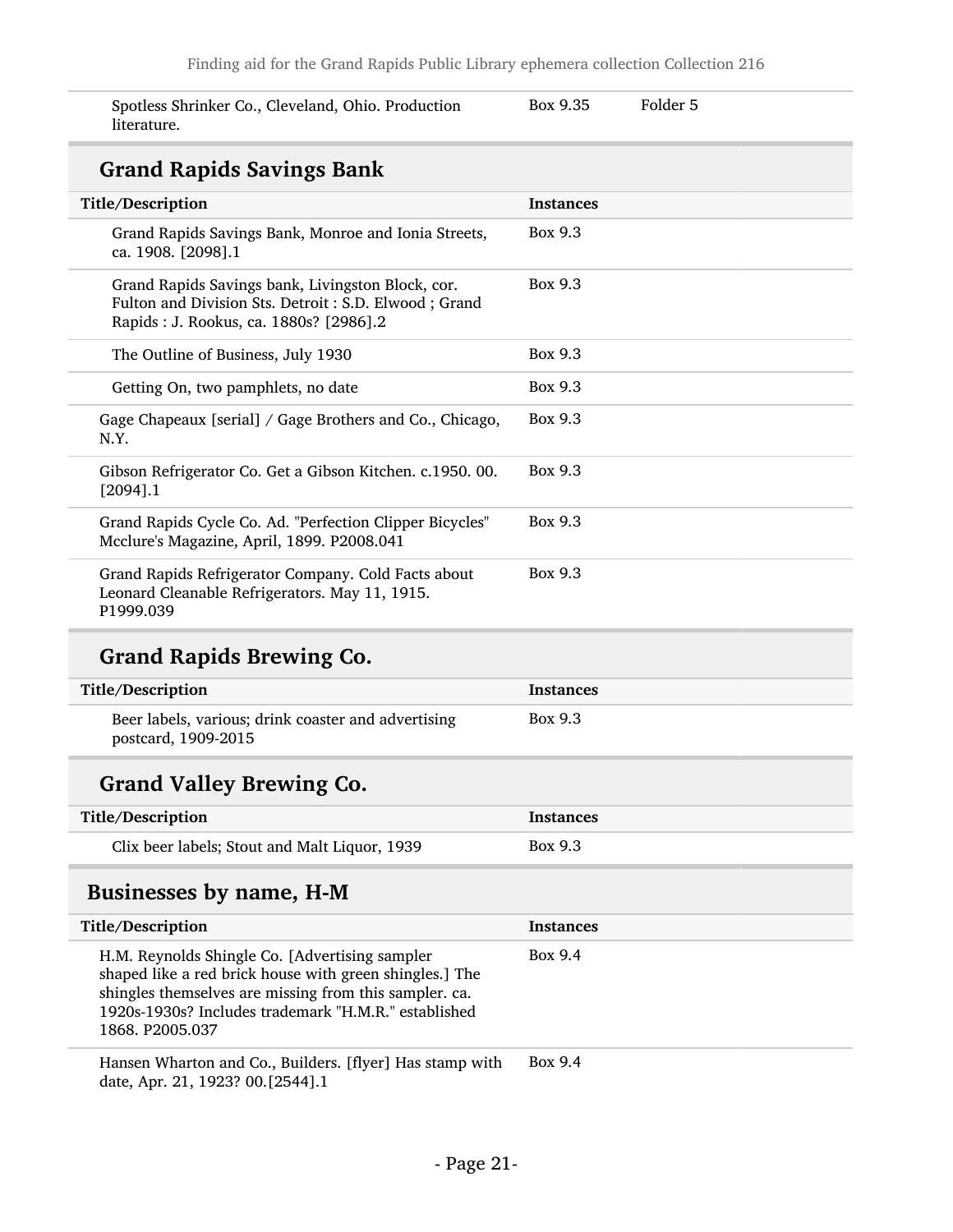| Harrison Motor Company, "The Self Starting Harrison,<br>Model C-40 (actual) H.P.-7 Passenger -\$5000. Ad page<br>from Cosmopolitan Magazine, [March 1907], P2004.016 | Box 9.4        |
|----------------------------------------------------------------------------------------------------------------------------------------------------------------------|----------------|
| Harrison Wagon Co., manufacturers of farm and freight<br>wagons, G.R., Mich. G.R.: Stanton Publ., estbl. 1850,<br>incorp, 1893. P1999.016                            | Box 9.4        |
| Hauger's \$9.99 Store, 243 Monroe Ave. small notebook<br>with graph paper and calendar in back [2022.011], 1936                                                      | Box 9.4        |
| Hekman Biscuit Co., 2 published graphics of unidentified<br>man. One is dated June 12, 1936.                                                                         | Box 9.4        |
| Hemlock Bark Company. 11 sheets of letterhead bill<br>forms, 1999.025                                                                                                | <b>Box 9.4</b> |
| Hermitage Hotel Bar business card of Geo. P. Gahan, date<br>unknown                                                                                                  | <b>Box 9.4</b> |

## Herpolsheimer Co. Grand Rapids, Mi.

| Title/Description                                                                                                                                                                                                                            | <b>Instances</b> |
|----------------------------------------------------------------------------------------------------------------------------------------------------------------------------------------------------------------------------------------------|------------------|
| The New Herpolsheimer Building. G.R. : Dickinson Bros,<br>ca. 1904. c. 1 00.[1135].1; c. 2 1986.377                                                                                                                                          | Box 9.4          |
| Herpolsheimer's. G.R. : Ethridge Press, n.d. 00.[1133].1                                                                                                                                                                                     | Box 9.4          |
| Butterick. Fashion News, Mar. 1933. [serial],<br>Herpolsheimer Co., Grand Rapids, Michigan / Butterick<br>Publishing Company. 2004.014                                                                                                       | Box 9.4          |
| DeLorme's Painting "The Blacksmith"  now on<br>exhibition at Herpolsheimer Co., China Department<br>n.d. [Hubert C. Delorme ] P2006.013.1                                                                                                    | Box 9.4          |
| Herpolsheimer's store charge card, Mrs. Catherine Stuit<br>[2019.094]                                                                                                                                                                        | Box 9.4          |
| Hinsdill Brothers, News Dealers, Post Office. Broadside.<br>"Special Notice. Owing to difficulty in the collection<br>of small accounts, we are compelled to adopt the Cash<br>Principle Grand Rapids, Aug. 12, 1862. (2 copies)<br>1986.320 | Box 9.4          |
| Just a story of the Great Heyman Store. G.R. : Holverstott-<br>Etheridge Co., n.d. 1986.375                                                                                                                                                  | Box 9.4          |

#### Home State Bank for Savings

L

| Title/Description                                                                                        | <b>Instances</b> |
|----------------------------------------------------------------------------------------------------------|------------------|
| Home State Bank for Savings bank book of Harry<br>Johnson [2019.058], 1929                               | Box 9.4          |
| Houseman Building. Business Directory, Houseman<br>Building, Ottawa St., G.R. Publ. By Franklin D. Eddy, | Box 9.4          |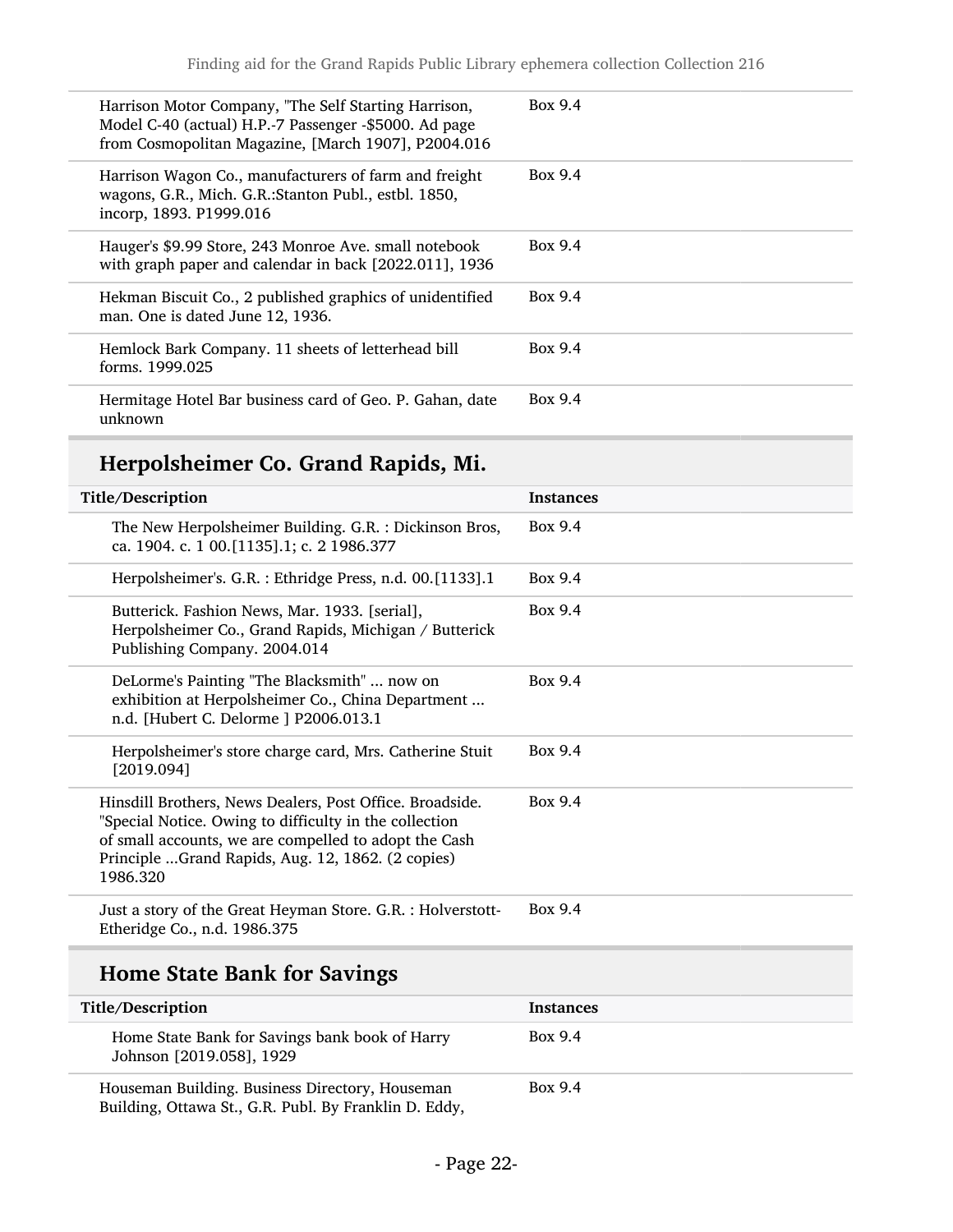Advertising Specialist, 1908. 00.[2548].1 Formerly M917.7456.H817b 1908

Dr. Hess, Specialist pamphlet; Cancer, Consumption, Epileptic Fits and Stomach Troubles [2021.120], 1900

#### Box 9.4

#### <span id="page-22-0"></span>Businesses, alphabetically, by name "J"

#### James Bayne Co. 00.[2547].1-.10

| Title/Description                                                                                                                                                                                                                                                               | <b>Instances</b> |
|---------------------------------------------------------------------------------------------------------------------------------------------------------------------------------------------------------------------------------------------------------------------------------|------------------|
| 1. Day of Fun for The James Bayne Co. and its<br>employees. Aug. 7, 1920. [program booklet]                                                                                                                                                                                     | Box 9.4          |
| 2. A Little Journey to the Plant of the James Bayne<br>Company. N.d. Includes photo of Bayne and illustration<br>of building.                                                                                                                                                   | Box 9.4          |
| 3. Another version of above. This one without building<br>picture. Has: By D.M. Barrett, at the time of writing with<br>The D.M. Barrett Advertising Service of Chicago. Now<br>in charge of the Advertising Campaigns conducted by<br>clients of The James Bayne Company. N.d. | Box 9.4          |
| 4. First Annual Outing of the James Bayne Co. at<br>Highland Park. Tues. Aug. 20, 1912. [program]                                                                                                                                                                               | Box 9.4          |
| 5. The Second Annual Outing of the James Bayne<br>Company, Lake Michigan Park, Aug. 7. [program]                                                                                                                                                                                | Box 9.4          |
| 6. The Third Annual Outing of the James Bayne<br>Company, Jenison Park, Aug. 15, 1914. [program]                                                                                                                                                                                | Box 9.4          |
| 7. The Fourth Annual Outing, James Bayne Co., Jenison<br>Park, Aug. 21, 1915. [program]                                                                                                                                                                                         | Box 9.4          |
| 8. The Seventh Outing of the James Bayne Co., Camp<br>Lake, Aug. 12, 1922. [program]                                                                                                                                                                                            | Box 9.4          |
| 9. [Badge? With string] BAYNE, Camp Lake, 7th Annual<br>Outing "It's a Cat's meow from Start to Finish"                                                                                                                                                                         | Box 9.4          |
| 10. [Tag] "Me 4" Aug. 7, 1920.                                                                                                                                                                                                                                                  | <b>Box 9.4</b>   |
| James Jones of Ada 4 receipts from the following<br>businesses: C.L. Chamberlain and Son, Denison, W.C.,<br>Kent County Treasuer's Office, Nichols and Naysmith;<br>2011.043                                                                                                    | Box 9.5          |
| Jandorf's doily with business name, unknown date<br>[2019.059]                                                                                                                                                                                                                  | Box 9.4          |
| Jennings Flavoring Extract Co. The Story of Vanilla.<br>Boston: Livermore and Knight Co., 1926. Compliments of<br>Jennings Flavoring Extract Co., G.R., Mich. 00.[2549].1                                                                                                       | Box 9.4          |
| John Thomas Batts, Inc. Wishbone Hangers, Wardrobe<br>Fixtures invoices mailed to J.L. Weitzel & Co.,<br>Wrightsville, PA 1925 and 1927 [2021.067]                                                                                                                              | Box 9.4          |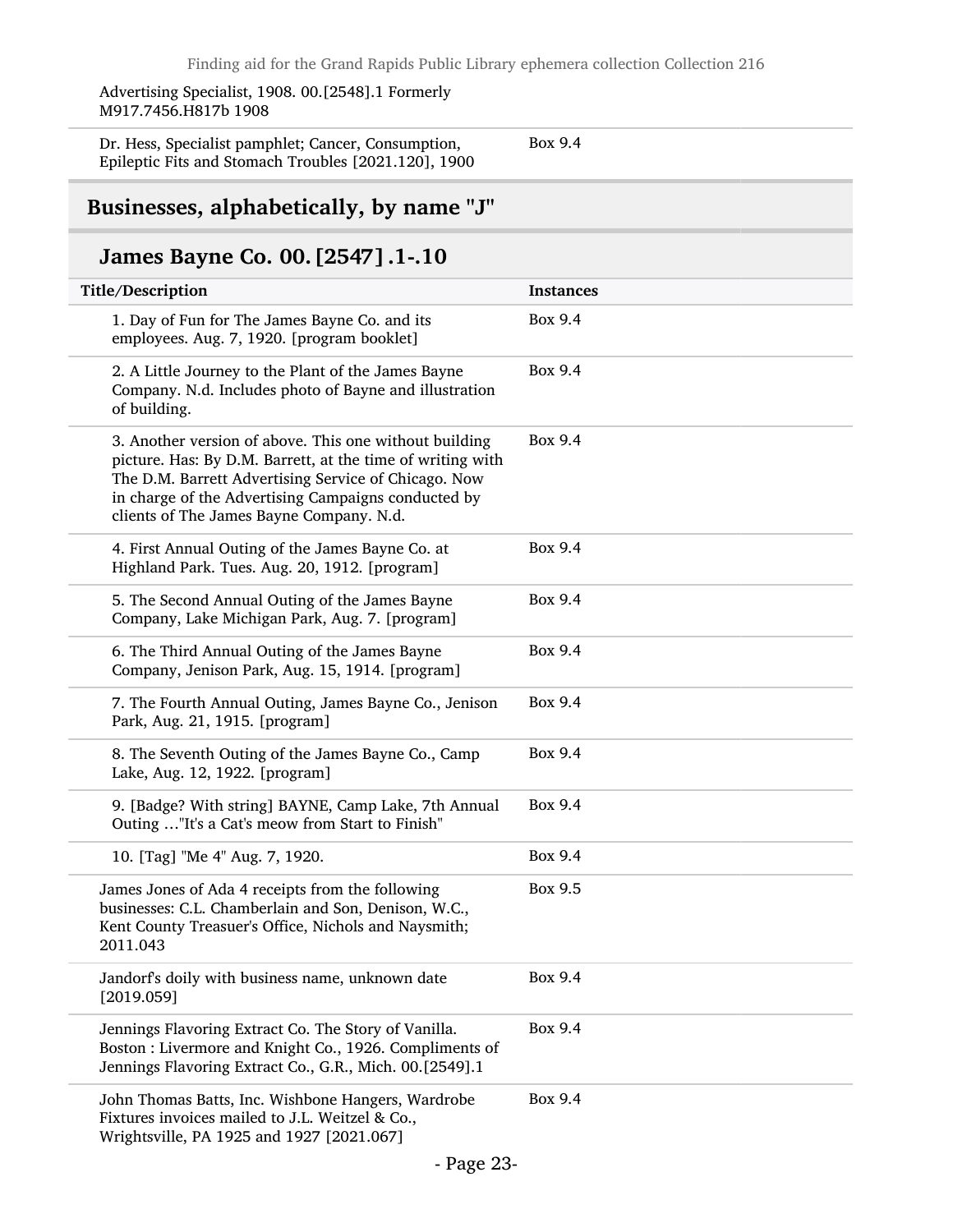Joppe's Dairy [Advertising "Tally" card in the shape of a milk bottle]: c. 1 00.[2348].1; c. 2 2007.003 Box 9.4

#### <span id="page-23-0"></span>Businesses, alphabetically, by name "K-L"

| Title/Description                                                                                                                                                                                                                                                 | Instances |
|-------------------------------------------------------------------------------------------------------------------------------------------------------------------------------------------------------------------------------------------------------------------|-----------|
| Keeley Institute (Dwight, IL and Grand Rapids, MI). [Two<br>booklets [5811].1                                                                                                                                                                                     | Box 9.5   |
| Laug Bros. Co. letterhead and envelope, 1933-12-11                                                                                                                                                                                                                | Box 9.4   |
| Lear Facilities  for aviation's precision needs. [Clipping]<br>From Aeronautical Engineer Catalog, 1955, pg. 168-169.<br>Shows Lear facilities in Elyria, Ohio, Los Angeles and<br>Santa Monica, California and in Grand Rapids. P2005.014,<br><b>Stuart Fund</b> | Box 9.4   |
| Lewellyn and Company letter addressed to Mr. D.C. Tanis<br>at 1356 Columbia Ave NE [2019.058], 1922-09-27                                                                                                                                                         | Box 9.4   |
| Long and Hoppins, Life-Saving Device / Grand Rapids, Mi.<br>Car coupling; railroad equipment [ad flyer] 00.[2551].1                                                                                                                                               | Box 9.4   |
| Fred Macey Co.: Invoices, Used (2), April 12, 1900 To. H.<br>Austin Clark, Atty; Dec. 21, 1900. To H. Austin Clark                                                                                                                                                | Box 9.4   |

### <span id="page-23-1"></span>Businesses, alphabetically, by name "M"

| Title/Description                                                                                                                                                                                                                                                       | <b>Instances</b> |           |
|-------------------------------------------------------------------------------------------------------------------------------------------------------------------------------------------------------------------------------------------------------------------------|------------------|-----------|
| T. Gerald McShane, Attorney at Law, receipt for an<br>Opinion of Title and a Mortgage for Lot 20 of the Graff<br>Addition, written to Walter Weber, 1941-01-30                                                                                                          | Box 9.4          |           |
| Michigan Lithographic Company, (1900-1920)                                                                                                                                                                                                                              | <b>Box 30</b>    | Folder 30 |
| C.A. Mitts, [at] Sweet's Hotel Cigar Stand and 119 Canal<br>St. Complimentary card with U.S. States with electors,<br>chart of Vote for President in 1896, Chart of Official Vote<br>of Kent County, General Election 1898. 00.[2093].1                                 | Box 9.4          |           |
| Muller-Grocer's Baking Co. An Exciting Trip Through<br>Breadland  with Johnny and Susie. c.1951. c. 1 00.<br>[2095].1, c. 2 2000.063. Note: "Johnny" was Dan Konkle,<br>who among other things was a one time pick-up photo<br>processor for the GR Local History Dept. | Box 9.5          |           |
| Muller-Grocer's Baking Co. Agreement between Muller-<br>Grocers Baking Co. (Production) and General Teamsters<br>Union, Local No. 406. Dec. 1, 1964-Feb. 3, 1968.<br>P <sub>2004.007</sub>                                                                              | Box 9.5          |           |
| Michigan Trust Co.                                                                                                                                                                                                                                                      |                  |           |

Title/Description Instances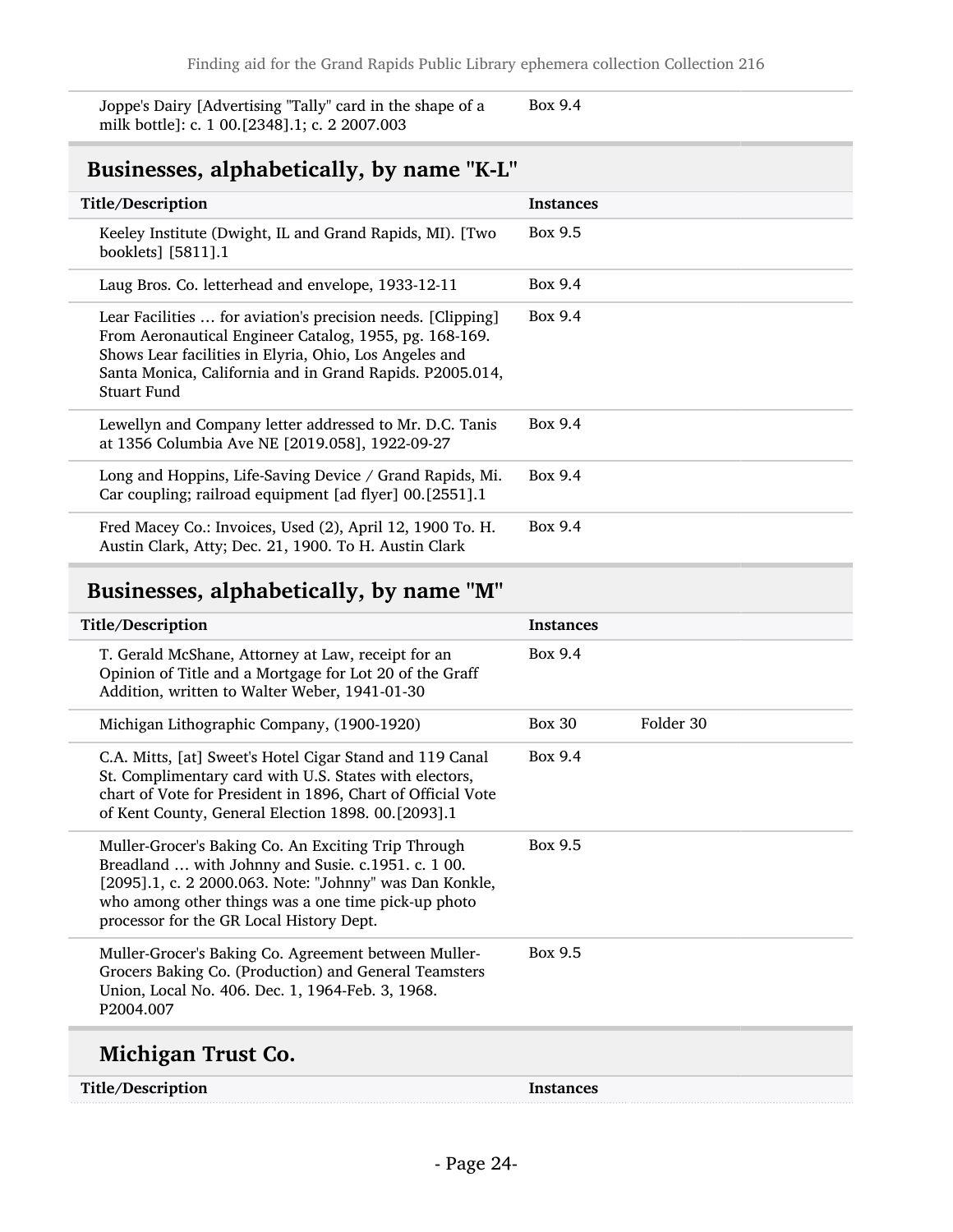| Descent and Distribution of Property. G.R.: Michigan<br>Trust Co.; G.R.: Seymour and Muir Printing Co, 1905.<br>8th ed. 00.[2555].1                                                                                                    | Box 9.4        |
|----------------------------------------------------------------------------------------------------------------------------------------------------------------------------------------------------------------------------------------|----------------|
| Banquet given by the Officers and Directors of the<br>Michigan Trust Co., to Lewis H. Withey, Kent Country<br>Club. 25 yr. Anniversary. Jan. 9, 1915. 00.[2556].1                                                                      | <b>Box 9.4</b> |
| Investment Diversification for Smaller Banks / by<br>George H. Whitworth, Asst. Secretary, Michigan Trust<br>Co. Reprinted from Barron's Financial Weekly. Mar. 23<br>and 30, 1931. Signed on the cover by the author. 00.<br>[3727].1 | Box 9.4        |

## Michigan Wheel Corp.

| Title/Description                                                                                                                                                                                                                                                                                                                                                                                                                                                  | <b>Instances</b> |
|--------------------------------------------------------------------------------------------------------------------------------------------------------------------------------------------------------------------------------------------------------------------------------------------------------------------------------------------------------------------------------------------------------------------------------------------------------------------|------------------|
| Economy and Efficiency Begin at the Propeller! / Gerald<br>Taylor White. n.d. P2000.019                                                                                                                                                                                                                                                                                                                                                                            | Box 9.4          |
| How to Obtain Maximum Efficiency in Motor Boat<br>Propulsion / by Proper Coordination of Hull, Engine<br>and Propeller.  prepared for the Michigan Wheel<br>Company, G.R., by Gerald Taylor White, n.d. P2008.103                                                                                                                                                                                                                                                  | <b>Box 9.4</b>   |
| "In Both War and Peace Time, the Combination that<br>Makes Michigan Wheels Superb!" Ad, from July 1944<br>issue of Motor Boat magazine, pg. 45. P2008.011                                                                                                                                                                                                                                                                                                          | Box 9.4          |
| Marriott Inn, Grand Rapids [Flyer] ca. 1970S, [5797].1                                                                                                                                                                                                                                                                                                                                                                                                             | Box 9.4          |
| Marine Wheel Co., 42 Market Ave. Ad from "Power<br>Boating" magazine, March 1923, pg. 51. for Michigan<br>Propeller Wheels  The Famous "Michigan" Line. Includes<br>a sketch of a boat by MacBain. P2007.084.1                                                                                                                                                                                                                                                     | Box 9.4          |
| Meijer [flyer, fragment] ca. 1998, Includes a 5 state map,<br>with numerical annotations, and a list of the Meijer stores<br>matching the number location. States include Michigan,<br>Illinois, Indiana, Ohio and Kentucky.                                                                                                                                                                                                                                       | Box 9.4          |
| Meijer Guide. Store #158 [Knapp Road, Grand Rapids] ca.<br>2005. 2006.069C                                                                                                                                                                                                                                                                                                                                                                                         | Box 9.4          |
| Michigan Bell Telephone Co., The Telephone in Grand<br>Rapids. MBT Co., 11504 -66. 00.[2554].1-2                                                                                                                                                                                                                                                                                                                                                                   | <b>Box 9.4</b>   |
| Michigan Bulb Co., Planting Instructions for Flower<br>Lovers. Form 4026, n.d, P2002.021                                                                                                                                                                                                                                                                                                                                                                           | <b>Box 9.4</b>   |
| Michigan Consolidated Gas Company, In Appreciation of<br>Grand Rapids : reproductions of a series of citations in<br>the Grand Rapids newspapers. Formerly MKG91.M58i,<br>00.[1030].1. Illustrations include: Grand Rapids Art<br>Galley building / sketch by Eleanor Powell; Grand Rapids<br>Furniture Museum; St. Mark's Church; Kent County<br>airport and plane; Civic Auditorium; Grand Rapids<br>Public Museum building (Jefferson St.); St. Cecilia, artist | Box 9.4          |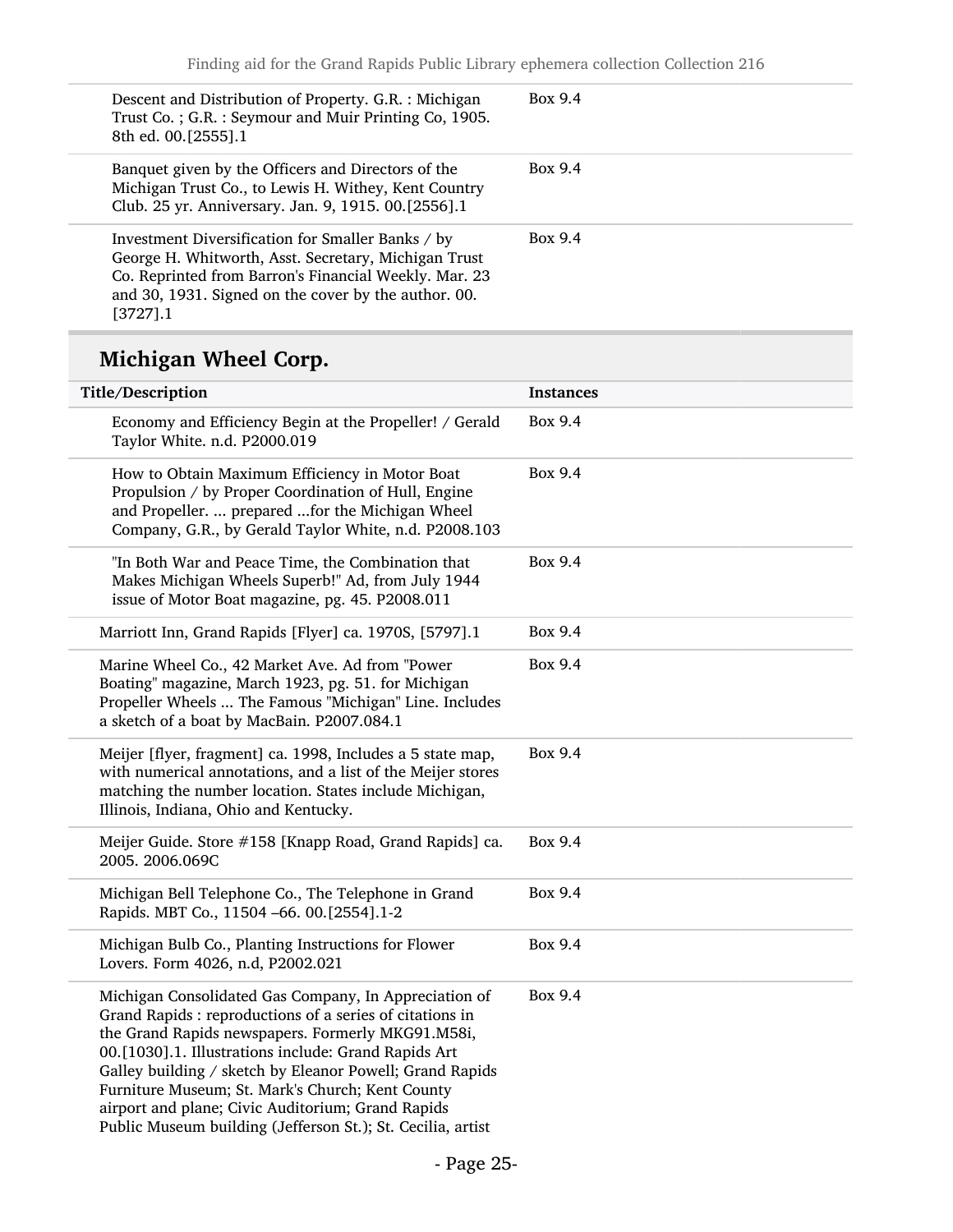| unknown; Monroe Ave. SE view; Women's City Club;<br>Generic interior sketches by Korff; Theater audience and<br>stage; Reproduction of a Mathius Alten painting of David<br>Wolcott Kendall. |                |
|----------------------------------------------------------------------------------------------------------------------------------------------------------------------------------------------|----------------|
| Michigan National Bank, Weatherball [flyer] "Weather at<br>a glance in Grand Rapids" P2003.015                                                                                               | <b>Box 9.4</b> |
| Plasterers Manual and Builders Guide. G.R.: Michigan<br>Gypsum Co., n.d. 00.[2553].1                                                                                                         | <b>Box 9.4</b> |
|                                                                                                                                                                                              |                |

## <span id="page-25-0"></span>Businesses by name, N-R

#### Old Kent Bank

| Title/Description                                                                       | <b>Instances</b> |          |
|-----------------------------------------------------------------------------------------|------------------|----------|
| Old Kent Bank savings book, issued at the Madison<br>Square Branch 1959-1962 [2019.094] | Box 9.5          |          |
| Three ring binder of Old Kent branding material<br>compiled by Palazzolo Design Studio  | Box 9.6          | binder 1 |
|                                                                                         |                  |          |

### Old Michigan Beer

| Title/Description                                                   | Instances |
|---------------------------------------------------------------------|-----------|
| Old Michigan Beer bottle neck label (1930's) and<br>matchbook cover | Box 9.5   |

### Old National Bank

| Title/Description                                                                                                                                        | <b>Instances</b> |
|----------------------------------------------------------------------------------------------------------------------------------------------------------|------------------|
| Old National Bank, Monroe at Pearl, Pantlind Hotel<br>Building. Envelope. \$1.00 Opens an Account Here.<br>"Oldest Bank in Western Michigan" 00.[3571].1 | Box 9.5          |
| Year Book presented by the Old National Bank, 1911.<br>P <sub>2006.053.3</sub>                                                                           | Box 9.5          |

## Pantlind Hotel, See also later name Amway Grand Plaza Hotel

| Title/Description                                                                                                                                                                                                                                                                       | <b>Instances</b> |
|-----------------------------------------------------------------------------------------------------------------------------------------------------------------------------------------------------------------------------------------------------------------------------------------|------------------|
| A Note to Welcome You Again. [Folded flyer] ca. Oct.<br>1943. 00. [940]. 1                                                                                                                                                                                                              | Box 9.5          |
| Brochures and flyers moved from Vertical File: The<br>Pantlind's Mocha Room. [1947]; in Grand Rapids it's<br>the Pantlind Hotel "Where food is Kind". [1975];<br>[Invitation] Open House and Reception for new<br>members of our executive staff,  Oct. 1, 1943,<br>Pantlind Grill Room | Box 9.5          |
| Certificate. Black, Noel D. Pantlind Hotel, 1938.<br>P <sub>2012.005</sub>                                                                                                                                                                                                              | Box 5            |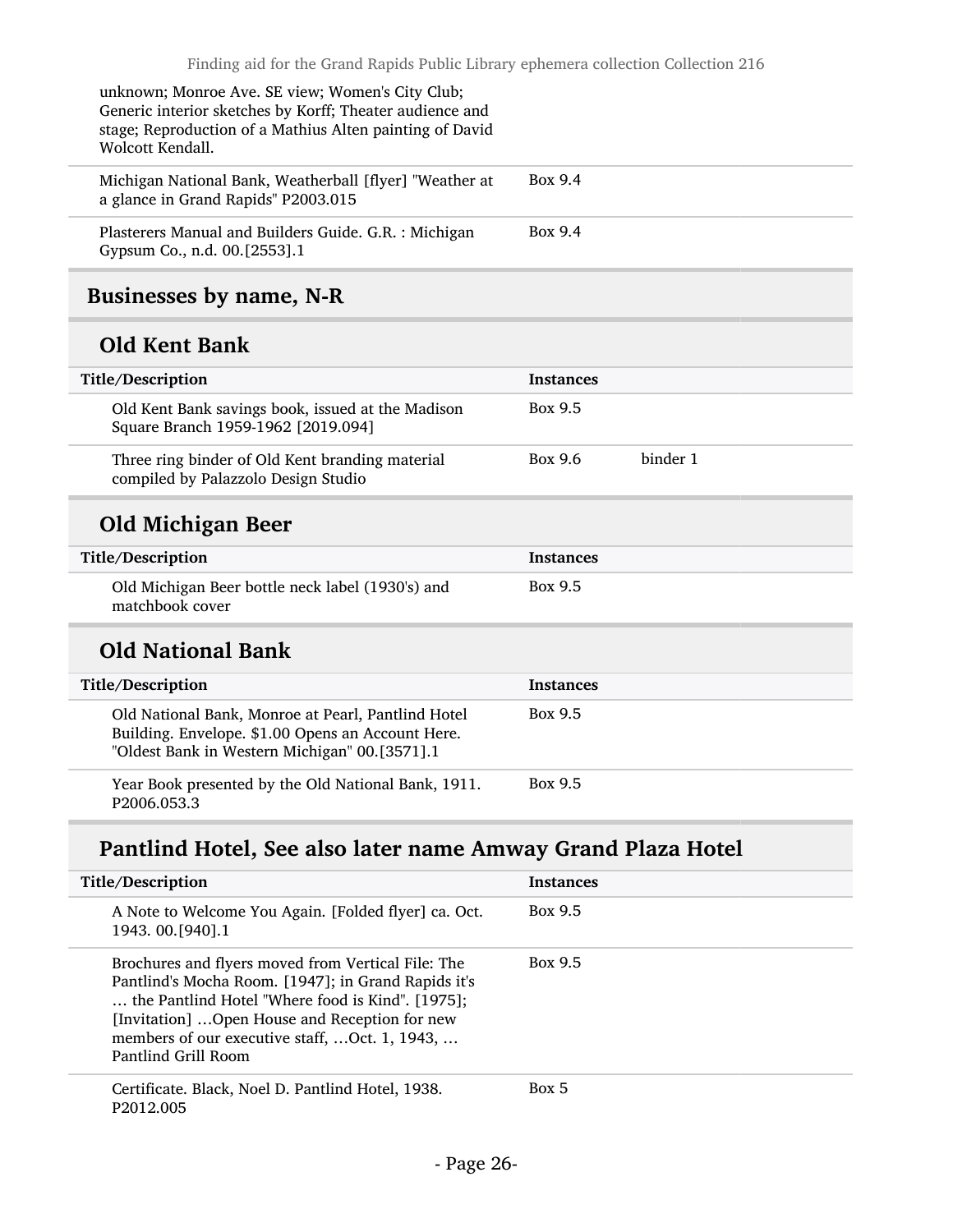<span id="page-26-0"></span>

| Parket : the horseman's handbook, containing a carefully<br>prepared synopsis of the rules and regulations of the<br>American Trotting Association, and a Vocabulary of<br>Technical Terms of the Turf, GR : Parket Co., 1892.<br>2nd ed. Revised and enlarged. 00.[4011].1, Formerly<br>M798.P22. Includes diagram of the kit track at Comstock<br>Park. | Box 9.5          |
|-----------------------------------------------------------------------------------------------------------------------------------------------------------------------------------------------------------------------------------------------------------------------------------------------------------------------------------------------------------|------------------|
| Peoples National Bank of Grand Rapids savings book,<br>Melvin J. Stuit, 1954-1959 [2019.094]                                                                                                                                                                                                                                                              | Box 9.5          |
| People's Savings Bank. Farmer's Homestead Almanac. V.<br>1, no. 1. 1911. Complements of the People's Savings Bank,<br>G.R. Formerly MKG529.F22, 00.[3415].1                                                                                                                                                                                               | Box 9.5          |
| Numbers. Compliments of the Rapids Standard Co., Inc.<br>GR : Bale(?) Printing Co. P2005.003                                                                                                                                                                                                                                                              | Box 9.5          |
| Ronan Funeral Home. Advertising Blotter. "Now in Our<br>New Location" 1701 Madison Ave., S.E. At Dickinson<br>$St.$                                                                                                                                                                                                                                       | Box 9.5          |
| Businesses by name, S-V                                                                                                                                                                                                                                                                                                                                   |                  |
| Title/Description                                                                                                                                                                                                                                                                                                                                         | <b>Instances</b> |
| Score Card. Shaped like a sack of Crescent flour "Mother's<br>Delight". Has hole at top for handing. P2003.030.2                                                                                                                                                                                                                                          | <b>Box 11</b>    |
| Spectrum Health, Blodgett Campus Visitor Guide. ca.<br>2003-2004. 2003.029.                                                                                                                                                                                                                                                                               | Box 9.6          |
| Steketee's                                                                                                                                                                                                                                                                                                                                                |                  |
| Title/Description                                                                                                                                                                                                                                                                                                                                         | <b>Instances</b> |
| Paul Steketee and Sons. Ephemera / Receipt.<br>"Comparison is the True Test of Worth"  Verso has<br>receipt for Mr. Geo. Vruggink. N.d. 00.[3108].1                                                                                                                                                                                                       | Box 9.6          |
| Steketee's Centennial Celebration. News Items Past and<br>present. Has date received stamp of Cct. 15, 1962. 00.<br>$[5064]$ .1                                                                                                                                                                                                                           | Box 9.6          |
| Steketee's store charge card, Mrs. Catherine Stuit<br>[2019.094]                                                                                                                                                                                                                                                                                          | Box 9.6          |
| Charles Subacz Electric Shoe Repairing, 443 Leonard St.<br>N.W. Ad card. 2006.089                                                                                                                                                                                                                                                                         | Box 9.6          |
| Sunset Manor and Sunset Village : creating a lifetime of<br>memories / Sunset Association, Jenison, Mi. 2000.033                                                                                                                                                                                                                                          | <b>Box 29</b>    |
| George A. Tichy, Ground Floor Realtor, 159 Ottawa,<br>Grand Rapids, Mich. [1940 Calendar and state mileage<br>calculator] Syracuse, N.Y. : L.E. Sternberg, 1939. 00.<br>$[5459]$ .1                                                                                                                                                                       | <b>Box 9.6</b>   |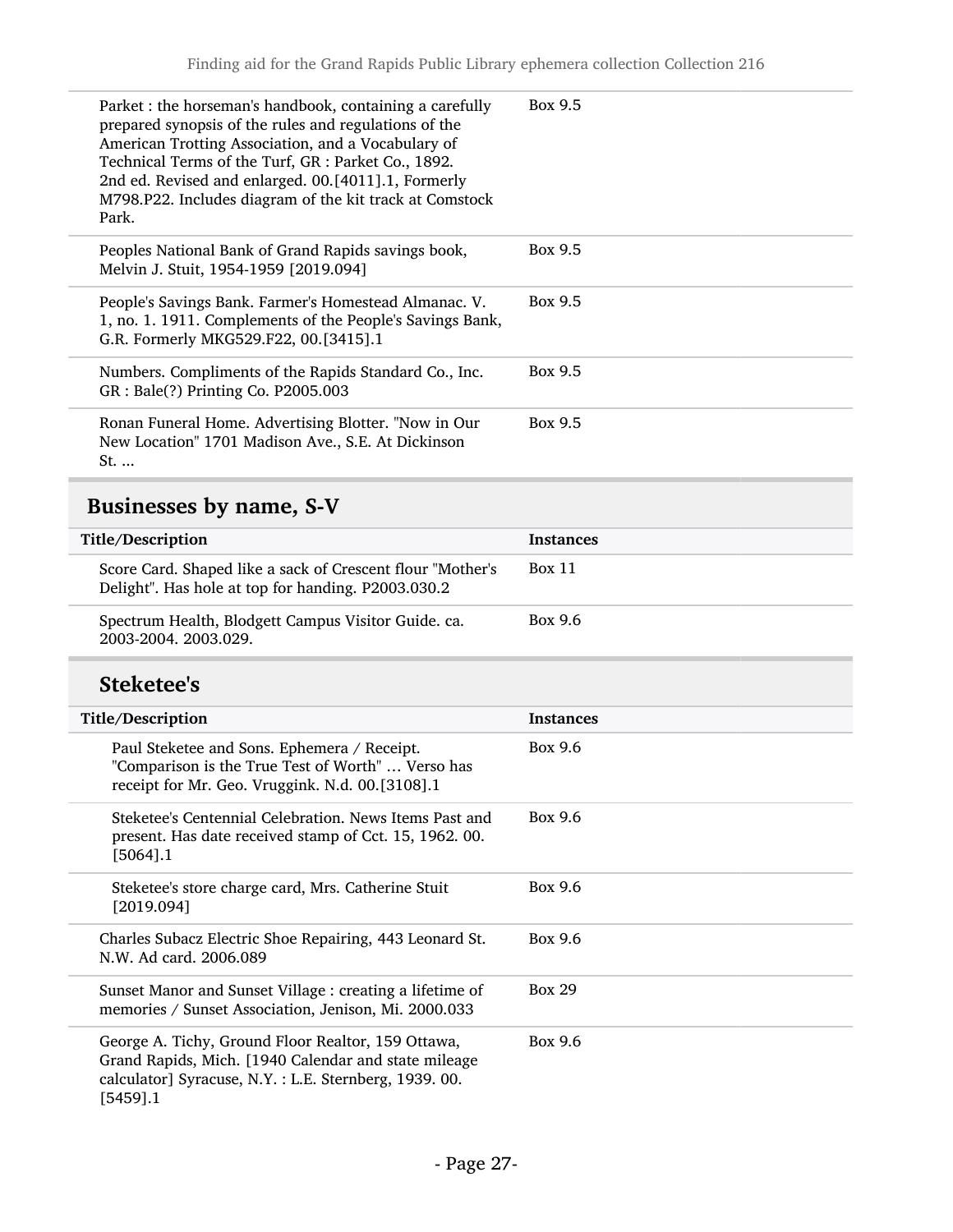| Valley City Brewing Co. Label. Ace-High Pilsener Type<br>Beer. (yellow background, with black, white gray graphics<br>and lettering. P2008.031                                                          | Box 9.6 |
|---------------------------------------------------------------------------------------------------------------------------------------------------------------------------------------------------------|---------|
| Valley City Milling Co. The Story of the Manufacture of<br>Lily White Flour, an alphabetical poem, and three recipes.<br>P2006.035                                                                      | Box 9.6 |
| Valley City Milling Co., No Other Flours Like Ours  The<br>Famous Lily "White Flour". P2006.058.4                                                                                                       | Box 9.6 |
| VanderVeen and Witman, Stoves [stamped on cards], S.S.<br>Jewett and Co., Chicago. Trade Cards (2), Jewett's Cupid<br>for Wood, Jewett's Grand Base-Heater nos. 40 and 50.<br>P <sub>2006.058.5-6</sub> | Box 9.6 |

### VanHoecks Shoes

| Title/Description                                                                                                                                                                                                                                                                                                                                                                                                                              | <b>Instances</b> |
|------------------------------------------------------------------------------------------------------------------------------------------------------------------------------------------------------------------------------------------------------------------------------------------------------------------------------------------------------------------------------------------------------------------------------------------------|------------------|
| Shoe catalogs [2021.045], 1991-1994                                                                                                                                                                                                                                                                                                                                                                                                            | Box 9.6          |
| Voigt Milling Co. Mailer, addressed to Frank L. Cooper,<br>Grocer, Muskegon, Mich. Has "About Mark Twain" as<br>a recent addition to the Voigt Line. Has various color<br>illustrations of the plant and Voigt line packaging,<br>including Minnesota Spring Wheat, Hygienic Graham,<br>Flouright  gem health food, Golden Crescent Corn<br>Meal, Royal patent flour, Crescent, Calla Lily. Printed by<br>Powers-Tyson, G.R., n.d. P2003.030.1 | <b>Box 11</b>    |

## Schnitzelbank Restaurant, 342 Jefferson Ave SE

| Title/Description                                                                              | <b>Instances</b> |
|------------------------------------------------------------------------------------------------|------------------|
| Postcard, 2006.002G                                                                            | Box 9.6          |
| 5 drink coasters, 2006,002G                                                                    | Box 9.6          |
| GR Press articles from ProQuest about the closing of the<br>restaurant 2006. Recipes included. | Box 9.6          |

### <span id="page-27-0"></span>Businesses by name, W-Z

| Title/Description                                                                                                                                                            | <b>Instances</b>    |
|------------------------------------------------------------------------------------------------------------------------------------------------------------------------------|---------------------|
| Wagemaker Company. Wolverine Boats. Wagemaker<br>Builds Fast Boats. Ad from Motor Boating magazine, Jan.<br>1949, P2005.011                                                  | <b>Box 11</b>       |
| Special Advertising Offer by Wallace Studio, 517 Leonard<br>St., expires Apr. 18, 1931. Offer allows for one free photo<br>with \$3.00 spent at a listed business. P2004.033 | <b>Box 11</b>       |
| W.R. Roach and Co. Label (Can label?) "Templar Branch<br>Sweet Peas  General Offices, W.R. Roach and Co., Grand<br>Rapids, Mich. Has "M. 3-34" P2008.002.2                   | Folder 1<br>Box 9.7 |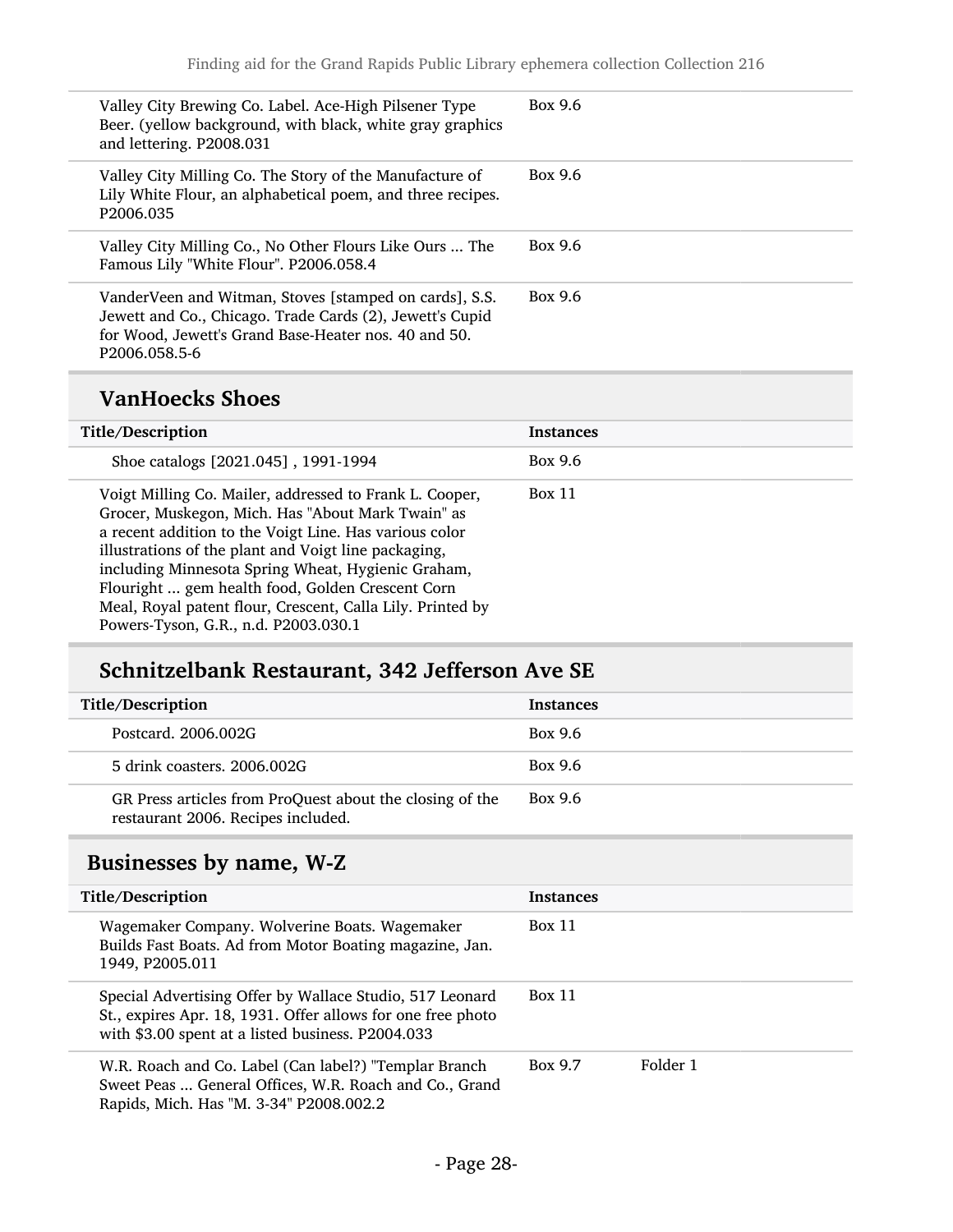| G. Waltz; Fresh and Salt Meats, Sausages, Poultry and<br>Game in Season; blank invoice with image of building at<br>29 East Bridge St.                                                 | Box 9.7        | Folder 2 |
|----------------------------------------------------------------------------------------------------------------------------------------------------------------------------------------|----------------|----------|
| Wagner Bros.& Co. 919 Trust Co. Bldg; Red Cedars and<br>Lumber pamphlet with handwritten prices.                                                                                       | Box 9.7        | Folder 3 |
| Wasserman's Luggage Shop, 133 Ottawa Ave., N.W.<br>[advertising flyer] Includes illustrations of items for sale.<br>Illustrations by Philip Wasserman? Christmas ad, n.d.<br>P2002.044 | Box 9.7        | Folder 4 |
| Winegar's Greater Store; home furnishings, history of the<br>business, employees and advertisement [00.1171].1,<br>1926                                                                | <b>Box 9.7</b> | Folder 5 |
| Wolverine World Wide, Inc.: a tradition of Success.<br>c.1983. [General company history and illustrations] 00.<br>$[618]$ .1                                                           | Box 9.7        | Folder 6 |
| WOOD-WASH Radio Announcement. Search for a Star<br>Contest. 1940. [2708].1                                                                                                             | Box 9.7        | Folder 7 |
| "A Genuine Slaughter Sale" Wrights Bargain Store, Corner<br>of Arcade and Pearl St.                                                                                                    | Box 9.7        | Folder 8 |

#### ^ [Return to Table of Contents](#page-1-0)

#### <span id="page-28-0"></span>Series III. Calendars, Almanacs and Timetables.

#### Scope and Contents

The calendars most desired for addition to this collection are those which have unique images associated with the Greater Grand Rapids area, or some other type of unique information. Almanacs are more rare, and may be used for a firm as an advertising gift.

Timetables may be most associated with the railways or ferry lines, and may also be found in archival collections associated with those firms or with Michigan travel.

#### <span id="page-28-1"></span>Almanacs

| Title/Description                                                                                                               | <b>Instances</b> |          |
|---------------------------------------------------------------------------------------------------------------------------------|------------------|----------|
| Every Day Almanac and home helps  compliment of<br>G.R. National City Bank, and City Trust and Savings Bank.<br>1913.00.[418].1 | Box 3            | Folder 1 |
| National Calendar or Herrick's Almanac 1893 for sale by<br>W. H. Severance, Middleville, Mich. [2021.040]                       | Box 3            |          |
| Ransom's Family Receipt Book 1888, sold by W.O. Clark,<br>Middleville, MI [2021.040]                                            | Box 3            |          |
|                                                                                                                                 |                  |          |

#### <span id="page-28-2"></span>Calendars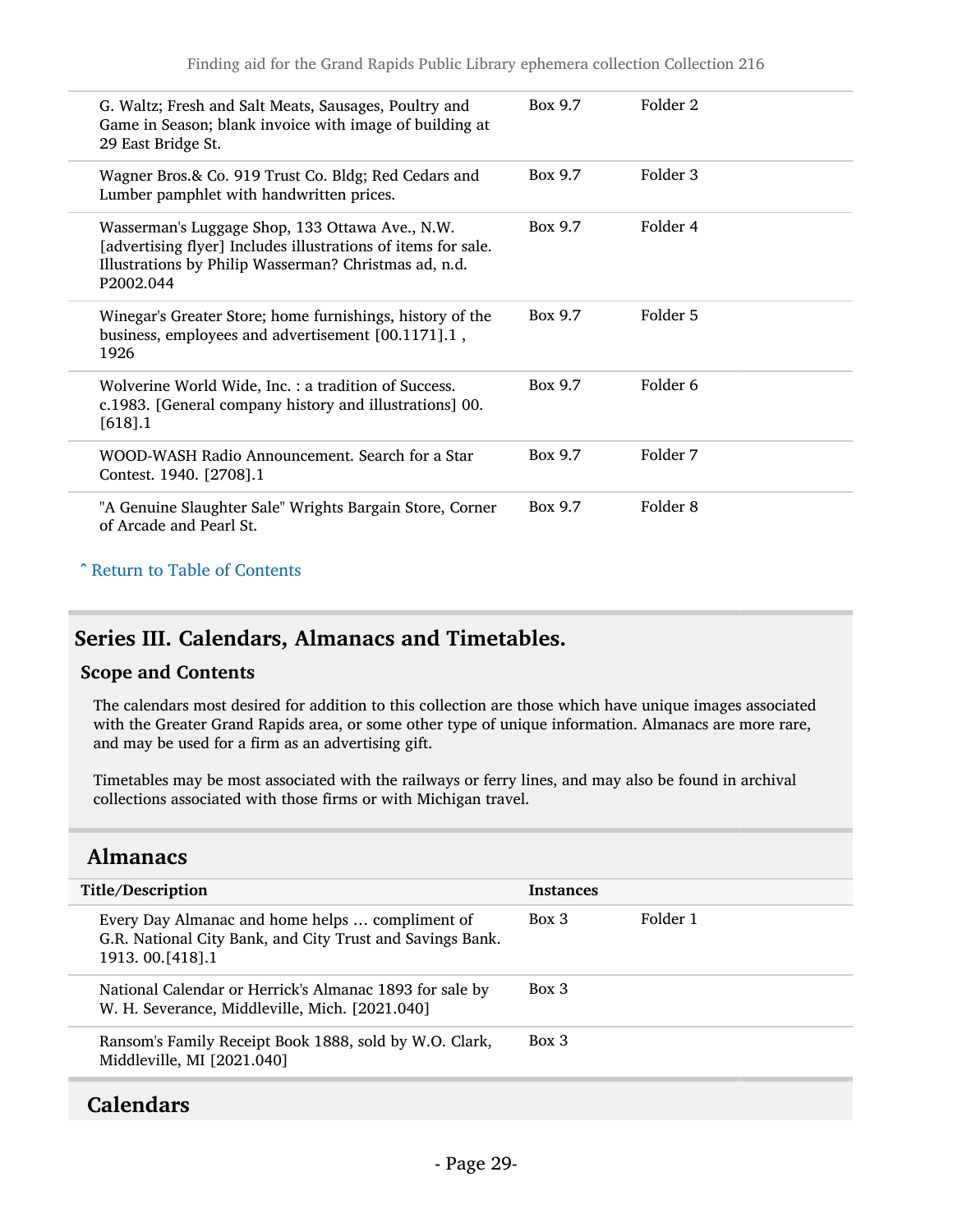| Title/Description                                                                                                                                                                                                                                                                                                                                                     | <b>Instances</b> |           |
|-----------------------------------------------------------------------------------------------------------------------------------------------------------------------------------------------------------------------------------------------------------------------------------------------------------------------------------------------------------------------|------------------|-----------|
| 1914 Grand Rapids Junior College Calendar. 2011.043                                                                                                                                                                                                                                                                                                                   | <b>Box 11</b>    |           |
| The Little Red Book calendar and stamp book, Grand<br>Rapids National City Bank, 1914                                                                                                                                                                                                                                                                                 | <b>Box 30</b>    | Folder 25 |
| 100 Years / Holland Christian Foundation. Accompanied<br>by "History of Grandville "The Village of Good Neighbors",<br>2002.002                                                                                                                                                                                                                                       | Box 3            |           |
| Bowled Over: a roll down memory lane: a 16-month<br>2005 Calendar. San Francisco, C. : Chronicle Books;<br>Dayton, Ohio: Mead Westvaco Corp., 2004. All images<br>in this calendar from are from the collections at the<br>International Bowling Museum and Hall of Fame. The<br>Dec. 2005 calendar, top left image is Marion Ladewig,<br>from Grand Rapids. 2006.002 | <b>Box 11</b>    |           |
| C.W. Mills Paper Company, 204 Grandville Ave.<br>advertising card with February calendar [2022.030], 1942                                                                                                                                                                                                                                                             | Box 10.25        | Folder 20 |
| City of Grand Haven Sesquicentennial, 1834-1984. [Hist.<br>Photos] 00.[366].1                                                                                                                                                                                                                                                                                         | Box 2            |           |
| Clark Retirement Community. 2004-2005 "A New Century<br>of Community" 2006.006B. Moving to the new Clark Coll.<br>12/6/2006                                                                                                                                                                                                                                           | Box 3            |           |
| Comstock Park Business Assoc. 1992. [Hist. Photos of<br>Comstock]                                                                                                                                                                                                                                                                                                     | Box 2            | Folder 1  |
| "The Days we Celebrate. New Years Greeting from the<br>Newsboys of the Grand Rapids Press." 1917. 2014.016                                                                                                                                                                                                                                                            | Box 3            |           |
| DeJager Fuel Co., 385 Hall St., S.W. 1942. Primarily coal<br>fuel. Example slogan "We are in the 'black' business, but<br>we treat you 'white'. P2002.044                                                                                                                                                                                                             | Box 2.5          |           |
| Historic West Michigan, 2002. P2001.161                                                                                                                                                                                                                                                                                                                               | Box 3            |           |
| Historic West Michigan Calendar 2003, courtesy of The<br>Gilmore Collection Historic West Michigan Calendar<br>2002, courtesy of Lighthouse Title, Inc. [2021.026]                                                                                                                                                                                                    | Box 3            |           |
| Historic West Michigan 2003, Grand Rapids Public<br>Library on the cover (2 copies) 2021.114 and 00.[3259].3                                                                                                                                                                                                                                                          | Box 3            |           |
| Holland Sesquicentennial, 1845-1997. [M977.415.H719<br>1997; Time line/Hist. Photos]                                                                                                                                                                                                                                                                                  | Box 2            | Folder 4  |
| Kent State Bank, 1918. 2011.043                                                                                                                                                                                                                                                                                                                                       | Box 2.5          |           |
| Morton House, calendar for 1898. Sunday, Dec. 4, 1898.<br>00.[3447].1                                                                                                                                                                                                                                                                                                 | Box 3            |           |
| "An Old Fashioned Garden" Grand Rapids Builders Supply<br>Co., 1929. 1997.025                                                                                                                                                                                                                                                                                         | Box 2            | Folder 3  |
| "Compliments of Rindge, Kalmbach Logie Company"<br>1917 calendar and address book. 2013.005                                                                                                                                                                                                                                                                           | Box 9.5          |           |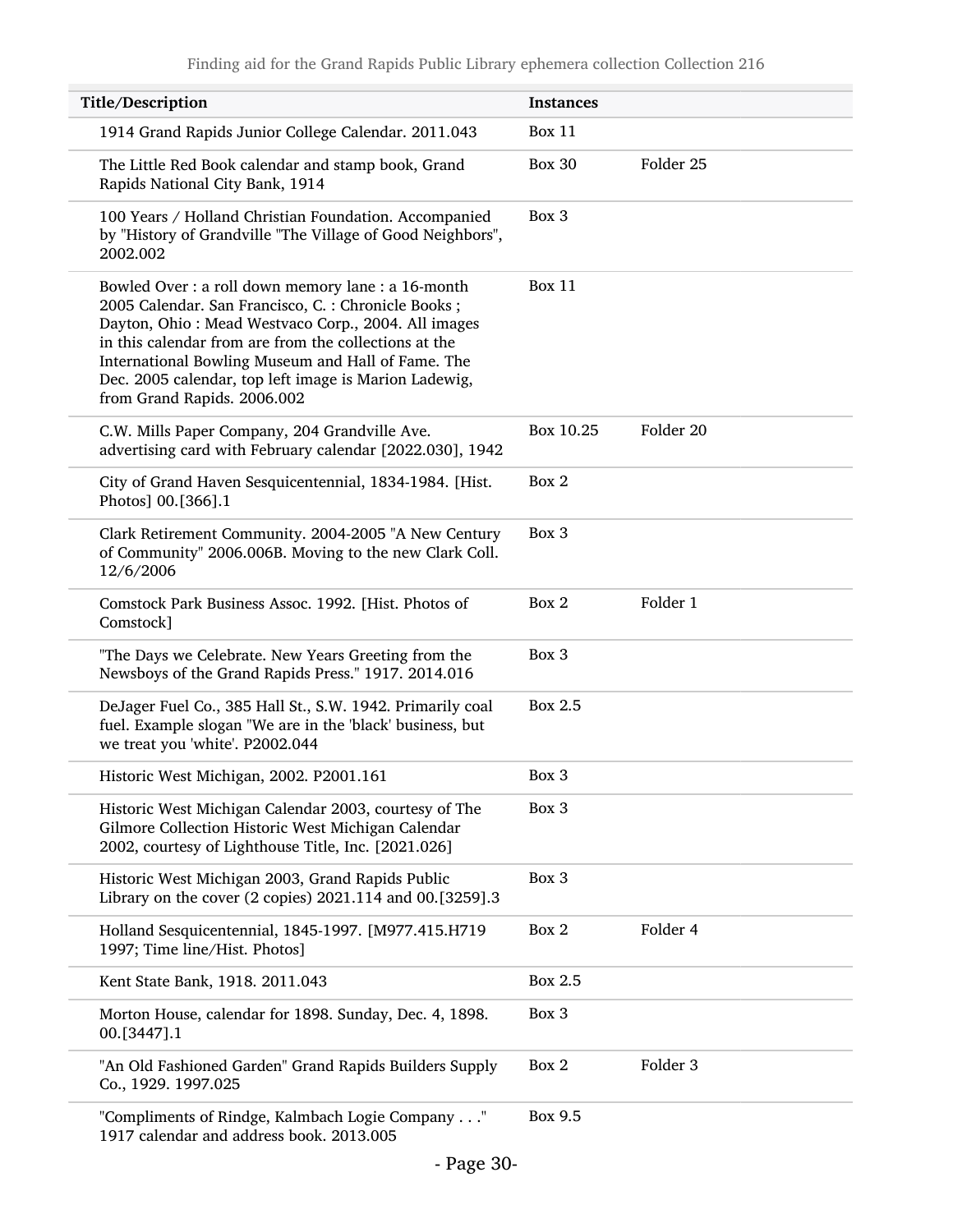| Sister to Sister Cancer Support Group, 2004. P2004.001.<br>Includes images of Grand Rapids African American<br>women, and list of local breast cancer resources from the<br>Kent Co. Health Dept. Women's Health Network.                            | Box 3                      |
|------------------------------------------------------------------------------------------------------------------------------------------------------------------------------------------------------------------------------------------------------|----------------------------|
| Wurzburg of Grand Rapids, Diamond Jubilee Year,<br>1872-1947. Illustrations by Miriam Suleeba. 00.[2119].1                                                                                                                                           | Box 5                      |
| Wyoming Park Lumber and Fuel Co. 1938. Includes<br>images of houses, for which the Company offered plans<br>for sale. Garages, with plans for sale, and other building<br>projects illustrated on back of calendar page. Also,<br>recipes. P2002.044 | Box 2.5                    |
| American Laundry. Otte Brothers', 1906                                                                                                                                                                                                               | Box 5                      |
| Public Museum of Grand Rapids 150 years young calendar<br>$[2021.119]$ , 2004                                                                                                                                                                        | Box 3                      |
| Gaines Township Historical Society "Centennial Farm"<br>2004 Calendar, P2004.005                                                                                                                                                                     | Box<br>Unknown<br>location |
|                                                                                                                                                                                                                                                      |                            |
| <b>Heritage Hill</b>                                                                                                                                                                                                                                 |                            |
| Title/Description                                                                                                                                                                                                                                    | <b>Instances</b>           |
| 1972 (2002.085)                                                                                                                                                                                                                                      | Box 3                      |
| 1973 (2002.085)                                                                                                                                                                                                                                      | Box 3                      |
| 1974 (2002.085)                                                                                                                                                                                                                                      | Box 3                      |
| 1975 (2002.085)                                                                                                                                                                                                                                      | Box 3                      |
| 1976 (2002.085)                                                                                                                                                                                                                                      | Box 3                      |
| 1977 (2014.015)                                                                                                                                                                                                                                      | Box 3                      |
| 1978 (2002.085)                                                                                                                                                                                                                                      | Box 3                      |
| 1979 (2002.085)                                                                                                                                                                                                                                      | Box 3                      |
| 1980 (2002.085)                                                                                                                                                                                                                                      | Box 3                      |
| 1982 (00.[2755].1)                                                                                                                                                                                                                                   | Box 3                      |
| 1985 (2002.085)                                                                                                                                                                                                                                      | Box 3                      |

## <span id="page-30-0"></span>Timetables and Schedules.

| Title/Description                                                                                                                          | <b>Instances</b> |
|--------------------------------------------------------------------------------------------------------------------------------------------|------------------|
| Chicago Milwaukee Steamship Line, 1937 [folding flyer].<br>P2003.029. Note: The Steamship making this run is "The<br>City of Grand Rapids" | $Box\ 3$         |
| Lake Cruises, S.S. City of Grand Rapids. Cleveland and<br>Buffalo Transit Co., Benton Harbor, Mi. [folding flyer]<br>P <sub>2004.008</sub> | $Box\ 3$         |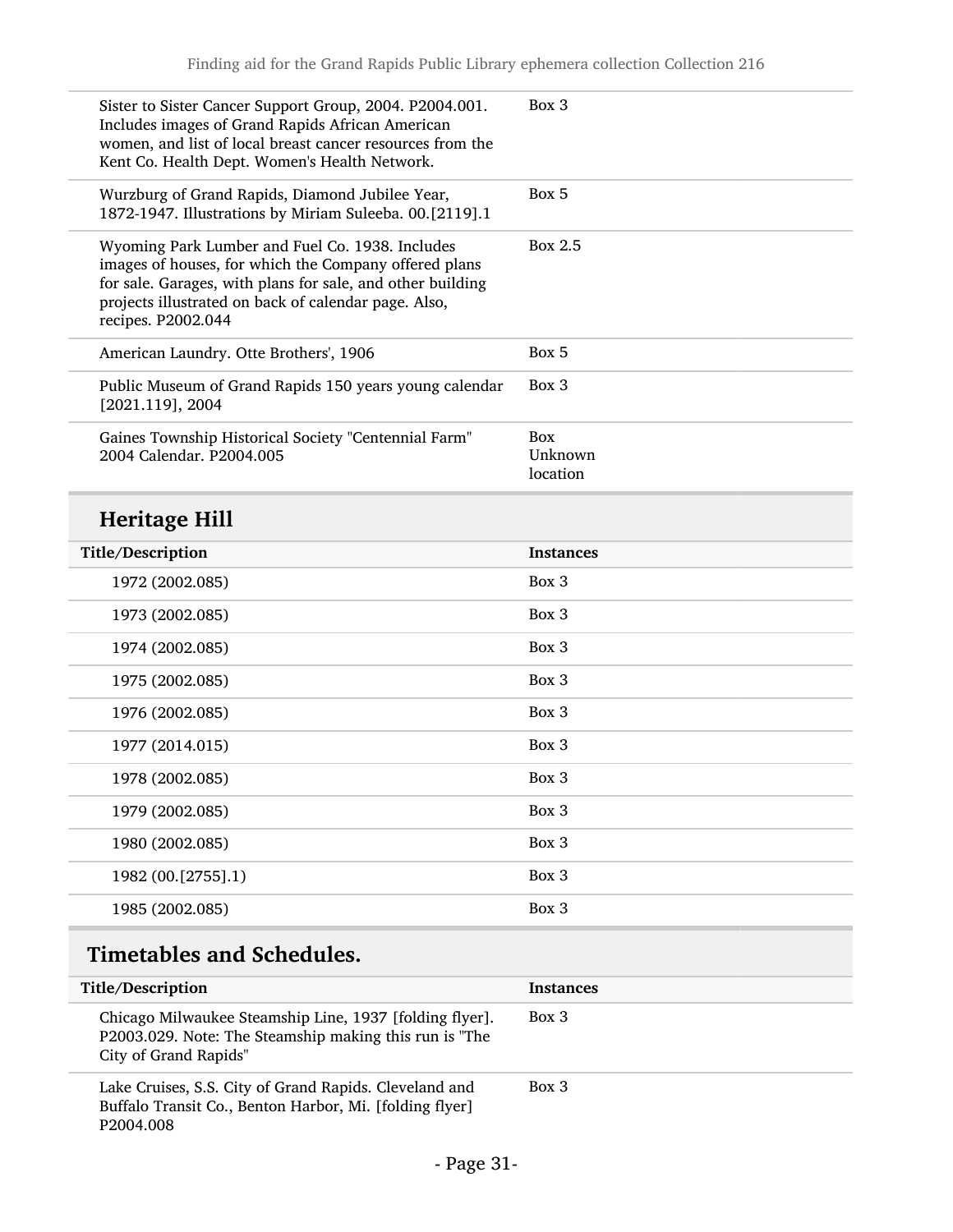| Chicago and West Michigan R'Y Time Table, No. 40,<br>June 26, 1887. True Publ. and Engraving Co. No. 48, June<br>16, 1889. West Michigan Printing Co. 1986.208.2-3, also<br>R6:BA18.1 | $Box\ 3$ |
|---------------------------------------------------------------------------------------------------------------------------------------------------------------------------------------|----------|
| Detroit, Lansing and Northern Railroad. Time Table. No.<br>48, June 16, 1889. Detroit Free Press Print. 1986.208.4                                                                    | Box 11   |
| The International Railway and Steam Navigation Guide.<br>Montreal: C.R. Chisholm and Co. no. 59, July 1869.<br>1986.208.1                                                             | $Box\ 3$ |
| Time and distance Tables for Lake Ships. Ready<br>Reference. Cleveland : Marine Review Publ. Co., 1902.<br>Formerly M527.M33. 00.[2306].1                                             | $Box\ 3$ |

#### ^ [Return to Table of Contents](#page-1-0)

#### <span id="page-31-0"></span>Series IV. Clubs and Associations.

#### Scope and Contents

Usually only ephemera associated with clubs of the Greater Grand Rapids area are included in this series. This means that if other types of materials from an organization are held, they may be located in other collections by material type.

| <b>Title/Description</b>                                                                                                                       | <b>Instances</b> |           |
|------------------------------------------------------------------------------------------------------------------------------------------------|------------------|-----------|
| Acorn Study Club, 1932/1933, 1933/1934                                                                                                         | Box $12$         |           |
| Altrusa Club: 1) A Brief History, 1921-1931 (2); 2)<br>Principles of Altrusa                                                                   | Box $12$         |           |
| American Legion. Furniture City Post, No. 258, The Log,<br>1923, 1924 (00.[3382], formerly MKG369.F98 NOTE:<br>missing Feb 28, 2022            | Box $12$         |           |
| American Society of Women Accountants. Grand Rapids<br>Chapter. Calendar. 1955 (2008.052.3)                                                    | Box $12$         |           |
| Ancient Accepted Scottish Rite, Valley of Grand Rapids,<br>Michigan, Fall Class, 1936 (00.[3374], formerly MKG366.1<br>F873)                   | <b>Box 12</b>    |           |
| Architectural Club of Grand Rapids, Mi, 1) Banquet at the<br>Rowe Hotel, Feb. 22, 1927.                                                        | Box $12$         |           |
| The Burns Club. Invitation. Annual Anniversary of the Poet,<br>Robert Burns, Jan. 26, 1896. Eagle Hotel, cor. Waterloo and<br>Louis Sts., G.R. | Box $12$         |           |
| Burton Heights Garden Club, 1951, 1952, 1953, 1959                                                                                             | Box 12           |           |
| Cavalier Club. Constitution; Ritual directions. 1986.140                                                                                       | Box $12$         |           |
| Cold Water Army of Grand Rapids, ribbon                                                                                                        | <b>Box 30</b>    | Folder 17 |
|                                                                                                                                                |                  |           |

The Colonial Club, 1908. Accession 1979.017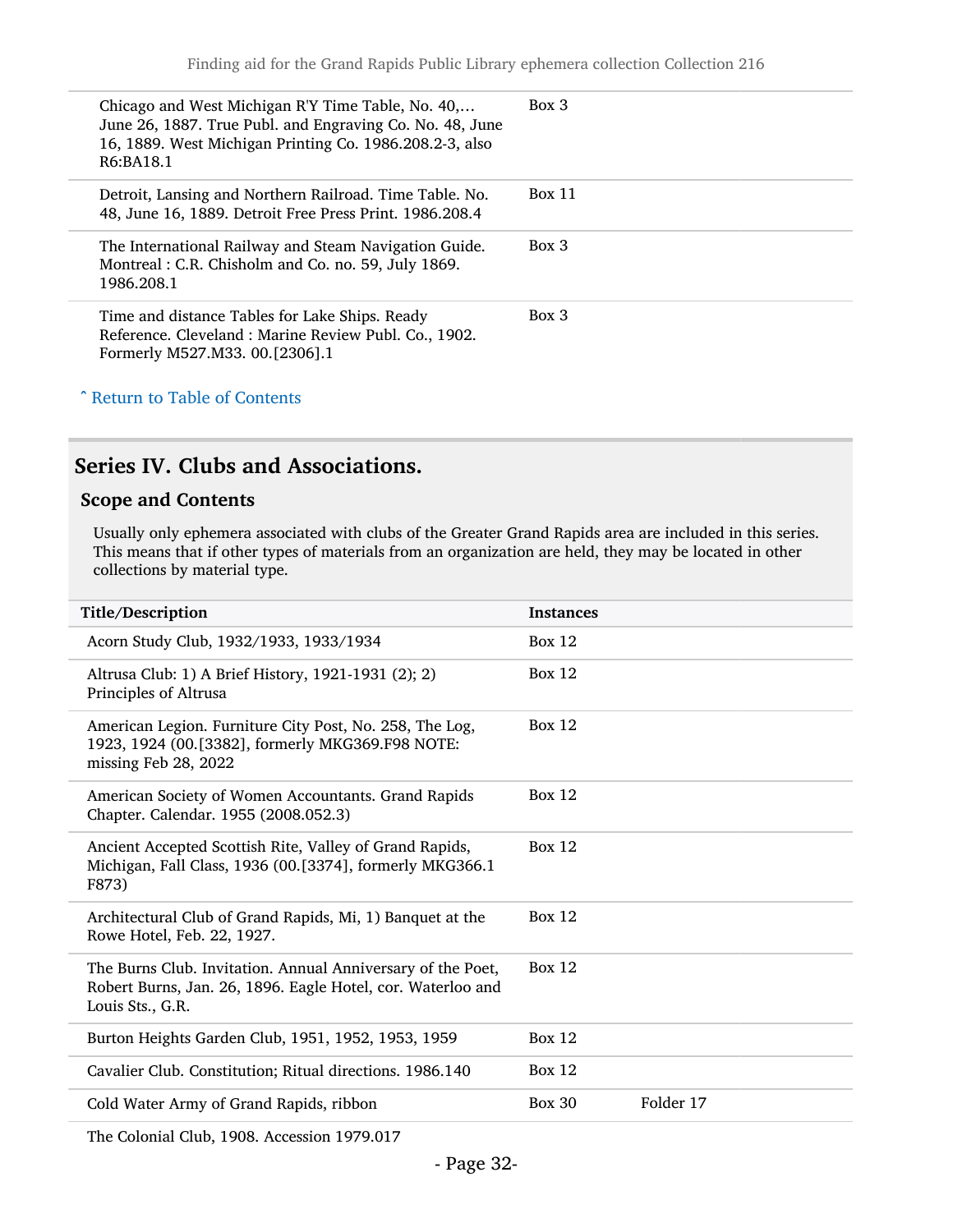|                                                                                                                                                                                                                              | <b>Box 30</b> | Folder <sub>2</sub> |  |
|------------------------------------------------------------------------------------------------------------------------------------------------------------------------------------------------------------------------------|---------------|---------------------|--|
| Colored Soldiers' Club (Battle Creek, Mi.). Business card for<br>J.H. Rowland, Manager                                                                                                                                       | <b>Box 12</b> |                     |  |
| Community Chest: 1) Letter, Nov. 12, 1940, to Miss Anna<br>Cargill, Re participation in recent campaign. 2) Folding<br>paper poster, with GR map on opposite side, Oct. 1940<br>Campaign for 1941 funds.                     | <b>Box 12</b> |                     |  |
| Consolidated Sportsman's Assn., G.R. Programme, Third<br>Annual Target Tournament, Aug. 23-26, 1904. 00.[1075].1                                                                                                             | <b>Box 12</b> |                     |  |
| Daughters of the American Revolution (DAR) Sohie<br>De Marsac Campau Chapter, yearbooks, 1910/1911,<br>1911/1912, 1913/1914, 1919/1920, 1922/1923,<br>1923/1924, 1949/1950, 1955/1956, 1960/1961                             | <b>Box 12</b> |                     |  |
| Delphian Society. Programs for 1927/1928, 1930-1931                                                                                                                                                                          | <b>Box 12</b> |                     |  |
| Economic Club of Grand Rapids, 18th Annual Dinner, May<br>25, 2005. Program/Menu. Genl. Colin Powell, Honored<br>Guest 2005.049f                                                                                             | <b>Box 12</b> |                     |  |
| Epworth League Convention. Grand Rapids District, Group<br>5. (Grandville) May 21, 1897. 2003.076                                                                                                                            | <b>Box 12</b> |                     |  |
| The Federated Garden Clubs of Michigan, Thru The Garden<br>Gate, Volume 19, No. 4, January-February 1960                                                                                                                     | <b>Box 30</b> | Folder 4            |  |
| Franklin Relief Assoc. 1)Constitution and By-laws. G.R. :<br>Democrat Print, 1893.                                                                                                                                           | <b>Box 12</b> |                     |  |
| Furniture City Driving Club. 1) Invitation, Aug. 1909                                                                                                                                                                        | <b>Box 12</b> |                     |  |
| Grand Rapids and Kent County Camp Fire Girls. Camp<br>Keewano, 1957. [Green flyer] 2008.074                                                                                                                                  | <b>Box 12</b> |                     |  |
| Grand Rapids Audubon Club. 1) Calendars: 1928/1929,<br>1929/1930, 1930/1931                                                                                                                                                  | <b>Box 12</b> |                     |  |
| Grand Rapids Bar Association. Complimentary Dinner in<br>honor of Honorable Loyal E. Knappen, United State Circuit<br>Judge and Honorable Arthur C. Denison, United States<br>District Judge. Hotel Pantlind, Feb. 26, 1910. | <b>Box 12</b> |                     |  |
| Grand Rapids Boat and Canoe Club Smoker program.,                                                                                                                                                                            | <b>Box 12</b> |                     |  |
| May 15, 1922. Includes menu and song lyrics. P2007.089.<br>Original cartoon illustration on cover.                                                                                                                           |               |                     |  |
| Grand Rapids Cat Club. 1) Ribbon, 1st Prize, Jan. 1917                                                                                                                                                                       | <b>Box 12</b> |                     |  |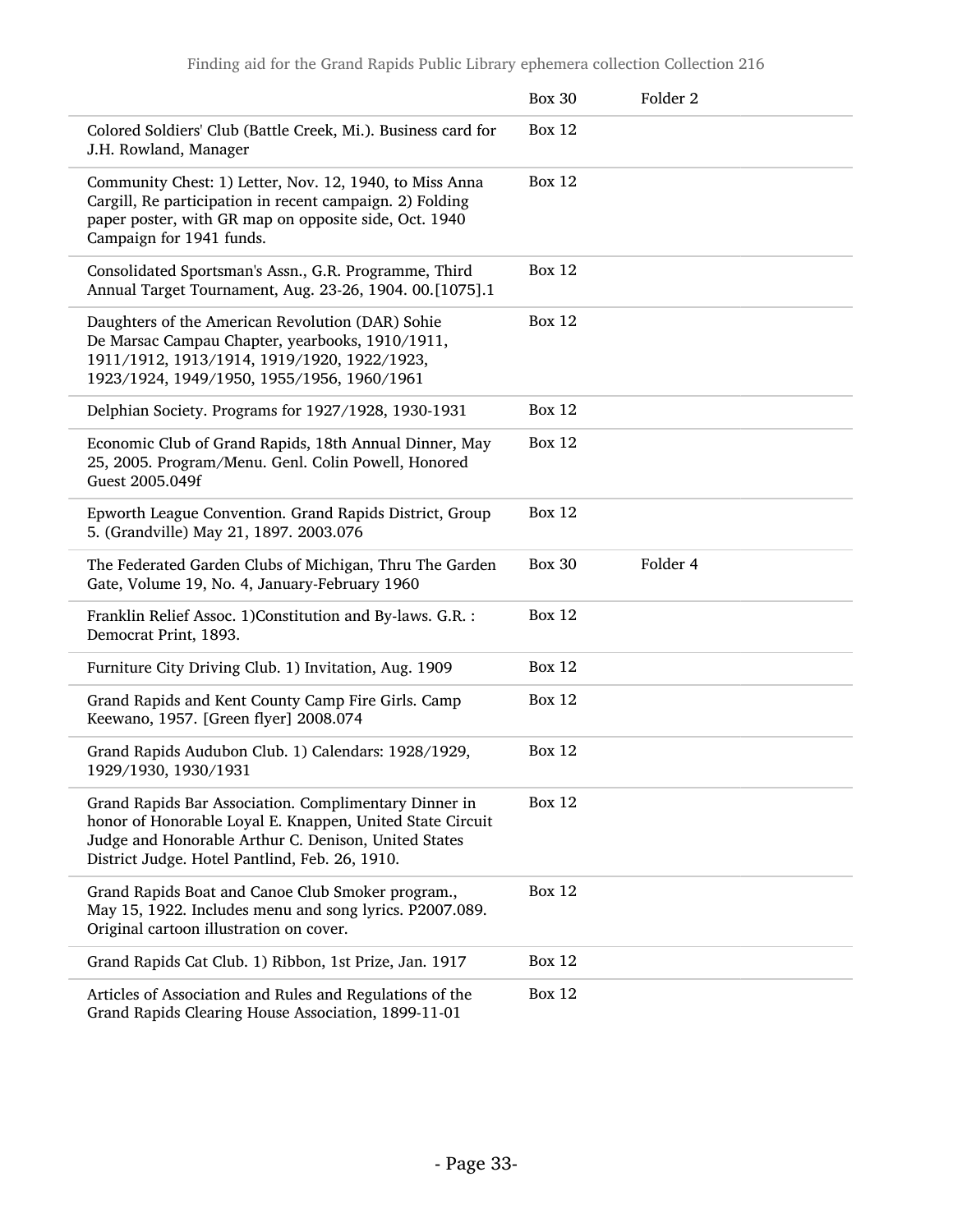#### Scope and Contents

Formerly MKG332.78.G76. 00.[2987].13

| Grand Rapids Cricket Club. 1)[Founding document with<br>signature] Jan. 28, 1868. 1986.494                                                                                                                                                                                                                                                                   | <b>Box 12</b> |
|--------------------------------------------------------------------------------------------------------------------------------------------------------------------------------------------------------------------------------------------------------------------------------------------------------------------------------------------------------------|---------------|
| Grand Rapids Curling Club: 1) Information Sheet, n.d., 2)<br>5th Annual Bonspiel, Feb. 4-5, 1909, 3) Membership card.,<br>4) List of members [from unidentified source]                                                                                                                                                                                      | <b>Box 12</b> |
| Grand Rapids Driving Club. [Horses] 1) Programs, July<br>1895 [1986.374]                                                                                                                                                                                                                                                                                     | <b>Box 12</b> |
| Grand Rapids Engineer's Club 1) Michigan Engineering<br>Society. Post-Graduate Engineering Study Course "Modern<br>Industrial Methods" / presented by the GR Engineers' Club,<br>[Course Manual] 2) [Announcement of same?, 1941]                                                                                                                            | <b>Box 12</b> |
| Grand Rapids Exchange Club 1) Facts About Exchange<br>Clubs 2) History of the Grand Rapids Exchange Club                                                                                                                                                                                                                                                     | <b>Box 12</b> |
| Grand Rapids Flying Club. 1) List of Members, n.d.                                                                                                                                                                                                                                                                                                           | <b>Box 12</b> |
| Grand Rapids Flying Saucer Club                                                                                                                                                                                                                                                                                                                              | <b>Box 12</b> |
| My Trip to Mars, the Moon and Venus / by Buck Nelson.<br>Publ. By UFOrum, Grand Rapids Flying Saucer Club, c.<br>1956. Formerly M001.94.N331m. 00.[5197].1                                                                                                                                                                                                   | <b>Box 12</b> |
| Grand Rapids Firemen's Fund Assoc. 1) By-Laws and<br>Articles of Assoc., July 1877. 1886 printing                                                                                                                                                                                                                                                            | <b>Box 12</b> |
| Grand Rapids Gymnasium Club 1) Dance Card, Nov. 2,<br>1876                                                                                                                                                                                                                                                                                                   | <b>Box 12</b> |
| Grand Rapids Kindergarten Assoc. 1) 8th Annual Report,<br>1898/1899. 1985.006                                                                                                                                                                                                                                                                                | <b>Box 12</b> |
| Grand Rapids Librarian's Club. 1) Constitution and By-Laws,<br>n.d. 2) Constitution and By-Laws, Rev. and Adopted, Apr.<br>1947                                                                                                                                                                                                                              | <b>Box 12</b> |
| Grand Rapids Motorcycle Club, Information Sheet, n.d.                                                                                                                                                                                                                                                                                                        | <b>Box 12</b> |
| Grand Rapids Real Estate Board. Constitution, By-laws<br>and multiple listing regulations of the Grand Rapids<br>Real Estate Board. 1893, Rev. oct. 22, 1941. Formerly<br>MKG333.33.G762. 00.[2999].1                                                                                                                                                        | <b>Box 12</b> |
| Grand Rapids Riding Club 1) Program. 25th Annual Grand<br>Rapids Charity Horse Show, 1965.                                                                                                                                                                                                                                                                   | <b>Box 12</b> |
| Grand Rapids Scientific Club. 1) Printed Photo. "Members<br>of the Grand Rapids Scientific Club, who Gathered Much<br>of Present Collection of Kent Scientific Museum" Includes:<br>Henry J. Carr, Lorenzo G. Winchester, Engene F. Sawyer,<br>Theodore Wilson, Frank W. Ball, William H. McKee, Geo.<br>Wickwire Smith, Chas. W. Garfield, Hertel S. Fitch. | <b>Box 12</b> |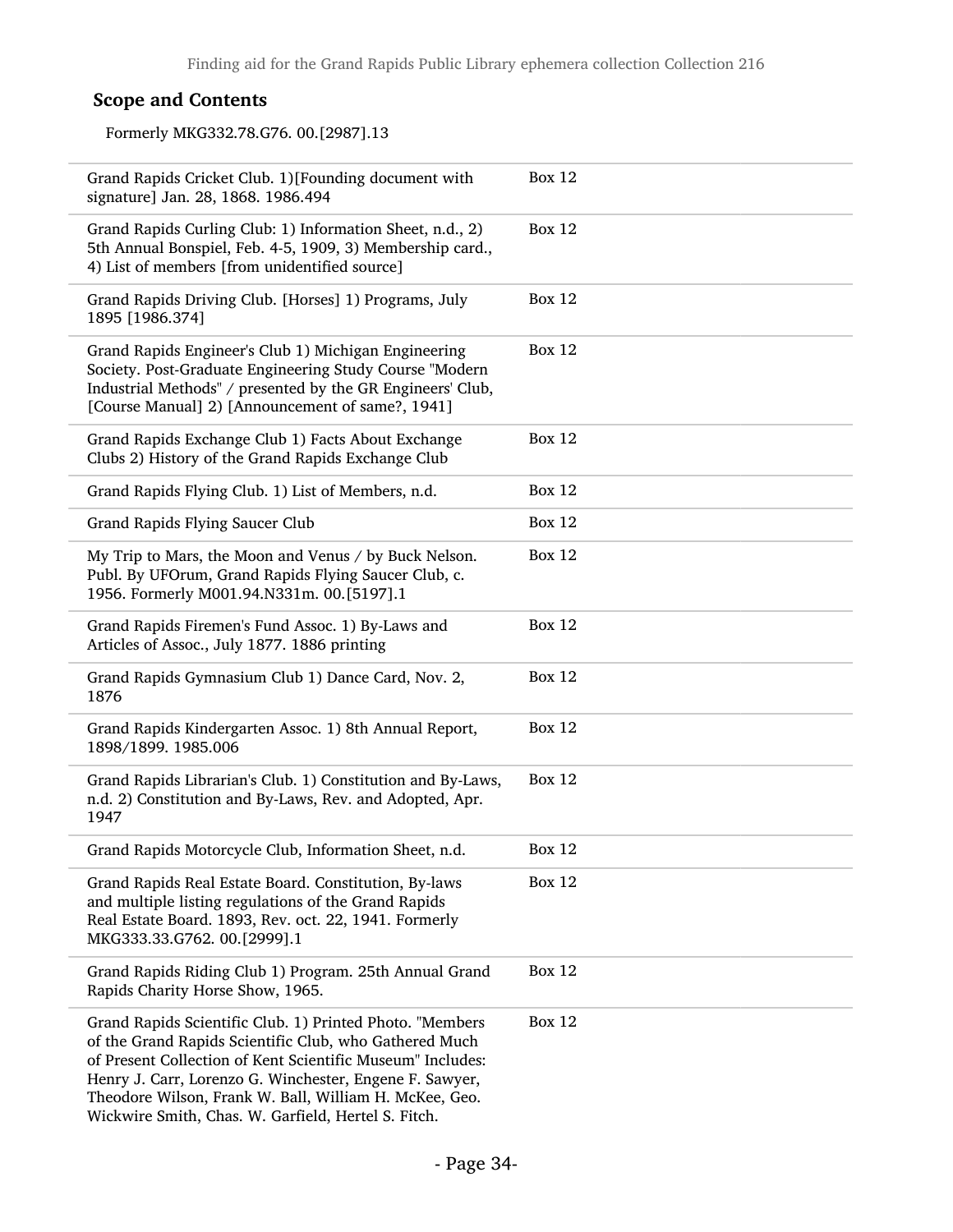| Grand Rapids Stamp Club. 6th Annual Show, Dec. 7-9,<br>1934. Morton Hotel. [4 tickets or stamps]; 9th Annual<br>Exhibition. Nov. 26-28, 1937. [Ticket] Pantlind Hotel May<br>be filed w Events?                                                        | <b>Box 12</b> |
|--------------------------------------------------------------------------------------------------------------------------------------------------------------------------------------------------------------------------------------------------------|---------------|
| Grand Rapids Tennis and Golf Club. Formerly Highlands;<br>Elks Country Club in 2008. Directory. 1959. P2008.052                                                                                                                                        | <b>Box 12</b> |
| Grand Rapids Typographical Union, no. 39. 1)<br>Constitution, ByLaws and Rules of Order, 1960                                                                                                                                                          | <b>Box 12</b> |
| Grand River Valley Horticultural Society 1) Schedule of<br>Topics, 1907, 1908(2), 1909(2), 1910                                                                                                                                                        | <b>Box 12</b> |
| Grand Valley Iris Society 1) Program. Events Calendar<br>2000. 2000.045                                                                                                                                                                                | <b>Box 12</b> |
| Irisarians of Greater Grand Rapids 1) 2 postcards showing<br>Iris, the Civic flower of Grand Rapids. One is acting as a<br>membership enrollment card, ca. 1946. 2000.063.1-2                                                                          | <b>Box 12</b> |
| Kent Country Club. 1) [Yearbook], 1901, 1923, 1924,<br>1925; 2) When Kent was Young : an early history and<br>reminiscences / by Josephene Bender, 1980.                                                                                               | <b>Box 12</b> |
| Kent County Bridge Co. 1) List of Members, Sept. 1959                                                                                                                                                                                                  | <b>Box 12</b> |
| Kent County Medical Society. Women's Auxiliary.<br>Yearbooks. 1950-1951 . P2007.094.3                                                                                                                                                                  | <b>Box 12</b> |
| Kent County Sons of the American Revolution 1) Program,<br>Meetings of Winter, 1915/1916                                                                                                                                                               | <b>Box 12</b> |
| Kent County Women's Republican Club. Directory,<br>1940-1942. P2002.020                                                                                                                                                                                | <b>Box 12</b> |
| RE Kent Co. Wildlife Park proposal, 2004. 1) "Help us build<br>a new future " folding flyer w concept plan 2) Executive<br>Summary. Apr. 2004. 3) "What would a new Wildlife Park<br>do for our Community?" Aug. 3, 2004 vote sheet.                   | <b>Box 12</b> |
| Kent Garden Club 1) Yearbook. 1948, 1949, 1950,<br>1952/1953, 1954/1955                                                                                                                                                                                | <b>Box 12</b> |
| Kent Garden Club 100th Anniversary Celebration;<br>invitation, program, thank you note to Gordon Olson for his<br>presentation at the event, program and script for Thanks<br>for the Memories, skit performed at the event. [2021.114],<br>2013-05-15 | <b>Box 12</b> |
| Knickerbocker Society. Second Annual Banquet  Feb. 7,<br>1901. Sweet's Hotel. 00.[3357].1                                                                                                                                                              | <b>Box 12</b> |
| Lake Side Club 1) and Lake Side Park, Opening. May, 1897.<br>Announcement. 2) New Lakeside Club, n.d. (2) 3) Articles<br>of Association, 1895-1896, MKG 367.L36                                                                                        | <b>Box 12</b> |
| Lincoln Club, Young Men's Republication Club 1)<br>1896-1920. [1986.247]                                                                                                                                                                               | <b>Box 12</b> |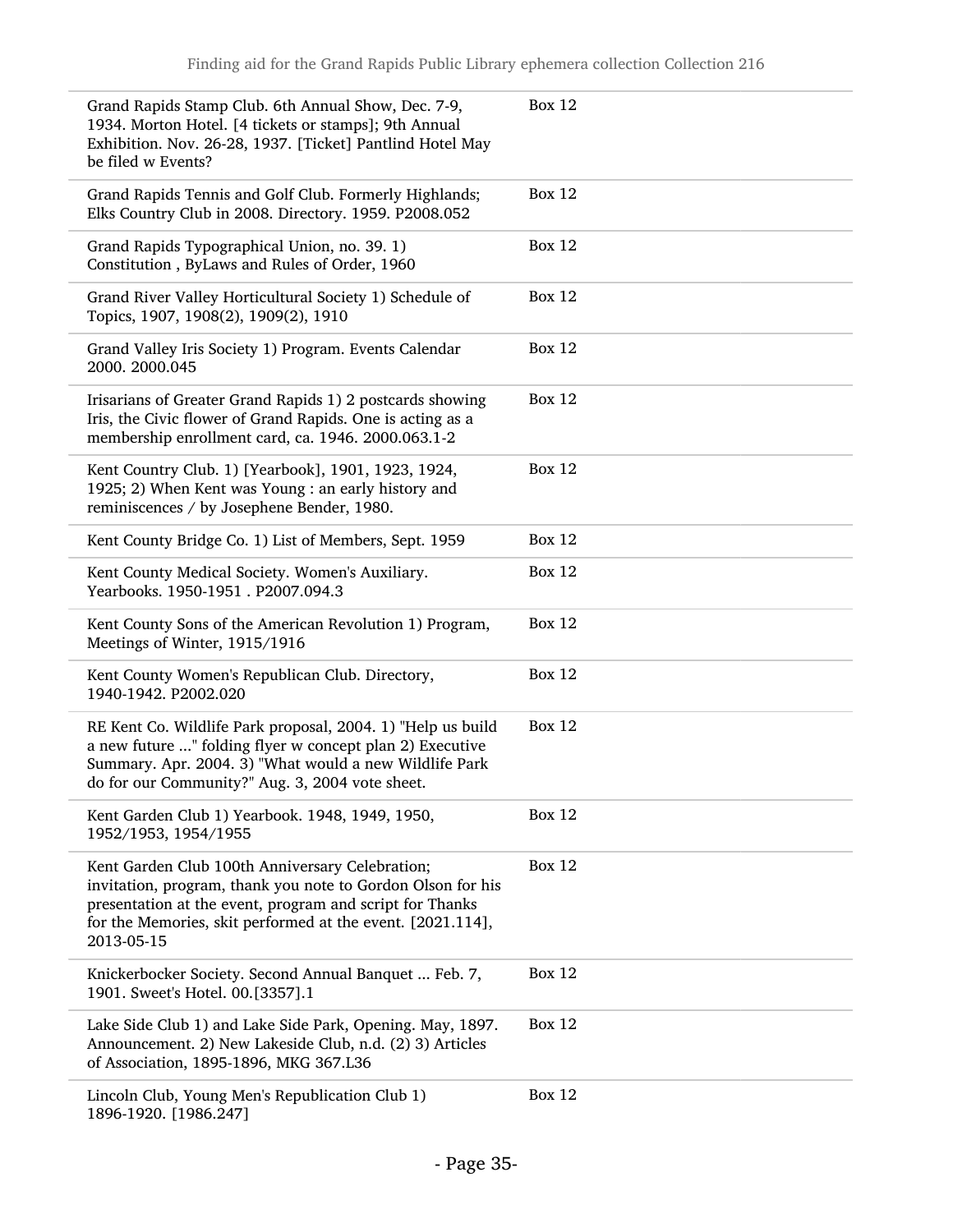| YMCA 1) Community Songs / Compiled by the Grand<br>Rapids Young Men's Christian Assoc., n.d.                                                                                                                              | <b>Box 12</b> |
|---------------------------------------------------------------------------------------------------------------------------------------------------------------------------------------------------------------------------|---------------|
| St. Bernard Club of America 1) Specialty Show Catalog at<br>Grand Rapids, Mi. Mar. 23-25, 1911                                                                                                                            | <b>Box 12</b> |
| Trades and Labor Council, Spring Frolic and Festival, May<br>1-8, 1920. P2002.019                                                                                                                                         | <b>Box 12</b> |
| University Club. Yearbooks. 1929. Formerly MKG367.Un3.<br>00. [3359]. 1                                                                                                                                                   | <b>Box 12</b> |
| Variety Clubs International 1) The Story of Variety, n.d.                                                                                                                                                                 | <b>Box 12</b> |
| Voyageur Ski Club 1) Invitational Ski Jumping Tournament,<br>Feb. 25, 1962. photocopy                                                                                                                                     | <b>Box 12</b> |
| We-Que-Ton-Sing Assoc. 1) History, Articles of Assoc. and<br>By-Laws, 1st and 2nd ed., 1880-1888.                                                                                                                         | <b>Box 12</b> |
| Western Michigan Modern Maccabee Assoc. 1) Souvenir<br>Program. 1908                                                                                                                                                      | <b>Box 12</b> |
| West Michigan Teacher's Forum.                                                                                                                                                                                            | <b>Box 12</b> |
| Whist Club. Yearbook(?) ca. 1897. Formerly MKG62.W57.<br>John Patton's copy. 00.[3361].1                                                                                                                                  | <b>Box 12</b> |
| Woman's Union Label League. Local No. 300 1) By-Laws<br>and Rules of Order, Rev. Mar. 1920                                                                                                                                | <b>Box 12</b> |
| Women's University Club. 1) Announcement. Evening<br>Lectures on the Great War, 1917-1918 2) Constitution<br>and/or Register, 1909-1910, 1915-1916, 1926-1927. (00.<br>[2101].1-3 Formerly M374.3.W842r)                  | <b>Box 12</b> |
| Zonta Club of Grand Rapids 1) Status of Women in<br>the Common Market Countries, as researched by the<br>Intl. Relations Committee. Loose in envelope. Ribbon:<br>N.W.A.R.A. 1888, Grand Rapids, Mich.                    | <b>Box 12</b> |
| Michigan Equal Suffrage Assoc. 1) Program. 31st Annual<br>Convention, G.R., Nov. 15-17, 1916(2) 1 with Michigan<br>Campaign Rally Songs 2) with the GR Equal Franchise Club.<br>Conference, 5th Cong. Dist., May 18, 1918 | <b>Box 12</b> |
| Michigan Pioneer and Historical Society 1) Manual. 1893.                                                                                                                                                                  | <b>Box 12</b> |
| Michigan Poultry Association, First Annual Exhibition,<br>Grand Rapids, Jan. 20-24, 1896. Formerly M636.5.M58. 00.<br>$[3323]$ .1                                                                                         | <b>Box 12</b> |
| Michigan Society of the Sons of the American Revolution 1)<br>Program, Russell House, Detroit, 1897.                                                                                                                      | <b>Box 12</b> |
| Michigan State Medical Society. Annual Meeting and<br>Banquet of the Fifth Councilor Dist., Hotel Pantlind, Oct.<br>20, 1910.                                                                                             | <b>Box 12</b> |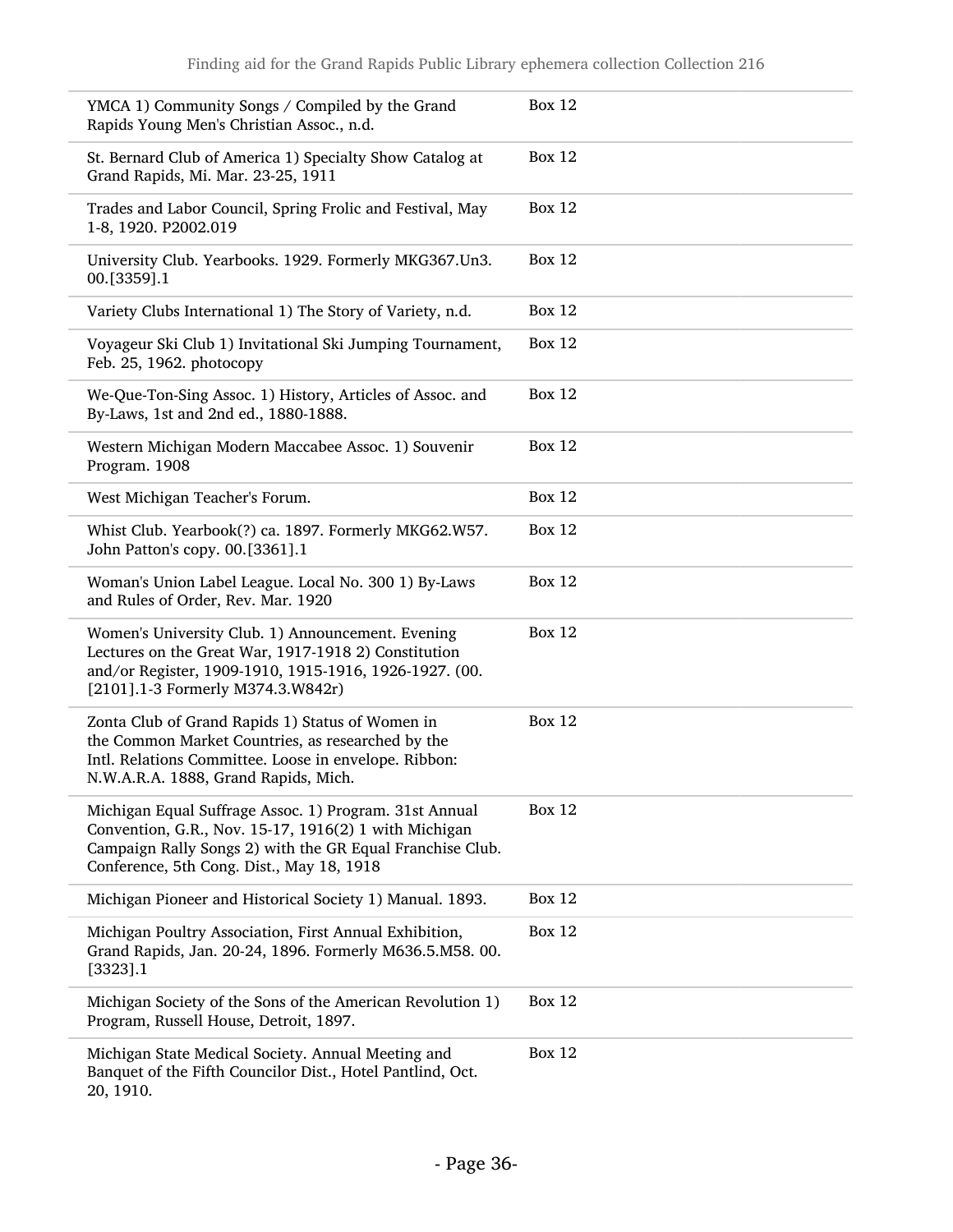| Sparta's Senior Male Citizens Roll Call 1) Member Lists,<br>1973, 1975, 1976, 1978                                                                                                                                                                                                                                                                                                  | <b>Box 12</b> |           |
|-------------------------------------------------------------------------------------------------------------------------------------------------------------------------------------------------------------------------------------------------------------------------------------------------------------------------------------------------------------------------------------|---------------|-----------|
| Social Civic Club of Grand Rapids Township [Founding<br>certificate / petition] Aug. 14, 1936, with signatures.<br>Photocopy. 00.[151].1 224-15. Original. 00.[052].1                                                                                                                                                                                                               | <b>Box 12</b> |           |
| Shakespeariana, 1) 1887-1980.                                                                                                                                                                                                                                                                                                                                                       | <b>Box 12</b> |           |
| Sigsbee School, Mothers' and Fathers' Club. 1909-1910<br>Yearbook. 2000.017                                                                                                                                                                                                                                                                                                         | <b>Box 12</b> |           |
| Rifle Club 1) Second Annual Tournament, Indoor 22 Calibre<br>Rifle League of the United States, Grand Rapids, Mi., Feb.<br>12-17, 1906, with the Grand Rapids Battalion, M.N.G.<br>P2001.102                                                                                                                                                                                        | <b>Box 12</b> |           |
| Progressive Assembly, 3326, K. of L., invitation to Social<br>Dance at Frost and Richmond's Hall, East Bridge St,<br>February 16, 1886. Committee: Charles Parker, FH Gill, CA<br>Cavis. Music by Mil's full orchestra.                                                                                                                                                             | <b>Box 30</b> | Folder 23 |
| Polish Heritage Society 1) 1985 Membership Roster and<br>By-Laws. 2) 2nd Annual Polish Heritage Festival, 1980,<br>Program 3) 3rd Annual Polish Heritage Festival, 1981,<br>Program. 4) Leszek Bartkkiewicz, Pianist, Celebrating its<br>25th Anniversary 5) Commemorative issue, 1971. Polish<br>Ethnic Christmas and Cultural Exhibit, Grand Rapids Public<br>Museum. P2004.038.9 | <b>Box 12</b> |           |
| Peninsular Club. 70th Anniversary, 1881-1951 [History?]                                                                                                                                                                                                                                                                                                                             | <b>Box 12</b> |           |
| Pere Marquette Athletic Association. Annual System Field<br>Day. 9th. Sept. 14, 1940. Souvenir Program. P2004.027                                                                                                                                                                                                                                                                   | <b>Box 19</b> |           |
| Owashtanong Boat Club 1) ByLaws, 1889                                                                                                                                                                                                                                                                                                                                               | <b>Box 12</b> |           |
| National Federation of Musical Clubs 1) Sixth Biennial<br>Festival and Convention, G.R., May 24-30, 1909, St. Cecilia<br>Society. 00.[1067].1. Formerly: MKG7806.N19 v.6                                                                                                                                                                                                            | <b>Box 12</b> |           |
| National American Woman Suffrage Assoc. 1) 31st Annual<br>Convention, St. Cecilia Club House, Apr., May 1899. (2)                                                                                                                                                                                                                                                                   | <b>Box 12</b> |           |
| Woman's Auxiliary to the Michigan State Medical Society.<br>35th Annual Meeting. Program. Sept. 26-28, 1961.<br>Has Grand Rapids All American City graphic on front.<br>P2006.068                                                                                                                                                                                                   | <b>Box 12</b> |           |
| Michigan State Poultry and Pet Stock Association. List of<br>Prizes, rules, constitution and bylaws, governing the Eight<br>Annual Exhibition of the Michigan State Poultry and Pet<br>Stock Assoc., Grand Rapids, Mich. Jan. 20-27, 1887. G.R.:<br>Daily Democrat. Formerly M636.M581. 00.[3322].1                                                                                 | <b>Box 12</b> |           |
|                                                                                                                                                                                                                                                                                                                                                                                     |               |           |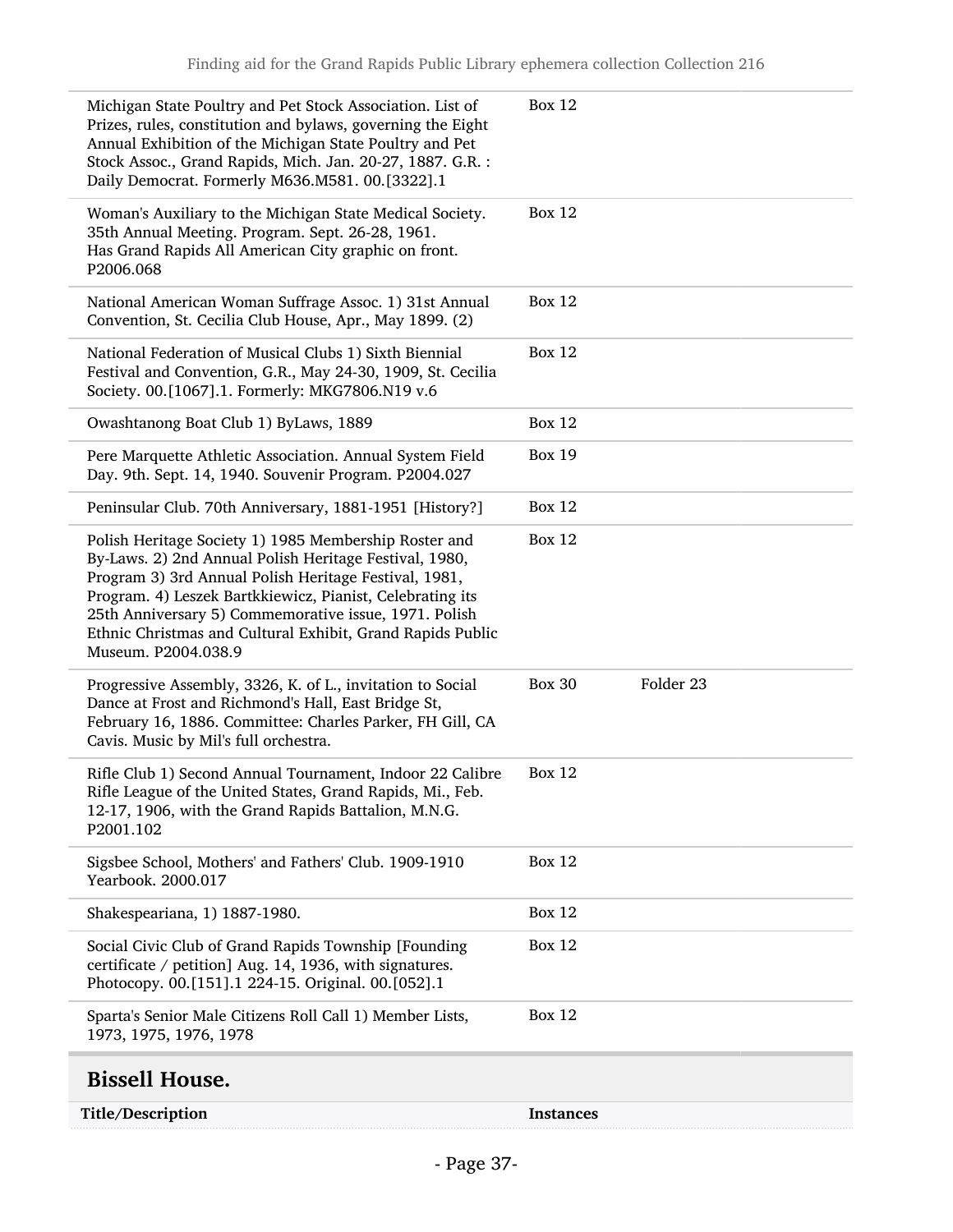| Catalogue of pictures belonging to the collection of Col.<br>Geo. G. Briggs. `Exhibited for the benefit of Bissell House.<br>N.d. c. 1 00. [2469].2                                                                     | Box 12   |
|-------------------------------------------------------------------------------------------------------------------------------------------------------------------------------------------------------------------------|----------|
| Pamphlet. The Bissell House, Ottawa St., G.R. [1898] :<br>being a history of the first year in the Bissell House,<br>as gathered from reports presented at the anniversary<br>meetings, held June 19, 1898. 00.[3454].1 | Box 12   |
| The Bissell House Assoc. 1904. 00. [3454]. 2                                                                                                                                                                            | Box 12   |
| The Bissell House. Circular of Information [1908] 00.<br>$[3454]$ .3                                                                                                                                                    | Box $12$ |
| Bissell House : a social center, 1908-1909. 00.[3454].4                                                                                                                                                                 | Box 12   |
| Annual Meeting Bissell House Assoc. Jan. 20, 1910<br>[Program card] 00.[3454].5                                                                                                                                         | Box 12   |
| Say, Mister, Give us a lift, please. Every little bit helps.<br>N.d. [Received in collection May 7 '10] [Flyer] 00.<br>$[3454]$ .6                                                                                      | Box 12   |
| [Subscriber card] for years 1904-1914, unused. 00.<br>$[3454]$ .7                                                                                                                                                       | Box 12   |

## Civic Club of Grand Rapids

| Title/Description                                                                                                                                                                                                  | <b>Instances</b> |
|--------------------------------------------------------------------------------------------------------------------------------------------------------------------------------------------------------------------|------------------|
| Report on Local Legislation in 1903, of interest to Kent<br>County and the city of Grand Rapids, Michigan / by Delos<br>F. Wilcox, Secretary of the Civic Club of Grand Rapids.<br>Formerly MK328.C49. 00.[5487].1 | Box 12           |
| Report on the Sheriff's Office of Kent County, Michigan /<br>by Delos F. Wilcox, Secretary of the Civic Club of Grand<br>Rapids. Formerly MK352.C49. 00.[5488].1                                                   | Box 12           |

# Grand Rapids Advertising Club / Grand Rapids Advertisers' Club

| Title/Description                                                           | <b>Instances</b> |
|-----------------------------------------------------------------------------|------------------|
| 1) Yearbook, 1908/1909, Menu and program.                                   | Box 12           |
| 2) January Dinner, $1909(2)$                                                | Box 12           |
| 3) Frolic de l'Automne, Nov. 18, 1927 / Advertising Club<br>of Grand Rapids | Box 12           |

## Grand Rapids Camera Club

| Title/Description                 | <b>Instances</b> |
|-----------------------------------|------------------|
| 1) Constitution and By-Laws, 1931 | Box 12           |
| 2) 20th Annual Exhibit, 1918      | Box 12           |
| 3) 28th Salon, 1926               | <b>Box 12</b>    |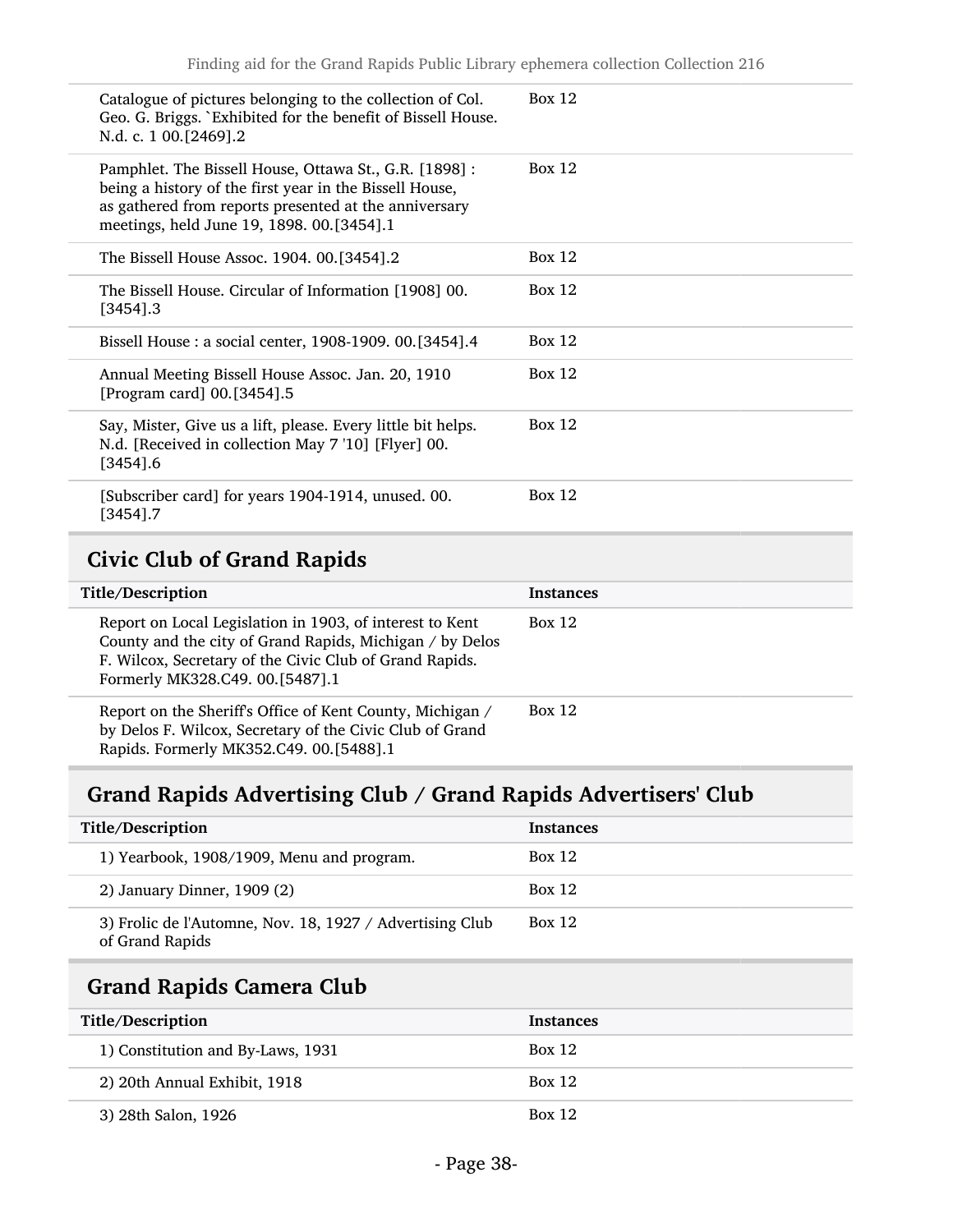Finding aid for the Grand Rapids Public Library ephemera collection Collection 216

| 4) Programs, 1930/1931 | Box 12 |
|------------------------|--------|
| 5) Programs, 1933/1934 | Box 12 |

## Grand Rapids Kindergarten-Primary Club

| Title/Description                  | <b>Instances</b> |
|------------------------------------|------------------|
| 1) Annual Report, May 1947         | Box 12.6         |
| 2) Fall Luncheon Program 1946/1947 | Box 12.6         |
| 3) Report Excerpts, June 1946      | Box 12.6         |

### John Ball Park

| Title/Description                                                                                                                                                                                                                                                                                                                                                                                                                                                                                                                                                                                           | <b>Instances</b> |
|-------------------------------------------------------------------------------------------------------------------------------------------------------------------------------------------------------------------------------------------------------------------------------------------------------------------------------------------------------------------------------------------------------------------------------------------------------------------------------------------------------------------------------------------------------------------------------------------------------------|------------------|
| John Ball Zoological Society and John Ball Park                                                                                                                                                                                                                                                                                                                                                                                                                                                                                                                                                             | Box 12.6         |
| Zoological Society materials, including John Ball Zoo<br>Presents  A Future. Phase I. N.d.; Lions and Tigers and<br>Bears, Oh" My [flyer]; What's New at Your Zoo  and<br>future plans, too.; You and your neighbors ; Zoo News,<br>v. 6, no. 5, Dec. 1, 1987; GR Press clippings (copies);<br>June 13, 1967. George Cope new Head of Zoo Society;<br>June 14, 1967. Group elects George Cope.; Education<br>Dept. materials.; "Summer Smoke and Polar Bears  /<br>by Fred Meyer, Director, John Ball Zoo.; "Zoo Residents<br>Enjoy Successful Season. " From City of GR Employee<br>Newsletter, Aug. 1973. | Box 12           |
| John Ball Zoo. Guide Book / / Dick Ruehrwein and the<br>John Ball Zoo Staff. Cincinnati, Ohio.: Creative Co., 1989.                                                                                                                                                                                                                                                                                                                                                                                                                                                                                         | Box 12           |

00.[5562].1

## Masonic and other Lodges

| Title/Description                                                                                                                                                                                                                                                                                                                                         | <b>Instances</b> |
|-----------------------------------------------------------------------------------------------------------------------------------------------------------------------------------------------------------------------------------------------------------------------------------------------------------------------------------------------------------|------------------|
| Carl Stockton Hester Class. DeWitt Clinton Consistory,<br>G.R. Oct. 1944. Includes a one page: Biographical sketch<br>of Carl Stockton Hester, born at Nashville, M. Sept. 28,<br>1869, died at GR, Feb. 15, 1944. Primarily a directory of<br>names of Michigan of Dewitt Clinton Consistory members<br>from different cities. M366.1.F877c. 00.[2689].1 | Box 12.4         |
| By-Laws of Grand River Lodge, no. 34, of Free and<br>Accepted Masons. G.R. : Masonic Temple, March 1, 1902.<br>Formerly MKG366.F87g. 00.[3372].1                                                                                                                                                                                                          | Box 12.4         |
| By-Laws of Malta Lodge, no. 465, F. and A.M., 1924.                                                                                                                                                                                                                                                                                                       | Box 12.4         |
| Malta Lodge, Roster, May 1, 1924.                                                                                                                                                                                                                                                                                                                         | Box 12.4         |
| Malta Lodge, The Low Twelve Club. By-Laws, Mar. 24,<br>1922 + member card. "Only Master Masons of Malta<br>Lodge, no. 465, F.andA.M. Are eligible "                                                                                                                                                                                                       | Box 12.4         |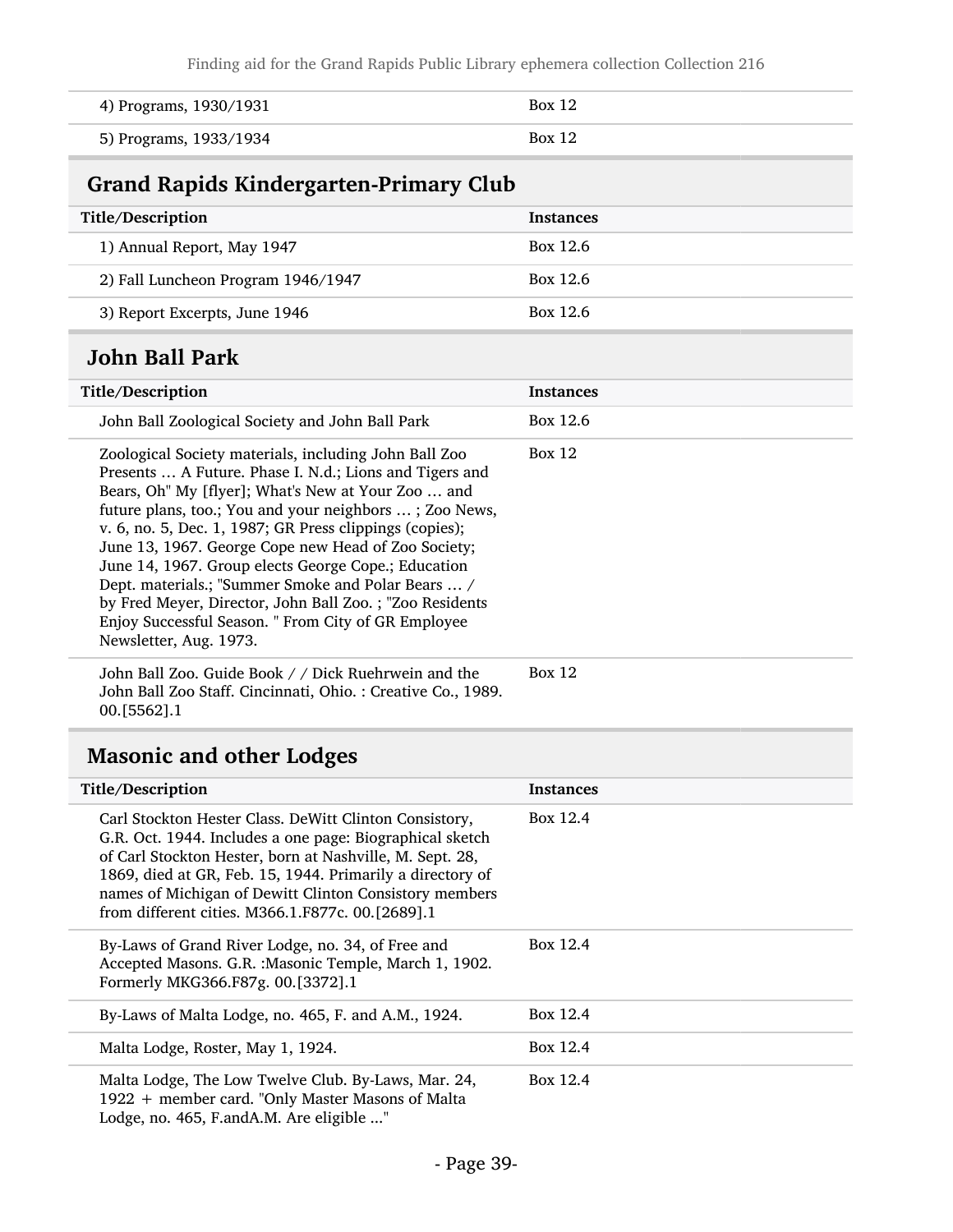| "Your Club and My Club" Masonic Country Club Booklet,<br>ca. 1920s. [5807].1                                                                                                                                                                                                                                                                                                                                                                                                         | Box 12.4      |           |
|--------------------------------------------------------------------------------------------------------------------------------------------------------------------------------------------------------------------------------------------------------------------------------------------------------------------------------------------------------------------------------------------------------------------------------------------------------------------------------------|---------------|-----------|
| The Masonic Triangle [serial] / published under the<br>Auspices of: DeMolai Commandery No. 5, K.T.; Grand<br>Rapids Chapter NO. 7, R.A.M.; Columbian Chapter No.<br>132, R.A.M.; Tyre Council NO. 10, R. and S.M. v. 29,<br>no. 4, April 1961. Featuring in this issues: History of<br>the Michigan Masonic Home. Issues includes a picture<br>of the first Michigan Masonic Home, located in East<br>Grand Rapids near Reeds Lake, 1891-1910. Formerly<br>M362.61.M381. 00.[2889].1 | Box 12.4      |           |
| Michigan Masonic Fair, in aid of the Masonic Home.<br>Prospectus. To be held  Grand Rapids, Nov. 10-15,<br>1890. 00.[1286].1 Formerly MKG3661.F872                                                                                                                                                                                                                                                                                                                                   | Box 12.4      |           |
| Michigan Welcome Club. Vacation in Michigan Stamp.<br>P2012.007                                                                                                                                                                                                                                                                                                                                                                                                                      | <b>Box 12</b> |           |
| From Grand Rapids to California with the Pythians, 1902.<br>Souvenir Program of Pythian Entertainments, Powers<br>Theatre, G.R. Mar. 30-31, 1903. Dickinson Brothers<br>Engravers. Formerly MKG91.K74.                                                                                                                                                                                                                                                                               | Box 12.4      |           |
| Saladin Temple. Ancient Arabic Order, Nobles of the<br>Mystic Shrine. By-Laws, History, Roster, Information<br>pertaining to the Imperial Council. 1915. 00.[5061].1                                                                                                                                                                                                                                                                                                                 | Box 12.4      |           |
| Saladin Temple. A.A.O.N.M.S. Grand Rapids, Mich. Oct. 1,<br>1893. 2011.043                                                                                                                                                                                                                                                                                                                                                                                                           | Box 12.4      |           |
| Saladin Temple. AAONMS. Oasis of Grand Rapids, Desert<br>of Michigan. Mid Winter Ceremonial Session, Feb. 21,<br>1913.                                                                                                                                                                                                                                                                                                                                                               | Box 12.6      |           |
| Flier, Sierra Club, Lake Michigan Needs you NOW!                                                                                                                                                                                                                                                                                                                                                                                                                                     | <b>Box 30</b> | Folder 16 |
| Scottish Rite: Valley of Grand Rapids. Reunion Booklet,<br>1898.00.[5787].1                                                                                                                                                                                                                                                                                                                                                                                                          | Box 12.4      |           |
| By-Laws of Tyre Council, Number Ten, Royal Select and<br>super Excellent Masters, Together with a History of the<br>Council and Roster of Members. G.R. : Etheridge Printing<br>Co., 1914. Formerly MKG366.1.F87. 00.[3375].1                                                                                                                                                                                                                                                        | Box 12.4      |           |
| Masonic Mutual Benefit Association, dues postcards,<br>1880-1894                                                                                                                                                                                                                                                                                                                                                                                                                     | <b>Box 30</b> | Folder 20 |
| El Karnek Temple No. 86, 50th Anniversary (African-<br>American), 1971-10-16                                                                                                                                                                                                                                                                                                                                                                                                         | <b>Box 30</b> | Folder 28 |
| State Council of Michigan Daughters of America, Twelfth<br>Annual Session, Grand Rapids, MI and Advance Reports of<br>the State Council Officers of the State Council of Michigan,<br>1940-06                                                                                                                                                                                                                                                                                        | <b>Box 12</b> |           |
| Michigan Democratic Convention Keynote Dinner, Grand<br>Rapids, MI, 1961-02-03                                                                                                                                                                                                                                                                                                                                                                                                       | <b>Box 12</b> |           |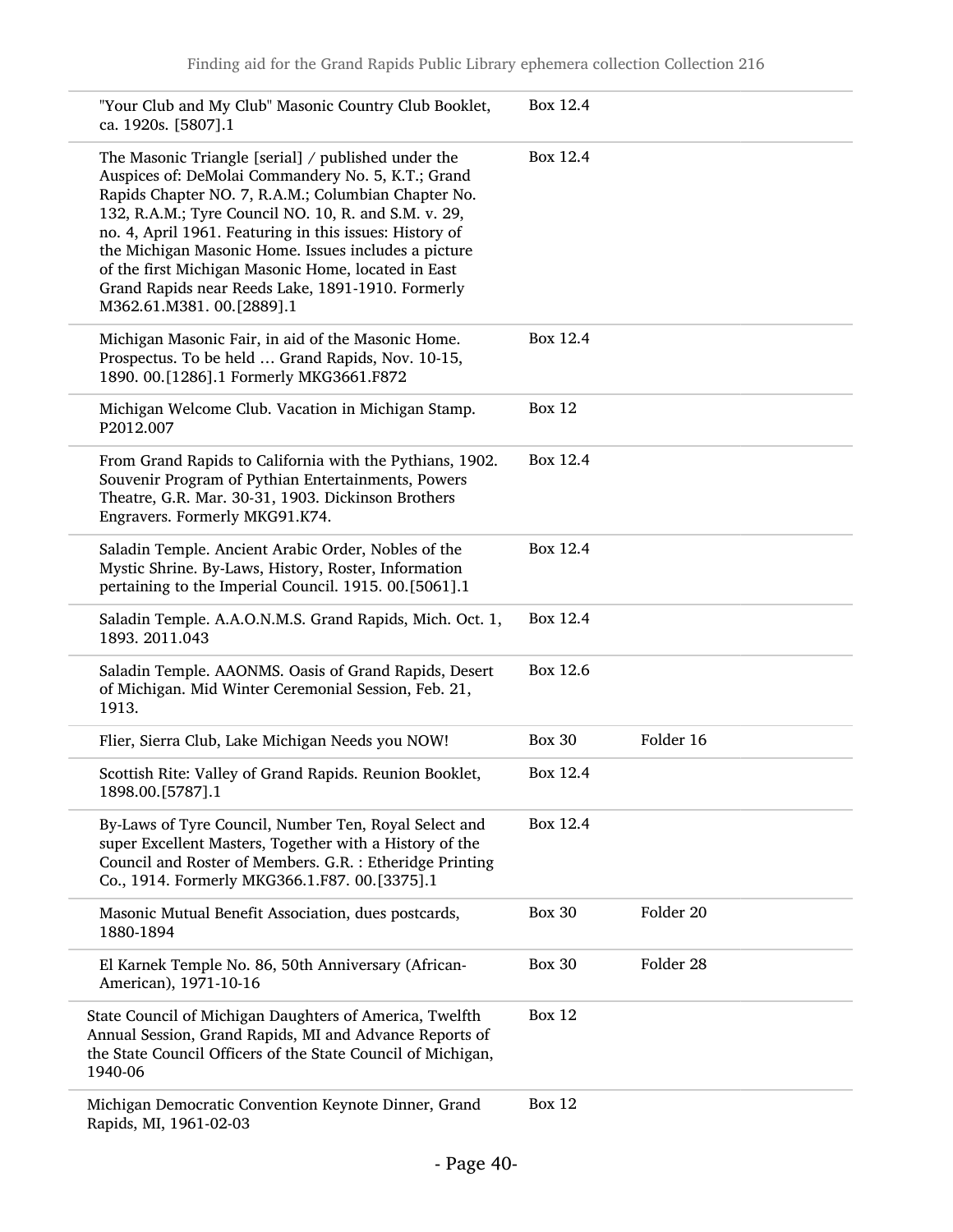International Brotherhood of Teamsters, Chauffeurs, Stableman Local Union No. 406 letter to members, 1934

Box 12

^ [Return to Table of Contents](#page-1-0)

#### Series V. Conferences and Events.

#### Scope and Contents

Includes primarily programs or announcements associated with events of local, state or national conferences held in Grand Rapids.

| Title/Description                                                                                                                                                                                                                                                                                                               | <b>Instances</b> |
|---------------------------------------------------------------------------------------------------------------------------------------------------------------------------------------------------------------------------------------------------------------------------------------------------------------------------------|------------------|
| American Gas Light Association, Banquet, Oct. 17, n.d.,<br>Concordia Opera House.                                                                                                                                                                                                                                               | <b>Box 19</b>    |
| American Legion 32nd Annual Convention, Aug. 1950,<br>Official Program +                                                                                                                                                                                                                                                        | <b>Box 19</b>    |
| Advertising envelop "Don't Miss the Big Show  2003.061<br>8/1/2003                                                                                                                                                                                                                                                              | <b>Box 31</b>    |
| America's 400th Anniversary : the National Pageant :<br>historical tableaux and Dramatic Events in Our Nation's<br>History, for the Benefit of the Emerson Home, the Michigan<br>Equal Suffrage Assoc., and The Lotus Club. Power's Grand<br>Opera House, G.R., May 7-8, 1890.                                                  | Box 12.6         |
| <b>Scope and Contents</b>                                                                                                                                                                                                                                                                                                       |                  |
| 00.[1270].1 Formerly MKG9.Am3. Has engraved<br>image of Mrs. Mary A. Livermore, historian of the<br>National pageant, on the cover. Also image of Miss<br>Cora Scott Pond, proprietor and manager of the house,<br>on an inside page. Includes numerous ads, including<br>one with engraved image of Dr. G.H. Bellamy, Dentist. |                  |
| Antiques Roadshow, Grand Rapids taping. Aug. 9, 2008<br>2008.058                                                                                                                                                                                                                                                                | <b>Box 19</b>    |
| Bench Show of the Butterfly Bench Show Assoc. at Grand<br>Rapids, Mich. Premium List. 2nd Annual (second) Bench<br>Show, Dec. 8-11, 1896. Premium List. 3rd Annual (third)<br>Bench Show, Jan. 18-21, 1898 00.[2825].1-2. Mar. 23-25,<br>1911. Given under A.K.C. Rules 00.[xxxx].1                                             | <b>Box 19</b>    |
| Brotherhood Rescue Mission Superintendents 13th Annual<br>Conference, Grand Rapids, Jan. 1920. P2007.027.6                                                                                                                                                                                                                      | <b>Box 19</b>    |
| Campau Centennial Celebration. 1826-1926. Official<br>Program, Sept. 23-26, 1926.                                                                                                                                                                                                                                               | <b>Box 19</b>    |
| Cassard Field Dedication. Two Air Mail envelops used<br>in 1931, with commemorative stamps used on them.<br>Addressed to William Fahrenbruck, Norwood, Ohio.                                                                                                                                                                    | <b>Box 19</b>    |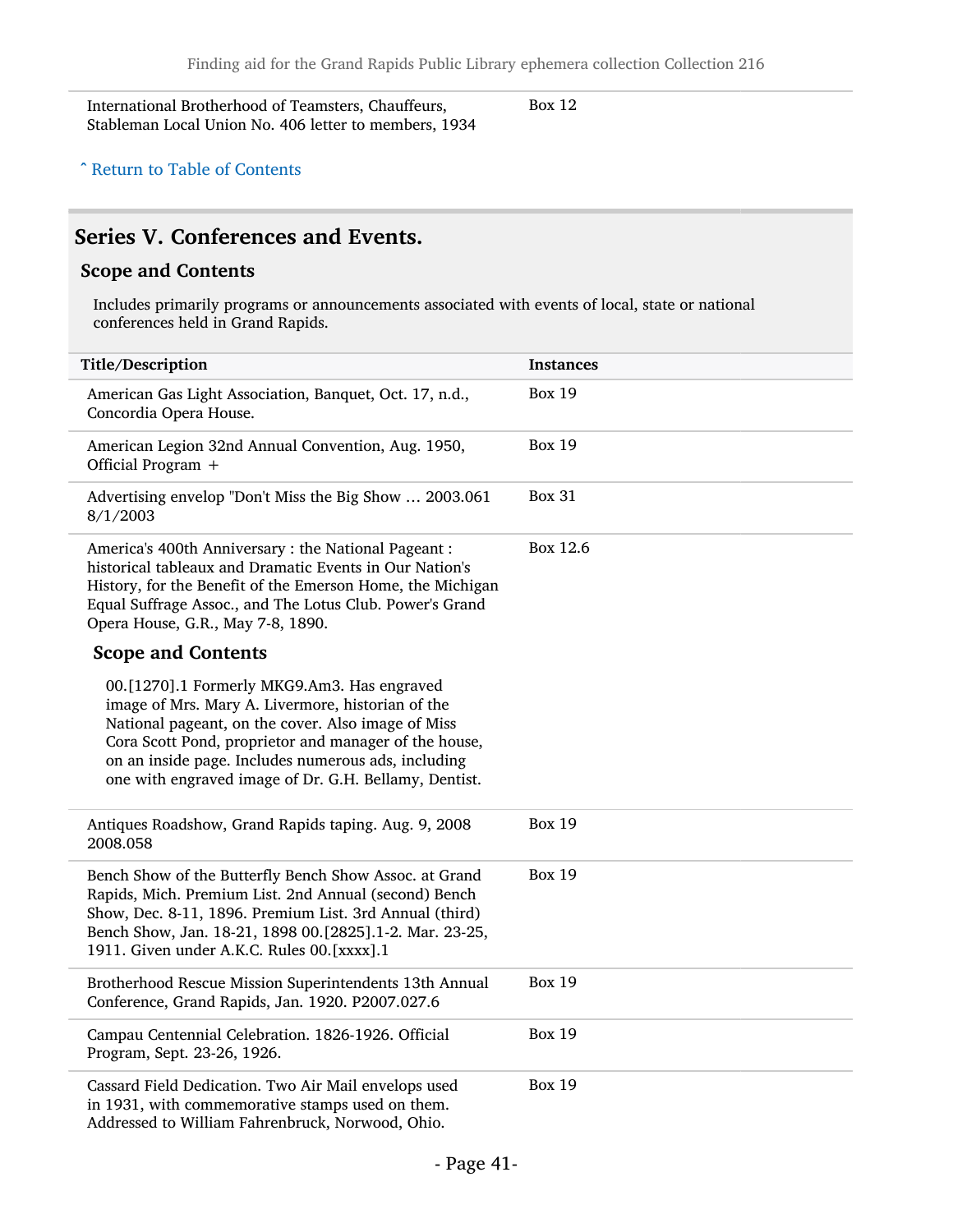Dedication. Daniel Waters Cassard Field, Grand Rapids, Mich., oct. 10, 1931.

| Cedar Springs Fair Society. Program. Sept. 6, 1894.                                                                                                                                           | <b>Box 19</b> |
|-----------------------------------------------------------------------------------------------------------------------------------------------------------------------------------------------|---------------|
| Celebration at Grand Rapids, July 3-4, 1885. 109th<br>Anniversary. Official Program / presented by C.M. Loomis<br>and Co. Printers  [Cover only]                                              | <b>Box 19</b> |
| Celebration of the Arts: In Tribute. Oct. 14-15, 1980. 00.<br>$[3505]$ .1                                                                                                                     | <b>Box 19</b> |
| Celebration on the Grand : a Great Week for Grand Rapids.<br>Grand Rapids Press, 1981.                                                                                                        | <b>Box 19</b> |
| Citizens' Memorial. Services at the Fulton St. Cemetery,<br>G.R., Mich. May 30, 1869, in commemoration of our fallen<br>soldiers.                                                             | <b>Box 19</b> |
| Dedication of the City-County Buildings, Sept. 30, 1969<br>[Invitation from] The Mayor of the City of Grand Rapids,<br>and the Chairman of the Board of Supervisors of the County<br>of Kent. | <b>Box 19</b> |
| Dedication Services of the Memorial Statue to Capt. Charles<br>Eugene Belknap, 1846-1929, Dec. 26, 1931.                                                                                      | <b>Box 19</b> |
| 5th Annual Industrial Exposition. Sponsored by Lions Club<br>of Grand Rapids. Handbook of Exhibits                                                                                            | <b>Box 19</b> |
| 5th Avenue Celebrations, July 2nd, 1908 [Franklin St.]<br>Souvenir. 00.[2815].1-2                                                                                                             | <b>Box 19</b> |

#### Scope and Contents

Note: This source provides information on the historical development of the "Highland" area, including East, later Eastern St. to Fuller, and Wealthy to Fifth Ave., later Franklin. Contains photos of Celebration leaders Executive Committee: Louis B. Saunders, Samuel H. Wilson, Paul J. Averill. Wilbur S. Burns, Chairman Speaker's Committee, pg. 53; Pg. 55. 1) Ralph B. Loveland, Decorations 2) A.G. Kohnhorst, Reception 3) Frank V. Newman, Invitations 4) J.G. Alexander, Old Settlers' Reception. 00.[2815].1-2 Includes photos: Murphy Residence and grounds on Fifth Avenue, near Fuller; Looking East on Fifth Avenue, near corner of kalamazoo Avenue; Mr. Abner Dunham (xxxx-1885); Mr. James Dolbee (1839-; Mr. Daniel Spring "Uncle Dan"; Mr. Orson C. Kellogg; Home of Orson C. Kellogg; Moody Homestead; Mr. And Mrs. L.S. Provin trimming trees on Elmridge; corner Fifth Avenue and East Street, where car line formerly ended, showing the Old Antrim House as it looks today; Grounds selected for the Celebration; Averill and Saunders hurrying the Extension. [Shows workers on a street with shovels, houses in background. Contains ads for: John A. Verkerke; Harry D. Jewell; C. Bakker; Raymond M.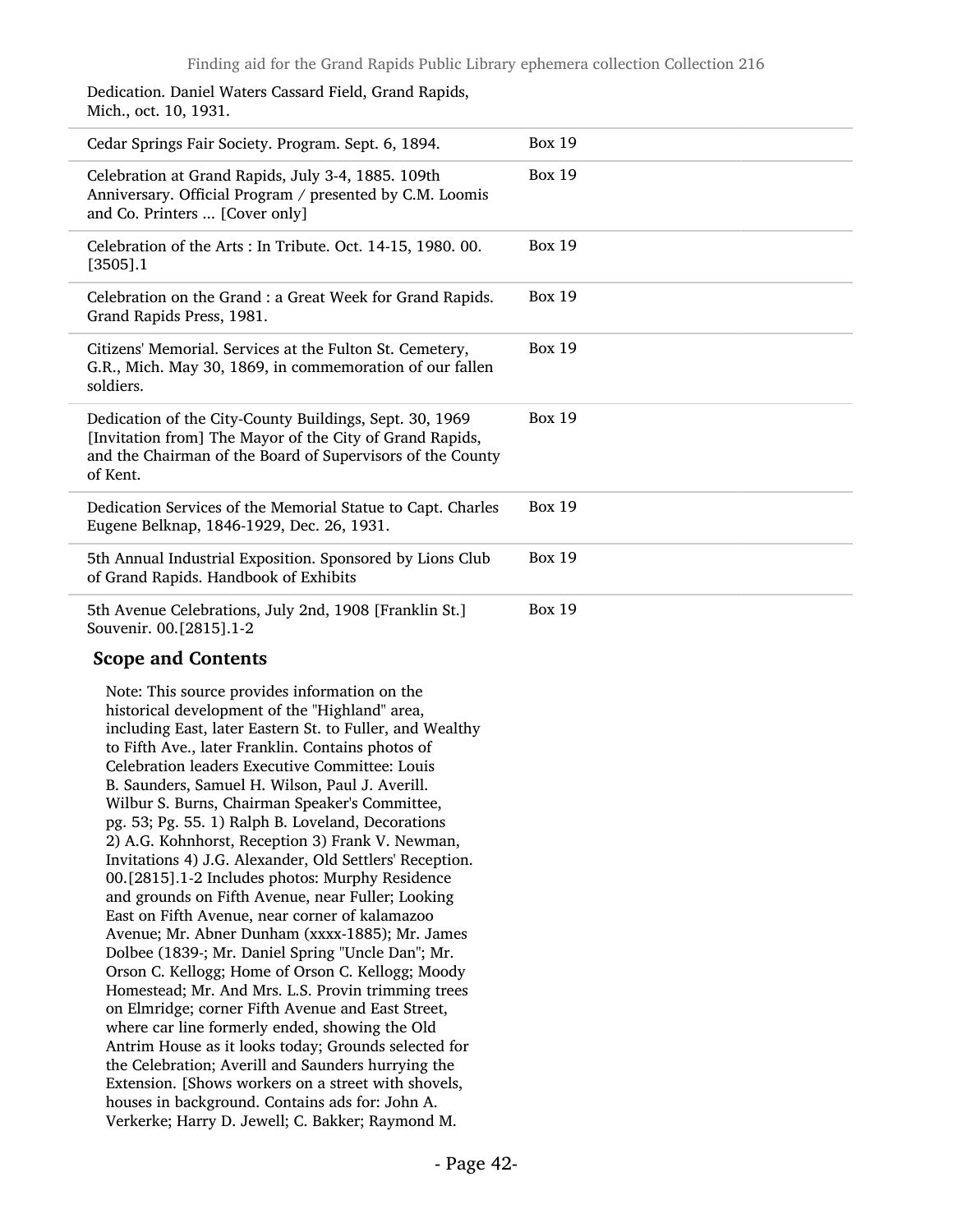Ferguson; Harmon Cowens; Allen M. Freeland; Dr. J.E. Meengs; William A. Mulhern; Ralph A. Mosher; John B. Hilliker; Dr. Simeon Le Roy; Pastoor Brothers Sanitary Slaughter House [including interior of house with workers]; Hugh A. Montgomery; David Forbes; Dr. Thomas B. O'Keefe; Miss Hefferan Millinary; Leman H. Chapman; Samuel M. Lemon; Carl E. Mapes; J.J. Thomson; Ernest A. Prange; James Friar; Edward O'Donnell; Henry B. Vander Cook [See Vander Cook Collection]; Colin P. Campbell; John Paul; Dennis Murray

| Festival '82 Program, June 4-6. Calder Cutout.                                                                                                                                                                                                                                                                                                                                      | <b>Box 19</b> |
|-------------------------------------------------------------------------------------------------------------------------------------------------------------------------------------------------------------------------------------------------------------------------------------------------------------------------------------------------------------------------------------|---------------|
| Grand A-Fair: Official Souvenir Program, Oct. 16-19,<br>1980.2012.002                                                                                                                                                                                                                                                                                                               | <b>Box 19</b> |
| Grand Military Ball, in honor of Col. F. W. Kellogg. At<br>Luce's hall, Nov. 13, 1861. [Invitation]                                                                                                                                                                                                                                                                                 | <b>Box 19</b> |
| Grand Rapids Bar Association. Selected Proceedings and<br>Debates from the Constitutional Convention of 1787 /<br>presented at the Civic Auditorium  Feb. 22, 1933.                                                                                                                                                                                                                 | <b>Box 19</b> |
| Grand Rapids County Fair. Sept 22-24, 1909, Grand Rapids<br><b>Boat and Canoe Club</b>                                                                                                                                                                                                                                                                                              | <b>Box 19</b> |
| Grand Rapids Home Coming and 60th Anniversary<br>Celebration. [Letter] To Mr. W.R. Hendrick, Newaygo,<br>Mich. May 3, 1910, From Benj. ? Hanchett, General<br>Chairman. Has small gold key attached with straight pen.                                                                                                                                                              | <b>Box 19</b> |
| Official Program. Aug. 22 to 27, 1910. 2000.013                                                                                                                                                                                                                                                                                                                                     | <b>Box 19</b> |
| Grand Rapids Summerfest, July 7-Aug. 29, 1981(3); July 8-<br>Aug. 29, 1982 (1); July 14-Aug. 20, 1983 (1)                                                                                                                                                                                                                                                                           | <b>Box 19</b> |
| Great Union Fair. Officers, Rules and Regulations and<br>Premium List of the Great Union Fair of Mich. To be held at<br>City of Grand Rapids, also a sketch of Northern Michigan.<br>Grand Haven, Grand Haven Publ. Co., 1872. Formerly<br>MKG606.G80 00.[3198].1                                                                                                                   | <b>Box 19</b> |
| Greater Grand Rapids Industrial Exposition. Souvenir<br>Program, Sept. 20-25, 1914. / auspice of Grand Rapids<br>Council #131, United Commercial Travelers of America. 00.<br>$[1788]$ .1                                                                                                                                                                                           | <b>Box 19</b> |
| Herpolsheimer's Grand Rapids Exposition : a tribute to<br>Industry, Sept. 15-20, 1930                                                                                                                                                                                                                                                                                               | <b>Box 19</b> |
| Highway Post Office, Cadillac and Grand Rapids (2) Two<br>envelopes stamped Trip 1 and Trip 2 for Apr. 26, 1952.<br>Suggests the mail was at least sorted by a mail clerical<br>riding on a bus which delivered mail to post offices along<br>this route. Mail evidently could also be sent by using<br>the bus as a post office, to initiate the mailing sequence.<br>2009.058.1-2 | <b>Box 19</b> |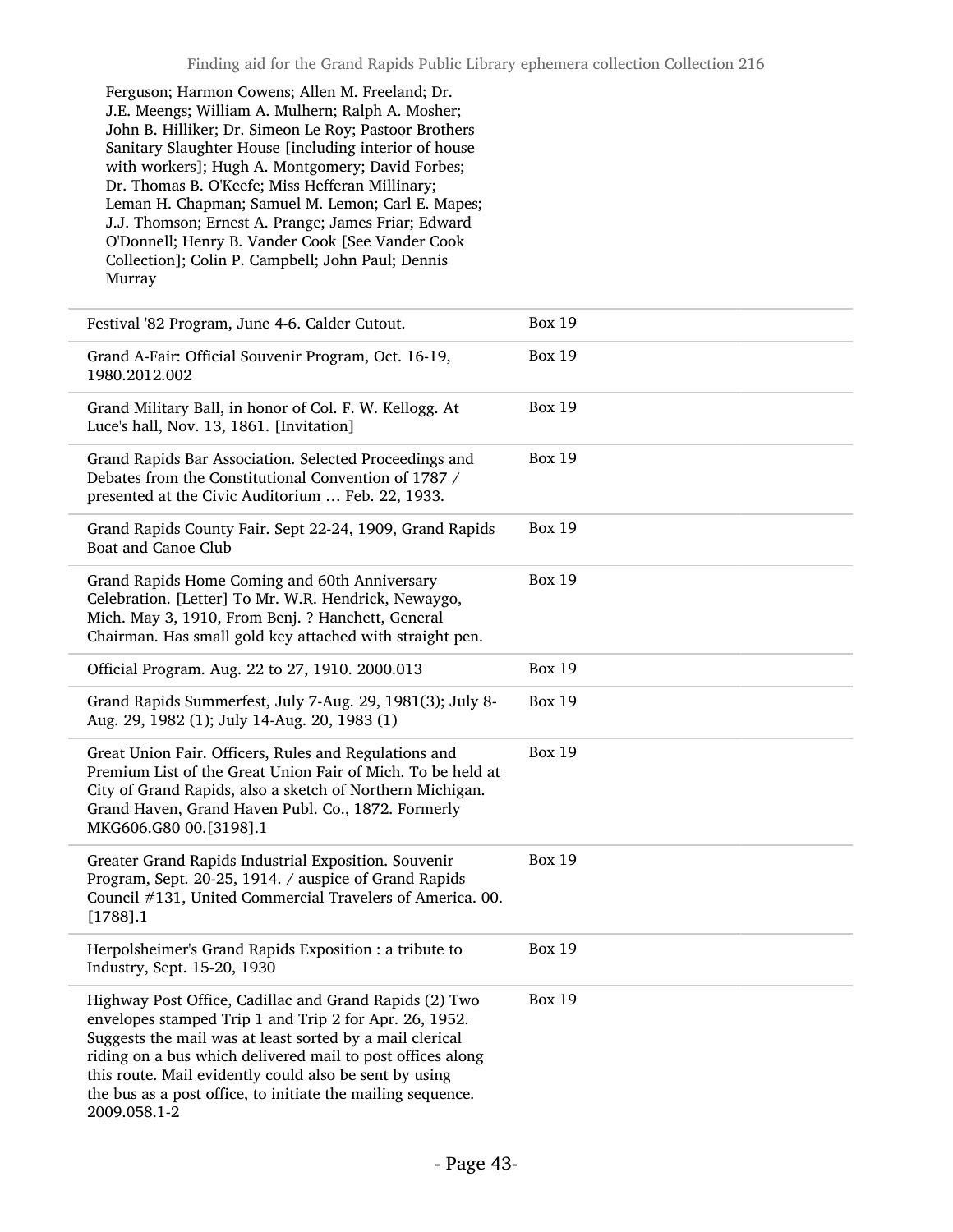| Home Show. Mar. 13-18, 1950. Grand Rapids Civic<br>Auditorium. Tickets (2)                                                                                                                                                                                                                                                                                                         | <b>Box 19</b> |
|------------------------------------------------------------------------------------------------------------------------------------------------------------------------------------------------------------------------------------------------------------------------------------------------------------------------------------------------------------------------------------|---------------|
| Inaugural Masonic Fair Souvenir program [Nov. 19-27,<br>1915] : comprising an epitomic history of the various<br>bodies affiliated with the Ancient and Accepted order<br>of Free Masonry in Grand Rapids, Mich. / compiled and<br>published under the direction of Russell W. Boyle and John<br>G. Gronberg. [G.R. : Dean Hicks Co.], [1915] 00.[1532]<br>Formerly MKG366.1.F871. | Box 12.6      |
| Inauguration of Commercial Air Transportation Between<br>Grand Rapids and Detroit, and the dedication of the Daniel<br>Waters Cassard Field. The Airport of Grand Rapids, July 31,<br>1926. Held under the auspices of the Grand Rapids Aero<br>Club and the Grand Rapids Assoc. of Commerce.                                                                                      | <b>Box 19</b> |
| Intl. Christian Endeavor Convention, 36th, July 8-13, 1937,<br>Civic Auditorium, Grand Rapids, Program.                                                                                                                                                                                                                                                                            | <b>Box 19</b> |
| Iris Festival 1) Program, 1940 [Color laser copy]2000.045<br>OVE housed in box 11                                                                                                                                                                                                                                                                                                  | <b>Box 19</b> |
| It's a Grand 150! Sesquicentennial : a Grand 150,<br>1838-1988. Calendar of Events. 00.[3231].1                                                                                                                                                                                                                                                                                    | <b>Box 19</b> |
| Japanese Commercial Commissions Visit. Banquet. Sept. 29,<br>1909 Programs (2). Have signatures of attendees in English<br>and Japanese. Clipping. GR Herald, Sept. 30, 1909                                                                                                                                                                                                       | <b>Box 19</b> |
| John Ball Centennial Celebration, 1836-1936. Civic<br>auditorium. Oct. 21, 1936 [program]                                                                                                                                                                                                                                                                                          | <b>Box 19</b> |
| Kalamazoo Free Street Fair. 3rd Annual. Official Program.<br>Tues. Oct. 17, 1896, 1899                                                                                                                                                                                                                                                                                             | <b>Box 19</b> |
| Kent County Agricultural Society. 27th Annual Fair. Grand<br>Rapids, Sept. 14-18, 1891. Premium List 00.[1838].1<br>Formerly MK606.K41 2/28/2002                                                                                                                                                                                                                                   | <b>Box 19</b> |
| Land and Apple Show. 2nd Annual, Nov. 12-16, 1912.                                                                                                                                                                                                                                                                                                                                 | <b>Box 19</b> |
| Lovers of Liberty : a historical pageant. Given in connection<br>with the Exhibit of Dutch Arts and Crafts at Kent Scientific<br>Museum. Central High School Auditorium. 00.[1076].1                                                                                                                                                                                               | <b>Box 19</b> |
| Lublin Polish Folk Festival / Sponsored by World Affairs<br>Council of Western Michigan.2nd,                                                                                                                                                                                                                                                                                       | <b>Box 19</b> |
| Memoria in aeterna : a remembrance of the Dedication of<br>the Memorial Pillars, Erected in Fulton Street Park by the<br>Citizens of Grand Rapids, in Memory of Those Who Gave<br>Their Lives in the World War. Nov. 11, 1926.                                                                                                                                                     | <b>Box 19</b> |
| Michigan Bankers Assoc. 9th Annual Meeting. Sept. 1-3,<br>1896. Program.                                                                                                                                                                                                                                                                                                           | <b>Box 19</b> |
| Michigan Bell Telephone Co. [Invitation / Blotter]<br>Bell System Exhibit, Golden Gate Into. Exposition, San<br>Francisco, Feb. 18 to Dec. 2, 1939.                                                                                                                                                                                                                                | <b>Box 19</b> |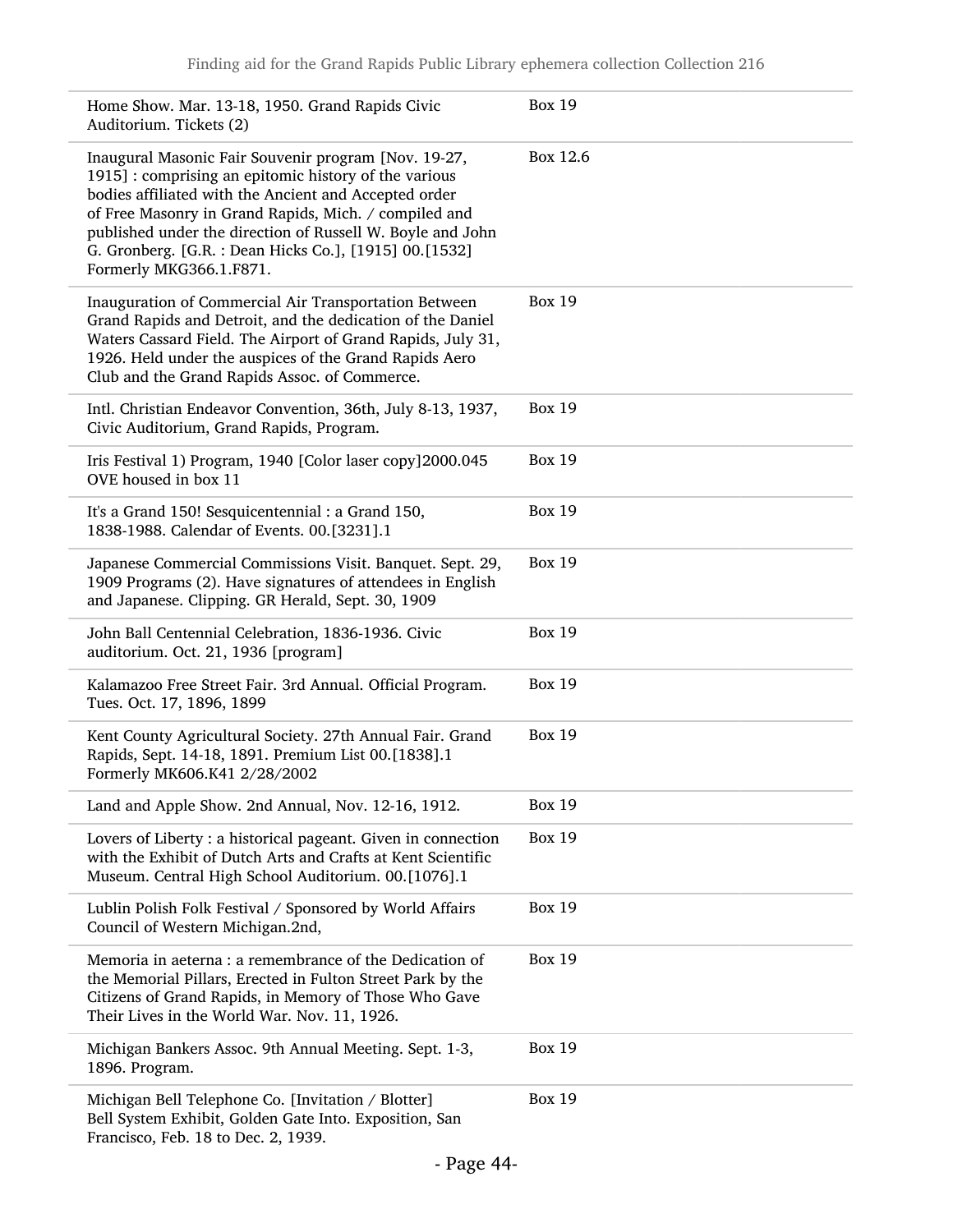| Michigan Cat Club, 4th Championship Cat Show, Jan.<br>20-22, 1909, St. Cecilia's. Official Catalogue 00.[2828].1<br>Formerly M636.8.M58c v4                                                             | <b>Box 19</b> |
|---------------------------------------------------------------------------------------------------------------------------------------------------------------------------------------------------------|---------------|
| Official Premium ListCHECK 00.[2829].1 Formerly<br>M636.8.M58c 1909                                                                                                                                     | <b>Box 19</b> |
| Michigan Farm Festival, Grand Rapids, Nov. 14-19, 1938 /<br>Michigan Festival Corporation. First Annual Michigan<br>Farm Festival, Grand Rapids, Feb. 14-19, 1938. Formerly<br>MKG606.M582. 00.[3197].1 | <b>Box 19</b> |
| Michigan Historic Preservation Network. 20th Annual<br>Conference. Grand Rapids, May 5-7, 2000.                                                                                                         | <b>Box 19</b> |
| Michigan Male Chorus Association. Annual Sing. Grand<br>Rapids, 12th Annual, 1939. Ribbon. 2007.058                                                                                                     | <b>Box 19</b> |
| Michigan Railroad History Conference. 7th, Oct. 26, 2002.<br>2003.083                                                                                                                                   | <b>Box 19</b> |
| Michigan State Fire Fighters Bi-Annual Convention. 28th,<br>July 18-20, 1968, Grand Rapids                                                                                                              | <b>Box 19</b> |
| Michigan State Fire Fighters Bi-Annual Convention. 33rd,<br>June 22-24, 1978, Grand Rapids P2007.059.3-4                                                                                                | <b>Box 19</b> |
| National Assoc. of Letter Carriers, 7th Annual Convention,<br>Sept. 1896. Journal and Programme of Proceedings. 00.<br>[2826].1 Formerly M383.4973 N213                                                 | <b>Box 19</b> |
| New-Year's Ball, Rathbun House, Dec. 17th, 1846.                                                                                                                                                        | <b>Box 19</b> |
| North Central Music Supervisors Conference. Official<br>Program  4th Biennial Meeting, Apr. 22-26, 1933, Grand<br>Rapids, Mi.                                                                           | <b>Box 19</b> |
| Ottawa and Kent Agricultural Society. [Berlin Fair] 71st<br>Annual Fair. Sept. 14-17, 1926. Year book and Premium list<br>00.[1080].1 Formerly Mot630.64.B455 2/28/2002                                 | <b>Box 19</b> |
| Ottawa and Kent Agricultural Society. 86th Annual Fair.<br>Aug. 26-29, 1941. Premium List. 00.[1079].1 Formerly<br>Mot630.64.B455 2/28/2002                                                             | <b>Box 19</b> |
| Ottawa and Kent Agricultural Society. 100th Annual<br>Fair. Aug.29-Sept. 3, 1955 00.[1078].1 Formerly<br>Mot630.64.B455 2/28/2002                                                                       | <b>Box 19</b> |
| Palais Royal, 190 Monroe Ave. 1st Birthday Celebration,<br>Jan. 12, n.d.                                                                                                                                | <b>Box 19</b> |
| Park Day. Sat. June 20, 1903 [program] Powers-Tyson Ptg.<br>Co.                                                                                                                                         | <b>Box 19</b> |
| Play Festival. G.R. Playgrounds. 3rd Stone Gathering, 1910<br>[Yellow Ribbon]                                                                                                                           | <b>Box 19</b> |
| Programme of Exercises, July 3d and 4th [1885?] /<br>Published by Novelty Printing House. 00.[5722].1                                                                                                   | <b>Box 19</b> |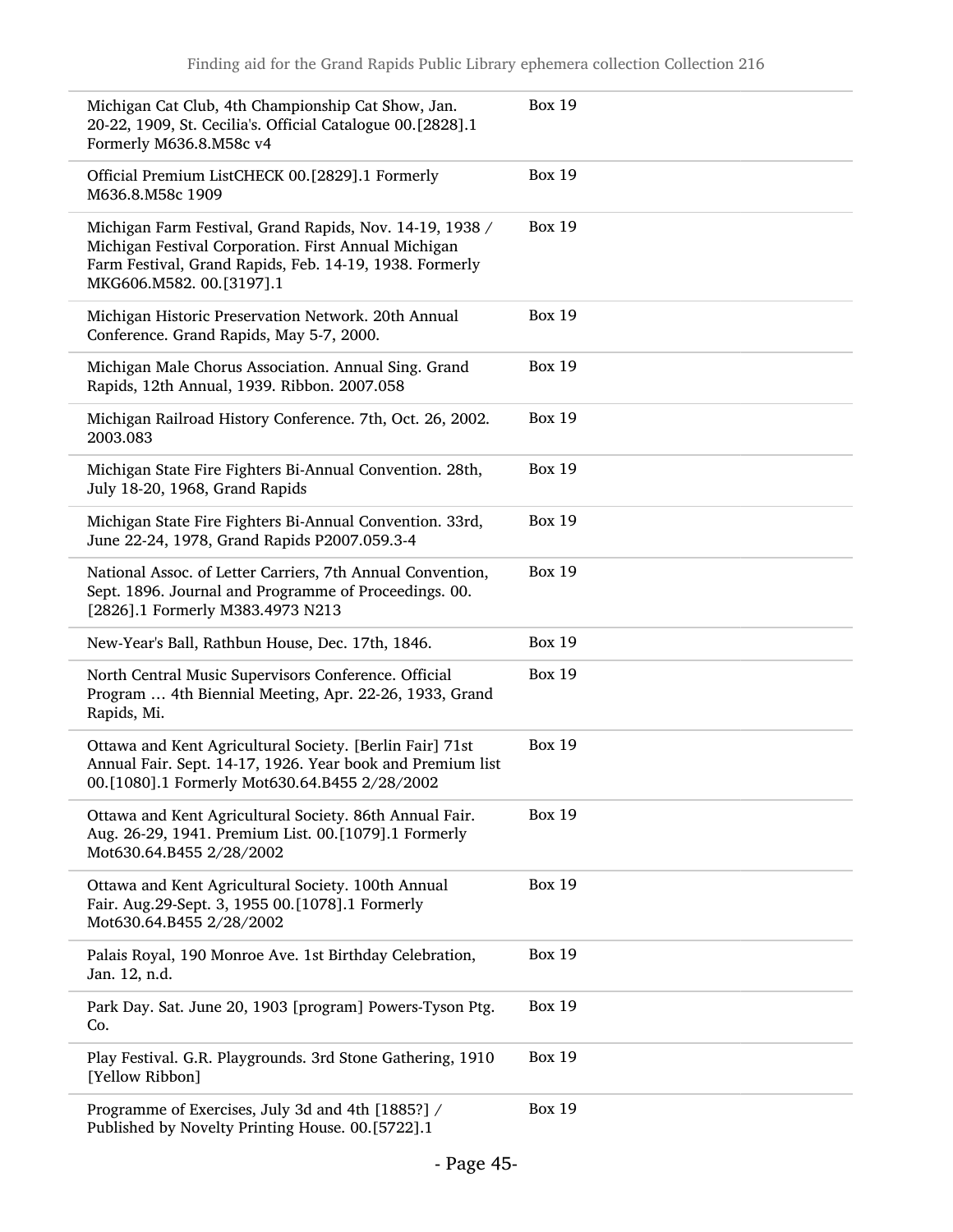| [Racing booklet] Kalamazoo, track unknown, n.d. Music by<br>C.W. Wilson's Colored Quartette of Fort Wayne, Indiana"                                                           | <b>Box 19</b>                      |
|-------------------------------------------------------------------------------------------------------------------------------------------------------------------------------|------------------------------------|
| [Racing ephemera : ad sheet from unidentified source]<br>"Season 1905  George St. Clair 12631  Will make a<br>public season at C.G. Harrington, Reed's Lake, Michigan"        | <b>Box 19</b>                      |
| "Braden [race horse, with image]  W.F. Burns. Verso has<br>ads for Baxter laundry and Anheuser-Busch Brewing Assn.<br>Grand Rapids Branch, Ellsworth Ave. and Oakes St.       | <b>Box 19</b>                      |
| Rosa Parks Circle Dedication, Sept. 6, 2001. Grand Rapids<br>Magazine. Special Edition. 2001.047b                                                                             | <b>Box 19</b>                      |
| Semi-Annual Furniture Market in Grand Rapids, Mich. June<br>25-July 10,1940. [Ticket] See Out Exhibit                                                                         | <b>Box 19</b>                      |
| Social Hop, at Luce Hall, Dec. 13, 1866.                                                                                                                                      | <b>Box</b><br>Unknown<br>location  |
| Spirit of Solidarity Memorial Dedication, April 19, 1911                                                                                                                      | <b>Box 31</b>                      |
| Furniture Strikers on Parade, 1911-2007. Booklet. Also two<br>plastic spirit of solidarity lapel buttons. (2) 2005.055.4                                                      | <b>Box 31</b>                      |
| St. Mark's Church. Ladies. World's Bazaar. Feb. 26-27, [ca.<br>18??] Luce Hall. [Historical Broadside] Printed by Eagle<br>Water-Power Print, 83 and 85 Canal St. 00.[5577].1 | Collection<br><b>Box 15</b><br>224 |
| Sterling and Reid Bros. 3-Ring Circus Ticket. 00.[2770].1                                                                                                                     | <b>Box 19</b>                      |
| West Michigan Grand Prix 1998 Inaugural. July 24, 25, and<br>26, 1998 [program] P2009.030                                                                                     | <b>Box 19</b>                      |

# West Michigan State Fair

| Title/Description                                                                                                        | <b>Instances</b> |
|--------------------------------------------------------------------------------------------------------------------------|------------------|
| Antisdel's program and score card. Tues. Sept. 11, ?                                                                     | Box 11           |
| Official Program. West Michigan State Fair Automobile<br>Races, Sept. 11, [1912] Formerly M796.72.W52 00.<br>$[1852]$ .1 | Box 19           |
| Official Catalog. 1st Annual Dog Show / Bench Show.<br>Sept. 22-24-1915. 00. [1231].1                                    | Box 19           |
| Programme for the Day, Wed. Sept. 16. N.d. 1 folded<br>sheet 00.[1232].1                                                 | Box 19           |
| Flyer. The Knabenshue Air-Ship, Sept. 9-13, 1907 00.<br>$[1234]$ .1                                                      | Box 19           |
| Flyer. June 29, 1917. From: Joseph A. Murphy, Manager<br>Thoroughbred Dept. 00.[1235].1                                  | <b>Box 19</b>    |
| Auto Races, Sat. Sep. 22, n.d. 00. [1239]. 1                                                                             | <b>Box 19</b>    |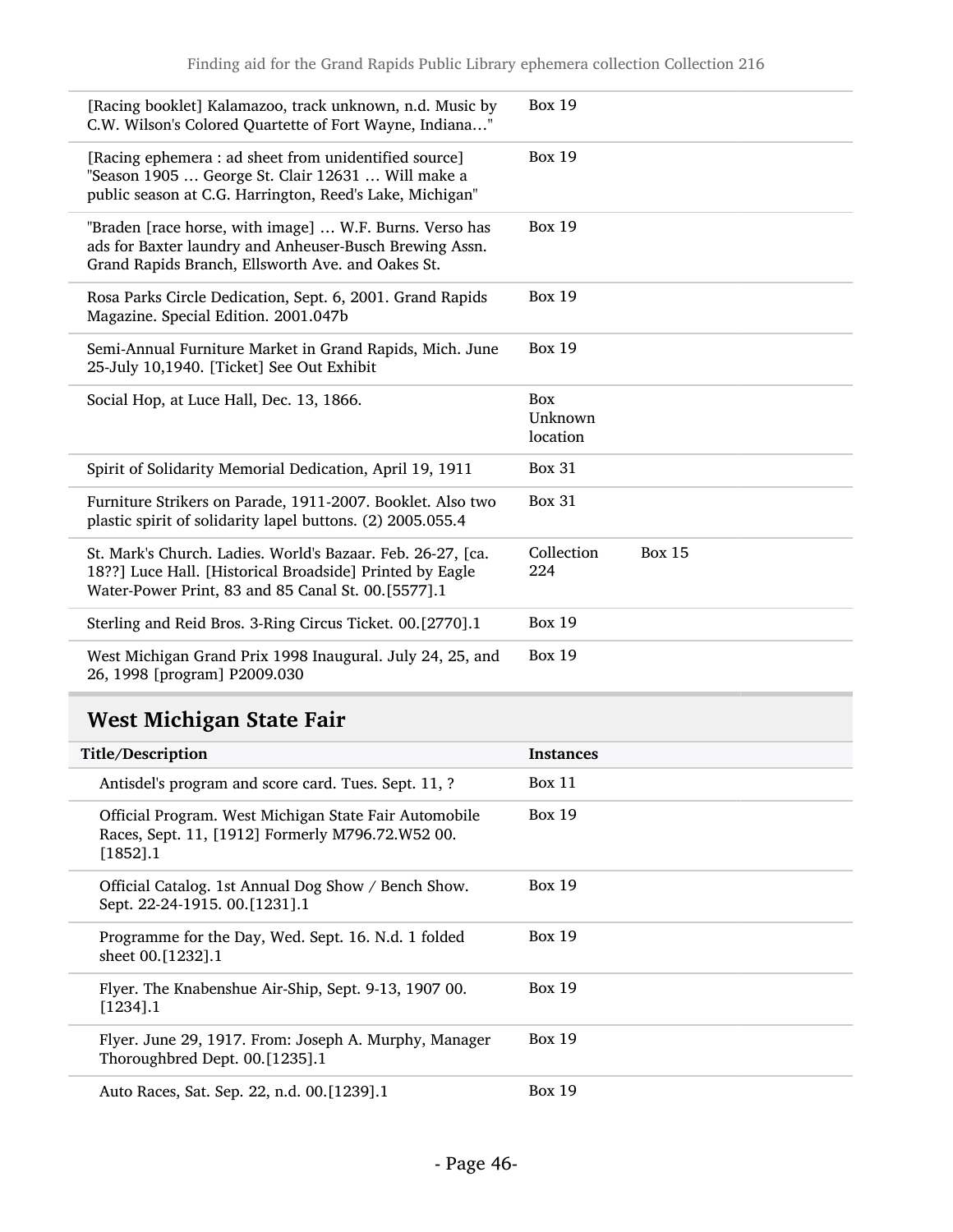| [Educational. List of Exhibits] [One long typed sheet of<br>brown paper] 00.[1240].1                                                                                                                                                                                                                                                                                                                                                                                                                                   | <b>Box 19</b>              |           |
|------------------------------------------------------------------------------------------------------------------------------------------------------------------------------------------------------------------------------------------------------------------------------------------------------------------------------------------------------------------------------------------------------------------------------------------------------------------------------------------------------------------------|----------------------------|-----------|
| Annual Reports of the Secretary and of the Treasurer<br>1908. 00. [1233]. 1                                                                                                                                                                                                                                                                                                                                                                                                                                            | <b>Box 19</b>              |           |
| Bulletin. Child Hygiene Dept. The Battle for Better Babies,<br>1913 00.[1236].1                                                                                                                                                                                                                                                                                                                                                                                                                                        | <b>Box 19</b>              |           |
| Early Bulletin. Education, 1913. Includes Boys' Special,<br>Contest in Architecture, Landscape Drawings, Baking<br>Contest. 00.[1237].1                                                                                                                                                                                                                                                                                                                                                                                | <b>Box 19</b>              |           |
| Bulletin. Better Babies Contest, "Sunlight of Life" A<br>Convention of Happy Children. 00.[1238].1                                                                                                                                                                                                                                                                                                                                                                                                                     | <b>Box 19</b>              |           |
| Program, 12th Annual, Sept. 14-18, 1891. 00.[1229].1                                                                                                                                                                                                                                                                                                                                                                                                                                                                   | <b>Box 19</b>              |           |
| Program, 15th Annual, Sept. 24 to 28, 1894. 00.[1230].1                                                                                                                                                                                                                                                                                                                                                                                                                                                                | <b>Box 19</b>              |           |
| Western Michigan Agricultural and Industrial Society.<br>Fair. Premium List. 15th Annual, 1894. 00.[1313].1                                                                                                                                                                                                                                                                                                                                                                                                            | <b>Box 19</b>              |           |
| Winter Carnival, Dec. 30-31, 1897. Souvenir Program.<br>Benefit of Kent Camp, M.W.A. and Olympic Athletic Club.                                                                                                                                                                                                                                                                                                                                                                                                        | Box<br>Unknown<br>location |           |
| World Series Movies, Fountain St. Church House, [Ticket]<br>n.d.                                                                                                                                                                                                                                                                                                                                                                                                                                                       | Box<br>Unknown<br>location |           |
| The World's Bazaar! At Luce's Hall! Feb. 26-27, n.d. Ladies<br>of St. Mark's Church  Flower Girls and Minstrels<br>Midsummer's Night Dream  Rebecca's Well:  the Cafe<br>D'Eglishe!. Eagle Water Power Print, G.R. [broadside]                                                                                                                                                                                                                                                                                         | Box 4                      |           |
| 47th Festival of the Arts Regional Arts Exhibition program<br>$(2017.009)$ , 2016-06                                                                                                                                                                                                                                                                                                                                                                                                                                   | <b>Box 30</b>              | Folder 27 |
| Ephemera collected at Forum 2017: Facing Inclusion,<br>Partners for a Racism Free Community. Includes copy of<br>program and material from Welcoming Michigan, GVSU<br>Kaufman Interfaith Institute, Uniting Against Abuse,<br>Michigan Department of Civil Rights, LINC UP, Dia Del<br>Nino, Local First (Street Party, Annual Report), PolicyLink<br>(The Equity Manifesto) and Invisible Walls, Ceilings, and<br>Floors: Championing the Voices and Inclusion of Female<br>Leaders of Color in West Michigan., 2017 |                            |           |
| A Service of Praise and Thanksgiving on the occasion of the<br>Visit of Her Majesty Queen Beatrix and His Royal Highness<br>Prince Claus of the Netherlands celebrating Two Hundred<br>Years of Amity Between the Netherlands and the United<br>States of America, DeVos Hall [2021.045], 1982-06-27                                                                                                                                                                                                                   | <b>Box 31</b>              |           |
| Van Andel Museum Center of the Public Museum of Grand<br>Rapids, Opening Festivities [2021.119], 1994                                                                                                                                                                                                                                                                                                                                                                                                                  | <b>Box 19</b>              |           |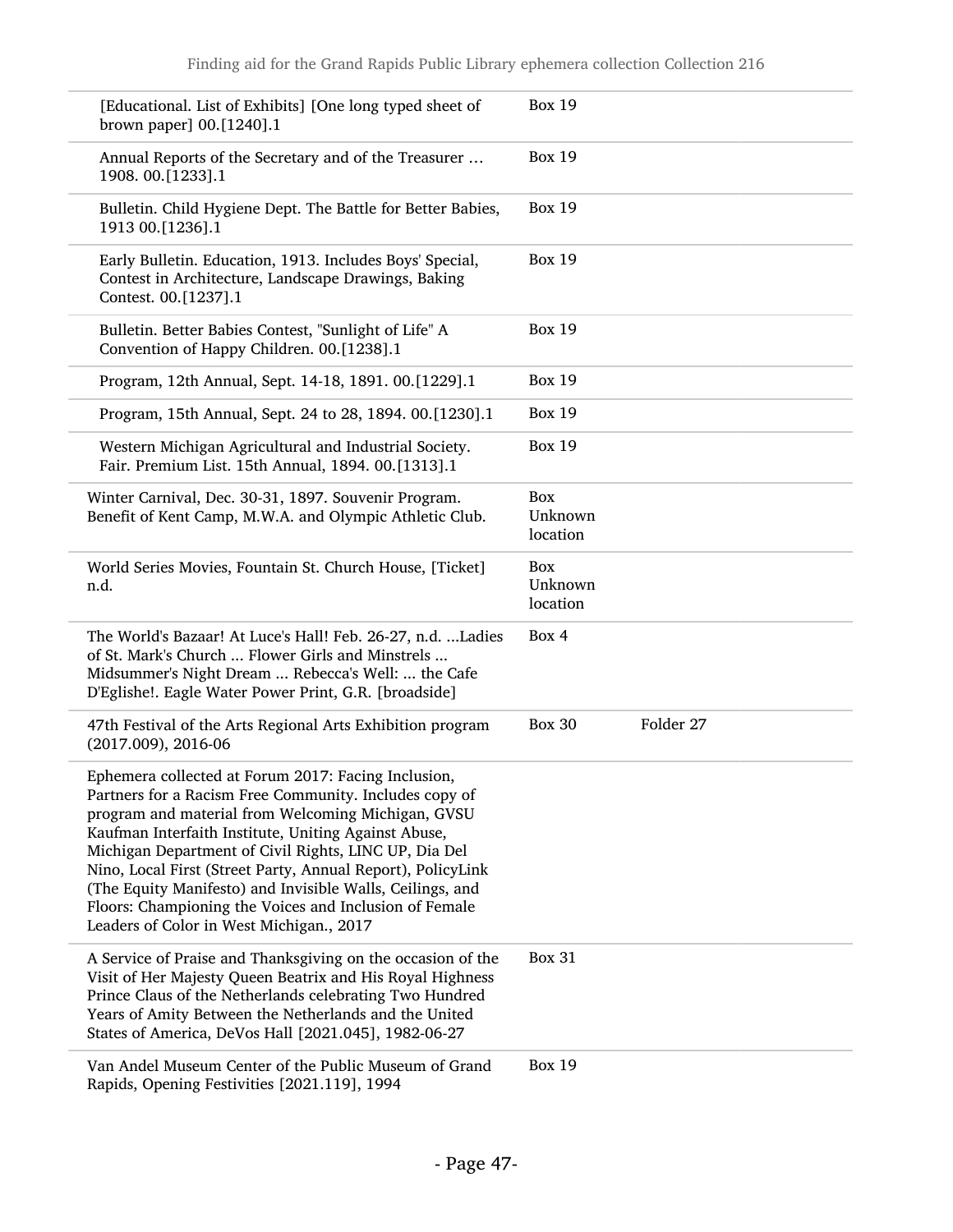### Series VI. City / County Guides, including pictorials.

#### Scope and Contents

City guides from various sources, arranged chronologically. A wide variety of types of publications and publishers are included here. Many of the earlier guides were pictorials including select images. Some of these corresponded to postcards of the same image issued around the same time period. Others may be unique to an organization or event, such as the various pictorial guides to the 1904 Flood.

| Title/Description                                                                                                                                                                                                                                                                                                                                                                                                                                                                                      | <b>Instances</b> |                     |
|--------------------------------------------------------------------------------------------------------------------------------------------------------------------------------------------------------------------------------------------------------------------------------------------------------------------------------------------------------------------------------------------------------------------------------------------------------------------------------------------------------|------------------|---------------------|
| A Chronological History of Grand Rapids, 1833-1882.<br>Reprinted from The Grand Rapids Mirror, Summer, 1933.<br>Compliments of the Grand Rapids Gas Light Co. (2; 1 copy<br>moved to Coll. 263, 11/29/2004 00.[3230].1-2                                                                                                                                                                                                                                                                               | Box 1.5          |                     |
| Souvenir of Grand Rapids, Mich. / compliments of<br>Wm. Harrison, proprietor, Harrison Wagon Works, G.R.<br>Columbus, Ohio: Ward Bros., 1890. [15 engraved views of<br>GR, some similar to Grand Rapids 1890] c. 1 P2000.025                                                                                                                                                                                                                                                                           | Box 1.5          |                     |
| Souvenir of Grand Rapids, Mich. [compliments of] Geo.<br>A. Hall and Co., Stationers, 29 Monroe St., Grand Rapids,<br>Mich. Columbus, Ohio: Ward Bros., 1885(?).                                                                                                                                                                                                                                                                                                                                       | Box 1.5          |                     |
| <b>Scope and Contents</b>                                                                                                                                                                                                                                                                                                                                                                                                                                                                              |                  |                     |
| [12 engraved views of GR; 00.[3480]: 1. Canal St.<br>from Corner of Pearl St.; 2. Campau Place; 3. Looking<br>South West from the Hill; 4. Looking North West from<br>the Hill; 5. New City Hall; 6. Congregational Church /<br>St. Marks Episcopal Church / First Baptist Church;<br>7. Berkey and Gay Furniture Co.; 8. Harrison Wagon<br>Works; 9. Crescent Roller Mills / Wealth Ave. School;<br>10. Peninsular Club / Post Office; 11. Widdicomb<br>Furniture Factory; 12. Union Benevolent Home. |                  |                     |
| Grand Rapids, Mich, 1885. Lithographs. Formerly<br>M917.7456.G763 1885, 00.[1606].1                                                                                                                                                                                                                                                                                                                                                                                                                    | Box 1            | Folder 1            |
| Grand Rapids, Mich., 1891 Formerly M917.7456.G763<br>1891, 00.[1610].1                                                                                                                                                                                                                                                                                                                                                                                                                                 | Box 1            | Folder 1.5          |
| Hand Book and guide to all places of interest in the City of<br>Grand Rapids, together with a correct Fire Alarm Map,<br>Society Directory [G.R.]: T.W. Teevin, 1891. 00.[0316].1                                                                                                                                                                                                                                                                                                                      | Box 1.5          |                     |
| Grand Rapids, Mich., 1892. / A. Wittemann. N.Y. :<br>Albertype Co.                                                                                                                                                                                                                                                                                                                                                                                                                                     | Box 1            | Folder <sub>2</sub> |
| Reeds Lake Illustrated. [ca. 1892-1893]                                                                                                                                                                                                                                                                                                                                                                                                                                                                | Box 1            | Folder 3            |
| Pocket Guide of Grand Rapids / compliments of A.W. Rush<br>and Son, architects. [ca.1893]                                                                                                                                                                                                                                                                                                                                                                                                              | Box 1            | Folder 4            |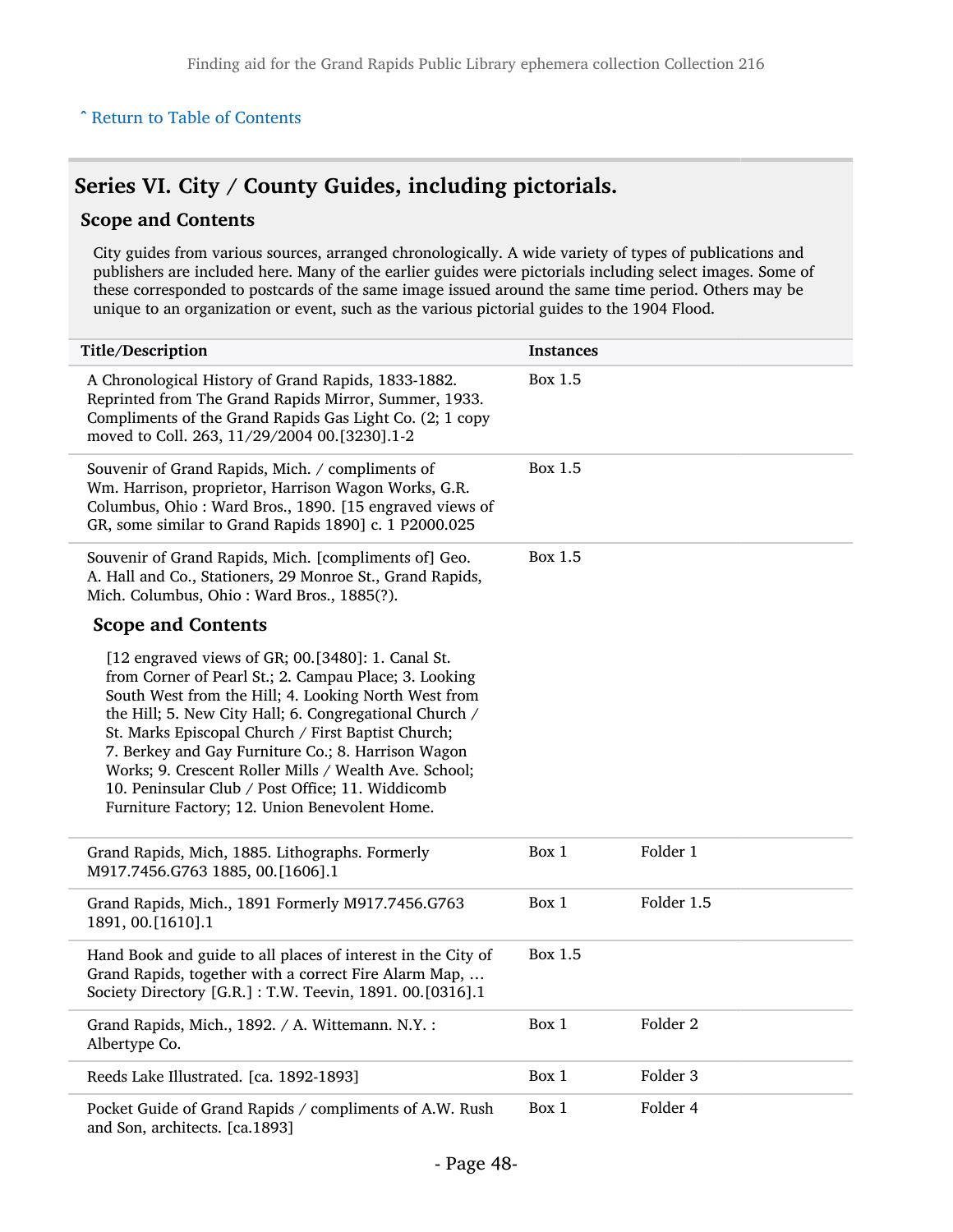| Grand Rapids As It Is, 1894. Formerly MKG91.G76g 00.<br>$[1262]$ .1                                                                                                                                                                                                                                                                                                                                                                                    | Box 1   | Folder 4.5          |
|--------------------------------------------------------------------------------------------------------------------------------------------------------------------------------------------------------------------------------------------------------------------------------------------------------------------------------------------------------------------------------------------------------------------------------------------------------|---------|---------------------|
| Industrial Advantages of Grand Rapids, Michigan, together<br>with an account of its material development and progress,<br>and a series of descriptive sketches of Representative<br>Business. G.R.: S.A. Fewless and Co., 1896. Formerly<br>M381.H839 00.[2933].1                                                                                                                                                                                      | Box 1.5 |                     |
| Grand Rapids in 1898 : a guide book for tourists and<br>sojourners. White Printing Co. 00.[1031].1                                                                                                                                                                                                                                                                                                                                                     | Box 1.5 |                     |
| Views of Grand Rapids. White Printing Co., 2 to 20 Lyon St.<br>ca. 1900. Formerly MKG91.W58 00.[1034].1                                                                                                                                                                                                                                                                                                                                                | Box 1.5 |                     |
| Views of Grand Rapids. G.R. : White Printing Co., [ca.<br>1900] 00.[1032].1 Formerly MKG91.W58                                                                                                                                                                                                                                                                                                                                                         | Box 1.5 |                     |
| Grand Rapids As it is, 1901, or Grand Rapids in the year<br>nineteen hundred and one/ issued by the Board of Trade;<br>written by George DeHaven. G.R. : Engraved 7 printed<br>by Dickinson Bros. 1901. c. 1 Formerly MKG91.G76g 00.<br>[1065].1 Library binding. c. 2 00.[1065].2 Never bound;<br>poor condition, pages brittle. included: R.L.Polk and Co.'s<br>Map of the City of Grand Rapids, Mich. G.R. : Grand Rapids<br>Directory Co., c.1900. | Box 1.5 |                     |
| One Hundred and One Things About Grand Rapids /<br>The Grand Rapids Savings Bank. Ca. 1901/1902. Reed<br>Engraving Co.                                                                                                                                                                                                                                                                                                                                 | Box 1   | Folder 4.75         |
| Grand Rapids Illustrated, 1902. Supplement to the Grand<br>Rapids Herald (2 copies)                                                                                                                                                                                                                                                                                                                                                                    | Box 1   | Folder 5            |
| Grand Rapids Illustrated, 1902. Bound in Red buckram. 00.<br>$[1820]$ .1                                                                                                                                                                                                                                                                                                                                                                               | Box 1   | Folder 5.5          |
| Information about Grand Rapids, [ca. 1902]                                                                                                                                                                                                                                                                                                                                                                                                             | Box 1   | Folder 6            |
| Grand Rapids, Michigan : the Furniture City, 1904. Dean-<br>Hicks. c. 1. c. 2 00.[1271].1 Formerly MKG91.D34                                                                                                                                                                                                                                                                                                                                           | Box 1   | Folder 7            |
| Post Office Guide / compiled and publ. by the GR, Mi. Post<br>Office. GR : White Printing, 1904. L.K. Bishop, compiler 00.<br>$[1976]$ .1                                                                                                                                                                                                                                                                                                              | Box 1.5 |                     |
| The Flood in Grand Rapids: photographic views of the<br>inundated sections of the City, Mar. 25-29, 1904. Dean-<br>Hicks.                                                                                                                                                                                                                                                                                                                              | Box 1   | Folder <sub>8</sub> |
| Souvenir of Flood, Grand Rapids, Mich. March, 1904. Reed-<br>Tandler Engraving Co. (3 copies 00.[1871]1-3; 1 copy 00.<br>[1870].1 Formerly MKG9.R25; 1 copy 2012.089)                                                                                                                                                                                                                                                                                  | Box 1   | Folder 9            |
| Souvenir of Flood at Grand Rapids, Mich. Mar. 1904.<br>[Herpolsheimer's commemorative of new store, [ca. ?] 00.<br>$[1873]$ .1                                                                                                                                                                                                                                                                                                                         | Box 1   | Folder 10           |
| The Great Grand Rapids Flood of 1904. 00.[1874].1-5                                                                                                                                                                                                                                                                                                                                                                                                    | Box 1   | Folder 11           |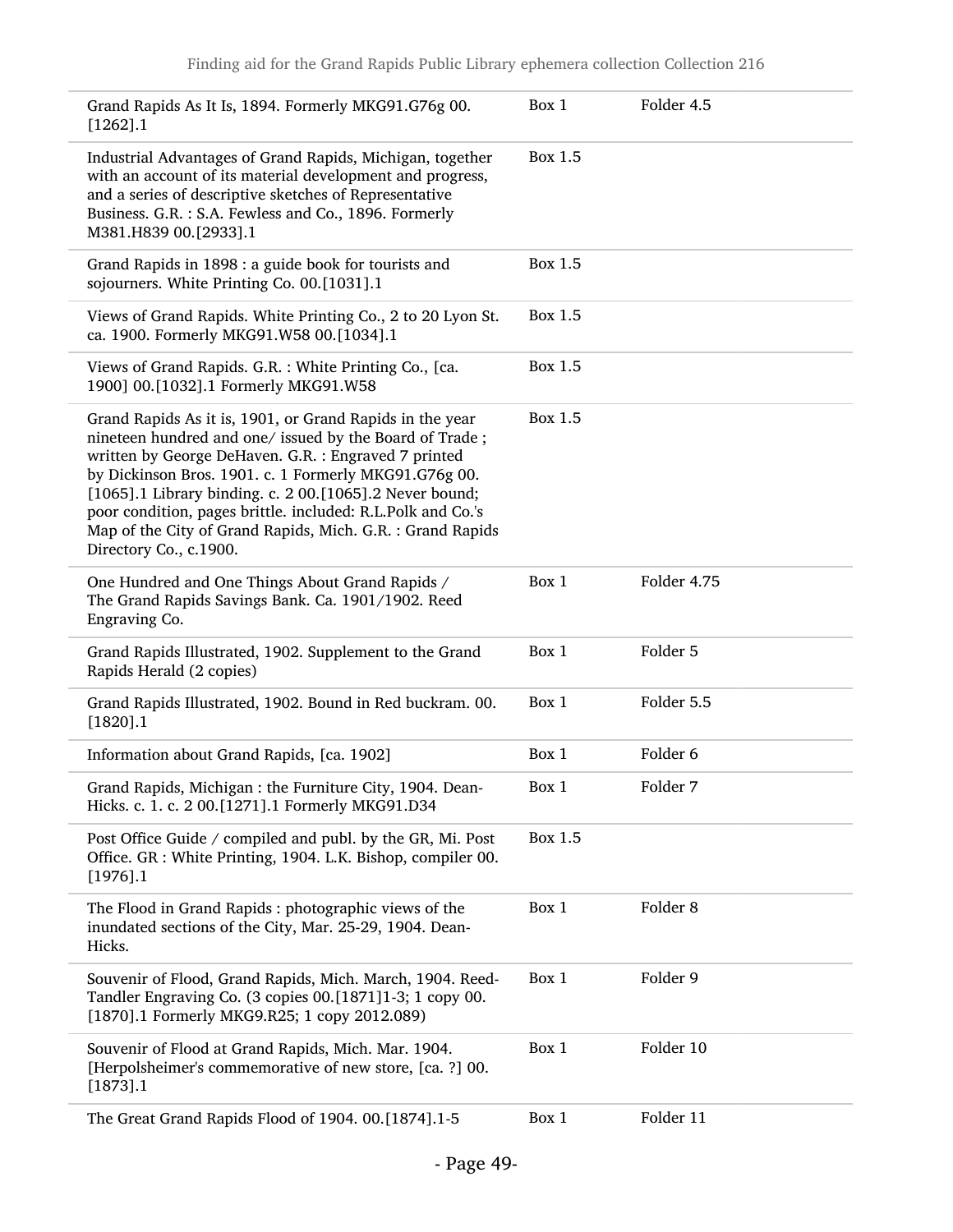| What Mr. Sueji Miyamori Saw in Grand Rapids /<br>compliments of the Grand Rapids Railway Co., [ca. 1904]<br>00.[1863].1                                                                                                                                                                                                                                                                                                                                                                                                                                                                                     | Box 1.5 |             |
|-------------------------------------------------------------------------------------------------------------------------------------------------------------------------------------------------------------------------------------------------------------------------------------------------------------------------------------------------------------------------------------------------------------------------------------------------------------------------------------------------------------------------------------------------------------------------------------------------------------|---------|-------------|
| Miniatures. Grand Rapids, Mich. 19052011.043                                                                                                                                                                                                                                                                                                                                                                                                                                                                                                                                                                | Box 1.5 |             |
| Grand Rapids, 1905. M381.G763                                                                                                                                                                                                                                                                                                                                                                                                                                                                                                                                                                               | Box 1   | Folder 12   |
| [Unidentified post 1900 guide.]                                                                                                                                                                                                                                                                                                                                                                                                                                                                                                                                                                             | Box 1   | Folder 13   |
| Grand Rapids, Mich., 1909 [Dickinson Bros. Stationery with<br>Grand Rapids images, 2 versions, 3 sheets]                                                                                                                                                                                                                                                                                                                                                                                                                                                                                                    | Box 1   | Folder 17   |
| Wanted-A Playground [ca. 1909-1910]                                                                                                                                                                                                                                                                                                                                                                                                                                                                                                                                                                         | Box 1   | Folder 18   |
| Downtown Grand Rapids, 1830-1910 [A much later<br>publication by Lee Montgomery Hutchines, Fred A. Myers,<br>James Nachtegall, n.d.]                                                                                                                                                                                                                                                                                                                                                                                                                                                                        | Box 1   | Folder 19   |
| Grand Rapids, Michigan, U.S.A. 1910, 1904. Dean-Hicks.<br>Note: 1904 title was Grand Rapids, Michigan : the Furniture<br>City c.1 00.[5153].2 c.2 00.[5153].3                                                                                                                                                                                                                                                                                                                                                                                                                                               | Box 1   | Folder 20   |
| Grand Rapids, Michigan : the Furniture City, 1910, 1904.<br>Dean-Hicks. Brown cover. Content as above, but cover has:<br>7th Annual Trade Extension Trip, GR, Assoc. of Commerce.<br>Compliments of the Dean-Hicks Co., the largest complete<br>advertising, engraving, printing and binding plant in<br>Michigan. Formerly MKG91.D34 00.[1260].1                                                                                                                                                                                                                                                           | Box 1   | Folder 20.5 |
| Cover title: Souvenir of Grand Rapids, Mich.: fifty Views of<br>the Furniture City. First page: Grand Rapids Beautiful. [ca.<br>1910?]                                                                                                                                                                                                                                                                                                                                                                                                                                                                      | Box 1   | Folder 21   |
| Souvenir, New Federal Building and Biennial Post Office<br>Guide / compiled and published by the Grand Rapids,<br>Michigan Post Office, 1910. Schuil Printing Co. Cover<br>title: Grand Rapids Michigan Post Office Guide, Official<br>P2009.010                                                                                                                                                                                                                                                                                                                                                            | Box 1.5 |             |
| Cover title: Views of Grand Rapids, Mich. First page: Grand<br>Rapids the Furniture City. G.R.: S.H. Knox and Co.; GR:<br>Grand Rapids Engraving Co., printers, [ca. 1910?]                                                                                                                                                                                                                                                                                                                                                                                                                                 | Box 1   | Folder 22   |
| <b>Scope and Contents</b>                                                                                                                                                                                                                                                                                                                                                                                                                                                                                                                                                                                   |         |             |
| c. 1 00. [5299].2; c. 2 00. [5299].3; c. 3 00. [5299].1                                                                                                                                                                                                                                                                                                                                                                                                                                                                                                                                                     |         |             |
| Includes: 1. Bird's eye view of Grand Rapids, Mich.<br>Neg. # 4452; 2. Monroe Street, Looking South<br>east; 3. Kent County Court House; 4. Canal Street,<br>looking north; 5. Michigan Trust Building; 6. City<br>Hall; 7. Bird's eye view from Crescent Heights<br>Southwest; 8. Michigan State Soldier's Home; 9. North<br>Park (3 views); 10. John Ball Park (4 views); 11.<br>Herpolsheimer Building; 12. Masonic Home; 13. St.<br>Andrew's Roman Catholic Cathedral; 14. Post Office;<br>15. Park Congregational Church; 16. Fountain Street<br>Baptist Church; 17. St. Mark's Episcopal Church; 18A. |         |             |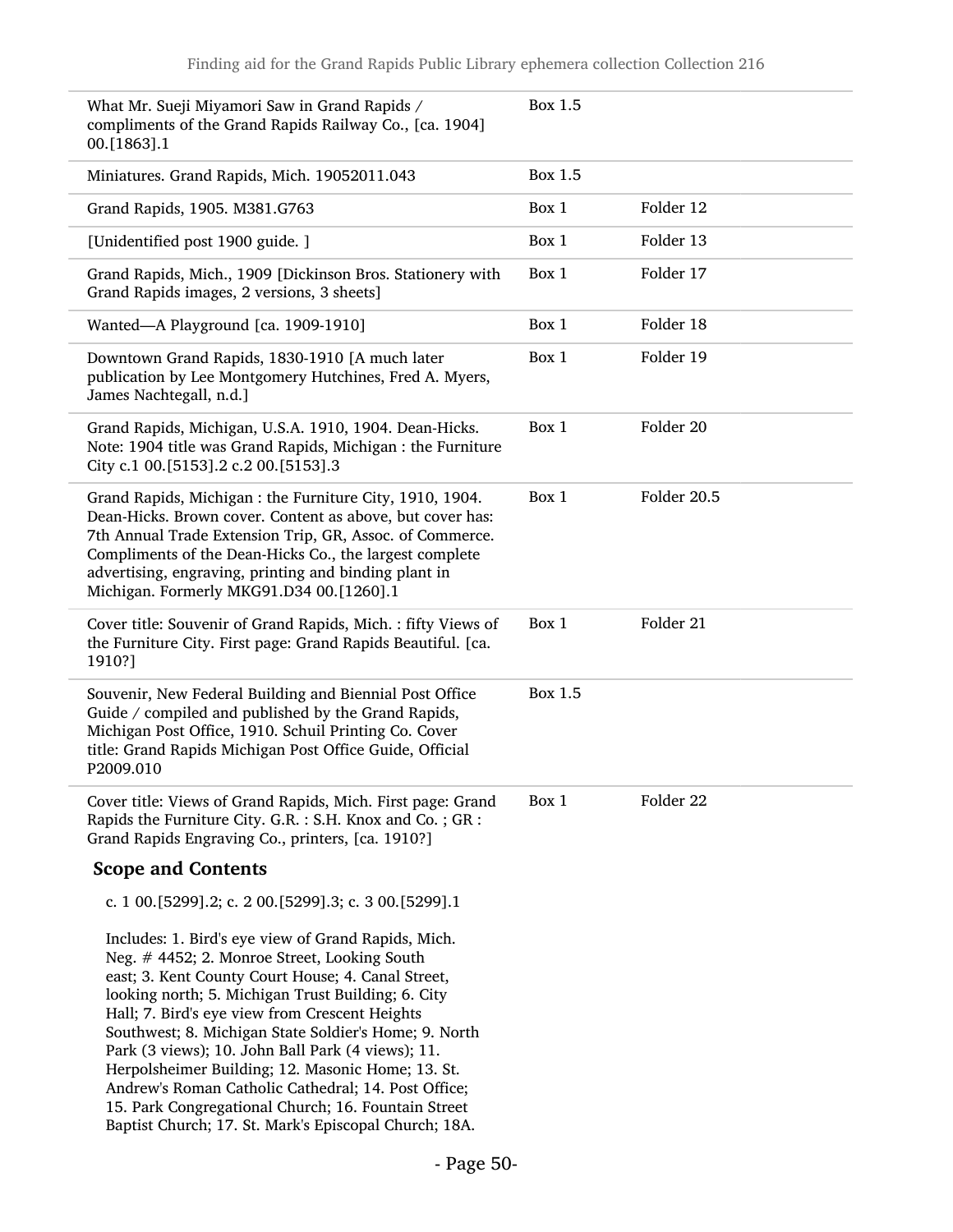| Kendall Home - top; 18b. Holland Union Benevolent<br>Association Home; 19. Furniture Exhibition Building;<br>20. Interiors Furniture Exhibit Building (3 views); 21.<br>Ryerson Public Library; 22. Ladies Literary Club; 23.<br>Reeds Lake, Boat Landing; 24. Antoine Campau Park;<br>25. Division Street, looking south; 26. Annex Furniture<br>Exhibition Building; 27. Hotel Pantlind; 28. Blodgett<br>Building; 28a. Bissell Carpet Sweeper Co. = top left;<br>28b. Oriel Cabinet Co. = top right; 28c. Berkey and<br>Gay Furniture Co. = bottom left.; 28d. Berkey and<br>Gay Furniture Co. $=$ bottom right, on river with<br>tower.; 29a. Stickley Bros Co. = bottom left; 29b.<br>Phoenix Furniture Co. = top; 29c. Michigan Chair<br>Co. = bottom right; 30a Reeds Lake. Picnic tables.;<br>30b Reeds Lake. View toward the lake.; 31a. John Ball<br>Park.; 31b. Campau Park.; 31c. Crescent Park. Drive<br>to fountain.; 32. Peninsular Club; 33. Lakeside Club;<br>34. Union Station; 35. Kent Scientific Museum; 36a.<br>City Market; 36b. Sixth Street Bridge; 37. Masonic<br>Temple; 38. S.H. Knox and Co. 5 and 10 cent store.<br>One of 66. |         |             |
|--------------------------------------------------------------------------------------------------------------------------------------------------------------------------------------------------------------------------------------------------------------------------------------------------------------------------------------------------------------------------------------------------------------------------------------------------------------------------------------------------------------------------------------------------------------------------------------------------------------------------------------------------------------------------------------------------------------------------------------------------------------------------------------------------------------------------------------------------------------------------------------------------------------------------------------------------------------------------------------------------------------------------------------------------------------------------------------------------------------------------------------------------------------|---------|-------------|
| Grand River in 1830 / Grand River in 1910. G.R. : The<br>Simplicity Co.; engraved and printed by The James Bayne<br>Co. Brown "Post Folder", compliments of the Herkimer<br>Hotel. Contains color illustrations, including interiors and<br>advertising] [ca. 1910?]                                                                                                                                                                                                                                                                                                                                                                                                                                                                                                                                                                                                                                                                                                                                                                                                                                                                                         | Box 1   | Folder 23   |
| Souvenir of Grand Rapids, Michigan / presented by Brown<br>and Sehler. GR.: Will P. Canaan Co., n.d., ca. 1910?<br>1999.124 c. 2. 2007.093                                                                                                                                                                                                                                                                                                                                                                                                                                                                                                                                                                                                                                                                                                                                                                                                                                                                                                                                                                                                                   | Box 1.5 |             |
| Grand Rapids : beautiful, industrial, commercial / The<br>Grand Rapids Board of Trade; compiled by Dickinson<br>Brothers, Grand Rapids, Mich. Formerly M917.7456.D56. c.<br>1 00. [1614] .1; c. 2 00. [2671] .1                                                                                                                                                                                                                                                                                                                                                                                                                                                                                                                                                                                                                                                                                                                                                                                                                                                                                                                                              | Box 1   | Folder 23.5 |
| Dictionary of Grand Rapids / issued by Old National Bank.<br>Formerly M917.7456.OLld [ca. 1911-1912?] Folded map at<br>back                                                                                                                                                                                                                                                                                                                                                                                                                                                                                                                                                                                                                                                                                                                                                                                                                                                                                                                                                                                                                                  | Box 1   | Folder 24   |
| Grand Rapids and Points of Interest / compliments of Hirth,<br>Krauss and Co., n.d., ca. 1893-1896(?) 00.[1611].1                                                                                                                                                                                                                                                                                                                                                                                                                                                                                                                                                                                                                                                                                                                                                                                                                                                                                                                                                                                                                                            | Box 1   | Folder 24.5 |
| Old and New Grand Rapids, 1831-1914 : a brief pictured<br>record of our beautiful City in it's splendid growth of 83<br>years. GR Press and it's newsboys present their New Year<br>Greeting for 1914 [News Boys Greeting] c. 1 00.[3232].1; c.<br>2 2007.093; c. 3 2011.060                                                                                                                                                                                                                                                                                                                                                                                                                                                                                                                                                                                                                                                                                                                                                                                                                                                                                 | Box 1.5 |             |
| Hauser-Owen-Ames Co.: building Grand Rapids for Twenty<br>Five Years, 1891-1916.                                                                                                                                                                                                                                                                                                                                                                                                                                                                                                                                                                                                                                                                                                                                                                                                                                                                                                                                                                                                                                                                             | Box 1   | Folder 25   |
| How Grand Rapids Celebrated Peace. G.R.: Carr-Hutchins-<br>Anderson Co., 1918. (3) World War I                                                                                                                                                                                                                                                                                                                                                                                                                                                                                                                                                                                                                                                                                                                                                                                                                                                                                                                                                                                                                                                               | Box 1   | Folder 26   |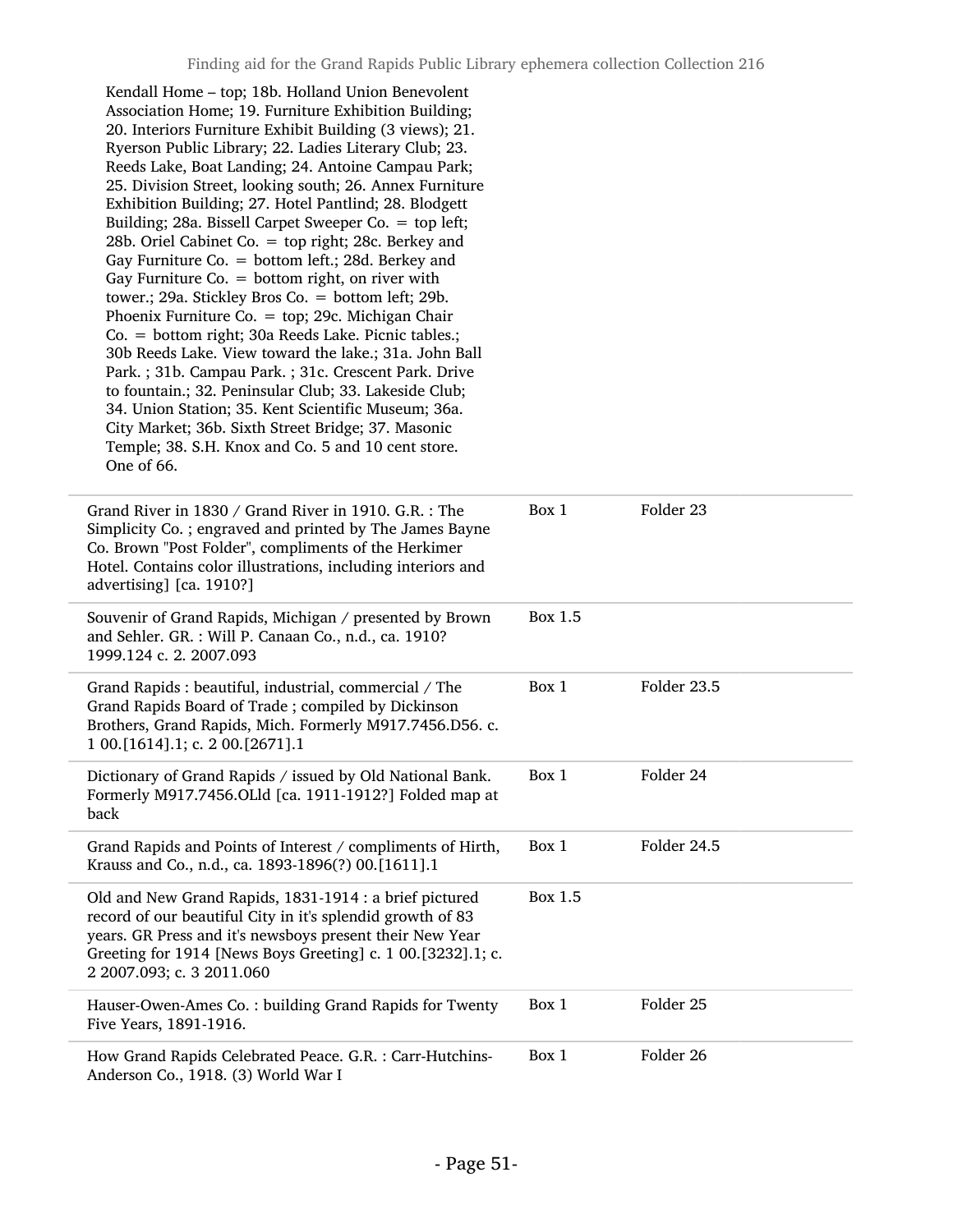| Grand Rapids : the World's Furniture Capital : twenty-<br>five views. G.R. : Knickerbocker Press, [ca. 1924-1925]<br>Photographs furnished by the Camera Shop. c.3 00.[1028].1                                                                                 | Box 1   | Folder 27   |
|----------------------------------------------------------------------------------------------------------------------------------------------------------------------------------------------------------------------------------------------------------------|---------|-------------|
| Cover title: Grand Rapids : the World's Furniture Capital :<br>25 views, or Grand Rapids, Michigan : the City Beautiful.<br>G.R. : Knickerbocker Press, ca. 1925. Zimmer Bros.<br>Engraving Co. Formerly MKG91.G76f 00.[1028].1                                | Box 1   |             |
| City of Grand Rapids, under commission-manager<br>government, 1924-1925 review (2)                                                                                                                                                                             | Box 1   | Folder 28   |
| a. Campau Centennial Celebration, Grand Rapids, Mich.,<br>Sept. 23-26, 1926. b. The Beginning of Grand Rapids, Mich.<br>c. Louis Campau / Cabin "To commemorate the arrival of<br>Louis Campau on the site of Grand Rapids 1826.1826/1926.                     | Box 1   | Folder 27   |
| Grand Rapids on Parade : being a series of outstanding<br>events and happenings that have helped make a city big and<br>friendly / written by Arthur Scott White. Herposheimer Co.,<br>1926.                                                                   | Box 1   | Folder 30   |
| Cover title: Planning the Future of Your City. Title page:<br>The Grand Rapids City Plan. Mar. 1927                                                                                                                                                            | Box 1   | Folder 31   |
| How to Reach and What You will See in Grand Rapids :<br>Gateway to the Playground of a Nation and the Furniture<br>Capital of America AAA, c. 1927, John F. Nellist. P1999.007                                                                                 | Box 1.5 |             |
| Grand Rapids Michigan. Market Statistics compiled by The<br>Merchandising Service Department of The Grand Rapids<br>Press. Mar. 1929                                                                                                                           | Box 1   | Folder 32   |
| 1930 Grand Rapids. Grand Rapids Press Newsboys<br>Greetings. (2) c. 3 Formerly M917.7456.G7624n 00.<br>$[2264]$ .1                                                                                                                                             | Box 1   | Folder 33   |
| Grand Rapids / Ray Barnes, 1933. (2)                                                                                                                                                                                                                           | Box 1   | Folder 34   |
| Grand Rapids Invites You / GR Convention Bureau, et al, ca.<br>1930's 00.[1265].1                                                                                                                                                                              | Box 1   | Folder 34.5 |
| Grand Rapids: The City Everyone Enjoys-Convention<br>Crossroads of America. Grand Rapids Convention Bureau<br>00{5592}.1                                                                                                                                       | Box 1.5 |             |
| Grand Rapids  a Good Place to Live : Yesterday  Today<br>Tomorrow. Grand Rapids Mirror, Fall 1935, pg. [16-17]<br>00. [3233]. 1                                                                                                                                | Box 1.5 |             |
| Grand Rapids : a good place to live : the Gateway to the<br>Playground of a Nation / GR Assoc. of Commerce, [ca.<br>1937.] 00.[1869].1                                                                                                                         | Box 1.5 |             |
| Grand Rapids: The Furniture Capital of America: facts and<br>information about the Metropolis of Western Michigan. N.d.<br>[ca. 1930's] "Grand Rapids, the Gateway to the Playground<br>of a Nation" c. 1 00.[3239].1 c. 2 00.[1044].1 Formerly<br>MKG91.G76fu | Box 1.5 |             |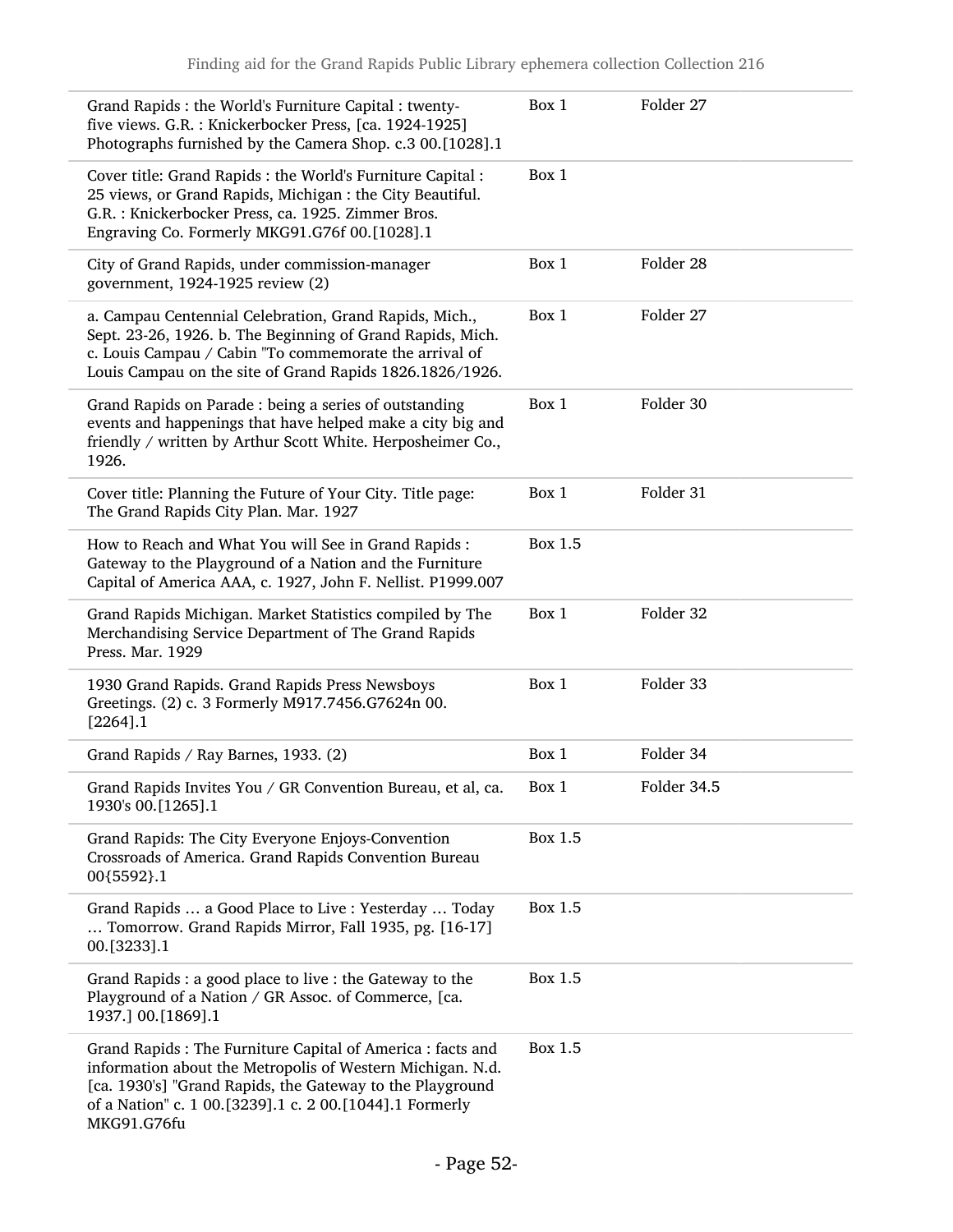| Facts  about  Grand Rapids, Michigan 1940. [1 sheet, 3<br>folds]                                                                                                            | Box 1          | Folder 35       |
|-----------------------------------------------------------------------------------------------------------------------------------------------------------------------------|----------------|-----------------|
| Candid Glimpses of Grand Rapids / G.R. Assoc. of<br>Commerce. N.d. [ca. 1940's?] includes "Grand Rapids points<br>of interest in and around the city" by KORFF. 00.[3240].1 | Box 1.5        |                 |
| Grand Rapids, Michigan / by the Old AAA Traveler.<br>Automobile Club of Michigan, n.d. [ca. 1940's?] 00.<br>$[3238]$ .1                                                     | <b>Box 1.5</b> |                 |
| Guide Book for tour of Grand Rapids, Mich. June 9, 1949.<br>"Loretta Ortt" handwritten on front cover of handmade<br>guidebook. No illustrations.                           | Box 1          | Folder 36       |
| Escape nuclear bombing : interim evacuation routes for<br>Grand Rapids Michigan and environs / Office of Civil<br>Defense, G.R. [1950-1960]                                 | Box 1          | Folder 37       |
| Grand Rapids, for business and pleasure. Revised May 1951.<br>15 pgs., P2000.038                                                                                            | Box 1          | Folder 37.5     |
| Newcomers Key to Grand Rapids "Your Home Town" /<br>Civic Activities League of Grand Rapids Rockford, Il. : Civic<br>Activities Assoc., c. 1937. 00.[1272].1                | Box 1          | Folder 38       |
| Newcomers Key to Grand Rapids "Your Home Town" / Civic<br>Activities Association. n.d. ca. 1930's P2008.017                                                                 | Box 1          | Folder 38.3     |
| Newcomers Key to Grand Rapids "Your Home Town" / Civic<br>Activities League of Grand Rapids. Bloomington, In. : Civic<br>Activities Assoc., 1952. 00.[1273].1 5/23/2002     | Box 1          | Folder 38.5     |
| Newcomers Key to Grand Rapids "Your Home Town" / Civic<br>Activities League of Grand Rapids. Bloomington, In. : Civic<br>Activities Assoc., 1953-1954.                      | Box 1          | Folder<br>38.75 |
| Grand Rapids' Approach to Downtown Revitalization : cbd<br>[Central Business District], Grand Rapids, Michigan. Jan.<br>1960.                                               | Box 1          | Folder 39       |
| Howdy Neighbor: Welcome to Grand Rapids / Greater<br>Grand Rapids Chamber of Commerce. Green Bay, Wis. :<br>Jaynard Publ., 1962.                                            | Box 1          | Folder 40       |
| Howdy Neighbor: Welcome to Grand Rapids / Greater<br>Grand Rapids Chamber of Commerce. Green Bay,<br>Wis.: Jaynard Publ., 1962. 00.[1609].1 Formerly<br>M917.7456.G798h     | Box 1          | Folder 40.5     |
| Facts about Greater Grand Rapids, Michigan / Greater<br>Grand Rapids Chamber of Commerce. [1963] 1 sheet, 3<br>folds                                                        | Box 1          | Folder 41       |
| Facts about Greater Grand Rapids / compliments of The<br>Grand Rapids Press [1964] 1 sheet folded. (3)                                                                      | Box 1          | Folder 42       |
| Greater Grand Rapids for business and pleasure / Greater<br>Grand Rapids Chamber of Commerce. [1964] 1 sheet, 3<br>folds. See also Coll. 46-15-119                          | Box 1          | Folder 43       |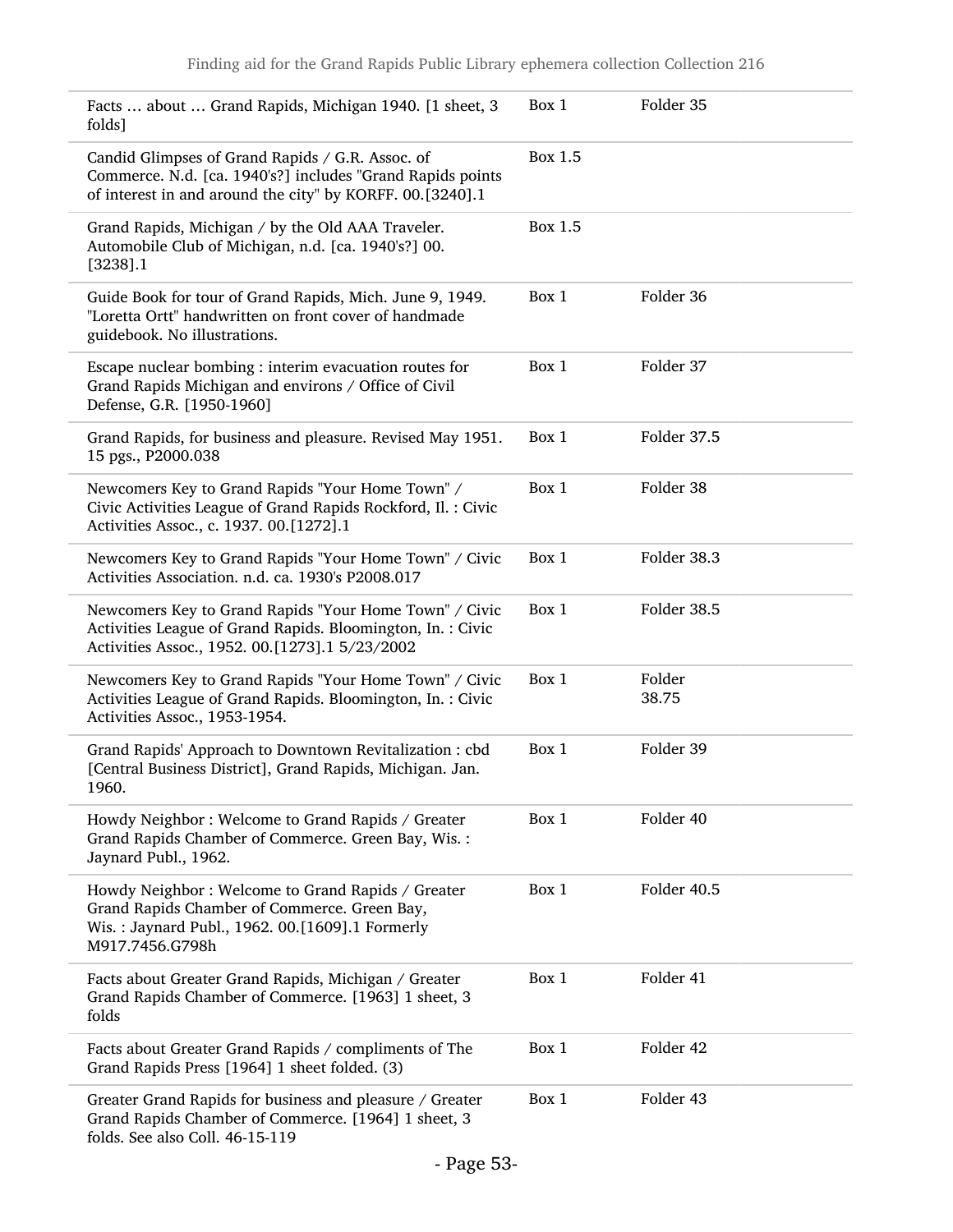| "Grand Rapids: Renaissance in Michigan" / by Robert<br>Shepherd. In Industrial Development, Apr. 1965, p.44-50.<br>Off print as Grand Rapids : an editorial report by Industrial<br>Development Manufacturers Record. | Box 1              | Folder 44   |
|-----------------------------------------------------------------------------------------------------------------------------------------------------------------------------------------------------------------------|--------------------|-------------|
| Facts about Greater Grand Rapids, Michigan / Greater<br>Grand Rapids Chamber of Commerce. [1965] 1 sheet, 3<br>folds                                                                                                  | Box 1              | Folder 45   |
| Grand Rapids, Michigan  Ready for the Future / Greater<br>Grand Rapids Chamber of Commerce [ca. 1965]                                                                                                                 | Box 1              | Folder 46   |
| A Landmark in Cooperation : City of Grand Rapids, County<br>of Kent: [Vanderburg Center: City Hall and County<br>Administration Building Complex], 1969. (3)                                                          | Box 1              | Folder 47   |
| A Guide of Historical Grand Rapids / prepared by the Grand<br>Rapids Public Museum. [1970] 00.[5021].1                                                                                                                | Box 1              | Folder 47.5 |
| On the Site Scene: Greater Grand Rapids Michigan / Symes<br>Advertising Agency/Greater Grand Rapids Visitor Magazine<br>Publishing, [1972]. With interior foldout map. (2) 1989.025                                   | Box 1              | Folder 48   |
| You Will Enjoy Yourself in Grand Rapids [n.d.] / G.R.<br>Tourist Promotion Council. [Folding pamphlet, including<br>maps, with one by KORFF]                                                                          | Box 1              | Folder 49   |
| Greater Grand Rapids Michigan / GR Area Chamber of<br>Commerce. Chicago, Il.: Windsor Publ., 1967. 00.[5186].1                                                                                                        | Box 1.75           |             |
| Grand Rapids Area Chamber of Commerce, Membership<br>Directory and Buyers Guide. 1975. 00.[1258].2                                                                                                                    | <b>Box 29</b>      |             |
| Greater Grand Rapids Michigan / GR Area Chamber of<br>Commerce and GR Real Estate Board,. Windsor Publ., 1977.<br>00.[944].1                                                                                          | Box 1.5            |             |
| Welcome to Grand Rapids - City of Diversity, Grand Rapids<br>Area Chamber of Commerce, Grand Rapids Real Estate<br>Board, published by Windsor Publication, 1977                                                      | <b>Box 30</b>      | Folder 18   |
| City Walk: Grand Rapids / designed and produced by<br>Urban Concern, Inc., c. 1981. [pamphlet, unfolded and<br>encapsulated]                                                                                          | Drawer<br>FF.VII.D |             |
| 'A Good Place to Live,' magazine, Grand Rapids Area<br>Chamber of Commerce and Grand Rapids Real Estate Board,<br>published by Windsor Publications, Inc., 1980                                                       | <b>Box 30</b>      | Folder 15   |
| Enjoying Grand Rapids and Surrounding Environs /<br>Candace W. Hinsaw, Jane B. Henderson. c. 1981. Printed<br>by Etheridge Co., Grand Rapids, Michigan. Graphics by<br>Getchen Minnhaar and John Buttner. P2007.032   | Box 1.5            |             |
| GR: The Guide : the Resource for Greater Grand Rapids.<br>150, c. 1987. The Wordsmiths and P.C.C. Crier, Inc. 00.<br>$[941]$ .1                                                                                       | Box 1.5            |             |
| Grand Rapids Magazine. 1989-90 Newcomers' Guide 00.<br>[943] .1                                                                                                                                                       | Box 1.5            |             |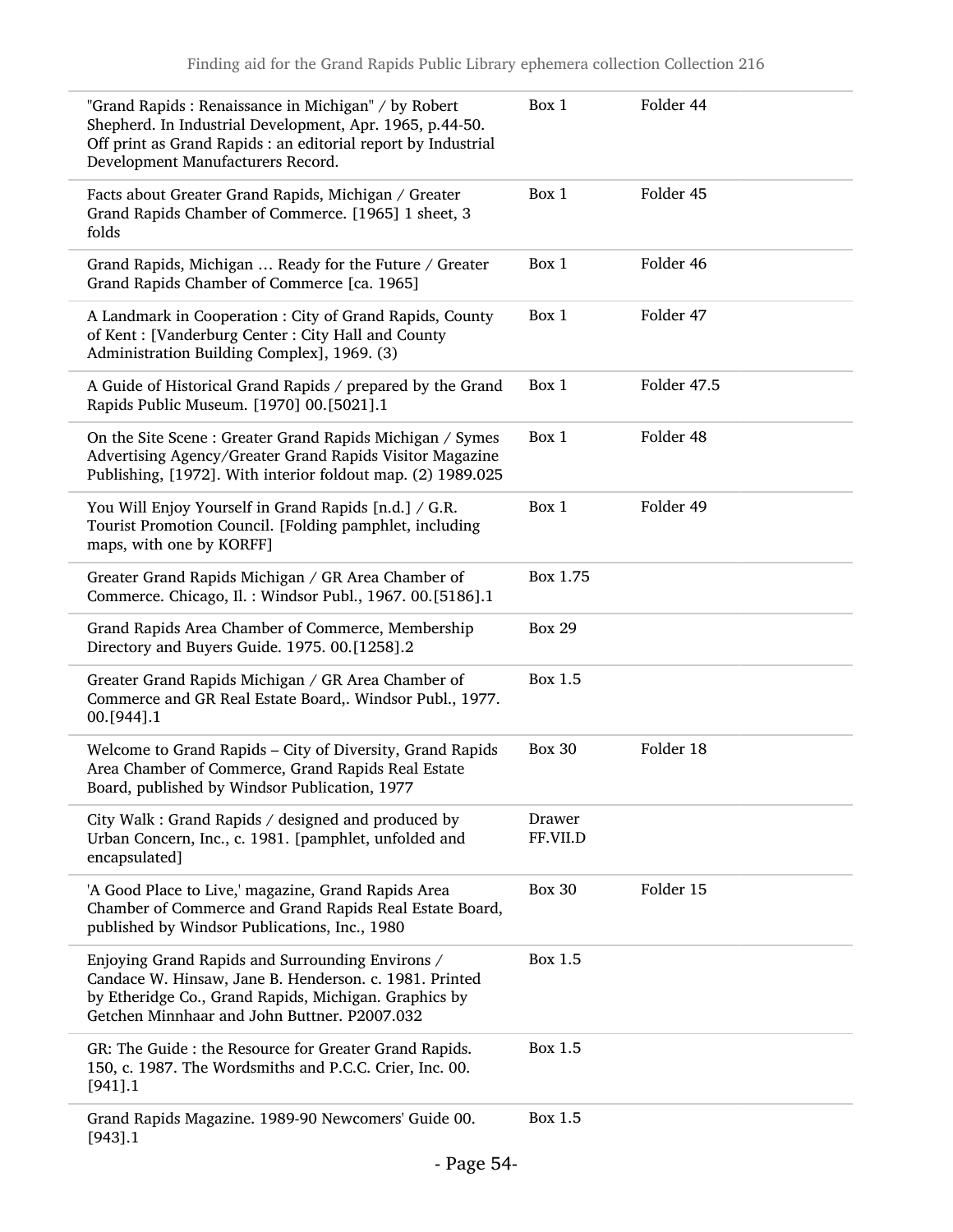| Grand Rapids Magazine. City Guide 2004/2005 00.[4070].1                                                                                                                                | Box 1.5 |
|----------------------------------------------------------------------------------------------------------------------------------------------------------------------------------------|---------|
| Grand Rapids magazine. Restaurant Guide 2005 00.<br>[4069].1                                                                                                                           | Box 1.5 |
| Grand Rapids:  Grand Rapids/Kent County Visitors Guide<br>Grand Rapids/Kent Co. Convention and Visitors Bureau<br>and The Grand Rapids Press. 2001 [1166]; 2005 [4077];<br>2008 [5525] | Box 1.5 |
| Byron Center Chamber of Commerce Community Profile<br>2005 (2005.054)                                                                                                                  | Box 1.5 |
| The Arena District Images and descriptions of mostly food<br>venues. 2008/2009; 2009.014.4.2                                                                                           | Box 1.5 |
| The experience: A Visitor's Guide to the Best of Grand<br>Rapids, 2013                                                                                                                 | Box 1.5 |
| Reimagining Our Community Without Police, Alternatives<br>to Calling the Police fridge magnet with West Michigan<br>crisis resources, 2020                                             | Box 1.5 |

## Souvenir Grand Rapids, Mich. Will P. Canaan Co., n.d.

| Title/Description                                                       | <b>Instances</b> |           |
|-------------------------------------------------------------------------|------------------|-----------|
| First image is #121, Manhattan Beach, Reed's Lake<br>M917.7456.C16s (3) | Box 1            | Folder 14 |
| First image is $\#1001$ , Grand Trunk Depot (2)                         | Box 1            | Folder 15 |
| First image is $\#158$ , Union Station (3)                              | Box 1            | Folder 16 |

## Community Report Card / Delta Strategy

| Title/Description                     | <b>Instances</b> |
|---------------------------------------|------------------|
| 1st. annual Nov. 1999. (00.[2518].2)  | Box 1.75         |
| 2nd annual Oct. 2000 (00.[2518].1)    | Box 1.75         |
| 3rd Annual 2001-2002 (00.[1960].1)    | Box 1.75         |
| 2001-2002                             | Box 1.75         |
| 5th Annual. 2003-2004 (00. [3688]. 5) | Box 1.75         |
| 6th Annual, 2004-2005                 | Box 1.75         |
| 7th Annual. 2005-2000 (00. [5284]. 1) | Box 1.75         |

#### ^ [Return to Table of Contents](#page-1-0)

Series VII. Histories. NOTE: This category moved to Coll. 263

#### Series VIII. Images.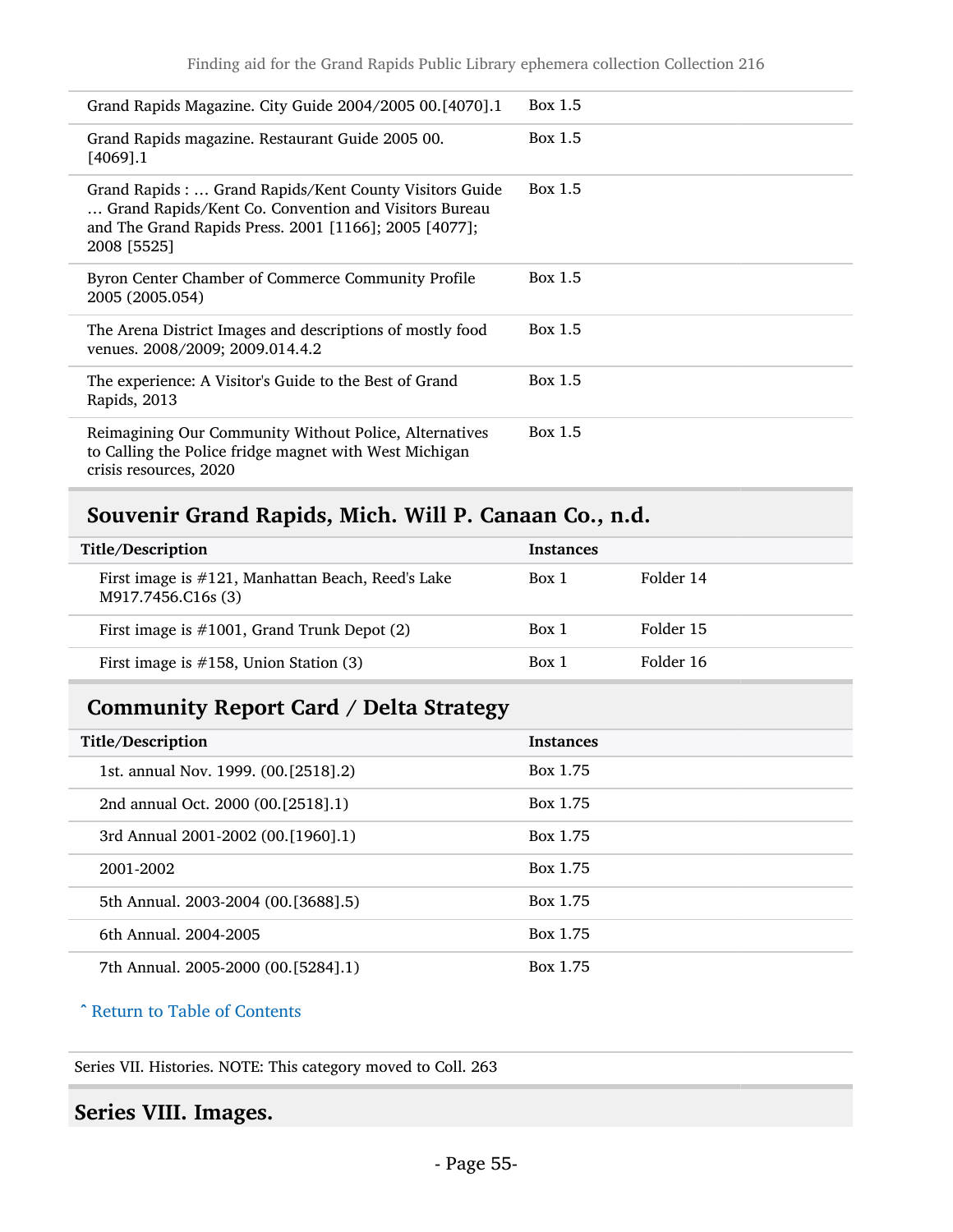| Title/Description                                                                                                                                                 | <b>Instances</b>           |                     |
|-------------------------------------------------------------------------------------------------------------------------------------------------------------------|----------------------------|---------------------|
| Daniel Ball (Steamboat / Steamer), Wurzburg calendar<br>image from watercolor by Miriam Suluba.                                                                   | <b>Box 20</b>              | Folder 1            |
| Detroit in 1898 : Supplement to the Detroit Journal, Sept. 1,<br>1898. Detroit Photographic Co.                                                                   | <b>Box 20</b>              | Folder <sub>2</sub> |
| Evening Press, Newsboy's Band. Source unknown                                                                                                                     | <b>Box 20</b>              | Folder 3            |
| Evening Press, Newsboy's Band on porch of Michigan State<br>Building, Michigan Day, Aug. 20, 1901. Source unknown                                                 | <b>Box 20</b>              | Folder 4            |
| 1853 Volunteer Fire Dept. and [Modern, ca. 1915?]                                                                                                                 | Box<br>Unknown<br>location |                     |
| Souvenir of Floor at Grand Rapids, Mich., March, 1904.<br>Herpolsheimer Co. [Fragments, incomplete? Of folding<br>souvenir]                                       | <b>Box 20</b>              | Folder 5            |
| Grace Moore and class, 1897-1910                                                                                                                                  | <b>Box 31</b>              |                     |
| Grand (Steamboat / Steamer), ca. 1905? Presented by A.S.<br>White.                                                                                                | <b>Box 20</b>              | Folder <sub>6</sub> |
| Grand Rapids Aerial View, Downtown Grand Rapids Today<br>[1953!]                                                                                                  | <b>Box 20</b>              | Folder 7            |
| Grand Rapids Aerial View, Grand Rapids - Michigan's Third<br>Industrial Center. P. 14, in part, from The Book of Michigan<br>Industry, May 25, 1940.              | <b>Box 20</b>              | Folder 7            |
| Grand Rapids Board of Trade Wholesalers' Fifth Annual<br>Trade Extension Excursion Party / compliments of<br>Tradesman Co. n.d. "Wm. F. Blake"-verso. 00.[0959].1 | <b>Box 11</b>              |                     |
| Grand Rapids Dept. of Public Safety (Fire Dept.) 10 images,<br>ca. 1924-1925.                                                                                     | <b>Box 20</b>              | Folder <sub>8</sub> |
| Grand Rapids Public Schools. Group of Schools, ca. 1892?                                                                                                          | <b>Box 20</b>              | Folder 9            |
| Hekman Biscuit Co, 2 portrait images of unidentified male<br>in suit. Ca. June 1936 or later                                                                      | <b>Box 20</b>              | Folder 9.5          |
| John Ball Park, "On Lake Michigan Drive Through John Ball<br>Park " From Grand Rapids Spectator, Nov. 17, 1928.                                                   | <b>Box 20</b>              | Folder 10           |
| [Unidentified clipping. "A.S. White"-verso                                                                                                                        | <b>Box 20</b>              | Folder 11           |
| Kent City, Main St. Kent County Roads                                                                                                                             | <b>Box 20</b>              | Folder 12           |
| [8 images mounted on brown heavy paper, source<br>unknown]                                                                                                        | <b>Box 20</b>              | Folder 13           |
| "Picturesque Kent County Traversed by East Fulton Road,<br>M-21." Grand Rapids Spectator, Oct. 6, 1928.                                                           | <b>Box 20</b>              | Folder 14           |
| "Making Kent County Gravel Roads Dustless" From Grand<br>Rapids Spectator, May 19, 1925.                                                                          | <b>Box 20</b>              | Folder 15           |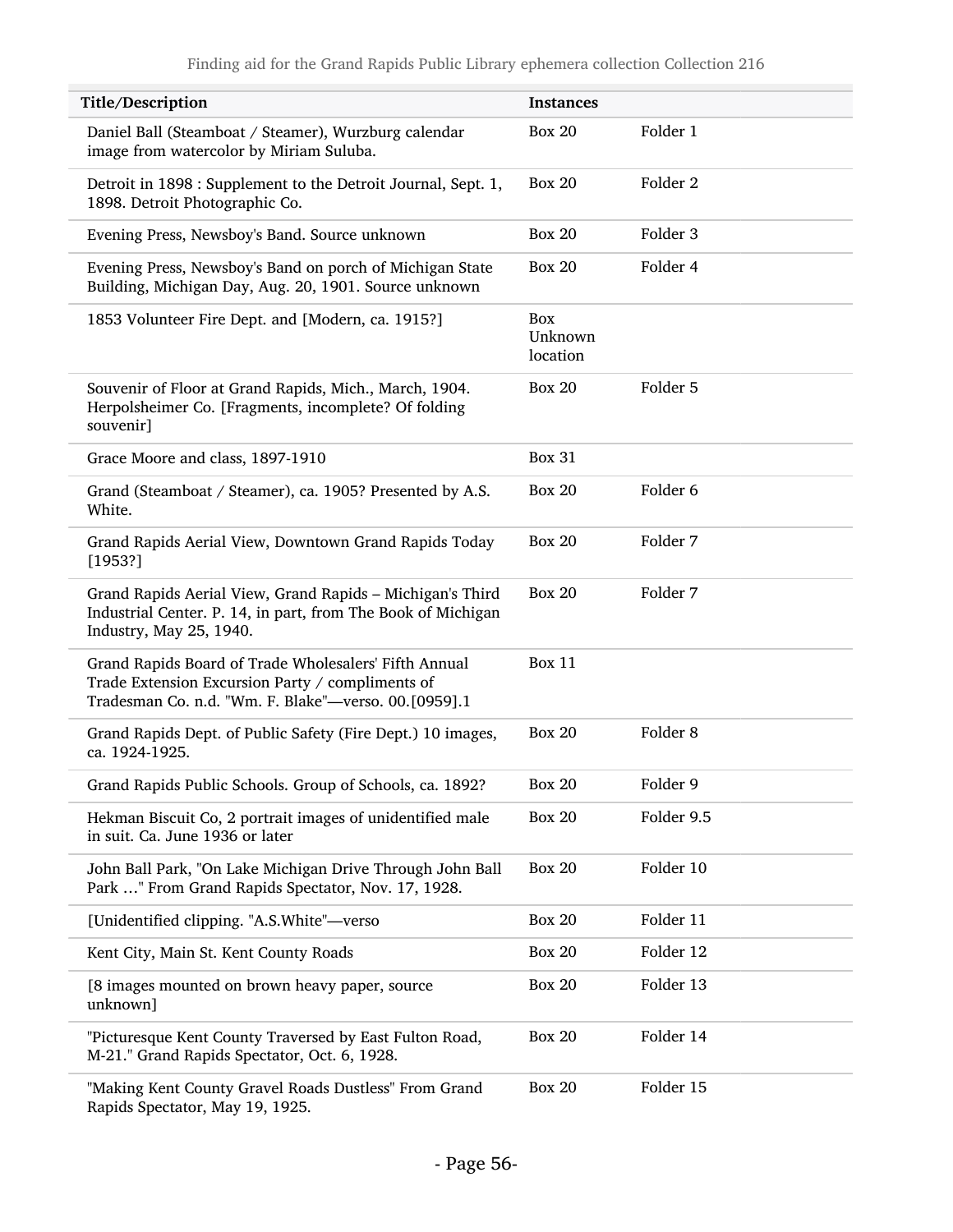| "Snow Plows keep Kent County Highways clear throughout<br>the Winter" From Grand Rapids Spectator, Feb. 25, 1928.                                                                                        | Box 20 | Folder 16 |
|----------------------------------------------------------------------------------------------------------------------------------------------------------------------------------------------------------|--------|-----------|
| "Lake House on Fisk and Reeds Lakes" ca, 1900. Source<br>unknown. Sketch.                                                                                                                                | Box 20 | Folder 17 |
| First Metal Automobile Body Built.  1898 by Hayes and<br>Eastman, Source Unknown                                                                                                                         | Box 20 | Folder 18 |
| 1) Stage Coach to Kalamazoo, ca. 1864 2) GR Street Car $#1$ ,<br>horse drawn, 3) Steam Railroad to Reeds Lake, starting at<br>East and Sherman Sts. 4) [Electric street car $\#341$ . Source<br>Unknown. | Box 20 | Folder 19 |
| Michigan Company B, taken in Armory, Nov. 1912. Source<br>unknown. [Advertising on back, including image of Grand<br>Rapids Brewing Co. Handwritten note on the Co. B image<br>added]                    | Box 20 | Folder 20 |

#### ^ [Return to Table of Contents](#page-1-0)

Series IX. Michigan. See Collections 280 and 281

## Series X. Military.

### Subseries A. Civil Defense.

| Title/Description                                                                                                                                                                                                                                                                                                                                                                                                                                                                                                         | <b>Instances</b> |          |
|---------------------------------------------------------------------------------------------------------------------------------------------------------------------------------------------------------------------------------------------------------------------------------------------------------------------------------------------------------------------------------------------------------------------------------------------------------------------------------------------------------------------------|------------------|----------|
| Fallout Shelter Medical Kit Instructions / Dept. of Defense,<br>Office of Civil Defense; Dept. of Health, Education and<br>Welfare, Public Health Service. July 1962. 00.[1616].1-2                                                                                                                                                                                                                                                                                                                                       | Box 17.5         | Folder 1 |
| Family Guide : emergency health care / Department<br>of Defense, Office of Civil Defense and Department of<br>Health, Education and Welfare, Public Health Service,<br>1962. 00. [1617] . 1-2]                                                                                                                                                                                                                                                                                                                            | Box 17.5         | Folder 2 |
| How to Earn Your Home Preparedness Award /<br>Executive Office of the President, Office of Civil and<br>Defense Mobilization. U.S. GPO, 1959.1987.018<br>Includes: "Civil Defense Preparedness"; Flyer: Facts<br>about Fallout Protection, Apr. 1959, Aug. 1959. L-18;<br>Home Preparedness Award Program. Check List.; Home<br>Protection Exercises. A Family Action Program. Misc.<br>Publication MP-2-1. Slightly revised, Nov. 1959.; Clipping,<br>source unidentified. "Urge Fallout-Shelter Food". May 30,<br>1960. | Box 17.5         | Folder 3 |
| Kent County Civil Defense Manual : a handbook on<br>personal survival. G-R--: Kent County Civil Defense<br>Organization, ca. 1956? This copy sent to Dr. Harold D.<br>Crane, 204 Medical Arts Bldg, G.R. Includes Mar. 1977<br>letter to Alberta Massingill from Donor Dr. Donald G.<br>Diskey. 00.[1615.1-3]                                                                                                                                                                                                             | Box 17.5         | Folder 4 |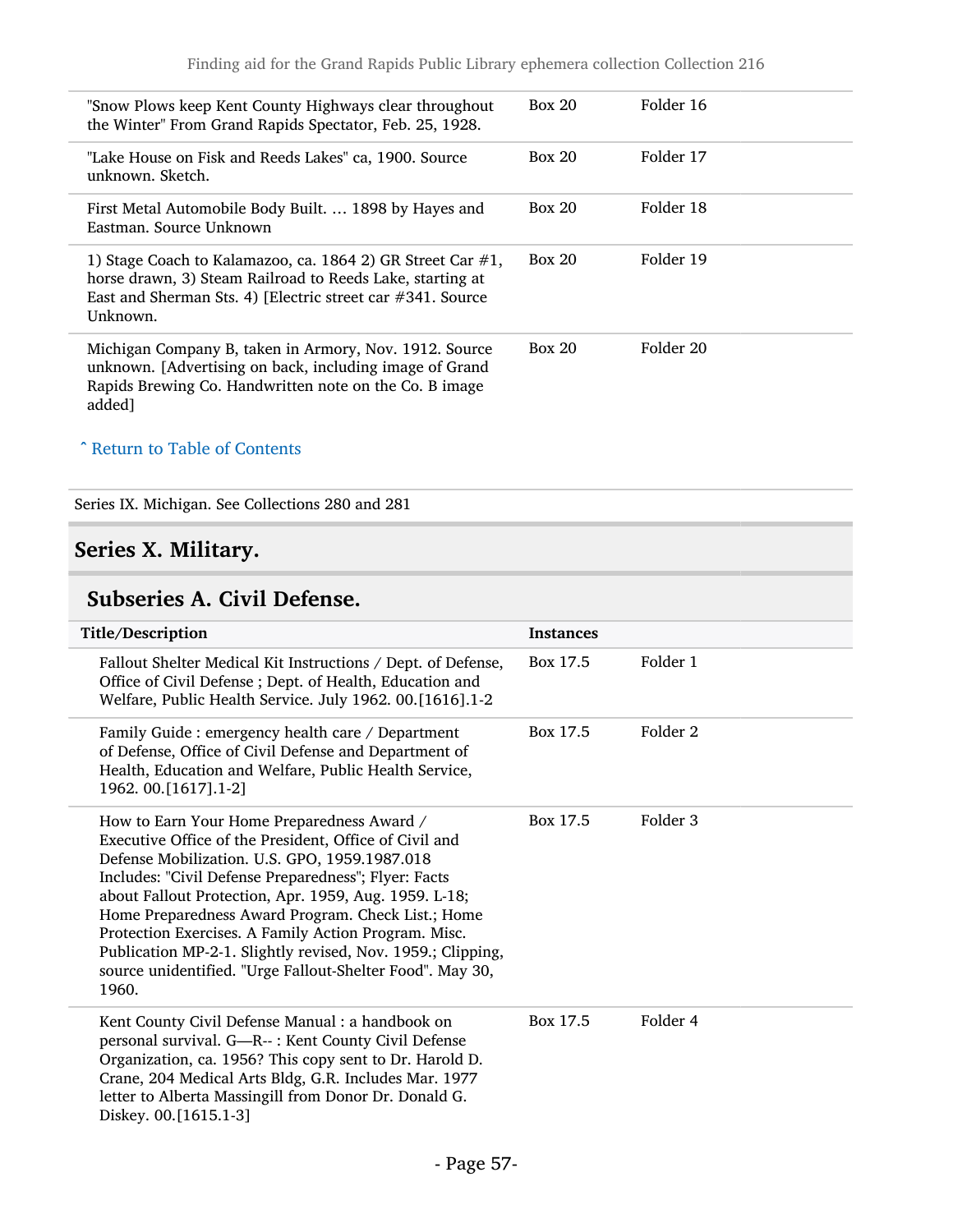| Subseries D. Grand Rapius Guard                                                                        |                  |
|--------------------------------------------------------------------------------------------------------|------------------|
| Title/Description                                                                                      | <b>Instances</b> |
| Souvenir. Nineteenth Anniversary, The Grand Rapids<br>Guard. 1872-1891 00.[2831].1 Formerly MKG355.G76 | <b>Box 17</b>    |
| On the Midway at Lockerby Hall. Co. B. 2nd Infantry<br>M.N.G. 00.{1393}.1                              | <b>Box 17</b>    |

### Subseries B. Grand Rapids Guard

#### ^ [Return to Table of Contents](#page-1-0)

## Series XI. Music Ephemera.

| Title/Description                                                                                                                     | <b>Instances</b> |           |
|---------------------------------------------------------------------------------------------------------------------------------------|------------------|-----------|
| Concert program, Miss Ida E. Wolin, Swedish Mission<br>Church, Broadway and First, Accompanist Miss Anna<br>Bertleson, April 27, 1905 | <b>Box 30</b>    | Folder 8  |
| Mattie R Williams performance advertisement                                                                                           | $Box\ 30$        | Folder 26 |
| Wurzburg's of Grand Rapids, presenting the General Electric<br>Hour of Charm [2022.041], 1943                                         | <b>Box 29</b>    |           |

#### ^ [Return to Table of Contents](#page-1-0)

### Series XII. Politics and Government.

## Subseries A. Political Campaigns.

| Title/Description                                                                                                                                                                                     | <b>Instances</b>                   |
|-------------------------------------------------------------------------------------------------------------------------------------------------------------------------------------------------------|------------------------------------|
| [Certificate of Appointment] Jonathan H.? Chubb, Justice<br>of the Peace, County of Kalamazoo. 1834. Appointment by<br>Gov. George B. Porter. 1986.445                                                | Collection<br><b>Box 17</b><br>224 |
| [Roster of Candidates] Democratic and National Union<br>Ticket, n.d. [1859] Representative Dist. #1, Kent Co.<br>Alpheus S. Williams for Governor.                                                    | <b>Box 26</b>                      |
| [Roster of Candidates] Township of Lowell [1864]<br>County of Kent, State of Michigan. "McClellan and Union"<br>Includes Rix Robinson, et al for Electors of President and<br>Vice President.         | Box 26                             |
| [Trade Ephemera] Horsford's Acid Phosphate : a tonic.<br>Livermore and Knights Bay, R.I.: Horsford's, 1888. Has<br>charts of national Presidential elections, 1824 to 1884,<br>with 1888 nominations. | <b>Box 26</b>                      |
| [Misc.] Republican National Convention to nominate<br>the next President of the U.S.  held at Convention<br>Auditorium, St. Louis, June 16, 1896. Compliments of                                      | <b>Box 26</b>                      |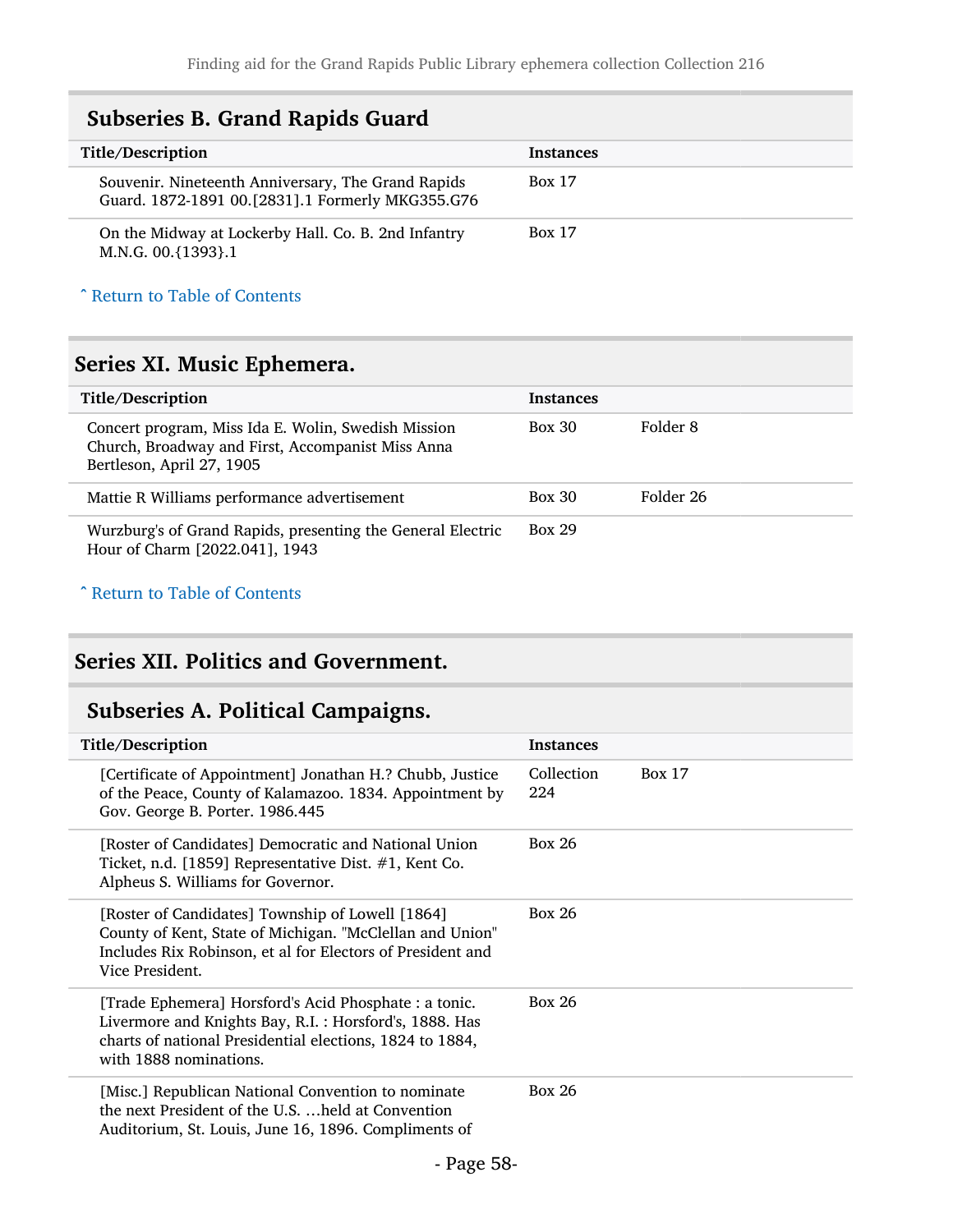E.H.R. Green, delegate from 6th Texas District. … 5 images.

| [Booklet] Souvenir. Republican State Convention, Grand<br>Rapids, Michigan, Aug. 5, 1896. Formerly M92.So8                                                                                                                                                              | <b>Box 26</b>     |               |
|-------------------------------------------------------------------------------------------------------------------------------------------------------------------------------------------------------------------------------------------------------------------------|-------------------|---------------|
| [Card] Register. Every One Must Register This Election<br>Oct. 28, 1896.                                                                                                                                                                                                | <b>Box 26</b>     |               |
| [Card] Herman H. Idema, Democratic Candidate,<br>Treasurer, Furniture City, 1901. James Bayne Co. image<br>of Idema (2)1998.087.3-4                                                                                                                                     | <b>Box 26</b>     |               |
| [Card] Frank J. Cook, Republican  Register of Deeds<br>Primaries, Sept. 13, 1904, Election, Nov. 8, 1904.                                                                                                                                                               | <b>Box 26</b>     |               |
| [Booklet] Republican Candidates, City of Grand Rapids,<br>Apr. 4, 1904. Cover title: Our Candidates.                                                                                                                                                                    | <b>Box 26</b>     |               |
| [Poster] Wm. J. Hurley, Republican candidate for Sheriff,<br>Kent Co., Sept. 1, 1908 election. 00.[0257].1                                                                                                                                                              | Collection<br>224 | Box $14$      |
| For Congress Edwin F. Sweet, Former Mayor of Grand<br>Rapids  ---From Speech of Mr. Sweet, Oct. 7, 1908?? 00.<br>[587] .1                                                                                                                                               | Collection<br>224 | <b>Box 14</b> |
| Truman H. Newberry election card [2019.096], 1918                                                                                                                                                                                                                       | <b>Box 26</b>     |               |
| Political Posters. Judge Shaw. Prosecuting Attorney Shaw<br>Superior Court. Attorney General Wilber M. Brucker. ca.<br>1920-19301998.115                                                                                                                                | Collection<br>224 | Box $12$      |
| [Poster, encapsulated, housed at 224-17] 1922<br>Democratic Candidate for Congress from Michigan. 5th<br>District. Claude O. Taylor. 2000.028                                                                                                                           | Collection<br>224 | <b>Box 17</b> |
| [Blotter] Harry N. Gilbertson, Republication Candidate for<br>County Clerk, Sept. 4, 1928.                                                                                                                                                                              | <b>Box 26</b>     |               |
| [Card] Rene H. Labre, Candidate for County Clerk,<br>Republican primaries  Sept. 4, 1928.                                                                                                                                                                               | <b>Box 26</b>     |               |
| [Card] Tunis Johnson, maker of Van Dam Cigars, for<br>mayor, Primaries, Monday, March 2, 1936.                                                                                                                                                                          | <b>Box 26</b>     |               |
| [flyer] Let's Clean Politics out of the City Hall! Wm.<br>Timmers, an able Independent, Mayor for all Grand<br>Rapids, n.d. 00.[5580].1                                                                                                                                 | <b>Box 26</b>     |               |
| Your Vote  Grand Rapids League of Women Voters.<br>[1945] Political flyer. 00.[353].1                                                                                                                                                                                   | Collection<br>224 | <b>Box 18</b> |
| [Booklet] An Open Letter to Paul Goebel, Mayor, from<br>George W. Welsh. G.R., Dec. 9, 1952.                                                                                                                                                                            | <b>Box 26</b>     |               |
| A Tribute to a Dedicated Christian and A Political<br>Martyr / G.W.W. [George Welsh] 7 pg. Tract which<br>argues that Former Mayor George Veldman (1954-1956)<br>was martyred by political attacks by church politicians.<br>Veldman died March 17th, 1958. 00.[5744].1 | <b>Box 26</b>     |               |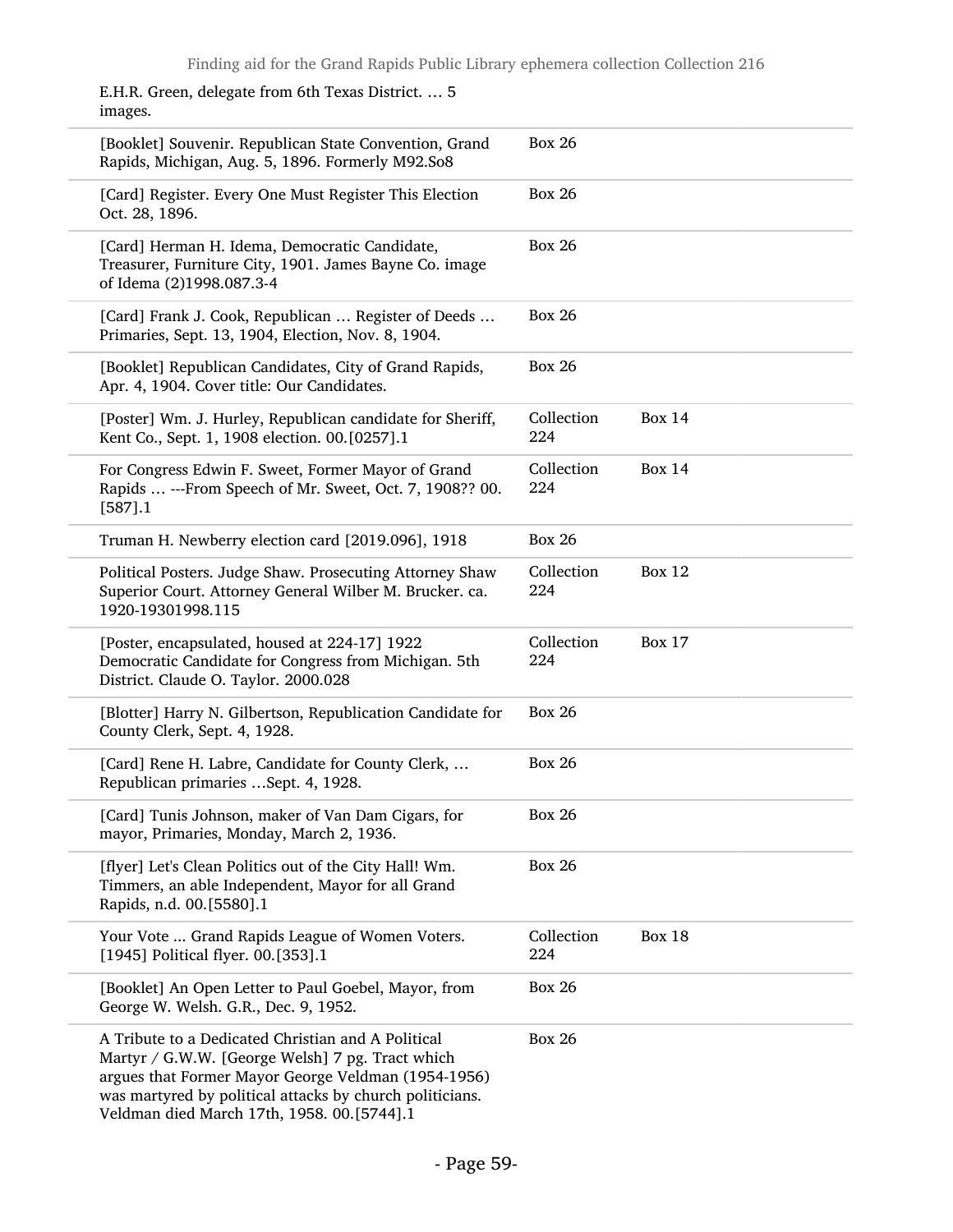| [Certificate of Election] City of Grand Rapids, Michigan.                                                                                                                                                      | Box 5.5           |               |  |
|----------------------------------------------------------------------------------------------------------------------------------------------------------------------------------------------------------------|-------------------|---------------|--|
| Leonard Ballast, elected Park Ranger for John Ball Park,<br>Brohman Woods and Integrated Woodland Park, Aug. 5,<br>1963. 10 year term. 1986.507.                                                               | <b>Box 26</b>     |               |  |
| Performing Arts Center Campaign Committee<br>Commemorative. Printed bird's eye photo of new<br>performing arts center and parking lot! / Signed Dick<br>Gillett, Rich DeVos and Abe L. Drasin (Mayor) 2002.021 | Collection<br>224 | <b>Box 12</b> |  |
| [Trade Ephemera] S.S. Kresge Co. K-Mart Division. After<br>1974. Presidents of the United States. Includes images<br>with dates served through Gerald R. Ford. (2 copies of 1<br>printed sheet)                | <b>Box 26</b>     |               |  |
| [Blotter] Keep Mayor Stanley J. Davis. 2011.063                                                                                                                                                                | <b>Box 26</b>     |               |  |
| 1994                                                                                                                                                                                                           |                   |               |  |
| Title/Description                                                                                                                                                                                              | <b>Instances</b>  |               |  |
| Detroit Free Press, Dialog? Article Prints: Election '94.<br>Engler: Reform Comes Fastest When Competion Exists;<br>Gov. John Engler, Oct. 17, 1994; Howard Wolpe, Oct.<br>14, 1994                            | <b>Box 28</b>     |               |  |
| David Doyle. Meet David Doyle, your best choice for<br>Michigan State Senate, 1994?                                                                                                                            | <b>Box 28</b>     |               |  |
| National Law Party. Proven Solution for America<br>Through Prevention-Oriented Government.                                                                                                                     | <b>Box 28</b>     |               |  |
| Our Republican Candidates  Fall 1994 (2 copies)                                                                                                                                                                | <b>Box 28</b>     |               |  |
| Larry Owen. The Action Plan for Michigan's Future / by<br>Candidate for Governor Larry Owen. + Letter, July 7,<br>1994.                                                                                        | <b>Box 28</b>     |               |  |
| Project Vote Smart. Computer Prints. Edward Spencer<br>Abraham. Bob Carr                                                                                                                                       | <b>Box 28</b>     |               |  |
| Glenn D. Steil, The Steil File, Fall 1994 / State Senator                                                                                                                                                      | <b>Box 28</b>     |               |  |
| Howard Wolpe, It's Time we elected an educator for<br>Governor! / Michigan Education Assoc., n.d.                                                                                                              | <b>Box 28</b>     |               |  |
| 1995                                                                                                                                                                                                           |                   |               |  |
| Title/Description                                                                                                                                                                                              | <b>Instances</b>  |               |  |

| Title/Description                                                            | <b>Instances</b> |
|------------------------------------------------------------------------------|------------------|
| Lynn Rabaut  on Spending Your Tax Money, Rabaut :<br>a neighbor for a change | <b>Box 28</b>    |
| Linda Samuelson, An Independent voice with Grand<br>Rapids roots.            | <b>Box 28</b>    |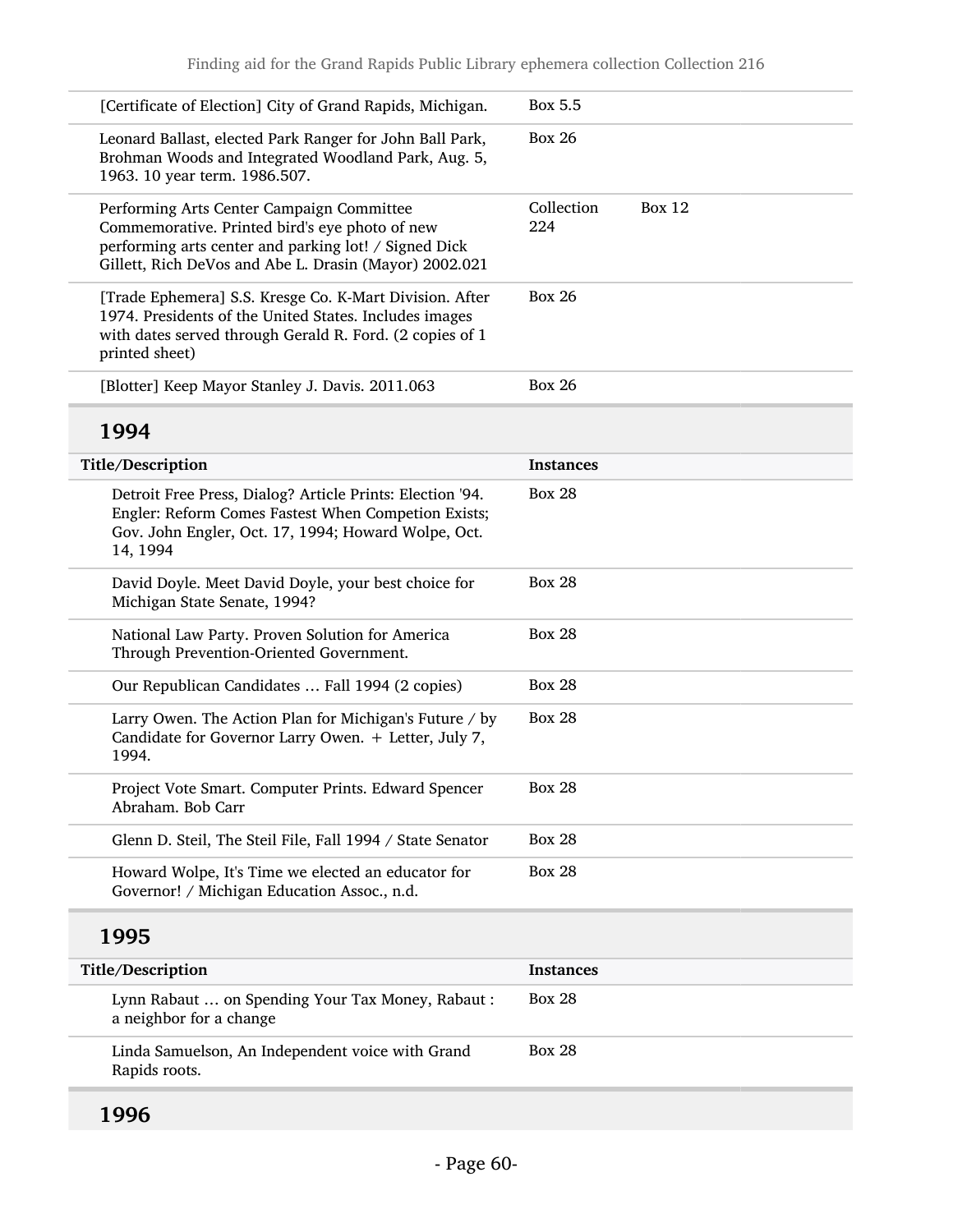| Title/Description                                                                                                                                                                        | <b>Instances</b> |
|------------------------------------------------------------------------------------------------------------------------------------------------------------------------------------------|------------------|
| Chicago Tribune (Housed with Voters Guides). Nov. 6,<br>1996. How Americans voted in presidential elections<br>since 1976. [Graphics and tables] (folded in half)                        | Box 28.5         |
| Michigan Democratic Party, 1996 Platform                                                                                                                                                 | <b>Box 28</b>    |
| [National] Democratic Platform Committee, 1996<br>Platform                                                                                                                               | <b>Box 28</b>    |
| Jim Rinck, Jim Rinck for GR Public Schools Board of<br>Education.                                                                                                                        | <b>Box 28</b>    |
| 1997                                                                                                                                                                                     |                  |
| Title/Description                                                                                                                                                                        | <b>Instances</b> |
| GR Public Education Fund, Board of Education<br>Candidates Bios and Responses to Questions.                                                                                              | <b>Box 28</b>    |
| Lynn Rabaut, Rabaut : a neighbor for a change (2)                                                                                                                                        | <b>Box 28</b>    |
| 1998                                                                                                                                                                                     |                  |
| Title/Description                                                                                                                                                                        | <b>Instances</b> |
| ABC News.com, Vote'98. Michigan. [Results]                                                                                                                                               | <b>Box 28</b>    |
| [Program] June 4, 1998. Official Portrait Presentation,<br>James J. Blanchard, 45th Governor of Michigan,<br>1983-1991. Robert Wilbert, artist. 1998.092                                 | <b>Box 28</b>    |
| Geoffrey Fieger, Fieger4Gov Web site pages                                                                                                                                               | <b>Box 28</b>    |
| Tom Mathieu, Ballot Proposals                                                                                                                                                            | <b>Box 28</b>    |
| Planned Parenthood Advocates of Michigan, Responsible<br><b>Choices Voter Guide</b>                                                                                                      | <b>Box 28</b>    |
| 1999                                                                                                                                                                                     |                  |
| Title/Description                                                                                                                                                                        | <b>Instances</b> |
| Marge Byington, Marge Byington for second ward<br>commissioner, Marge Byington for 2nd Ward Grand<br>Rapids City Commissioner                                                            | <b>Box 28</b>    |
| Rick Tormala, Your life-long neighbor, the best is<br>Richard Tormala, Richard Tormala : a leader from<br>the 2nd ward, for the 2nd ward!, Richard Tormala : a<br>candidate who listens. | <b>Box 28</b>    |
| 2000                                                                                                                                                                                     |                  |
| Title/Description                                                                                                                                                                        | <b>Instances</b> |
| William R. Byl, Your Right. Your Vote. 2000 Ballot<br>Proposals.                                                                                                                         | <b>Box 28</b>    |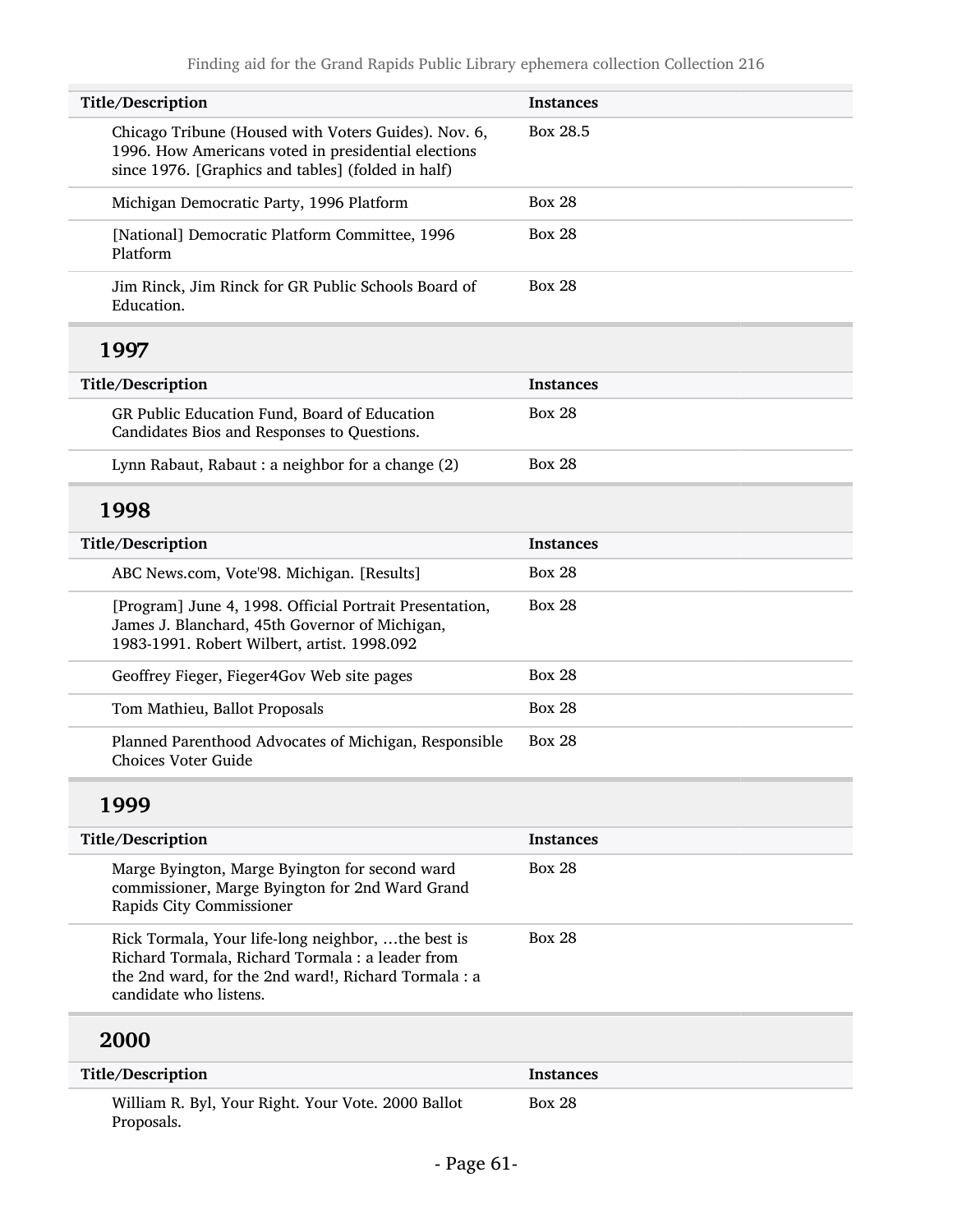| John Engler, Letter. Feb. 15, 2000. Dear Friend.                                                             | <b>Box 28</b>    |
|--------------------------------------------------------------------------------------------------------------|------------------|
| Jerry Kooiman, Republican for State Representative                                                           | <b>Box 28</b>    |
| John McCain, Why Do Michigan Liberals and Labor<br>Leaders want John McCain to be the Republican<br>Nominee? | <b>Box 28</b>    |
| 2001                                                                                                         |                  |
| Title/Description                                                                                            | <b>Instances</b> |
| Jerry O. Kooiman, Capitol News: 2001 House<br>Legislative Accomplishments                                    | <b>Box 28</b>    |
| Friends of Sak (Michael G. Sak, Kent Co. Commissioner),<br>Letter Summer 2001, Flyer. Kent County Democratic | <b>Box 28</b>    |

| Title/Description                                                                              | <b>Instances</b> |
|------------------------------------------------------------------------------------------------|------------------|
| Commissioner, 2nd Ward. 2003.030E: Rich Tormala.<br>Incumbant, Shaula Johnston, Jeff Kissinger | <b>Box 28</b>    |
| Mayoral, George Heartwell Flyer 2003.030E                                                      | <b>Box 28</b>    |
| Mayoral (2003.096) Ephemera related to Mayor Logie<br>Tribute. Nov. 13, 2003.                  | Box 26.5         |

## Subseries B. Politics, no date.

| Title/Description                                                                                                                                                       | <b>Instances</b> |
|-------------------------------------------------------------------------------------------------------------------------------------------------------------------------|------------------|
| [Postcard] Better Government. Includes images of Douglas<br>S. Fairbanks, Stanton W. Todd, Jr. and Clem H. Block.<br>Monday, Feb. 17. To: N. Olten Silleo [sic, Gilleo] | <b>Box 28</b>    |
| [Flyer] Norene Brooks, will not be one of the boys  2nd,<br>Ward Commissioner. Tues, Nov. 4.                                                                            | <b>Box 28</b>    |
| [Broadside, small, linen backed] Kent County, Michigan.<br>Lowell. For the Union, Lincoln and Johnson. No<br>Compromise with Treason.                                   | <b>Box 28</b>    |
| Roy Schmidt, "Schmidt is a Schmuck" 2012 poster.<br>2012.077                                                                                                            | Box 5            |
| [Card] George W. Welsh,  Reelection as State<br>Representative.                                                                                                         | <b>Box 28</b>    |
| Carl E. Mapes                                                                                                                                                           |                  |

#### Title/Description Instances [Flyer] Carl E. Mapes, Republican Candidate for Congress, n.d. Box 28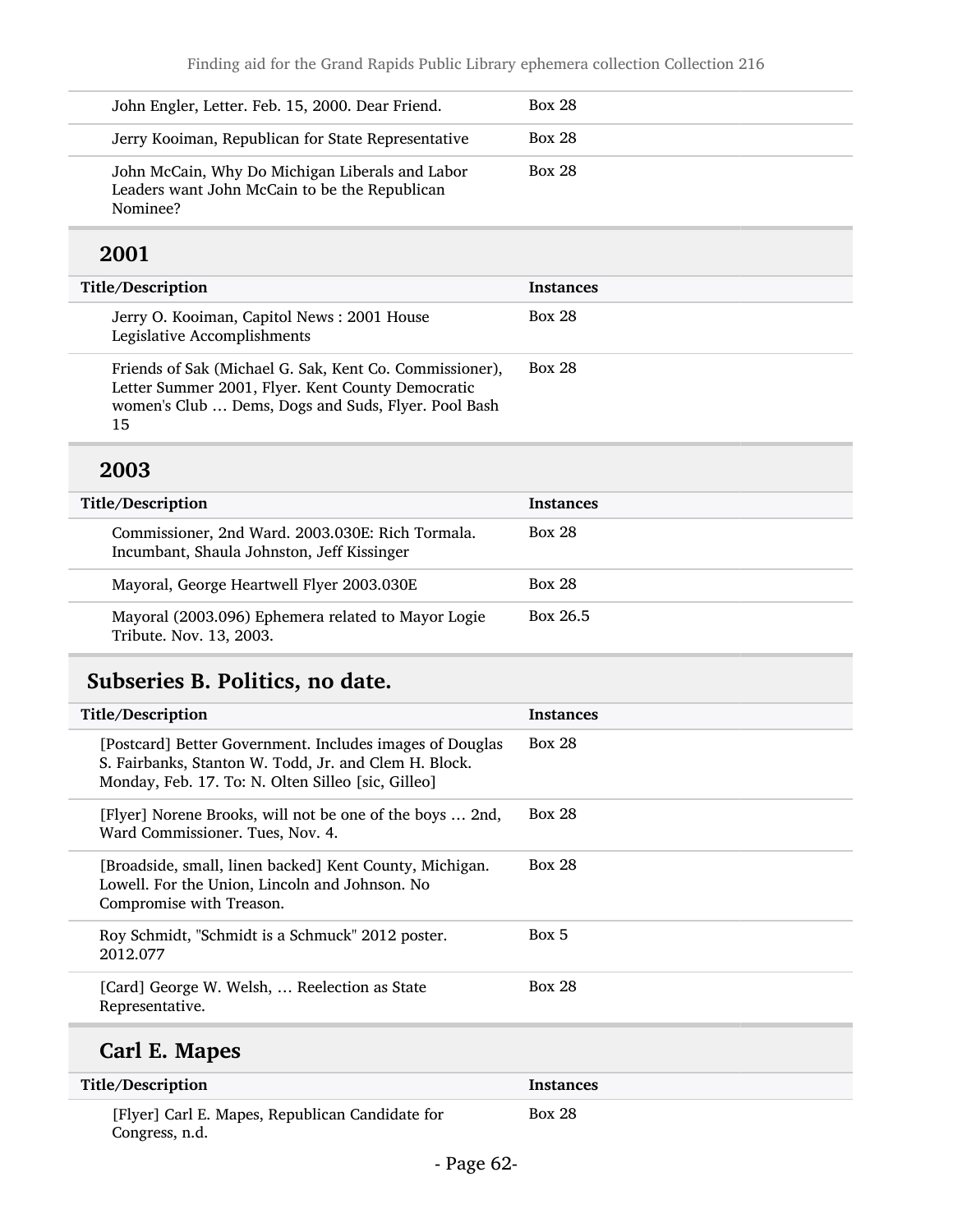| Flyer] Keep Mapes in Congress. Carl E. Mapes  n.d.                                                                                                                                                                                  | <b>Box 11</b>                     |
|-------------------------------------------------------------------------------------------------------------------------------------------------------------------------------------------------------------------------------------|-----------------------------------|
| [Poster] For State Senator, 16th District, Carl E, Mapes,<br>Primaries, Sept. 1, 1908. 00.[2124].1                                                                                                                                  | <b>Box 11</b>                     |
| Carl Mapes, [Poster] n.d. 00.[2124].2                                                                                                                                                                                               | <b>Box 11</b>                     |
| Mapes. Correspondence: 3 letters to Mrs. Carl E. Mapes<br>encouraging the deposit of the Mapes papers at the<br>Univ. of Michigan; Letter on White House stationery.<br>Nov. 24, 1931. From Doris Goss, Secretary to Mrs.<br>Hoover | <b>Box 28</b>                     |
| Carl E. Mapes, Ephemera                                                                                                                                                                                                             | <b>Box 28</b>                     |
| Remarks of Carl E. Mapes, Congressman, as Chairman of<br>the 5th District, Republican Rally at Johnson Park, July<br>4, 1936 00. [2124]. 3                                                                                          | <b>Box 28</b>                     |
| Senator Vanderberg: My fellow citizens of the 5th<br>Congressional District " [1936] 00.[2124].7                                                                                                                                    | <b>Box 28</b>                     |
| My Fellow-Citizens of the 4th Michigan Congressal<br>District [1938] 00.[2124].4                                                                                                                                                    | <b>Box 28</b>                     |
| The Congressman from your District for re-election is<br>Carl E. Mapes  00.[2124].5                                                                                                                                                 | <b>Box 28</b>                     |
| "On reading the history and progress of the United<br>States " 00.[2124].6 (2 copies)                                                                                                                                               | <b>Box 28</b>                     |
| To the voters of the 5th District  n.d. 00.[2124].8                                                                                                                                                                                 | <b>Box 28</b>                     |
| <b>Arthur Vandenberg</b>                                                                                                                                                                                                            |                                   |
| Title/Description                                                                                                                                                                                                                   | <b>Instances</b>                  |
| Campaign realia P2008.033.1-3                                                                                                                                                                                                       | <b>Box 28</b>                     |
| Look Magazine, May 14th, 1946, Arthur Vandenberg<br>article entitled "Man in the Middle" P2011.009-                                                                                                                                 | <b>Box 31</b>                     |
| Officers, Kent Co., Mich., 1935-1936. Chart. 00.[1754].1                                                                                                                                                                            | <b>Box</b><br>Unknown<br>location |
| Kent Co. Food Administrator.                                                                                                                                                                                                        | Box<br>Unknown<br>location        |
| Sugar Card for Kent Co. #47860, for Mrs. Chas. H.<br>Chase, Comstock Park, n.d. 00.[1756].1                                                                                                                                         | Box<br>Unknown<br>location        |
| Kent Co. Treasurer's Office. Tax Payment Receipts, J.C.<br>Campbell of McDermid(?), for year 1849. 00.[1755].1                                                                                                                      | <b>Box</b><br>Unknown<br>location |

# Subseries C. Political Ephemera.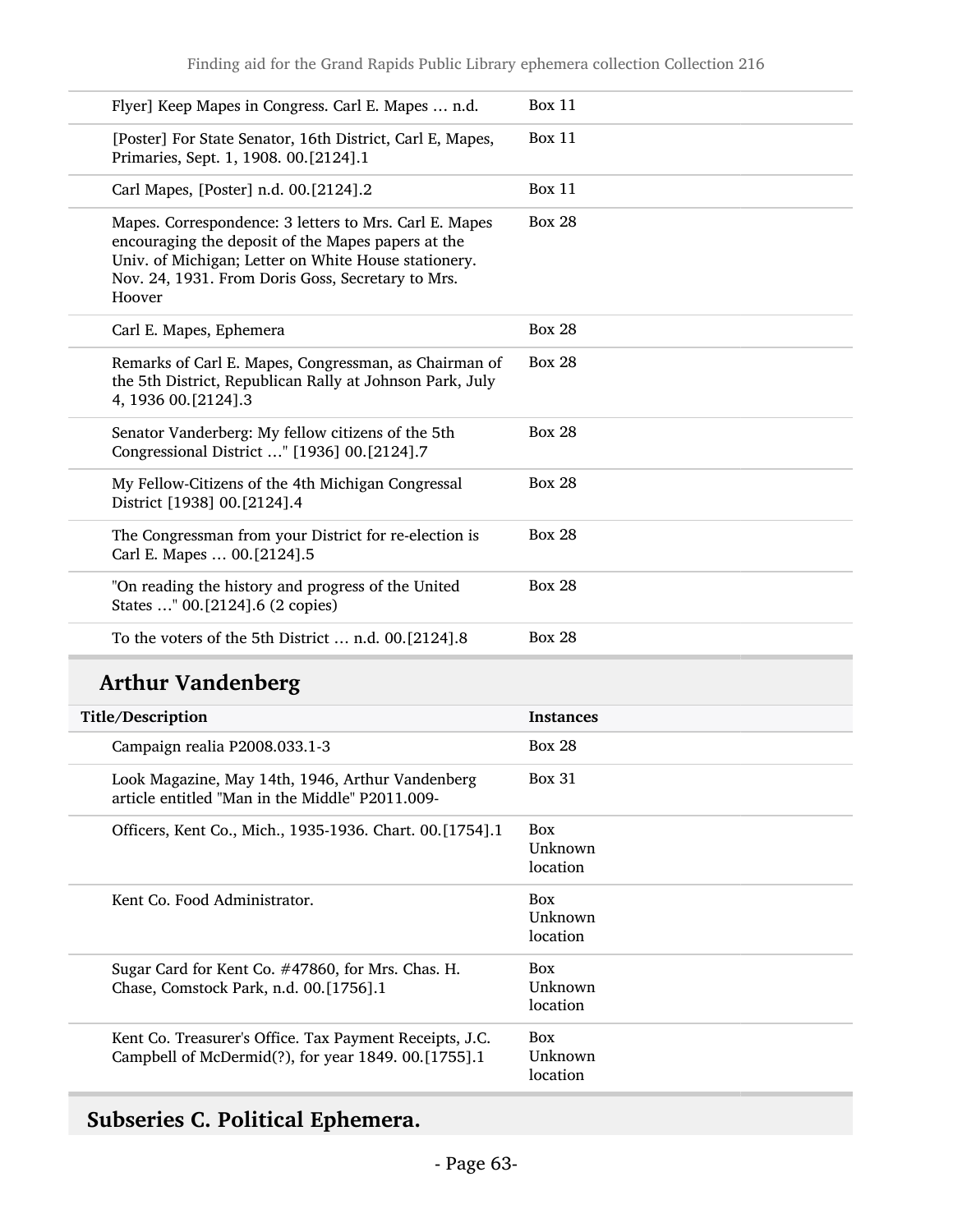| Title/Description                                                                                                                                                                                                                                                                                                                                                                                                                                                                                                                                                                                                                                                                                                                                                                                                                                                               | <b>Instances</b>  |               |
|---------------------------------------------------------------------------------------------------------------------------------------------------------------------------------------------------------------------------------------------------------------------------------------------------------------------------------------------------------------------------------------------------------------------------------------------------------------------------------------------------------------------------------------------------------------------------------------------------------------------------------------------------------------------------------------------------------------------------------------------------------------------------------------------------------------------------------------------------------------------------------|-------------------|---------------|
| Vernon Ehlers Political Ephemera, Unprocessed.                                                                                                                                                                                                                                                                                                                                                                                                                                                                                                                                                                                                                                                                                                                                                                                                                                  | Box 26.5          |               |
| Ehlers ALA "Read" poster 2008.035.2                                                                                                                                                                                                                                                                                                                                                                                                                                                                                                                                                                                                                                                                                                                                                                                                                                             | Collection<br>224 | <b>Box 12</b> |
| Truman Newberry Collection of Political Cards. (12 titles<br>with some duplicates = $16$ items) N1:C4.1                                                                                                                                                                                                                                                                                                                                                                                                                                                                                                                                                                                                                                                                                                                                                                         | Box 26.6          |               |
| <b>Scope and Contents</b>                                                                                                                                                                                                                                                                                                                                                                                                                                                                                                                                                                                                                                                                                                                                                                                                                                                       |                   |               |
| These small political tracts are Accessioned in the<br>Old Collection for Newberry. This suggests that these<br>items were original received by the Library during<br>Newberry's 1918 campaign for the U.S. Senator seat<br>for Michigan (opposite Henry Ford), and retained<br>over the years for their historical value. Newberry<br>was from Detroit, and became the U.S. Senator for<br>Michigan in 1919, following William Alden Smith<br>of Grand Rapids. In 1921 Newberry was tried and<br>convicted (later overturned) of election irregularity<br>at the primary level, due to the large amount of<br>funds he spent on the election. Some of those funds<br>may have gone to the preparation and distribution of<br>the several tracts in this collection. Newberry's case<br>is said to have led to revisions in 1925 of the Federal<br>Corrupt Practice Act (1910). |                   |               |
| Biographical and historical reference information from<br>Websites.                                                                                                                                                                                                                                                                                                                                                                                                                                                                                                                                                                                                                                                                                                                                                                                                             | Box 26.6          |               |
| <b>Subseries D. Voters Guides.</b>                                                                                                                                                                                                                                                                                                                                                                                                                                                                                                                                                                                                                                                                                                                                                                                                                                              |                   |               |
| Title/Description                                                                                                                                                                                                                                                                                                                                                                                                                                                                                                                                                                                                                                                                                                                                                                                                                                                               | <b>Instances</b>  |               |
| 1994 (00.[5053].1-4) Michigan Voters' Guide: 1994<br>General Election / Michigan Family Forum, Lansing. (2)<br>copies); Nonpartisan Voter Guide / the League of Women<br>Voters of Michigan. (2 copies)                                                                                                                                                                                                                                                                                                                                                                                                                                                                                                                                                                                                                                                                         | Box 28.5          |               |
| 1998 (00.[5053].5-7) 1998 Primary Voters' Guide. Grand<br>Rapids Press. Special Section. July 29, 1998 (2 copies);<br>Voters' Guide, 1998 + Voters Guide of the Grand Rapids<br>Press. Grand Rapids Press. Nov. 1, 1998.                                                                                                                                                                                                                                                                                                                                                                                                                                                                                                                                                                                                                                                        | Box 28.5          |               |
| 2000 (00.[5053].8-9) Election 2000, Voters' Guide. Grand<br>Rapids Press. Special Section. Oct. 26, 2000; Voters'<br>Guide, Primary 2000. The Region Xtra. Grand Rapids<br>Press. Special Section, July 26, 2000.                                                                                                                                                                                                                                                                                                                                                                                                                                                                                                                                                                                                                                                               | Box 28.5          |               |
| 2004: 2004 Nonpartisan Voter Guide / League of Women                                                                                                                                                                                                                                                                                                                                                                                                                                                                                                                                                                                                                                                                                                                                                                                                                            | Box 28.5          |               |

Voters (1)2004.073 Election '96: Chicago Tribune, Section 1, Nov. 6, 1996. Box 28.5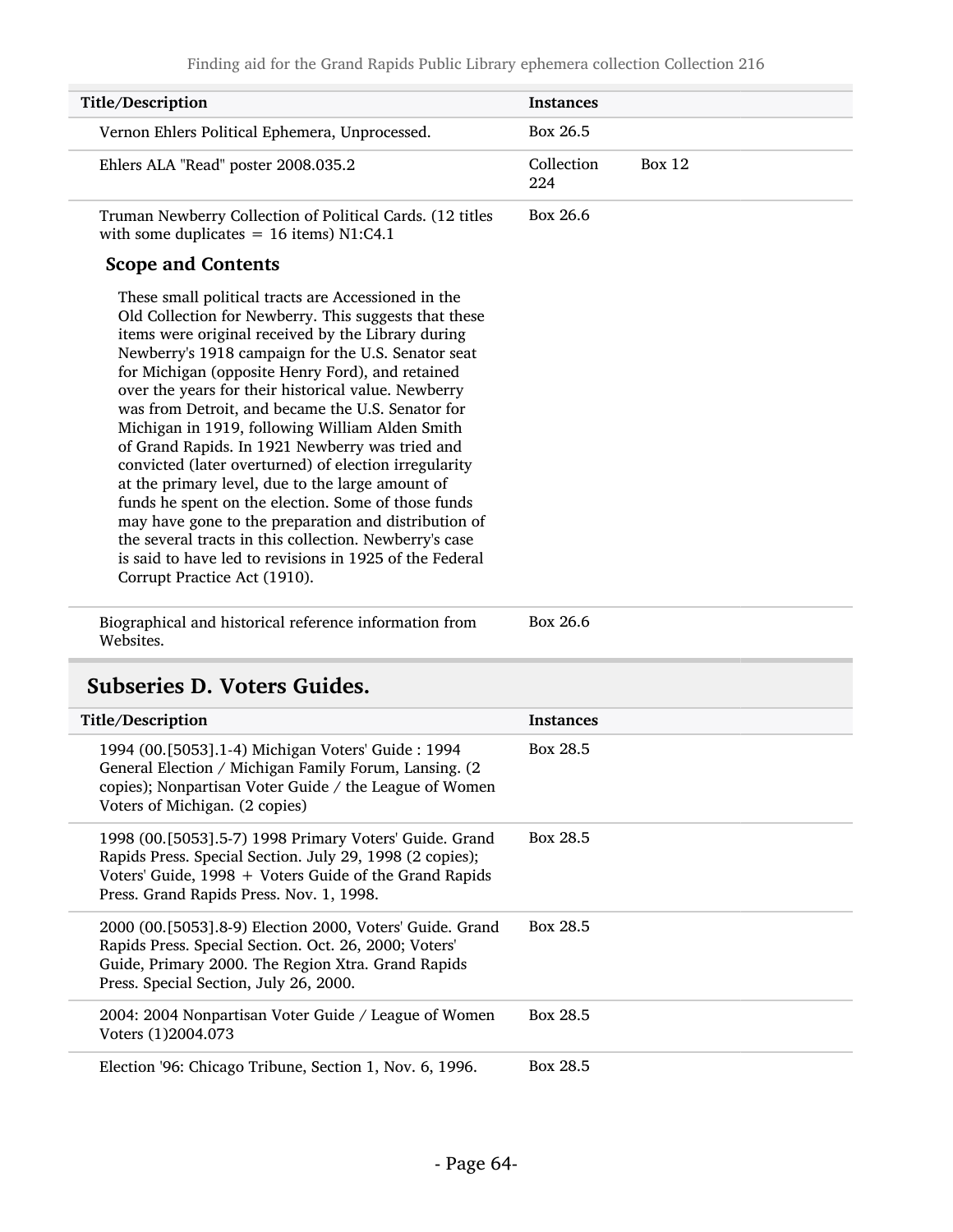#### ^ [Return to Table of Contents](#page-1-0)

| Series XIII. Religion and Churches.                                                                                       |                  |  |
|---------------------------------------------------------------------------------------------------------------------------|------------------|--|
| Title/Description                                                                                                         | <b>Instances</b> |  |
| Second St. Methodist Episcopal Church, G.R.<br>Henry Smith. July 27, 1879. Certificate of church<br>membership.1986.315.3 | Box 5.5          |  |
| Arr Return to Table of Contents                                                                                           |                  |  |

#### Series. XIV. Education and Schools

#### Scope and Contents

Included here are general school catalogs, school certificates, and miscellaneous ephemeral type publications, such as coloring books. Annual reports may be found in the Annual Report Collection, other formal reports or meatier publications may be found in the generic small manuscript collection.

| Title/Description                                                                                                                                                                                                                                      | <b>Instances</b> |
|--------------------------------------------------------------------------------------------------------------------------------------------------------------------------------------------------------------------------------------------------------|------------------|
| Certificate, Henry Smith, Admission in the Grammar School,<br>June 27, 1873, [Grand Rapids Public Schools]                                                                                                                                             | Box 5.5          |
| Certificate, Henry Smith, Admission in the High School,<br>Second Year. July 1, 1875. (1986.315.1-2), [Grand Rapids<br>Public Schools]                                                                                                                 | Box 5.5          |
| Certificate, Fannie L. McCrath, Oct. 24, 1884. Seymour<br>Union School                                                                                                                                                                                 | <b>Box 29</b>    |
| Blandford Farm : long live a little country [coloring book]<br>n.d. 2004.014                                                                                                                                                                           | <b>Box 15</b>    |
| Buck Barry Coloring Book. Courtesy Saladin's Shrine Clubs<br>of Three Rivers, Michigan, 1969. Unused. P2009.019                                                                                                                                        | <b>Box 15</b>    |
| Commissioner of Schools, Grand Rapids: List of Words<br>for Spelling Contest, 1930; Words To Be Used in the West<br>Michigan Fair Rural Spelling Contest P2011.002                                                                                     | Box 15.5         |
| Grand Rapids Business College: 1889 Rates of Tuition [card]<br>P2007.030                                                                                                                                                                               | Box 15.5         |
| Grand Rapids Business Institute. [Ad]: In the form of a<br>\$10.00 Confederate States of America certificate. Back<br>has "Is \$10.00 Worth Saving?  Grand Rapids Business<br>Institute  Norris Building, cor. Lyon and Ottawa Sts. 00.<br>$[5727]$ .1 | Box 15.5         |
| Grand Rapids Veterinary College. 10th Annual Prospectus.<br>1906. [5805].1                                                                                                                                                                             | Box 15.5         |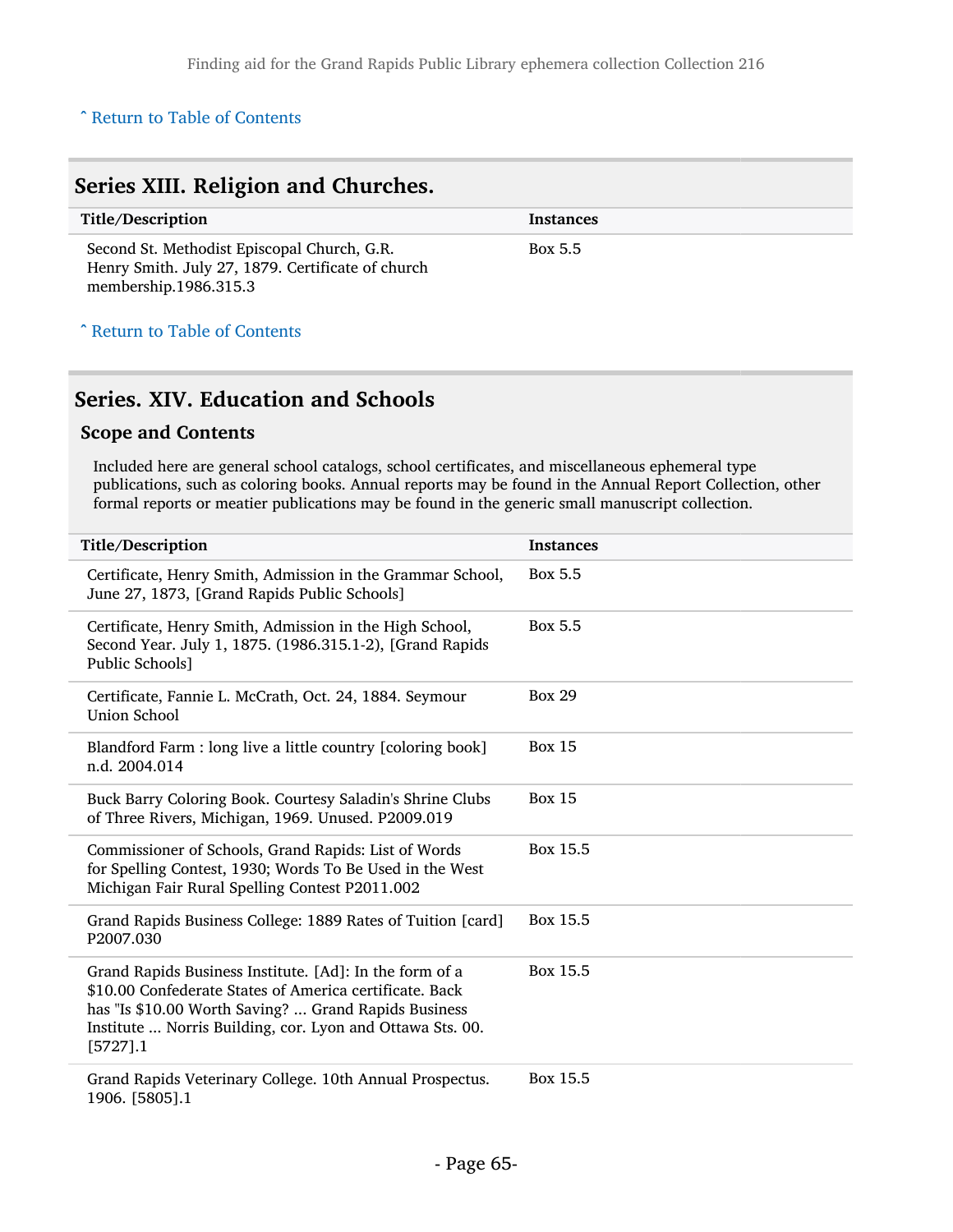| "I am Special and so are You" By Camp Fire USA School<br>of Hope Students, Illustrated by Dickinson Elementary<br>Students, 2012.2012.106                                                                                                                 | Box 15.5 |
|-----------------------------------------------------------------------------------------------------------------------------------------------------------------------------------------------------------------------------------------------------------|----------|
| Knapp Avenue School, 1900 Graduation Program<br>Handwritten, 94.051                                                                                                                                                                                       | Box 15.5 |
| Churchill's Institute, Geo. T. Churchill, principal. Powers<br>Theatre Building, G.R. [Business] n.d. 00.[1919].1                                                                                                                                         | Box 15.5 |
| Grand Valley State University Anniversary Celebration<br>invitation for the Annis Water Resources Institute, D.J.<br>Angus Education and Research Vessel, the W.G. Jackson<br>Education and Research Vessel, and the Lake Michigan<br>Center., 2006-09-07 | Box 15.5 |

# School Catalogs

| Title/Description                                                                                                                                                                                                                                                                                                                                   | <b>Instances</b>           |
|-----------------------------------------------------------------------------------------------------------------------------------------------------------------------------------------------------------------------------------------------------------------------------------------------------------------------------------------------------|----------------------------|
| Art Center School Catalogs / Kent Art Group, 1941-1945<br>$[1866]$ .1-5                                                                                                                                                                                                                                                                             | Box 15.5                   |
| Clifford M. Lewis Hotel Training Course, Pantlind Hotel,<br>G.R.1917. 00.[1918].1-7                                                                                                                                                                                                                                                                 | Box 15.5                   |
| David Wolcott Kendall Memorial School, Prospectus,<br>1931-1942 [1884-1894].1 and [5038]                                                                                                                                                                                                                                                            | Box 15.5                   |
| Grand Rapids Art Gallery School of Art, 1940/41 00.<br>[1904].1                                                                                                                                                                                                                                                                                     | Box 15.5                   |
| Grand Rapids Business College, 1890 [1009].1                                                                                                                                                                                                                                                                                                        | Box 15.5                   |
| Grand Rapids Business University, 1896? [1008].1; 1904<br>$[1026]$ .1                                                                                                                                                                                                                                                                               | Box<br>Unknown<br>location |
| Grand Rapids College of Applied Science and Davenport-<br>McLachlan Institute. Bulletin, 1937-1938 [3156].1                                                                                                                                                                                                                                         | Box 15.5                   |
| Grand Rapids Conservatory of Music, 1924-1930 [1056,<br>1058, 1057, 1059, 1060]                                                                                                                                                                                                                                                                     | Box 15.5                   |
| Grand Rapids Junior College, 1945-1946. 1986.095                                                                                                                                                                                                                                                                                                    | Box 15.5                   |
| Grand Rapids School of Art and Industry, Fountain St.<br>ca. 1918. 00. [1920]. 1-8, including catalog with Mrs.<br>J.H.Campbell signature; tickets assigned to Mr and Mrs<br>Samuel Ranck, 1918 letter thanking library for donations                                                                                                               | Box 15.5                   |
| Kendall School of Design Catalog, ca. 1950s. [5806].1                                                                                                                                                                                                                                                                                               | Box 15.5                   |
| Heaney's Grand Rapids Commerical College. 14 Fountain<br>N.W., between Ionia and Division, SE corner, flyer.<br>P2006.053.6. Includes images of the school building,<br>Herbert M. Heaney and Mrs. Heaney, and a locator map,<br>plus a reproduction of a Ray Barnes caricature of Heaney<br>from the GR Herald, Dec. 10, 1933. Lists the following | Box 15.5                   |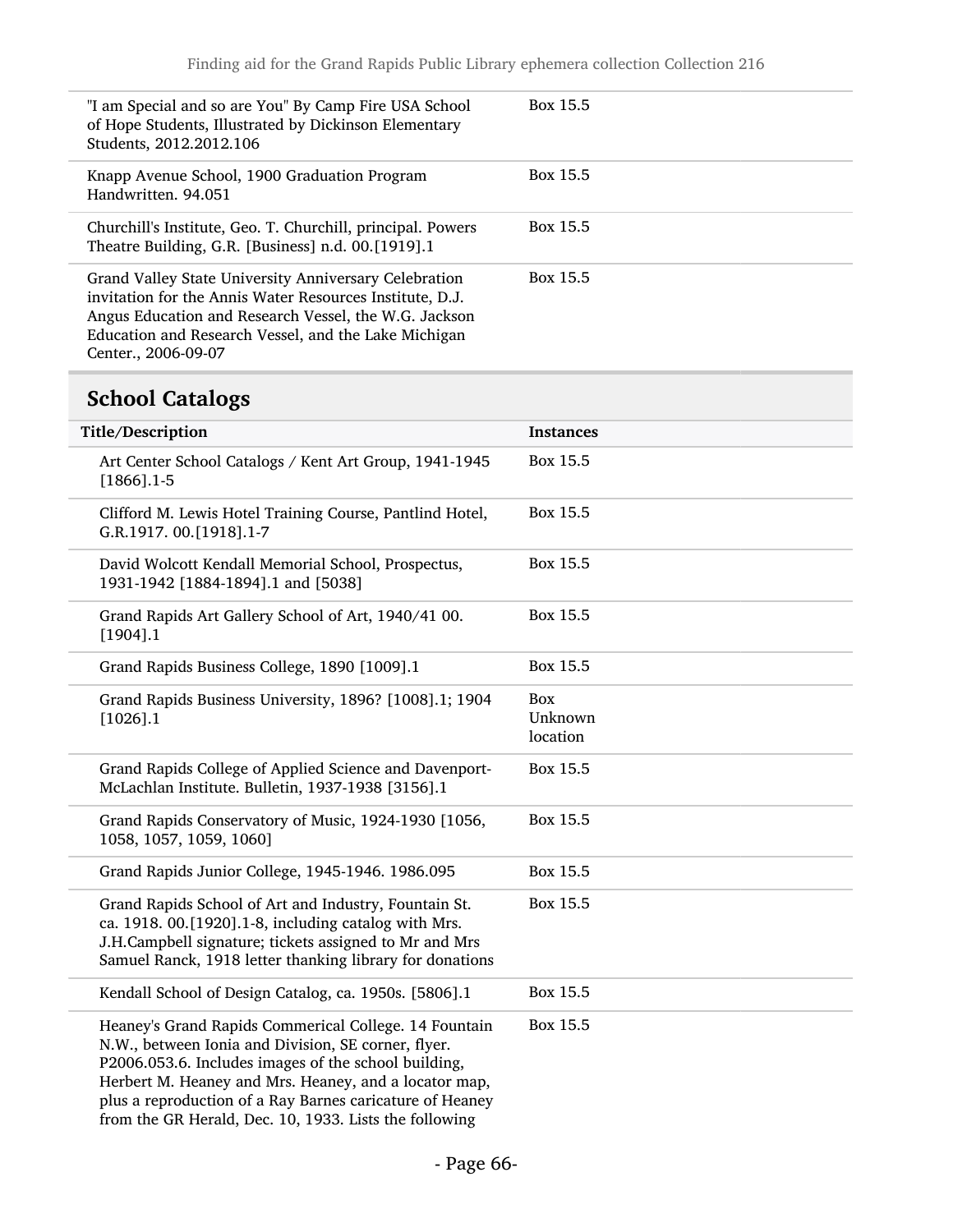| students, their high schools, and where they found<br>employment: Grace Actor / Marguerite Hall / Charles<br>Kellogg / Gretchen Lundquist / Margaret Hey / Lucille<br>Hey / Prespera Wendell / Leila Christensen / Frances<br>Byrne / Frances Dailor / Carl Keas / Mabel Osbeck / Ann<br>Jensen / Frances Carol (Czajkowski) / Margaret Mekkes /<br>Frances Rourk / Maurine Scott / Edith Register / Naomi<br>Messler / Bessie Taylor / Ruth Tucker / Jeannette Kraai /<br>Josephine Buehler / Louis Fleischman / Leona Peterson /<br>Helen Marsh / Florence Cook / Jack Broderick / Ida<br>Baker / Mildred Eggleston / Ann Schoolmeester /<br>Esther Minion / Howard Ziel / Vivienne Olson / Helen<br>Knapp / Jean Morsman / Claude Cisler / James Johnson /<br>Frank Reens / Earnet Ten Elshof / Helen Ossewaarde /<br>Doris White / Florence Aubil / La Von Knapp / Garnet<br>Sturtevant / Ione McKinley / Ferne Cox / Peggy Beach /<br>Russell Blake / Willis Van Farowe / William Vanderberg /<br>Garnet Christenson / Doris Birdsall / Ruth Brown /<br>Marian Culligan |               |                                                    |  |
|------------------------------------------------------------------------------------------------------------------------------------------------------------------------------------------------------------------------------------------------------------------------------------------------------------------------------------------------------------------------------------------------------------------------------------------------------------------------------------------------------------------------------------------------------------------------------------------------------------------------------------------------------------------------------------------------------------------------------------------------------------------------------------------------------------------------------------------------------------------------------------------------------------------------------------------------------------------------------------------------------------------------------------------------------------------------------|---------------|----------------------------------------------------|--|
| Lucid Private Secretarial School, 1941. 0.[1027].1                                                                                                                                                                                                                                                                                                                                                                                                                                                                                                                                                                                                                                                                                                                                                                                                                                                                                                                                                                                                                           | Box 15.5      |                                                    |  |
| Lucid School of Commerce, [1935]. 00.[1901].1                                                                                                                                                                                                                                                                                                                                                                                                                                                                                                                                                                                                                                                                                                                                                                                                                                                                                                                                                                                                                                | Box 15.5      |                                                    |  |
| McLachlan Business University Formerly MKG650.7 M22.<br>$0.\{1267\}.1$                                                                                                                                                                                                                                                                                                                                                                                                                                                                                                                                                                                                                                                                                                                                                                                                                                                                                                                                                                                                       | Box 15.5      |                                                    |  |
| Malek School of Music, 1914-1916 [1867].1-3                                                                                                                                                                                                                                                                                                                                                                                                                                                                                                                                                                                                                                                                                                                                                                                                                                                                                                                                                                                                                                  | Box 15.5      |                                                    |  |
| Michigan Training School and Aldrich Deaconess Home.<br>[yearbook?] Formerly MKG271.M56, 1914-1915. 00.<br>$[2991]$ .1                                                                                                                                                                                                                                                                                                                                                                                                                                                                                                                                                                                                                                                                                                                                                                                                                                                                                                                                                       | Box 15.5      |                                                    |  |
| National School of Art Photography, n.d. 00.[1903].1                                                                                                                                                                                                                                                                                                                                                                                                                                                                                                                                                                                                                                                                                                                                                                                                                                                                                                                                                                                                                         | Box 15.5      |                                                    |  |
| Sacred Heart Academy, Prospectus, 1912. 00.[3733].1                                                                                                                                                                                                                                                                                                                                                                                                                                                                                                                                                                                                                                                                                                                                                                                                                                                                                                                                                                                                                          | Box 15.5      |                                                    |  |
| Grand Rapids School of Lip Reading. [5802].1                                                                                                                                                                                                                                                                                                                                                                                                                                                                                                                                                                                                                                                                                                                                                                                                                                                                                                                                                                                                                                 | Box 15.5      |                                                    |  |
| Valley City Commercial School, 41st Year, 1907/08.0.<br>[1029].1                                                                                                                                                                                                                                                                                                                                                                                                                                                                                                                                                                                                                                                                                                                                                                                                                                                                                                                                                                                                             | Box 15.5      |                                                    |  |
| J.W. Welton's Commercial College, [1888]. 00.[1025].1                                                                                                                                                                                                                                                                                                                                                                                                                                                                                                                                                                                                                                                                                                                                                                                                                                                                                                                                                                                                                        | Box 15.5      |                                                    |  |
| Western Michigan College, Grand Rapids, Mi. 12 Annual<br>Announcement, 1892-1893. GR : Hensen and Reynders,<br>Book and Job Printers, 1892. Formerly MKG378.W52 00.<br>$[2100]$ .1                                                                                                                                                                                                                                                                                                                                                                                                                                                                                                                                                                                                                                                                                                                                                                                                                                                                                           | Box 15.5      |                                                    |  |
| Grace Moore and Classmates, 1897                                                                                                                                                                                                                                                                                                                                                                                                                                                                                                                                                                                                                                                                                                                                                                                                                                                                                                                                                                                                                                             | <b>Box 31</b> | Folder<br>data_value_missing_a638a56340873d6e0a98e |  |
| Grace Moore Art Class Project Book, 1897                                                                                                                                                                                                                                                                                                                                                                                                                                                                                                                                                                                                                                                                                                                                                                                                                                                                                                                                                                                                                                     | <b>Box 31</b> |                                                    |  |
| Investiture of Steven C. Ender, Grand Rapids Community<br>College President, souvenir program [2017.081], 2009                                                                                                                                                                                                                                                                                                                                                                                                                                                                                                                                                                                                                                                                                                                                                                                                                                                                                                                                                               | <b>Box 30</b> | Folder 36                                          |  |

^ [Return to Table of Contents](#page-1-0)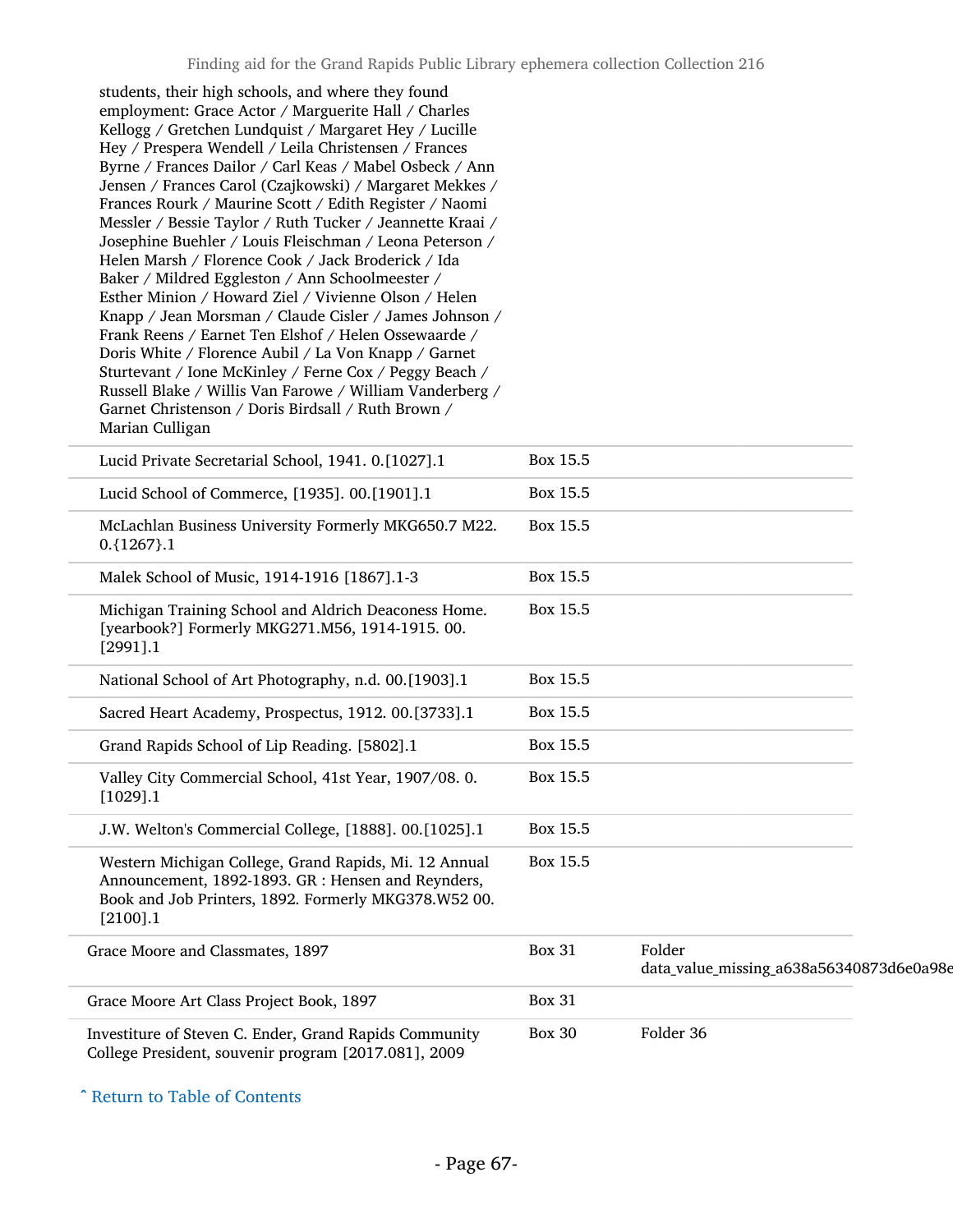### Series XV. Performances, Theatre and Musical Programs, promotions, etc.

#### Scope and Contents

Included here primarily are theater programs, but also in some cases a history or other documents, such as newsletters, or other items such as historical theater playbills. Posters about theater features may be found in Collection 224 the Art and Graphics Collection.

| Title/Description                                                                                                                                                                                                                                                                                                                                                                                                                                                | <b>Instances</b>           |
|------------------------------------------------------------------------------------------------------------------------------------------------------------------------------------------------------------------------------------------------------------------------------------------------------------------------------------------------------------------------------------------------------------------------------------------------------------------|----------------------------|
| List of Attractions at the Opera Houses in Grand Rapids,<br>1881-1886. 14 Oversized ledger type sheets recording the<br>date, name, play and house. Houses during this time period<br>included Powers, Armory, Summit(?) St., West Side, Luce's<br>Hall, Sanger Hall, Redmond, Park Church and other select<br>churches, and other unique addresses, such as the Circus on<br>the Islands. The Wild West show was at the Baseball park<br>on Jefferson, 1986.264 | <b>Box 31</b>              |
| Miscellaneous Clippings and Ephemera. Source unknown.<br>RE Theater programs in Grand Rapids, but not necessarily<br>by Grand Rapids groups. Given the older age suggested by<br>most of the clippings, most of these performances may have<br>been at the Powers Opera House. See Box 8.8 for identified<br>Powers Theatre information.                                                                                                                         | Box 8.1                    |
| Mae Voigt, Instructor, Piano Recital, Man. 3, n.d., Baptist<br>Church, Grant                                                                                                                                                                                                                                                                                                                                                                                     | Box<br>Unknown<br>location |
| Theatre Arts Centre (Theater Arts Center), Bulletin for<br>1941-1942. Flyer with illustration of Hanchett House at 125<br>College Ave. S.E., home of Theatre Arts Centre 00.[5259].1;<br>additional copy with envelope [2021.042]                                                                                                                                                                                                                                | Box 15.5                   |
| Le Proces de Jeanne d'Arc (The Trial of Joan of Art) :<br>historical drama by Emile Moreau; as presented by<br>Madame Sarah Bernhardt. N.Y.: Rullmen's Theatre. (Non-<br>Michigan)                                                                                                                                                                                                                                                                               | Box<br>Unknown<br>location |

#### Actors' Theatre / Actors at Spectrum Theater / Theatre

| Title/Description                                                                                                                     | <b>Instances</b> |            |
|---------------------------------------------------------------------------------------------------------------------------------------|------------------|------------|
| Spectrum Theatre, no date. Fifth of July; Apple Tree                                                                                  | Box 8            | Folder 0.5 |
| 1991-1992 Season: Boys' Life / by Howard Korder, June<br>11-4, 18-20. Program. Crossings / by Barbara Schneider,<br>June 18-20, 1992. | Box 8            | Folder 1   |
| 1994/1995 Season: Assassins / Stephen Sondheim and<br>James Lapine, May18-27                                                          | Box 8            | Folder 2   |
| 1998/1999: The Waiting Room. Mar. 25-27; Songs for a<br>New World. May 20-22; The Christmas Schooner. Nov.<br>$12 - 14$               | Box 8            | Folder 3   |
| 1999/2000: As Bees in Honey Drown. Sept. 23-25                                                                                        | Box 8            | Folder 4   |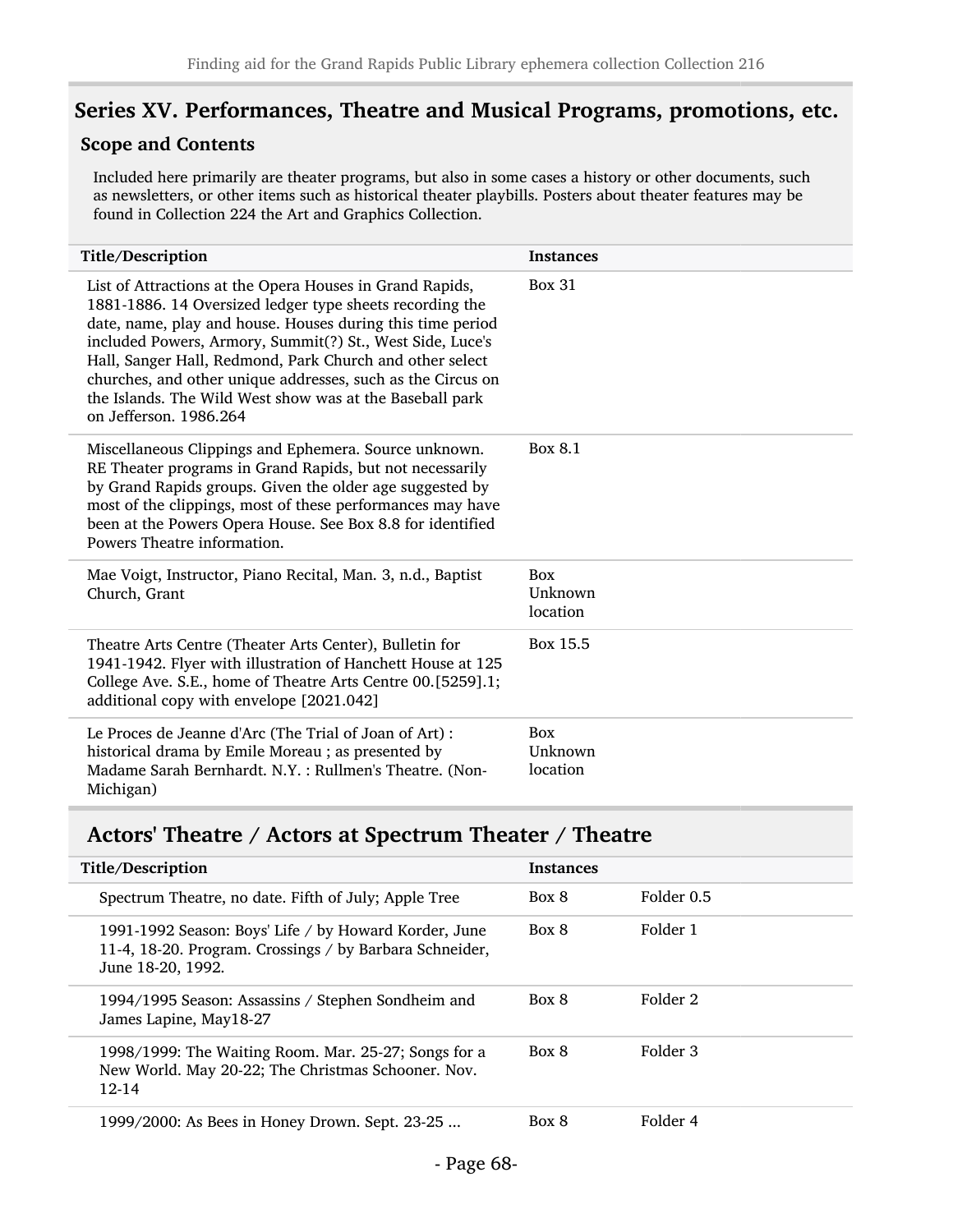Finding aid for the Grand Rapids Public Library ephemera collection Collection 216

| 2000/2001: The Cripple of Irishmaan. May 18-19 | Box 8            | Folder 4 |
|------------------------------------------------|------------------|----------|
| <b>Armory</b>                                  |                  |          |
| Title/Description                              | <b>Instances</b> |          |
| Oct. 8, 1920. Geraldine Farrar.                | Box 8.1          |          |

## Circle Theatre/Community Circle Theatre/Circle in the Park

| Title/Description                                                                                                                                         | <b>Instances</b> |
|-----------------------------------------------------------------------------------------------------------------------------------------------------------|------------------|
| History                                                                                                                                                   | <b>Box 8.1</b>   |
| 30th Community Circle Theatre, 1953-1982 / Circle in the<br>Park. Formerly M792.022 C727, 00.[2810].1                                                     | <b>Box 8.1</b>   |
| Stagebill: 1961-1963 (8 programs) P2005.035.26; 13th<br>Season Community Circle Theatre. Circle in the Park.                                              | <b>Box 8.1</b>   |
| Stagebill. [July 1965] Toys in the Attic.                                                                                                                 | Box 8.1          |
| 1980's: 36th Season [1988/1989] The Nerd. Program<br>has section "35 Years of Circle Theatre", listing previous<br>performances/plays by year--pg. 20-21. | <b>Box 8.1</b>   |
| 2003 Season. Follies, July 9-27. 2003.030E                                                                                                                | <b>Box 8.1</b>   |

### Civic Auditorium

| Title/Description                                                                              | <b>Instances</b> |
|------------------------------------------------------------------------------------------------|------------------|
| Stagebill. Fiorello. Broadway Theatre League of Grand<br>Rapids n.d. [after 1960] P2006.013.13 | Box 8.1          |

### Garrick Theatre

| Title/Description                                                                                                                                                                                                                                                                                 | <b>Instances</b> |
|---------------------------------------------------------------------------------------------------------------------------------------------------------------------------------------------------------------------------------------------------------------------------------------------------|------------------|
| The Blue Mouse. [Program] [Jan. 13-15, 1910]. 2001.105.<br>Includes ads for: Hotel Hermitage; C.J. Oswald for<br>Bake Electrics automobile; Grand Rapids Taxicab Co.;<br>Bauman's dining; S.A. Dwight, Velie autos; White Sanitary<br>Ambulance; Marietta Stanley Company Egyptian Face<br>Powder | Box 8.1          |

## Civic Theater/Grand Rapids Civic Theatre/Civic Players/

| Title/Description                                                            | <b>Instances</b> |          |
|------------------------------------------------------------------------------|------------------|----------|
| The Grand Rapids Civic Theatre, 1926-1945 00.[3991].1                        | <b>Box 8.2</b>   | Folder 3 |
| "Why We Need a New Civic Theater". [Oversized<br>brochure] n.d., after 1969. | Box 11           |          |
| <b>Programs</b>                                                              |                  |          |
| Title/Description                                                            | <b>Instances</b> |          |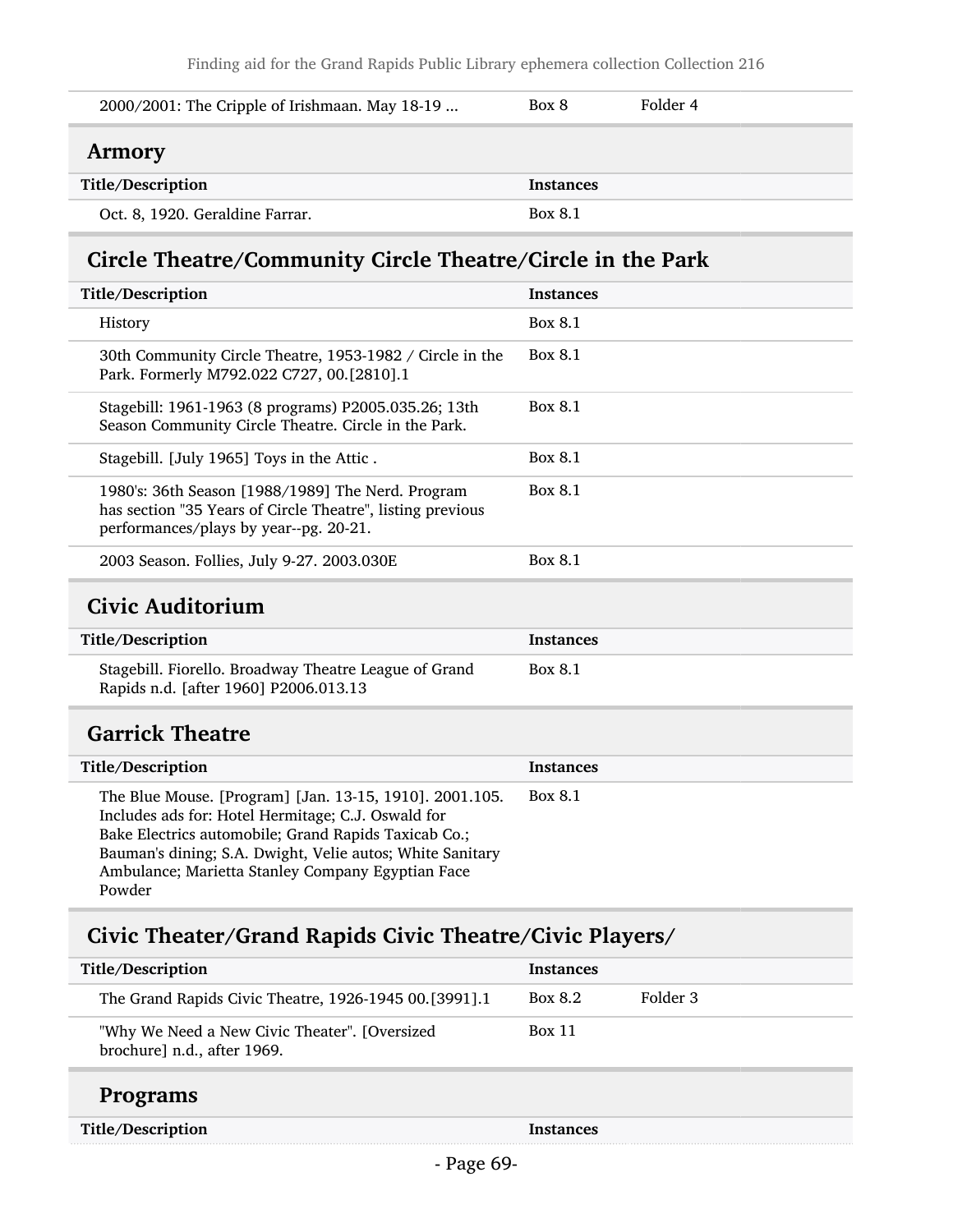| 1927-1928 Season [Civic Players Theatre on Front St.<br>near First]. "Why Should I Join the Civic Players?" [1<br>sheet]                                                                                   | Box 8.2 | Folder 4            |
|------------------------------------------------------------------------------------------------------------------------------------------------------------------------------------------------------------|---------|---------------------|
| 1930-1931 Season [Ladies Literary Club]. Announcing<br>the Fifth Season. [flyer]                                                                                                                           | Box 8.2 | Folder 5            |
| 1931-1932. Announcing the Sixth Season. [flyer]                                                                                                                                                            | Box 8.2 | Folder 6            |
| 1932-1933 Season. The Grand Rapids Civic Players.<br>Letter listing the coming season, on the organizations<br>letterhead. 61 Sheldon Ave., S.E., with Membership<br>Drive Headquarters at 125 Ottawa Ave. | Box 8.2 | Folder 7            |
| 1935-1936 season. [Letter] Names "The Distaff Side as<br>the first play, Oct. 3-5, 1935.                                                                                                                   | Box 8.2 | Folder <sub>8</sub> |
| 1944-1945 Season (3): "Green Grow the Lilacs" Season<br>1944/45 00.[1225].1-3; Over Twenty-One, Apr. 3-9,<br>1945                                                                                          | Box 8.2 | Folder 9            |
| 1945-1946 (5): Snafu, The Great Big Doorstep, Blithe<br>Spirit, My Sister Eileen, The Hasty Heart                                                                                                          | Box 8.2 | Folder 10           |
| 1946-1947 (2): The Late George Apley, I Remember<br>Mama                                                                                                                                                   | Box 8.2 | Folder 11           |
| 1947-1948 (1): January Thaw                                                                                                                                                                                | Box 8.2 | Folder 12           |
| 1948-1949, 22nd Season (5): All My Sons, Pygmalion,<br>An Inspector Calls, The Cat and the Canary, The Man<br>Who Came to Dinner                                                                           | Box 8.2 | Folder 13           |
| 1949-1950, 23rd Season (1): Strange Bedfellows.<br>P2000.023                                                                                                                                               | Box 8.2 | Folder 14           |
| 1950-1951, 24th Season (1): Village Green, March<br>17-25, 1950 St. Cecilia Auditorium [2021.042]                                                                                                          | Box 8.2 | Folder 14           |
| 1952-1953, 27th Season [26th Season?] (1): Stalag 17.<br>P2006.013.14                                                                                                                                      | Box 8.2 | Folder 15           |
| 1954-1955, 30th Season [28th Season?] (1): Dial M for<br>Murder. P2000.023                                                                                                                                 | Box 8.2 | Folder 16           |
| 1956-1957, 31st Season (1): Anastasia. P2000.023                                                                                                                                                           | Box 8.2 | Folder 17           |
| 1961-1962 Season: "Enjoy Living" announcements<br>flyer for the season. Kismet / Innocents / Firebrand /<br>Othello / Five Finger Exercise / Tenth Man                                                     | Box 8.2 | Folder 18           |
| 1960/1961 and 1961/1962 seasons $(3 + 1)$ : King and I,<br>Gangs All Here, Kismet, The Innocents.                                                                                                          | Box 8.2 |                     |
| 1962 (9, including duplicates) P2005.035.026                                                                                                                                                               | Box 8.2 |                     |
| 1963 (5) P2005.035.26                                                                                                                                                                                      | Box 8.2 |                     |
| 40th Season, 1965-1966 (1) Playbill, v. 40, no. 2, Nov.<br>1965. Our Town, Nov. 24-Dec. 4, 1965.                                                                                                           | Box 8.2 |                     |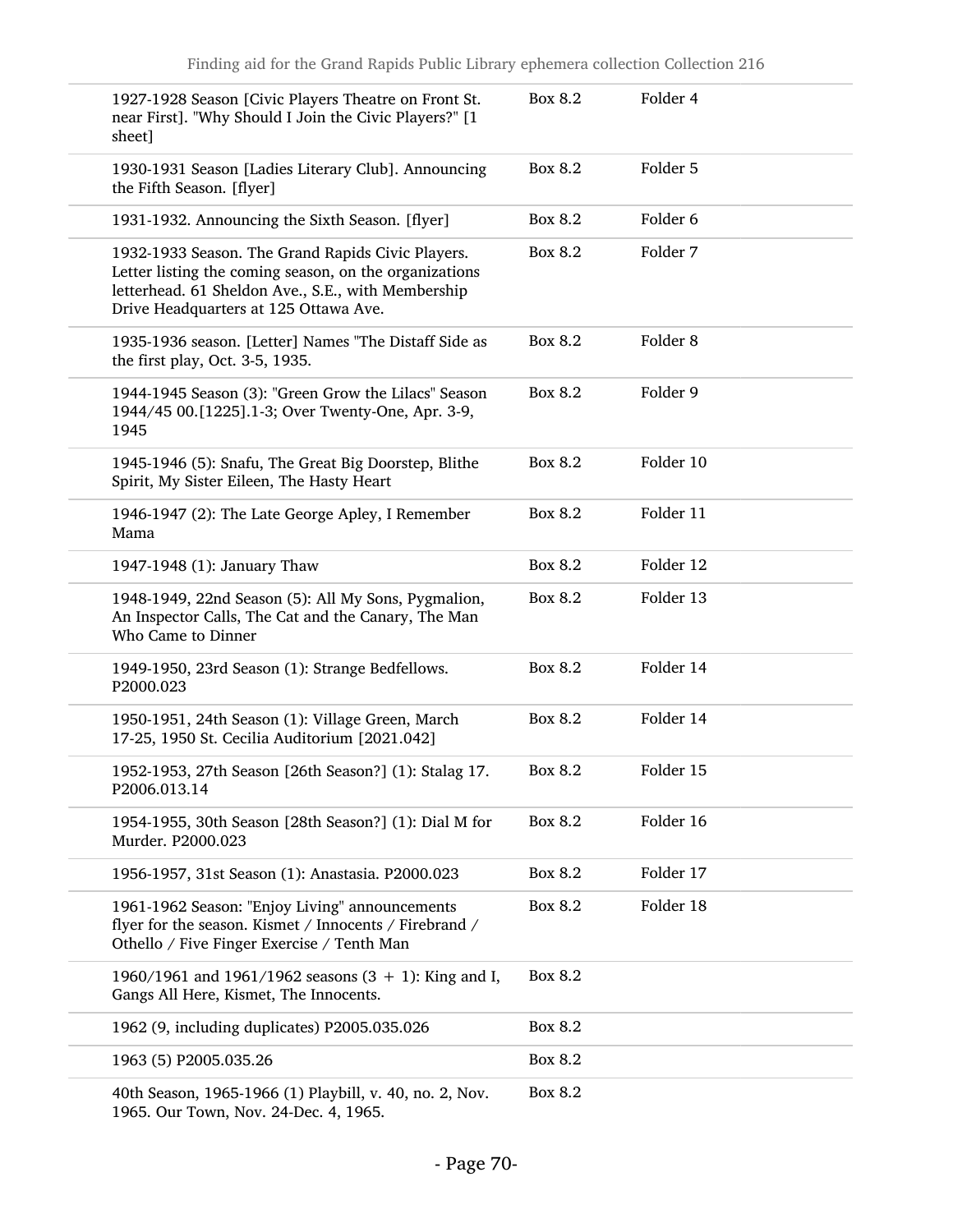| 1970s (3)                             | Folder 4<br>Box 8.2 |
|---------------------------------------|---------------------|
| Summerfest Programs, 1982, 1983       | Box 8.2             |
| Playbills                             |                     |
| Title/Description                     | <b>Instances</b>    |
| 1980 (3)                              | Box 8.2             |
| 1981 (3)                              | Box 8.2             |
| 1982 (7)                              | Box 8.2             |
| 1983 (6)                              | Box 8.2             |
| 1984 (5)                              | Box 8.3             |
| 1985 (2)                              | Box 8.3             |
| 1986 (2)                              | Box 8.3             |
| 1987 (2)                              | Box 8.3             |
| 1988 (1)                              | Box 8.3             |
| 1990s: The Middle Ages, The Foreigner | Box 8.3             |
| 2000s: Ragtime                        | Box 8.3             |

## Junior League Production

| Title/Description                                                                               | <b>Instances</b> |
|-------------------------------------------------------------------------------------------------|------------------|
| Street Scene. April 1930. Powers Theatre                                                        | <b>Box 31</b>    |
| The Dream of a Clown, South High School Auditorium,<br>Oct. 13-14, 1939. 1999.113.1             | <b>Box 31</b>    |
| Laddies First, Junior League Follies of 1950, R.K.O. Keith's<br>Theater, 24 May 1950 [2021.045] | <b>Box 29</b>    |

# Empress Theatre / B.F. Keith's Empress Theatre

| Title/Description |                                                                                                                                                                                                                                | <b>Instances</b> |            |
|-------------------|--------------------------------------------------------------------------------------------------------------------------------------------------------------------------------------------------------------------------------|------------------|------------|
|                   | No Date. Nov. 22 [no year] Life with Father. P2005. 009                                                                                                                                                                        | Box 8.7          | Folder 1   |
|                   | 1914                                                                                                                                                                                                                           | Box 8.7          | Folder 2   |
|                   | 1917                                                                                                                                                                                                                           | Box 8.7          | Folder 3   |
|                   | Empress Theatre, 1922/1923                                                                                                                                                                                                     | Box 8.7          | Folder 4   |
|                   | Keith's Empress Theatre, G.R. First Mortgage Series 6%<br>Gold Bonds / Grand Rapids Trust Company. 00.[5723].1,<br>1924-1939. Includes a downtown map with Michigan<br>$Dqiluqvg$ Interupen Station, at Lock St. and Huron St. | Box 8.7          | Folder 4.5 |

Railways Interuban Station, at Lock St. and Huron St.;

Muskegon Interurban Station, On Ionia between Lyon and Pearl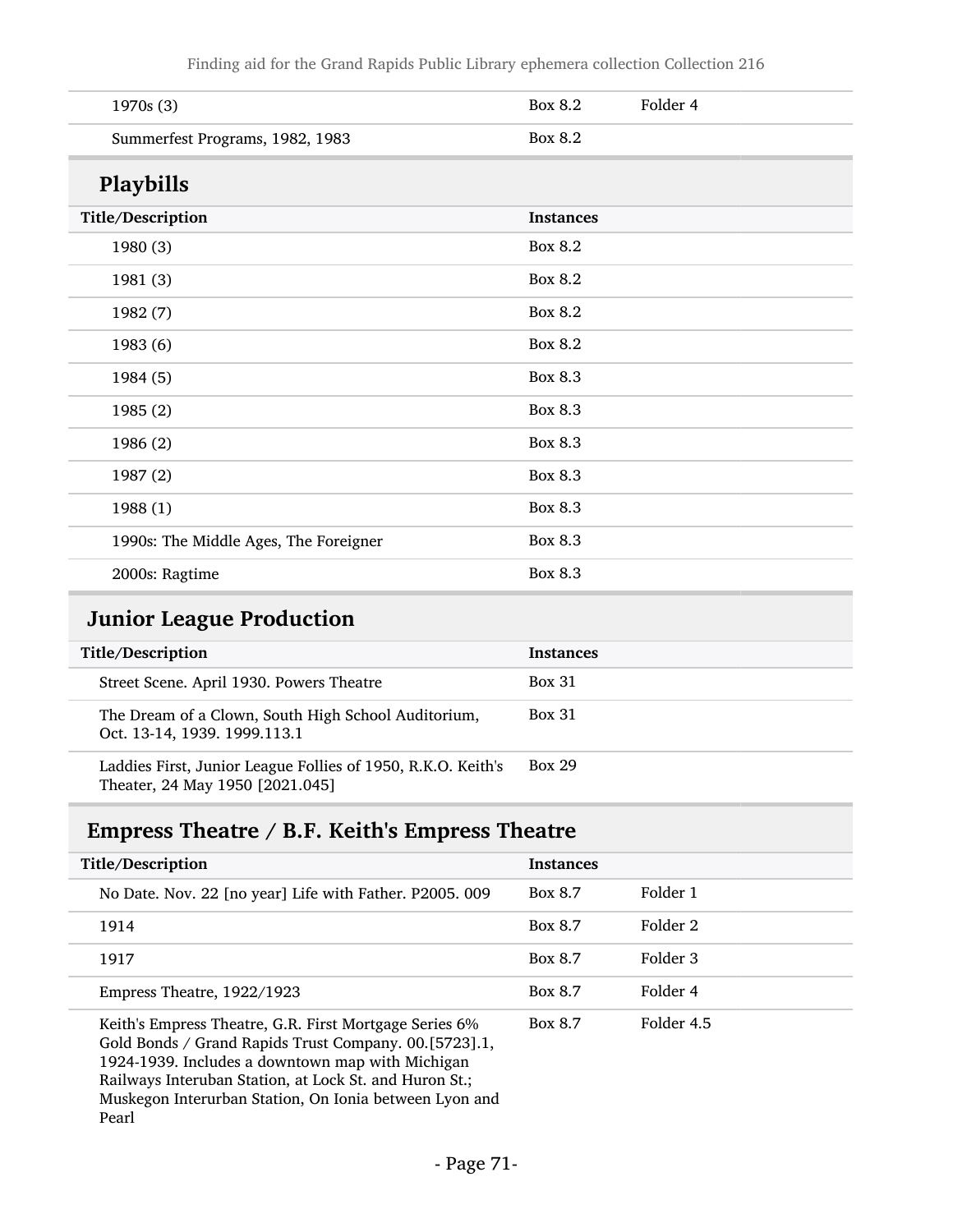| The Keith News, Oct. 12, 1924. [Periodical] P2000.080                                  | Box 8.7        | Folder 5 |
|----------------------------------------------------------------------------------------|----------------|----------|
| B.F. Keith Theatre Green Pastures / Marc Connelly.<br>Pulitzer Prize Play 1930.        | <b>Box 8.7</b> | Folder 6 |
| The Student Prince. 1999.119 Souvenir Program.                                         | <b>Box 8.7</b> | Folder 7 |
| Oct. 13-14, 1944. Paul Robeson, Jose Ferrer and Uta<br>Hagen in Othello. 00.[5076].1-2 | <b>Box 31</b>  |          |
| Nov. 29, 1948. Oklahoma / The Theatre Guild.                                           | Box 8.7        | Folder 8 |
| March 10, 1924, Empress Theater2011.043                                                | <b>Box 8.7</b> | Folder 9 |
| Keith's Theatre. "Life With Father"5799.1                                              | Box 2.5        |          |
|                                                                                        |                |          |

# Grand Rapids Civic Ballet

| Title/Description                                                                  | <b>Instances</b> |
|------------------------------------------------------------------------------------|------------------|
| 1974. Sleeping Beauty. 1995. 017                                                   | Box 8.75         |
| Feb. 5-7, 1988. A Tribute to George Gershwin: Straight<br>from the Heart. 1995.017 | Box 8.75         |

# The Majestic

| Title/Description                          | Instances |          |
|--------------------------------------------|-----------|----------|
| "The Cowboy Girl" October 1908/1909 season | Box 8.3   | Folder 8 |

## Powers Grand Opera House

| Title/Description                                                                                                                                                                                                                                                                                           | <b>Instances</b> |          |
|-------------------------------------------------------------------------------------------------------------------------------------------------------------------------------------------------------------------------------------------------------------------------------------------------------------|------------------|----------|
| Powers Grand Opera House Gladiator  Damon and<br>Pythias  A Fair Rebel The White Pilgrim  Sept.<br>20, 1890  The Gladiator. The Private Secretary<br>Beginning Oct. 17 [1896?] The Charity Ball  Kajanka<br>[poor condition] [1885?] Mar. 17-18. "The Private<br>Secretary" [1885?] Mar. 25. "Fra Diavolo!" | Box 11           |          |
| Powers Opera House / Wm. T. Powers Proprietor and<br>Manager. [1886] Funny Fleas  "Pa" Program. Mar.<br>29-30, 1896/97 Season. "Brian Boru" The Stage (or the<br>Sage) [1897] Footlight Flashes  "The Temple Quartette"<br>$\ddotsc$                                                                        | <b>Box 11</b>    |          |
| Powers' Opera House. (two pages, front and back) n.d.<br>Has Michigan Central Route at top of column left, first<br>page; Has Pinafore program listing inside second page.                                                                                                                                  | Box 11           |          |
| <b>Power Theatre Building</b>                                                                                                                                                                                                                                                                               | Box 8.8          | Folder 1 |
| Misc. Ephemera                                                                                                                                                                                                                                                                                              | Box 8.8          | Folder 2 |
| Programs                                                                                                                                                                                                                                                                                                    |                  |          |
| Title/Description                                                                                                                                                                                                                                                                                           | <b>Instances</b> |          |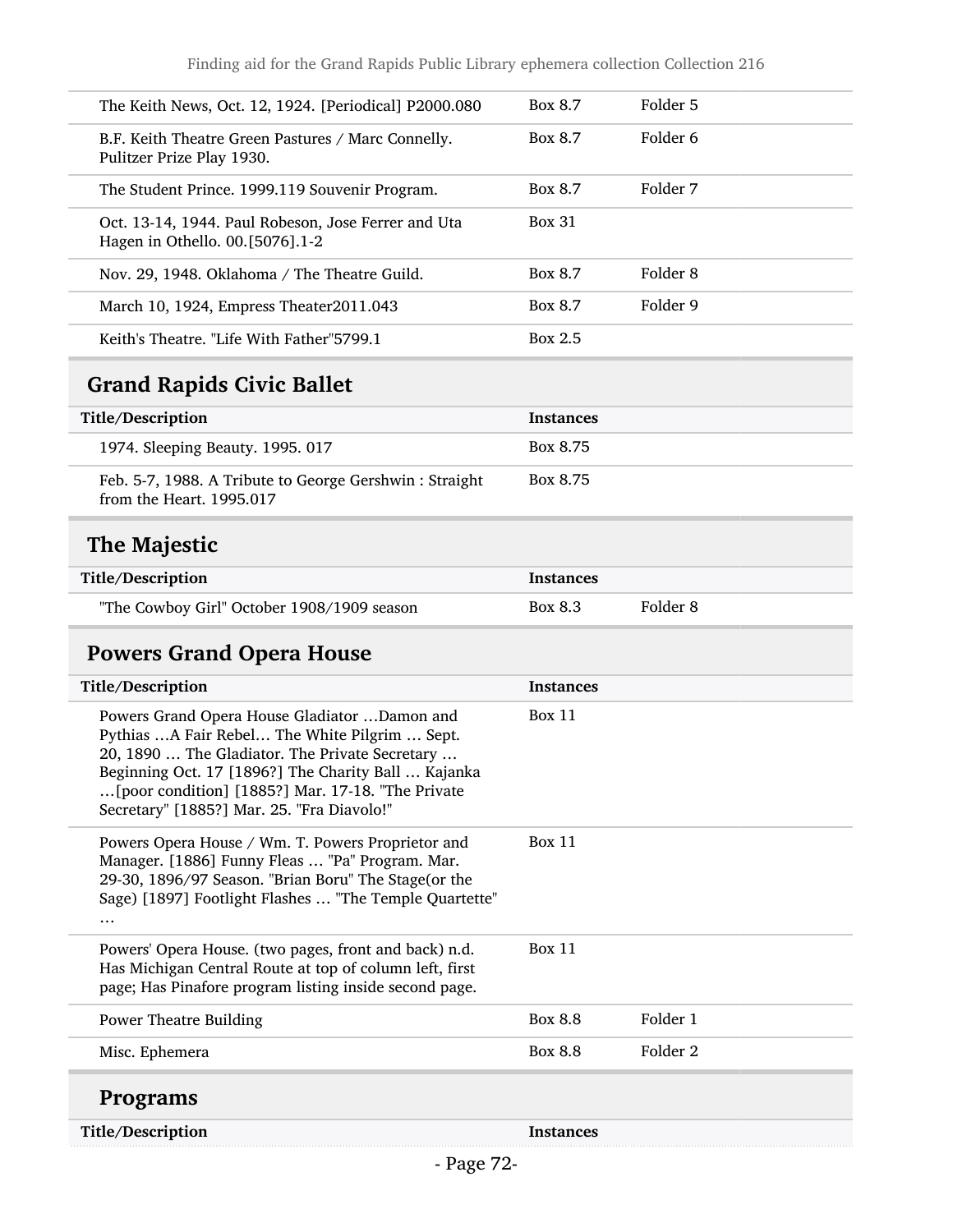| No Date                                                                                                                                                                                                                                                                                                                                                     | <b>Box 8.8</b>   | Folder 3            |
|-------------------------------------------------------------------------------------------------------------------------------------------------------------------------------------------------------------------------------------------------------------------------------------------------------------------------------------------------------------|------------------|---------------------|
| 1870s: Martha. The Redpath English Opera company.<br>Sept. 20, 1875; Mignon. June 20-21, 1878.                                                                                                                                                                                                                                                              | <b>Box 8.8</b>   | Folder 4            |
| Mission of the Fairies. Jan. 25, [1877]                                                                                                                                                                                                                                                                                                                     | <b>Box 31</b>    |                     |
| 1880s: Prof. Cromwell's Manificent Art Entertainments.<br>March 17, 1884.                                                                                                                                                                                                                                                                                   | Box 8.8          | Folder 5            |
| 1890s:                                                                                                                                                                                                                                                                                                                                                      |                  |                     |
| Title/Description                                                                                                                                                                                                                                                                                                                                           | <b>Instances</b> |                     |
| Jan. 9-10, 1893. The Gondoliers. Presented by the<br>Saint Cecilia Society                                                                                                                                                                                                                                                                                  | Box 8.8          | Folder <sub>6</sub> |
| Nov. 7, 1893. Mms. Josephine Chatterton. Harp<br>Concern                                                                                                                                                                                                                                                                                                    | <b>Box 8.8</b>   | Folder <sub>6</sub> |
| Jan. 4, 1894. Iolantha. Souvenir Programme. For the<br>Benefit of the Charity Organization Society                                                                                                                                                                                                                                                          | <b>Box 8.8</b>   | Folder <sub>6</sub> |
| Season 1896/97. Feb. 25. Frederick Ware. King Lear                                                                                                                                                                                                                                                                                                          | <b>Box 8.8</b>   | Folder <sub>6</sub> |
| Season 1896/97. May 18. Margaret Mather.<br>Cymbeline.(2)                                                                                                                                                                                                                                                                                                   | <b>Box 8.8</b>   | Folder <sub>6</sub> |
| [1898] A Gay Deceiver.                                                                                                                                                                                                                                                                                                                                      | <b>Box 8.8</b>   | Folder <sub>6</sub> |
| Oct. 20, 1899. The Pixies. Souvenir Program. For the<br>Benefit of The Woman's Home and Hospital.                                                                                                                                                                                                                                                           | <b>Box 8.8</b>   | Folder <sub>6</sub> |
| Poetry of the War / Under the personal supervision of<br>the Author, Col. M.A. Aldrich. Powers Opera House,<br>under the Auspice of the St. Cecilia Society and the<br>Grand Rapids Press Club. May 14-15, 1891 00.[5581].1                                                                                                                                 | <b>Box 8.8</b>   | Folder 6.5          |
| 1900: Nov. 16and17, 1900. Superba 00.[1223].1<br>5/22/2002.                                                                                                                                                                                                                                                                                                 | <b>Box 8.8</b>   | Folder 7            |
| 1901: The Girl from Maxims; Way Down East; Mrs.<br>Patrick Campbell. Beyond Human Power. At the Grand<br>Opera House [no mention of Powers]                                                                                                                                                                                                                 | Box 8.8          | Folder <sub>8</sub> |
| New Powers Theatre, 1902?-1907?, including Mr.<br>Mantell in Macbeth and King Richard III; The Old<br>Homestead; Walker Whiteside, Hamlet; Grand<br>English Opera Festival; Ben Hur; Tea for Three; The<br>Burgomaster/Furniture City Band; The Suburban;<br>Candidates; Royal Chef; Creatore and his Italian Band;<br>Othelle; Umpire; The Gingerbread Man | <b>Box 8.8</b>   | Folder 9            |
| 1910: Maude Adams in What Every Woman Knows                                                                                                                                                                                                                                                                                                                 | Box 8.8          | Folder 10           |
| 1911/12: The Fortune Hunter; Boston Symphony<br>Orchestra; Alice Lloyd                                                                                                                                                                                                                                                                                      | Box 8.8          | Folder 11           |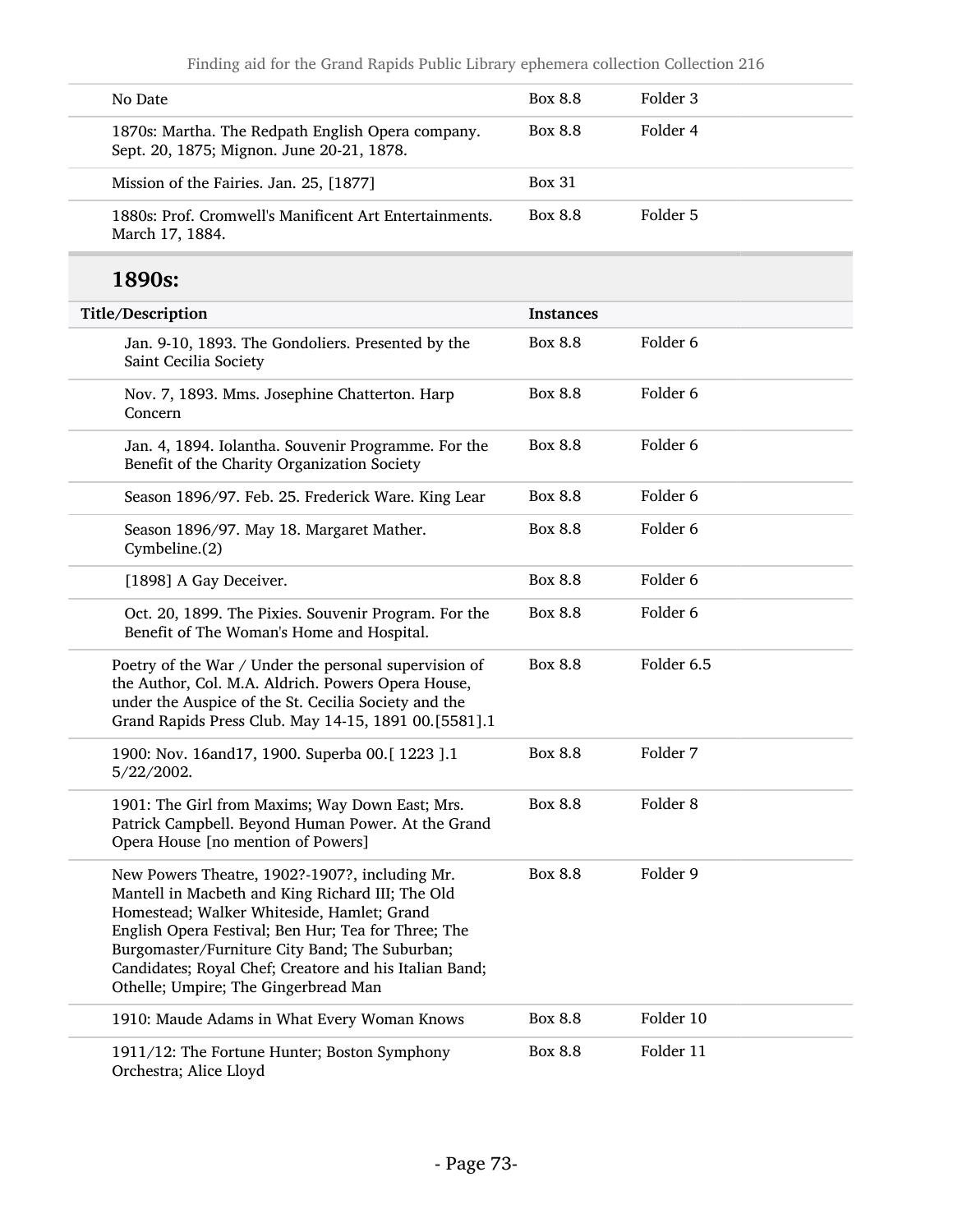| 1912/1913? Season: The Spring Maid, Elijah, Robin<br>Hood, Aborn English Grand Opera, The Blindness of<br>Virtue                                                                                                                                                                                                                            | <b>Box 8.8</b> | Folder 12 |  |
|---------------------------------------------------------------------------------------------------------------------------------------------------------------------------------------------------------------------------------------------------------------------------------------------------------------------------------------------|----------------|-----------|--|
| 1913/1914: Quo Vadis, The Garden of Allah, Gaby<br>Deslys, Joseph and His Brethren, San Carlo Grand Opera<br>Co.                                                                                                                                                                                                                            | <b>Box 8.8</b> | Folder 13 |  |
| 1915: The Red Mill, Minneapolis Symphony Orchestra;<br>A Stubborn Cinderalla                                                                                                                                                                                                                                                                | Box 8.8        | Folder 14 |  |
| 1916: Mme. Lillian Nordica (2)                                                                                                                                                                                                                                                                                                              | <b>Box 8.8</b> | Folder 15 |  |
| 1917: Sarah Bernhardt (2)                                                                                                                                                                                                                                                                                                                   | <b>Box 8.8</b> | Folder 16 |  |
| 1918?: D,W, Griffith's Hearts of the World.                                                                                                                                                                                                                                                                                                 | <b>Box 8.8</b> | Folder 17 |  |
| World War I Era (1918): Katcha-Koo: an Oriental-<br>American Fantastique; Mms. Ernestine Schumann-<br>Heink. 6th Annual Concert Course of Mary Free Bed<br>Guild; On Leave: the big Soldier show / presented<br>by SATC(Student Army Training Corps, Grand Rapids<br>Junior College), U.S. Army Benefit, United War Work<br>Fund. P2000.029 | Box 8.8        | Folder 18 |  |
| 1919: Come on Dad, 13th Annual Michigan Union<br>Opera; Joint Recital by Mms. Margaret Matzenauer and<br>Max Rosen.                                                                                                                                                                                                                         | <b>Box 8.8</b> | Folder 19 |  |
| 1920s                                                                                                                                                                                                                                                                                                                                       | <b>Box 8.8</b> | Folder 20 |  |
| Season 1930/1931 Programs: Love Technique Lou<br>Tellegen; Chinese Bungalow Walker Whiteside; Claire<br>Dux. $(2)$                                                                                                                                                                                                                          | <b>Box 8.8</b> | Folder 21 |  |
| 1931/1932 Programs, illustrations by Dwight Cole:<br>Merchant of Venice, The House Beautiful, The<br>Admirable Chrichton, Surf                                                                                                                                                                                                              | <b>Box 8.8</b> | Folder 22 |  |
| Jan. 22-23, [1933?]: Ethel Waters. Rhapsody in Black<br>P2004.013. Cover illustration Dwight Cole.                                                                                                                                                                                                                                          | Box 8.8        | Folder 23 |  |
| Season 1932/1933: Trans-Continental Tour; There's<br>always Juliet, Helen Wallace; Death Takes a Holiday,<br>Butler Hixon, The Shannons of Broadway, Charles<br>Gravette                                                                                                                                                                    | <b>Box 8.8</b> | Folder 24 |  |
| Souvenir Album, Ben-Hur                                                                                                                                                                                                                                                                                                                     | Box 8.8        | Folder 25 |  |
| Jan. 22-23 [1933] Ethel Waters in Lew Leslie's<br>Rhapsody in Black. / Harlem Interlude.                                                                                                                                                                                                                                                    | Box 8          |           |  |
| "The Climax", Week of October 11, unknown year                                                                                                                                                                                                                                                                                              | <b>Box 8.8</b> | Folder 27 |  |

#### Title/Description Instances Japanese Week, [ca. August 1911]. P2000.049. Ads Box 8.1

include Walk Over Boot Shop, Chalmers motor ad, Dr.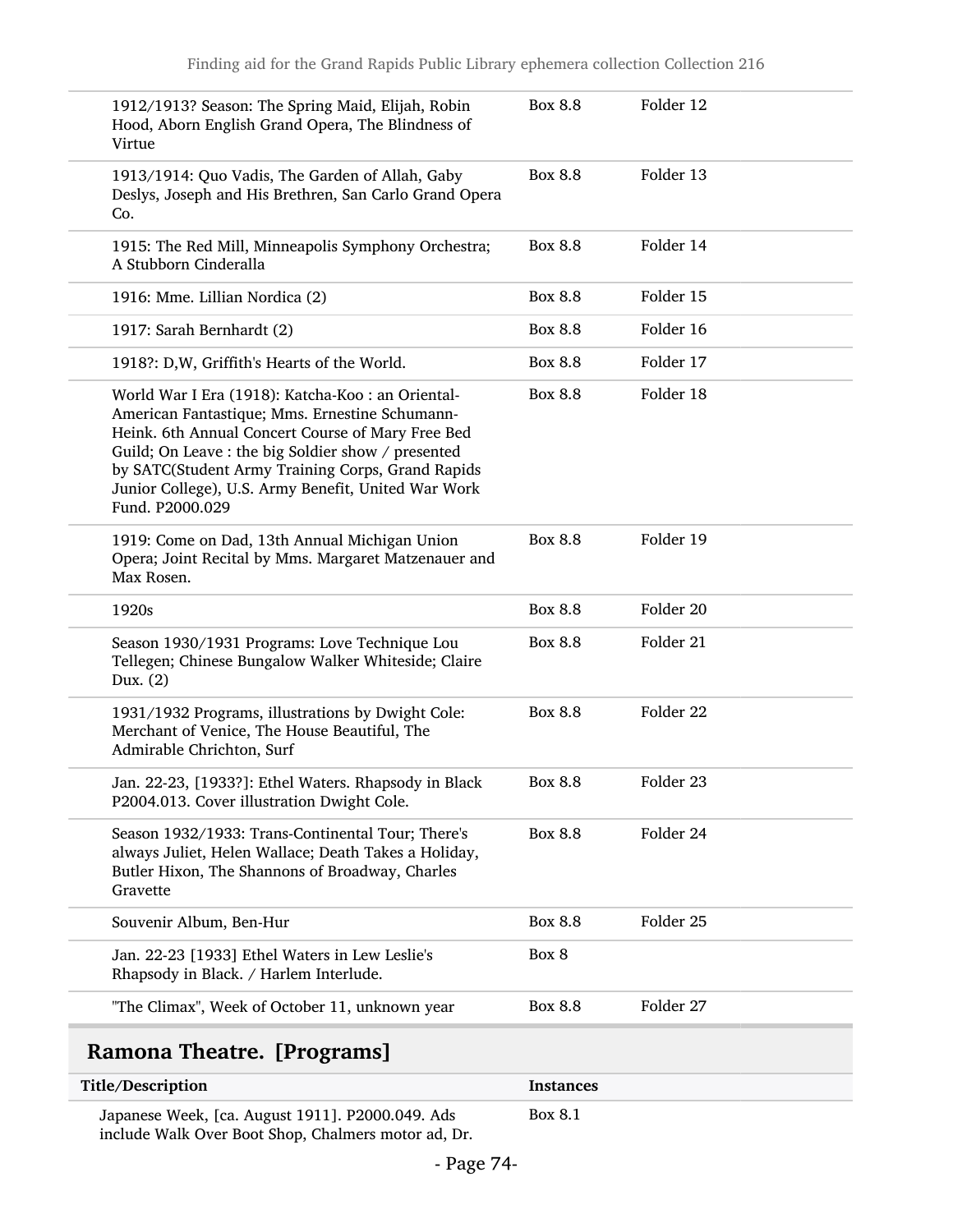L.H. Gilleland, Proprietor for Fraternal Inn; C.A. Biegle, Proprietor, Sanitary Barber Shop; West Michigan State Fair Wright Brothers' Aeroplane Flights Daily.

| Season 1921: The Tenderfoot, Robin Hood                                                   | Box 8.1        |
|-------------------------------------------------------------------------------------------|----------------|
| Tom Jones and his "Musical Jesters" Scrambled<br>Matrimony. June 24, 1934                 | Box 8.1        |
| Grand Rapids Junior Association Presents "Cheers for<br>Victory" July 1st, 1942. 2012.110 | <b>Box 8.1</b> |

## Civic Light Opera Guild of Grand Rapids

| Title/Description                                                      | <b>Instances</b> |
|------------------------------------------------------------------------|------------------|
| July 8-11, 1948. Roberta / Jerome Kerns. Ramona<br>Box 8.1<br>Theater. |                  |

# Redmond's Grand Opera House

| Title/Description                                                                                                                                                                                                                                                                                                                                                                                                                                                    | <b>Instances</b> |
|----------------------------------------------------------------------------------------------------------------------------------------------------------------------------------------------------------------------------------------------------------------------------------------------------------------------------------------------------------------------------------------------------------------------------------------------------------------------|------------------|
| Inauguration of Redmond's Grand Opera House,<br>Sept.18-19,1882. Madison Square Theatre Co. of New<br>York, Esmeralda.                                                                                                                                                                                                                                                                                                                                               | Box 8.1          |
| Grand Complimentary Benefit to Mr. Frank B. Putnam,<br>tendered by the Thalia Club. June 8, 1885. Shakespeare<br>Water Cure. Music by the Fortnightly Club orchestra<br>under Mr. Fred A. Wurzburg. "The program perfumed<br>by E.R. Wilson. G.R. : Eaton, Lyon and Allen Printing Co.<br>NOTE: The Theater is not given, and this item has been<br>placed here, as it was found with a Redmond program,<br>until research can be done to verify the actual theater. | Box 8.1          |

## Regent Theatre

| Title/Description                                                                             | <b>Instances</b> |
|-----------------------------------------------------------------------------------------------|------------------|
| Program. Oct. 12, 1925 Week, Cover illustration by<br>Harold Worm(?) P2008.044.1              | <b>Box 8.1</b>   |
| Program. June 12, 1926 Week, Includes Sem-Pray ad,<br>along with numerous others. P2008.044.2 | <b>Box 8.1</b>   |
| Dec. 28, 1925. The Exciters. Regent Grand Orchestra.<br>P2004.029                             | <b>Box 8.1</b>   |

## Temple Theatre

| Title/Description                                             | <b>Instances</b> |           |
|---------------------------------------------------------------|------------------|-----------|
| Two Temple Theatre seasonal programs, years unknown           | Box 8.3          | Folder 9  |
| Official Program Lowell Showboat, 15th ed [2017.081],<br>1950 | $Box\ 30$        | Folder 32 |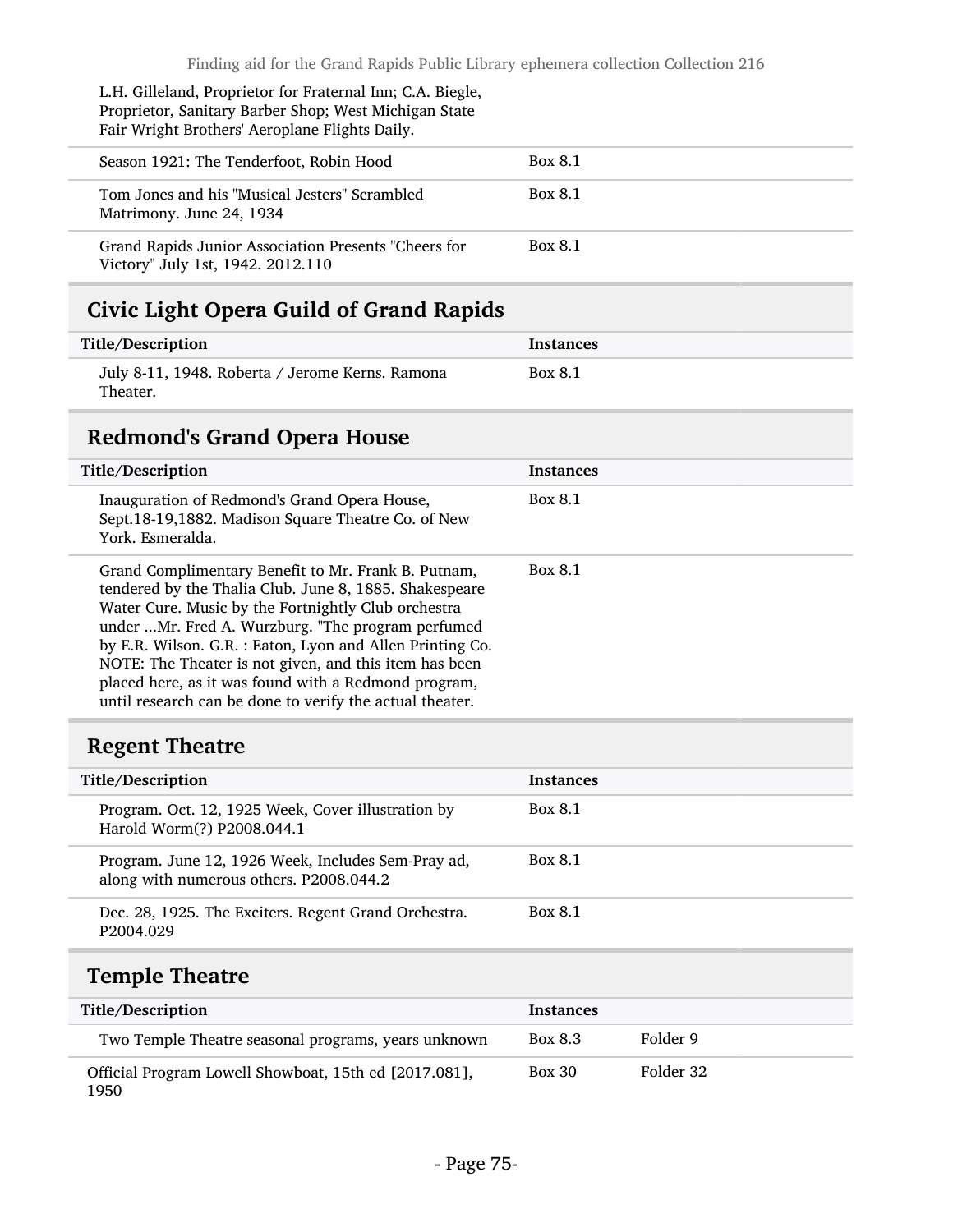| Golden Gloves Boxing Tournament All Michigan Finals<br>$[2017.081]$ , 1962                               | <b>Box 30</b> | Folder 33 |
|----------------------------------------------------------------------------------------------------------|---------------|-----------|
| "Skating Vanities" Souvenir Program and Ticket Stub<br>$[2017.081]$ , 1946                               | <b>Box 30</b> | Folder 34 |
| Josephine Warren Dance Studio Second Annual Spring<br>Closing, Park Church Parish House [2022.042], 1940 | <b>Box 29</b> |           |

## Series XVI. Cookbooks and Menus.

#### Scope and Contents

Cookbooks are arranged alphabetically by title.As with calendars, the cookbooks most desired are those which have unique Grand Rapids information. This may be favorite recipes suggested by a named individual, or valuable historical information on the organization providing the cookbook, or because unique local illustrations were used in the publication.

### A: Cookbooks

| Title/Description                                                                                                                                                                                                                                                                                                                                                                                                                                                                                                                                                                                                                                                                                                                                                                                                             | <b>Instances</b> |
|-------------------------------------------------------------------------------------------------------------------------------------------------------------------------------------------------------------------------------------------------------------------------------------------------------------------------------------------------------------------------------------------------------------------------------------------------------------------------------------------------------------------------------------------------------------------------------------------------------------------------------------------------------------------------------------------------------------------------------------------------------------------------------------------------------------------------------|------------------|
| What's Cookin Elephant Stew? And Your Favorite<br>Recipes : a book of favorite recipes / compiled by the<br>St. Joan of Arc Study Group, from St. Francis De Sales<br>Catholic Church. N.d. Iowa Falls, Iowa: Genl. Publ. and<br>Binding. Art work by C. Walton. 2002.074.4, "Gift in<br>memory of Florence Rose Schindler"                                                                                                                                                                                                                                                                                                                                                                                                                                                                                                   | <b>Box 21</b>    |
| Wurzburg's Women's Day Cookbook / compiled from<br>recipes submitted by Wurzburg's employees. n.d. [ca.<br>1950s?] 00.[4014].1                                                                                                                                                                                                                                                                                                                                                                                                                                                                                                                                                                                                                                                                                                | <b>Box 21</b>    |
| Unidentified cookbook(s) 1982.003.1-4, Said to be ca.<br>1870s. 1. An unidentified printed cookbook, pages 15-76,<br>79-84. A 1944 General Mills coupon was found with<br>this item, which may suggest the date. 2. A section of a<br>small (approx. 5.75 x 3.75 in.) lined notebook, containing<br>handwritten recipes. 3. An old marbled end paper<br>notebook, which appears to have been reused as a<br>cookbook. 1 sheet appears to have names, all ending with<br>Hammond?, and "Artemas Hammond" on the verso. 4.<br>Clippings and strays. All appear to be recipes, handwritten<br>on scraps of paper, or clipped from unidentified sources.<br>A couple of the clippings have dates, in the 1920s and<br>1930s. Also found was a mimeographs letter, addressed to<br>Mrs. Mary M. Adams, Orange, N.J., June 22, 1926 | Box 21           |
| Village Square Recipe Round-Up / St. John's Church<br>(Evangelical and Reformed) 348 Mt. Vernon Ave. N.W.,<br>Grand Rapids Michigan. P2011.012                                                                                                                                                                                                                                                                                                                                                                                                                                                                                                                                                                                                                                                                                | <b>Box 21</b>    |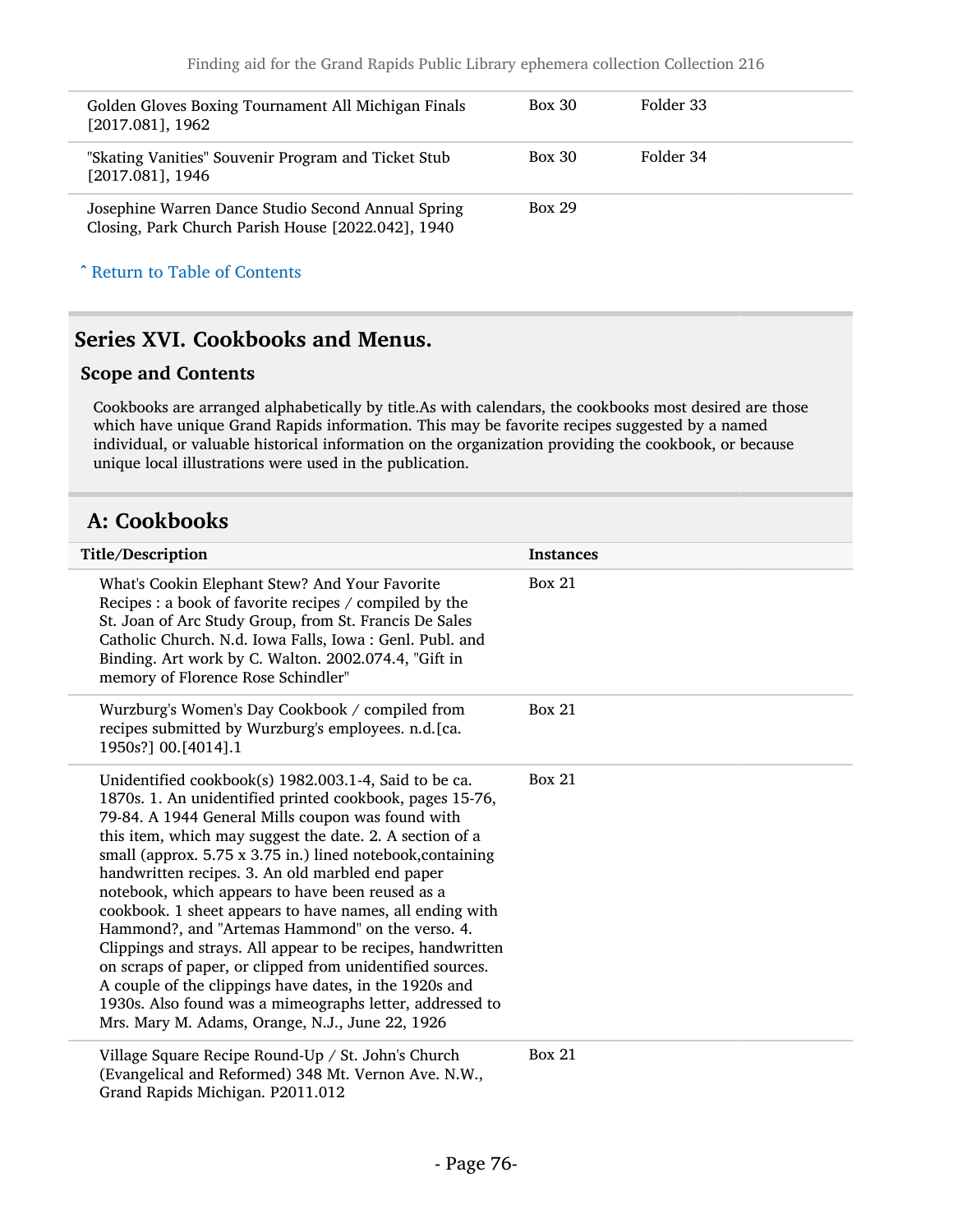| 20th [Twentieth] Anniversary Colonial Sandwich book /<br>presented by Colonial Baking Co. 2002.074.6, "Gift in<br>memory of Florence Rose Schindler"                                                                                                                                                                       | <b>Box 21</b> |
|----------------------------------------------------------------------------------------------------------------------------------------------------------------------------------------------------------------------------------------------------------------------------------------------------------------------------|---------------|
| Treasured Recipes : Grand Rapids Creamery. Chicago :<br>Jeffress Advertising Bureau, 1938. P2002.018                                                                                                                                                                                                                       | <b>Box 21</b> |
| A Taste of Grand Rapids : a collection of culinary delights<br>from well known Grand Rapids restaurants / compiled<br>by The Best Sellers, A.J.A. Co., Also includes copies of<br>historical Grand Rapids scenes. [1982] P2002.044                                                                                         | <b>Box 21</b> |
| Souvenir Cook Book. Publ. By A.B. Watson, WRC W.R.C.<br>no. 171. Womans Relief Corp. N.d. 00.[3194].1, Formerly<br>MKG641.W33                                                                                                                                                                                              | <b>Box 21</b> |
| Rockford Congregational Church Cook Book, 1935.<br>P2006.053.10                                                                                                                                                                                                                                                            | <b>Box 21</b> |
| Republican Congressional Cook Book, with best wishes<br>from your Congressman Gerald R. Ford. P2006.028.026                                                                                                                                                                                                                | <b>Box 21</b> |
| Recipes for the Enjoyment of Tip-Top Bread / compiled by<br>A.B. Wilmink, proprietor, Hill Bakery, Grand Rapids. C.<br>1913. P2000.012                                                                                                                                                                                     | <b>Box 21</b> |
| Cook Book / compiled by the C.P.H. Circles of Cutlerville,<br>Grand Rapids, Kalamazoo, Hudsonville, in the interest of<br>Pine Rest Sanitarium, Christian Psychopathic Hospital.<br>[G.R.], n.d. [ca. 1950's?] Cover title/Filing title: Pine Rest<br>Sanitarium and Christian Psychopathic Hospital Circles<br>Cook book. | <b>Box 21</b> |
| Peach Ridge Apple Smorgasord, Sparta, Mi. 15th, Sept.<br>14, 1965. 2002.074.1 "Gift in memory of Florence Rose<br>Schindler"                                                                                                                                                                                               | <b>Box 21</b> |
| The North Park Cook Book: a collection of tried recipes<br>tendered by Friends of the Circle for the Edification of<br>Cooks to whom it is dedicated / North Park Ladies Circle,<br>1917. 00.[2832].1, Formerly M641.N81                                                                                                   | <b>Box 21</b> |
| Misc. ephemera for the Van Horns, mostly receipts for GR<br>companies. 2005.052B                                                                                                                                                                                                                                           | Box 21.5      |
| Food Economy: recipes for Left-Overs Plain Desserts and<br>Salads by Mrs. Knox. Johnstown, N.Y. : Charles B. Knox<br>Gelatine Co. n.d. Retained due to association with Jello.<br>2005.052B                                                                                                                                | Box 21.5      |
| The Enterprising Housekeeper / Helen Louise Johnson.<br>Philadelphia: Enterprise Manufacturing Co., of Pa., 1908.<br>Has printed on back cover: Compliments of Clark-Weaver<br>Company, Grand Rapids, Mich. 2005.052B                                                                                                      | Box 21.5      |
| Good Housekeeping Secrets. Chicago, C.F.S. Co. 1928.<br>Sunbeam ads throughout. Has printed on back cover:<br>compliments of Consumers Power Company, Grand<br>Rapids, Michigan. 2005.052B                                                                                                                                 | Box 21.5      |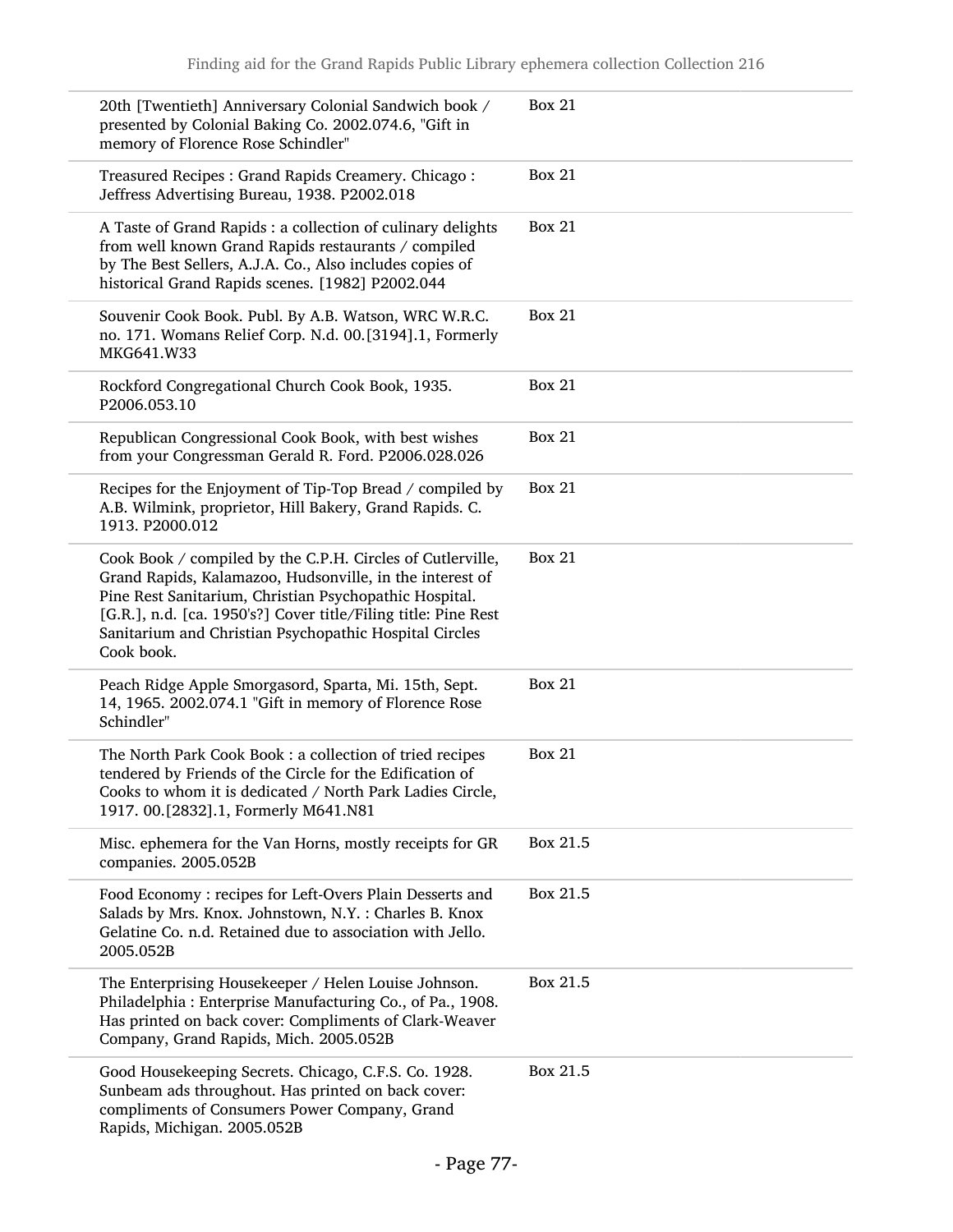| Tested Recipes / Warner Corp. 1937, Detroit, Mich. Norge<br>Division, Borg-Warner Corp. 2005.052B                                                                                                                             | Box 21.5      |
|-------------------------------------------------------------------------------------------------------------------------------------------------------------------------------------------------------------------------------|---------------|
| [Trinity M.E. Church, White Circle Cookbook]?<br>2005.052B                                                                                                                                                                    | Box 21.5      |
| Now JELL-O Tastes Twise as Good  Enjoy These<br>Tempting Recipes. General Foods, Dept. JHH, Battle<br>Creek, Mi. 2005.052B                                                                                                    | Box 21.5      |
| Consumers Power company 1969. Christmas Recipes.<br>2005.052B                                                                                                                                                                 | Box 21.5      |
| Consumers Power company 1959. Christmas. 2005.052B                                                                                                                                                                            | Box 21.5      |
| All Sorts of Sandwiches / Consumer Information Service,<br>Public Relations Dept., Dow Chemical Co., Midland, Mi.<br>ca. 1960s. 2002.062                                                                                      | <b>Box 21</b> |
| Battle Creek Sanitarium Health Foods: recipes for<br>everybody [for] The Broadway market, 243-245 Monroe<br>Ave., Grand Rapids, Mi. Battle Creek, Mi.: Battle Creek<br>Food Co.; Detroit: Morris Co., n.d. 00.[2304].1        | <b>Box 21</b> |
| Cathedral League Cook Book / Cathedral League of St.<br>Mark's Church, Grand Rapids, Mich. 1935.2006.053.1                                                                                                                    | <b>Box 21</b> |
| Christian Psychopathic Hospital Cook Book, 1931<br>P2006.028.23                                                                                                                                                               | <b>Box 21</b> |
| The Culinary Art Examplified / issued by the Mizpah Club<br>of the East Congregational Church, G.R. n.d., with ads.<br>[Art Nouveau cover, courtesy Pantlind Hotel] 2002.074.2<br>"Gift in memory of Florence Rose Schindler" | <b>Box 21</b> |
| Fallasburg Centennial Cookbook, 1871-1971 : receipt<br>book / compiled by the West Michigan Historical Society<br>for the Centennial of the Fallasburg Area.                                                                  | <b>Box 21</b> |
| Favorite Recipes: from the Neighborhood Kitchens of St.<br>Mary's Catholic Church, Miriam, Belding, Mi. 1975. Iowa<br>Fall, Iowa: Genl. Publ. and Binding. 2002.074.3 "Gift in<br>memory of Florence Rose Schindler"          | <b>Box 21</b> |
| The Friday Cook Book of St. Stephen's Women's Guild.<br>G.R.: Michigan Lithographing Co., 1954. 2002.074.5 "Gift<br>in memory of Florence Rose Schindler"                                                                     | <b>Box 21</b> |
| Tables and Kitchens, Compliments of W.F. Wurzburg.<br>2012.012                                                                                                                                                                | <b>Box 21</b> |
| Grand Openings: Hors D'Oeuvres Cookbook / Women's<br>Committee of the Grand Rapids Art Museum, 1981. Cover<br>ill. : pen and ink drawing by Nancy Clouse. Detail of<br>Federal Building entrance. 2002.084                    | Box 21        |
| Grand Rapids Marriage Record / compliments of the<br>G.B. Anderson Publ. Co., G.R. n.d. + ads, helpful hints.<br>2002.074.7, "Gift in memory of Florence Rose Schindler"                                                      | <b>Box 21</b> |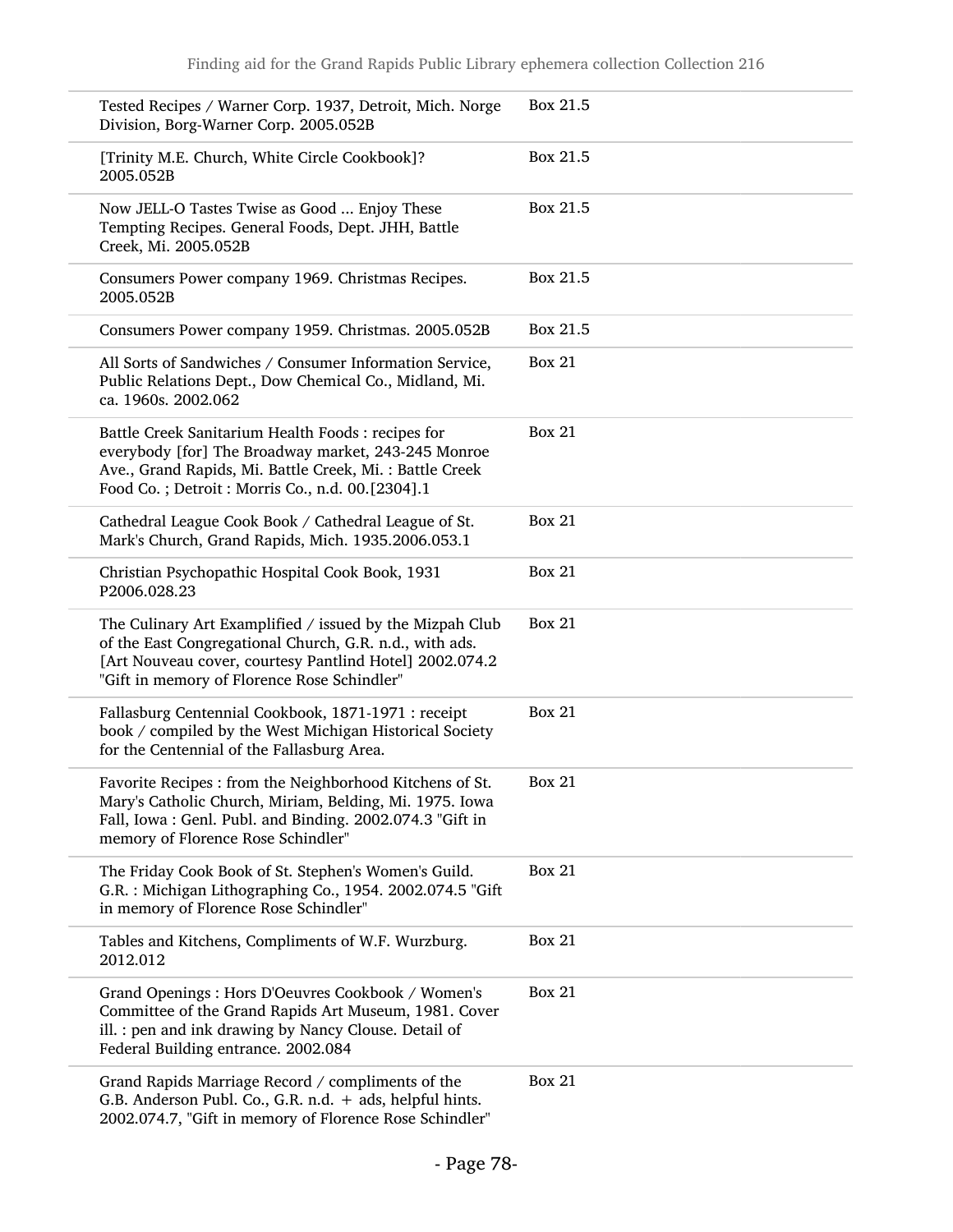| Grand Rapids Marriage Record. "Congratulations Crescent<br>Flour" on the spine of each of 3 volumes. G.R. : Anderson<br>Publ. Co., Ca. 1926.                                                                                                                                                | <b>Box 21</b> |          |
|---------------------------------------------------------------------------------------------------------------------------------------------------------------------------------------------------------------------------------------------------------------------------------------------|---------------|----------|
| Grand Rapids Marriage Record, ca. 1925. Brown covers.<br>Fox's "Pay as you Please" ad inside front cover.                                                                                                                                                                                   | <b>Box 21</b> |          |
| Grand Rapids Marriage Record, Ca. 1927/1928. 00.<br>$[3237]$ .1-3                                                                                                                                                                                                                           | <b>Box 21</b> |          |
| Grand Rapids Marriage Record cookbook, Dorothy<br>VanderWaals and James Palma, includes donor letter with<br>genealogical notes, 1935                                                                                                                                                       | <b>Box 21</b> |          |
| Grand Rapids Patrolman's Wive's Club 00.[3527].1                                                                                                                                                                                                                                            | <b>Box 21</b> |          |
| Grand Rapids Cook Book: a reprint of the Old<br>Congregational Cook Book G.R. : H. Leonard's Sons and<br>Co., 1899. 00.[3192].1. Formerly MKG641.G76                                                                                                                                        | <b>Box 21</b> |          |
| The Grand Rapids Receipt Book / compiled by the ladies<br>of the Congregational Church, containing many choice<br>and carefully tested receipts, of practical value to every<br>housekeeper. [G.R.] : [The Church, The Committee] ;<br>H.M. Hinsdill, 1871. Formerly MKG641.G76 00.[1310].1 | <b>Box 21</b> |          |
| Hotel Rowe, 1948 Thanksgiving Day Menu, 2012.104                                                                                                                                                                                                                                            | <b>Box 21</b> |          |
| Jackson Circle Cook Book [cover title], Choice Collection<br>of Tested Recipes / contributed by the ladies of Jackson<br>Circle of the Fountain Street Baptist Church of Grand<br>Rapids, Mich. G.R. : Toren printing Co., [before 1913] 00.<br>[2833].1                                    | <b>Box 21</b> |          |
| Leftover Dishers / by Lora Lee Parrott. GR : Zondervan<br>Publ. House, 1955. 2005.052B                                                                                                                                                                                                      | Box 21.5      |          |
| 50th Year, Kalamazoo Golden Jubilee. "Around the World"<br>Cook Book" Title page has" Kalamazoo "Around the<br>World" Cook Book. Kalamazoo Stove and Furnace Co.<br>Kalamazoo, Mi. 1951. 2005.052B                                                                                          | Box 21.5      |          |
| "Jiffy" mixes. Chelsea Milling Co., Chelsea, Mi. 2005.052B                                                                                                                                                                                                                                  | Box 21.5      |          |
| Mrs. C.H. Leonard's cook Book / compiled by Mrs.<br>C.H. Leonard and Mrs. W.H. Whitter. G.R. : Grand<br>Rapids Refrigerator Co., 1923. 00.[3191].1, Formerly<br>MKG641.L55                                                                                                                  | <b>Box 21</b> |          |
| Tuesday Ten Cook Book: Compiled by Tuesday Ten<br>of Park Congregational Church, Grand Rapids, 1898.<br>Accession 2017.040., 1898                                                                                                                                                           | Box 1         | Box 21.5 |
| Happiness is  Ruth Koeze's Favorite Peanut Butter<br>Recipes / Koeze Company, Wyoming, Mi. 49509.<br>2005.052B                                                                                                                                                                              | Box 21.5      |          |
| Festival Cookbook [2017.111], 1991                                                                                                                                                                                                                                                          | <b>Box 21</b> |          |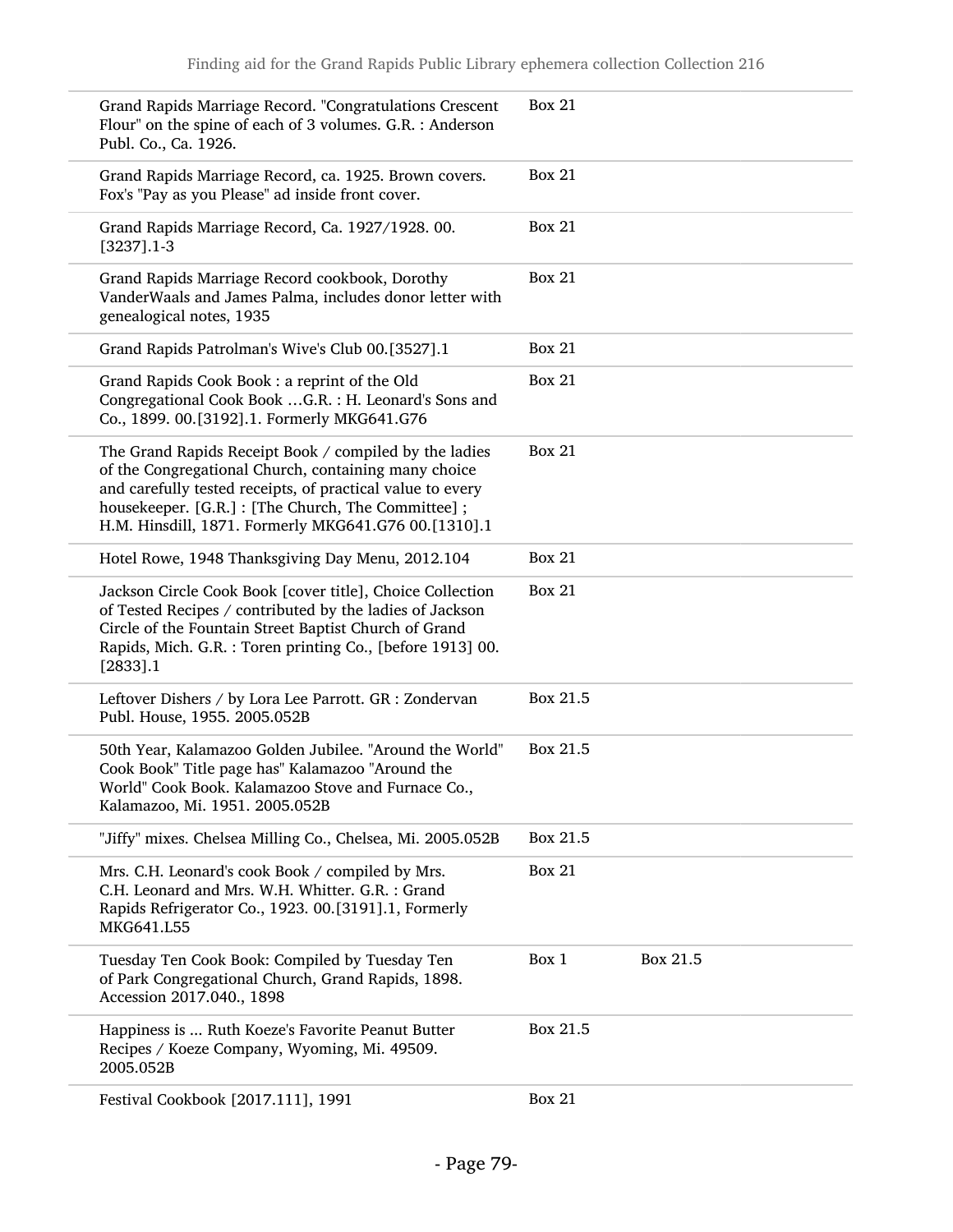Grand Rapids Junior Chamber of Commerce and Grand Rapids Retail Grocers and Meat Dealers Association presents Second Annual Cooking School in connection with the Food Show and Kitchen Fair [Acc 2017.112], 1950-11-13-1950-11-18 Box 21

### B. Menus

| Title/Description                                                                                                                                                                                                                                                                                                   | <b>Instances</b> |
|---------------------------------------------------------------------------------------------------------------------------------------------------------------------------------------------------------------------------------------------------------------------------------------------------------------------|------------------|
| Beefeater Room. Clark J. Afendoulis, host. 00.[2534].1                                                                                                                                                                                                                                                              | Box 10.5         |
| Chinnick's Michigan Room. 119 Pearl Street N.W. 00.<br>$[3449]$ .1                                                                                                                                                                                                                                                  | Box 10.5         |
| Clarendon Hotel. 1901 Menu. 2012.016                                                                                                                                                                                                                                                                                | Box 10.5         |
| Cypress Cellar.                                                                                                                                                                                                                                                                                                     | Box 10.5         |
| Dining Out in Grand Rapids 1976 [2021.119]                                                                                                                                                                                                                                                                          | Box 10.5         |
| Dining Out in Grand Rapids 1978, reproductions of<br>menus from 34 select restaurants, 2 copies [P2008.099]<br>[2021.119]                                                                                                                                                                                           | Box 10.5         |
| Hotel Macatawa, Macatawa Park, Michigan. GR Chamber<br>of Commerce. July 27, 1910. Has images of Hotel<br>Luzerne, Chicago and Hotel Macatawa. 00.[3450].1                                                                                                                                                          | Box 10.5         |
| Making Thyme Kitchen, Oct. 2005 Menu. 2006.069E                                                                                                                                                                                                                                                                     | Box 10.5         |
| Michigan Bankers Assoc. 9th Annual Meeting. Banquet<br>Menu. Sept. 2, 1896. Morton House [Pantlind] 00.<br>[5059].1                                                                                                                                                                                                 | Box 10.5         |
| The New Livingston, S.E. cor. Fulton and South Division<br>Sts. July 24, 1893. Grand Rapids Lithography Co. H.D.<br>and F.H. Irish, proprietors. 00.[3124].1                                                                                                                                                        | Box 10.5         |
| Pantlind Hotel, Charcoal Inn menu. Large, folding. C.1968<br>[P2001.123]                                                                                                                                                                                                                                            | <b>Box 11</b>    |
| Roosevelt Park Cafe, 1518 Grandville Ave., S.E.<br>P2006.011                                                                                                                                                                                                                                                        | Box 10.5         |
| Complimentary dinner to Thomas J. O'Brien, U.S. Minister<br>to Denmark, tendered by his friends on the eve of<br>departure for his post.  Apr. 22, 1905. Hotel Pantlind.<br>John S. Lawrence, presiding. Also, Dr. George K. Johnson,<br>Willard Kingsley, James H. Campbell, Col. George G.<br>Briggs. 00.[3451].1 | Box 10.5         |
| "Since the end of the 19th century  with the<br>appointment of Louis W. Blasy, dining room manager<br>The Main Dining Room " $+$ Verso has Sandwich shop,<br>the Cafeteria, and the Fountain menu items plus images<br>of various facilities. [From VF, 9/16/2003]                                                  | Box 10.5         |
| People's Restaurant Menu ca. 1970s. 2011.065                                                                                                                                                                                                                                                                        | <b>Box 31</b>    |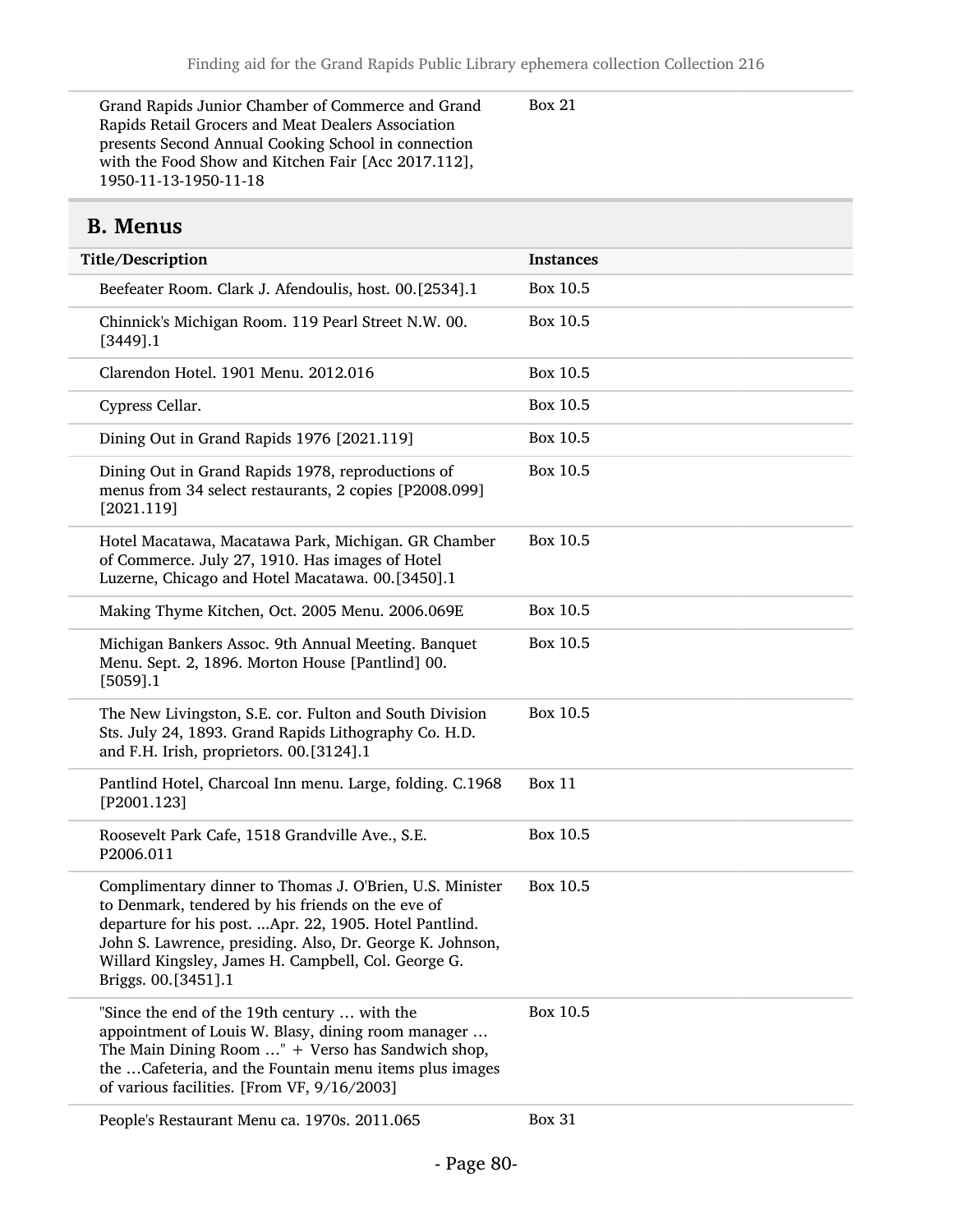| Sayfee's. [1959?] c. 1 Inscribed on back cover: Betty and<br>Bob Drinan/Gordon and Helen, Fall 1959. P2006.012 c. 2<br>Variant 2008.074                                                                                  | <b>Box 11</b> |           |
|--------------------------------------------------------------------------------------------------------------------------------------------------------------------------------------------------------------------------|---------------|-----------|
| Sayfee's East. 2650 Lake Eastbrook Blvd., GR. c. Ad Art<br>Litho, Cleveland, Ohio, 2-70 P2005.019                                                                                                                        | <b>Box 11</b> |           |
| Southern Barbecue, 4157 Division Rd., [P2001.152]                                                                                                                                                                        | <b>Box 11</b> |           |
| Ye Olde Grille, Morton House. Double postcard mailer,<br>with 2 color interiors and a list of daily specialties 00.<br>$[3448]$ .1                                                                                       | Box 10.5      |           |
| Sweet's Hotel, Jan. 6, 1870. Lawrence and French,<br>proprietors. "Bill of Fare" printed on cloth [silk?] Special<br>menu for the Second Michigan Cavalry Reunion, including<br>a brief program on the back. 00.[3125].1 | Box 10.5      |           |
| Sweet's Hotel, Jan. 22, 1888. N.C. Johnson, prop.<br>[Decorative card]                                                                                                                                                   | Box 10.5      |           |
| Win Schuler's, 209 Monroe. Aug. 25, 1959 P2004.025                                                                                                                                                                       | <b>Box 11</b> |           |
| Pantlind Hotel "Cypress Cellar" Menu [2017.081],<br>1940-1960                                                                                                                                                            | <b>Box 31</b> |           |
| <b>Controlled Access Headings:</b>                                                                                                                                                                                       |               |           |
| Restaurants -- Michigan -- Grand Rapids<br>Hotels -- Michigan -- Grand Rapids -- History<br>٠                                                                                                                            |               |           |
|                                                                                                                                                                                                                          |               |           |
| Hotel Pantlind Chinese Restaurant Menu [2017.081],<br>1940-1960                                                                                                                                                          | <b>Box 30</b> | Folder 37 |
| Bar Divani dinner menu, ca 2010-2015                                                                                                                                                                                     | Box 10.5      |           |
| Complimentary dinner to Thomas J. O'Brien, U.S.<br>Minister to Denmark tendered by his friends on the eve of<br>departure for his post, Hotel Pantlind, 1905-04-22                                                       | Box 10.5      |           |
| Easter Carols, Morton House menu, 1891-03-29                                                                                                                                                                             | Box 10.5      |           |
| Club Seville, 1211-1213 Madison Ave. SE menu                                                                                                                                                                             | Box 10.5      |           |
| Table D'Hote Luncheon, Hotel Pantlind, 1907-06-17                                                                                                                                                                        | Box 10.5      |           |
| Banquet given to the Members of the State Banking<br>Association by the Bankers of Detroit, Russell House,<br>1889-08-20                                                                                                 | Box 10.5      |           |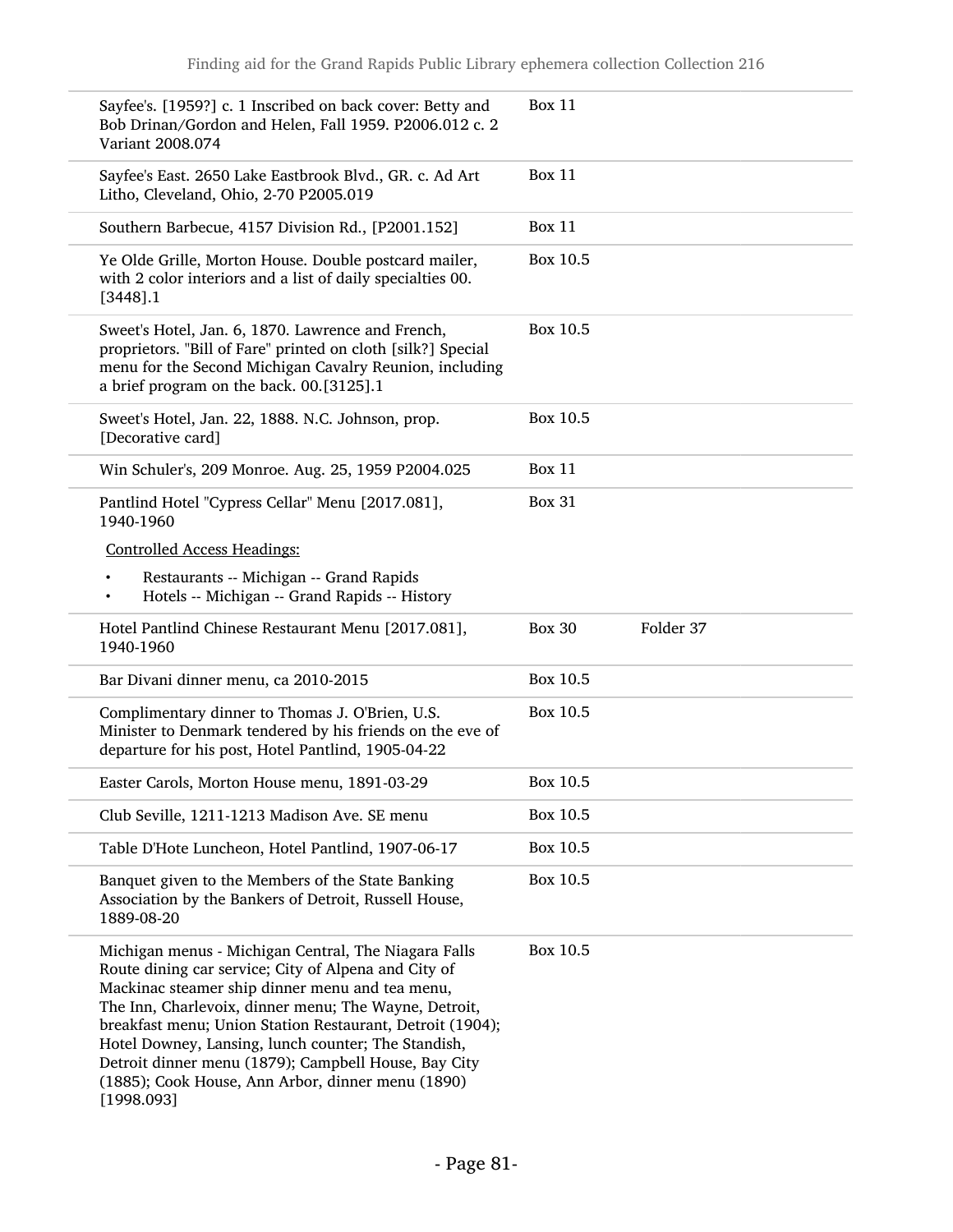| The Livingston dinner menus, 1890, and an undated<br>breakfast menu [1998.093] | Box 10.5 |
|--------------------------------------------------------------------------------|----------|
| Grand Union Cafe [1998.093], 1883                                              | Box 10.5 |
| Merchants' Lunch Counter, 54 Lyon St, Bill of Fare<br>[1998.093]               | Box 10.5 |
| The Morton [1998.093]                                                          | Box 10.5 |
| Peck Drug Stores, Tasty Noon-Day Suggestions [2022.030]                        | Box 10.5 |

## Series XVII. Posters and Broadsides

#### Scope and Contents

Included here are early mostly single sheet advertisements, on small to oversized paper. Most are for Grand Rapids area firms and wares, but a select number of historical items representing the types of national wares that may have been advertised, sold and used in Grand Rapids area also included.

Some of these have pencil annotations which indicate that they came from Henry McConnell. See Coll. 117, for the separate collection of broadsides given by McConnell.

#### Business

| Title/Description                                                                                                                                                                                                                                                                                                                     | <b>Instances</b> |           |
|---------------------------------------------------------------------------------------------------------------------------------------------------------------------------------------------------------------------------------------------------------------------------------------------------------------------------------------|------------------|-----------|
| Axes! Leonard Fenn  Colburn and Fenn, Ansonia, Conn.,<br>Oct. 1861. 00.[5726].1                                                                                                                                                                                                                                                       | <b>Box 11</b>    |           |
| Collins Axe Factory / R.S.W. From Marietta Intelligencer<br>(Marietta, Ohio). 00.[5735].1 Note: No known Grand<br>Rapids associations except the donor, Henry McConnell                                                                                                                                                               | Box 11           |           |
| GR Electric Co. first ad  Official Railroad Timetables of<br>Grand Rapids, Nov. 1896. Verso: Das Bohmisch sachsische<br>Grenzgerige. [Map with city views] 00.[315].1                                                                                                                                                                 | Box 4            | Folder 3  |
| Butter, Made in Four Minutes from Sweet Milk. Johnson's<br>Patent churn  My patent was issued Sept. 14th 1858<br>Daniel Johnson. N.Y.: Wynkoop, Hallenbeck and Thomas,<br>Steam Printers. [Broadside]. Note: Appears to have been<br>received from Henry McConnell. Received stamp date,<br>Feb. 10, 1933. See Coll. 117. 00.[5724].1 | Box 4.5          |           |
| The National Hotel Advertising Register. Rathbun House.<br>Ca. May-June 1867. 1986.125                                                                                                                                                                                                                                                | Box 4            | Folder 2  |
| Voigt Milling Company Ad. Voigt's White Rose Patent<br>Roller Process Flour, 2010.011                                                                                                                                                                                                                                                 | Box 4            | Folder 13 |
| Voigt Milling Company Ad. Crecent Flour "The Flour<br>Everybody Likes" Grand Rapids, Mich. 2010.011                                                                                                                                                                                                                                   | Box 4            | Folder 14 |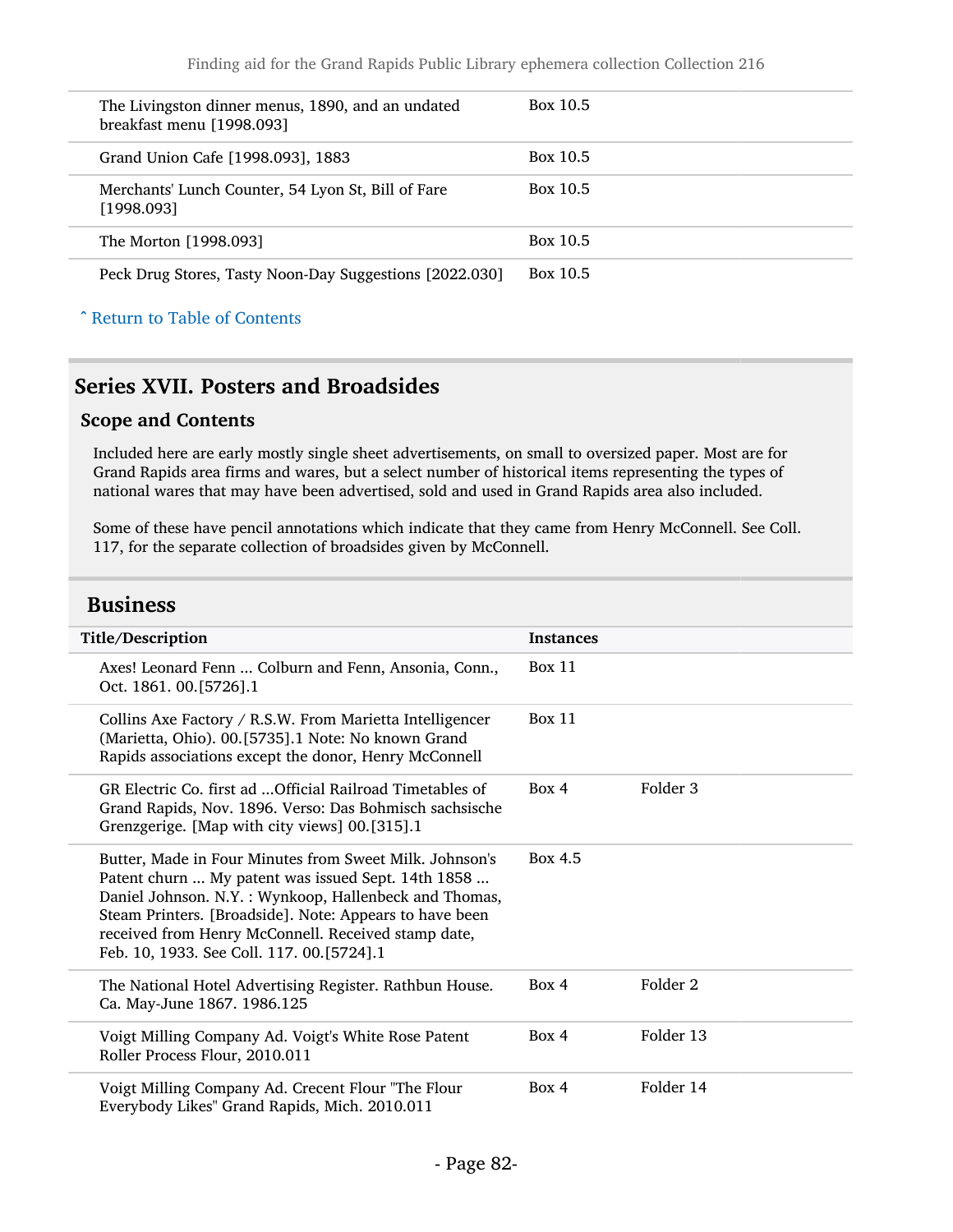E.S. Pierce, Men and Boy's Clothing. Commercial Handbill. "Great Wardrobe" 1880. 2010.011 Box 4 Folder 15

# Political

| r un ucal                                                                                                                                                                                                                              |                  |                     |
|----------------------------------------------------------------------------------------------------------------------------------------------------------------------------------------------------------------------------------------|------------------|---------------------|
| Title/Description                                                                                                                                                                                                                      | <b>Instances</b> |                     |
| First Ward Registration Notice. City of Grand Rapids.<br>Mar. 12,1860. [Verso: Florence Gravier, artist, no. 28,<br>[Victorian Lady] 00.[307].1                                                                                        | Box 4            | Folder 4            |
| Republican and Sound Money Party [Grand Rapids, Mich.<br>1896] Names candidates in 5 parties. 00.[305].1                                                                                                                               | Box 4            | Folder 5            |
| New Perspective on an Old Problem : areawide waste<br>treatment management planning / West Michigan<br>Regional Planning Commission. Ca. 1976. 00.[284].1                                                                              | Box 4            | Folder <sub>6</sub> |
| We Urgently need new City and County Buildings /<br>Citizens Committee for New city-County Center, n.d., ca.<br>1960's [Images of Old City Hall] 00.[283].1                                                                            | Box 4            | Folder 7            |
| Do You Realize That: Charter Amendment and bond<br>Issue. N.d. 00.[282].1                                                                                                                                                              | Box 4            | Folder <sub>8</sub> |
| <b>Real Estate</b>                                                                                                                                                                                                                     |                  |                     |
| Title/Description                                                                                                                                                                                                                      | <b>Instances</b> |                     |
| For Sale  Bitley Station  \$350.00. P.J. Kennedy<br>Grand Rapids, Mich. J.H. Woodworth. RE property in<br>Home township, Newaygo County, Mich.                                                                                         | Box 4.5          |                     |
| <b>Transportation and Travel</b>                                                                                                                                                                                                       |                  |                     |
| Title/Description                                                                                                                                                                                                                      | <b>Instances</b> |                     |
| Chicago, Rock Island andPacific Railroad Co., bet.<br>Chicago, Omaha, Leavenworth and Atchinson. 1872?<br>Includes images of First Locomotive and Train of<br>Passenger Cars,  N.Y. 1831. Baker Co. 00.[5725].1                        | <b>Box 29</b>    |                     |
| Information for Persons Visiting Prospect Park [Niagara]<br>Falls, N.Y.]  Inclined Railway  Hurricane Bridge<br>Ferry to Canada  The Electric Light. n.d. [between<br>1845-1907] Received stamp date Sept. 4, 1923. 00.<br>$[5728]$ .1 | Box 4.5          |                     |

## Oversized Posters and Broadsides

| Title/Description                                                                                                                              | <b>Instances</b> |          |
|------------------------------------------------------------------------------------------------------------------------------------------------|------------------|----------|
| The Latest Capt. Jinks: published for the sole benefit of<br>the prosecuting attorney. [Poem. Muskegon Chronicle,<br>Sept. 7, 1873] 00.[414].1 | Box 4            | Folder 1 |
| Squire's Opera House. Grand Complimentary Benefit of<br>Mr. J.H. Jones, Aug. 4, 1862  00.[280].1                                               | Box 4            | Folder 9 |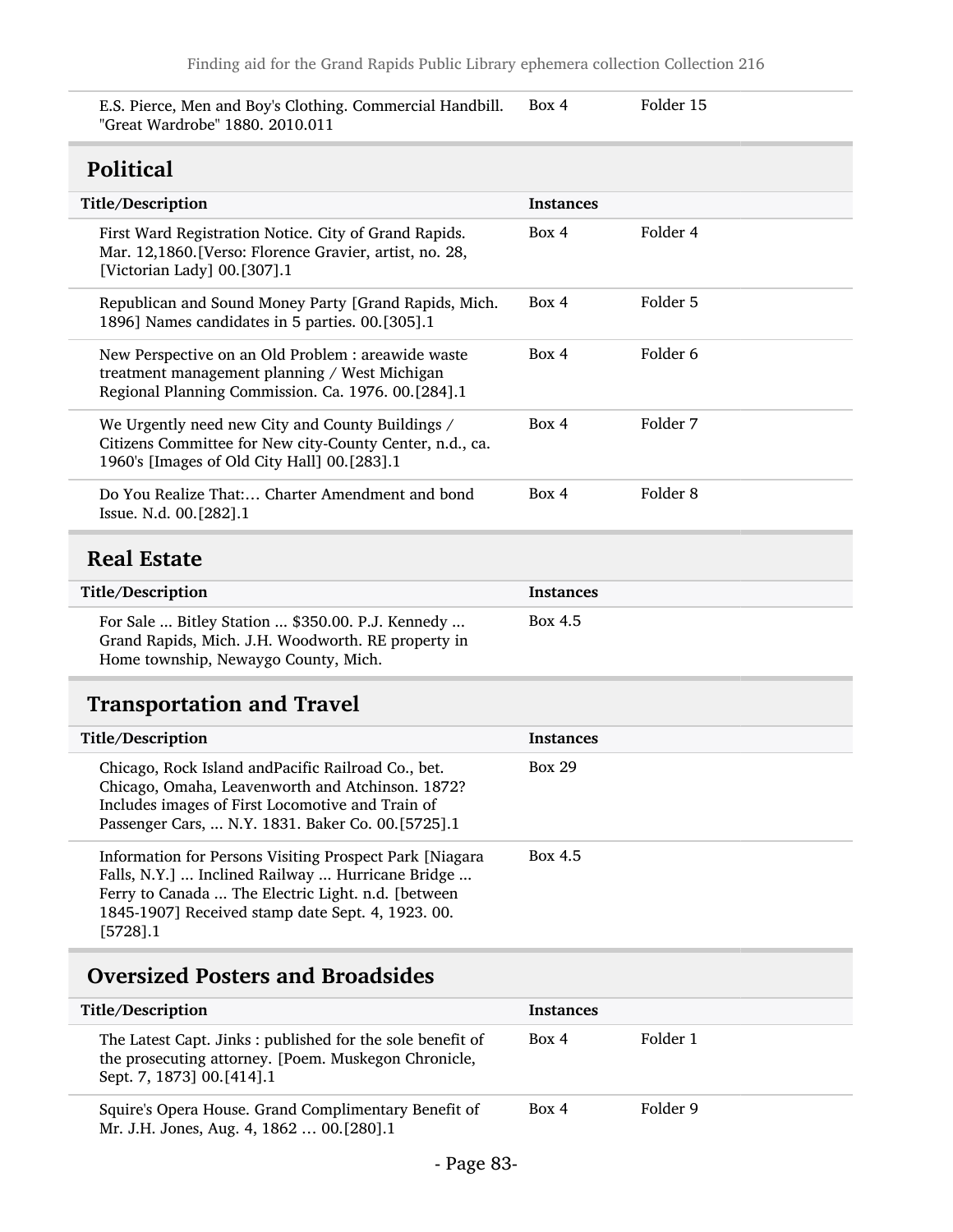| M.C. Field and Co., 102 Monroe, G.R. et al advertising<br>cards 00.[279].1 (Includes racist images)                                                                             | Box 4              | Folder 10 |
|---------------------------------------------------------------------------------------------------------------------------------------------------------------------------------|--------------------|-----------|
| Population of Grand Rapids. Table. 1840-1980. 00.[278].1                                                                                                                        | Box 4              | Folder 11 |
| Powers Theatre, Boxing, Mickey Sheridan vs. Sammy<br>Trott. 2010.011                                                                                                            | Box 4              | Folder 12 |
| Carmen Bugan: Reading and Booksigning, GRCC Library,<br>Sept. 2012.2012.084                                                                                                     | Box 4              |           |
| LAV FM Stereo 97 poster advertising radio personality<br>Wayne Thomas, early 1980s [2020.020]                                                                                   | Box 4              |           |
| LAV FM Stereo 97 poster advertising radio personality Ed<br>Buchanan, early 1980s [2020.020]                                                                                    | Box 4              |           |
| The Fifth Annual Greater Grand Rapids Great Gatsby<br>Group Monopoly Gala poster [2021.119], 1983-03-19                                                                         | Box 4              |           |
| Blanford Farm, Long Live a Little Country poster, n.d.<br>[2021.119]                                                                                                            | Box 4              |           |
| Fire! Fire! Fire! at the Grand Rapids Public Museum, Sept<br>16-Nov 26, no year, artwork by Dennis O'Connell, signed<br>by artist [2021.119]                                    | Box 4              |           |
| Public Museum of Grand Rapids of Greater Grand Rapids,<br>Van Andel Museum Center, Commemorating Opening<br>Festivities poster [2021.119], 1994                                 | Box 4              |           |
| Grand Rapids Public Museum two-stick kite, sticks<br>removed [2021.119]                                                                                                         | Drawer<br>FF.XIV.A |           |
| Perugino, Master of the Italian Renaissance, The<br>Grand Rapids Art Museum poster; print of Peita with<br>Saints Jerome and Mary Magdalene detail [2021.119],<br>$(1997-1998)$ | Drawer<br>FF.XIV.A |           |
| Grand Rapids Feminist Film Fest poster, 2017.037, 2015                                                                                                                          | Box 4              | Folder 16 |
| Grand Rapids, Michigan poster with historic people, places<br>and buildings, unknown date [2019.028]                                                                            | Drawer<br>FF.XIV.A |           |
| Grand Rapids Junior College 75th Anniversary poster<br>[2019.095], 1989                                                                                                         | Drawer<br>FF.XIV.A |           |
| Grand Rapids Art Museum dedication poster [2019.095],<br>1981                                                                                                                   | Drawer<br>FF.XIV.A |           |

# Series XVIII. Biographical Ephemera

Subseries A. Certificates.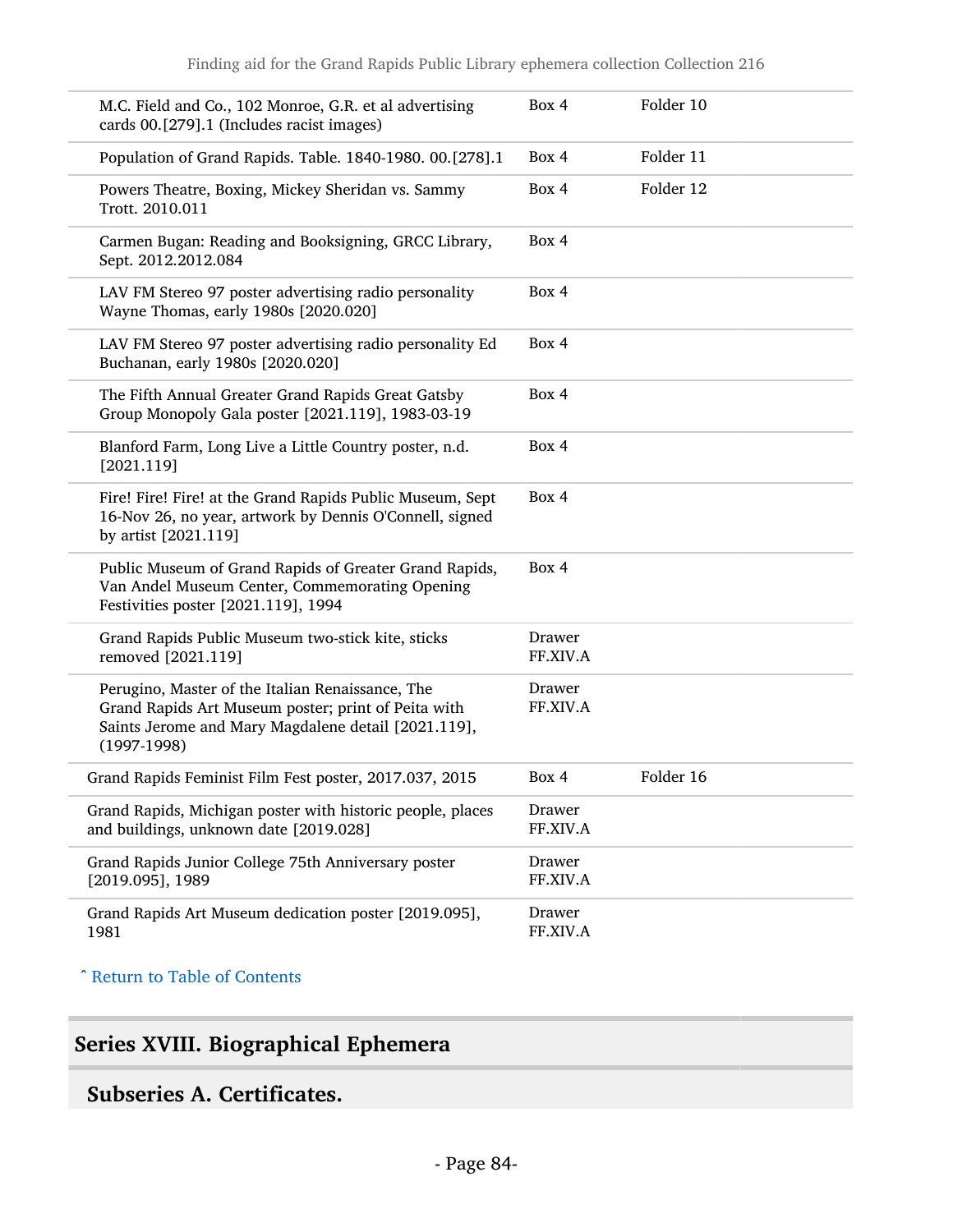# Coll. 017, Widdicomb Collection

| Title/Description                                                                                                                                                                                  | <b>Instances</b> |
|----------------------------------------------------------------------------------------------------------------------------------------------------------------------------------------------------|------------------|
| Anna Elizabeth Workman later Fairchild. Old Coll. W18                                                                                                                                              | Box 5            |
| Grand Rapids Public Schools. Primary School. June 24,<br>1898                                                                                                                                      | Box 5            |
| Michigan Seminary, Kalamazoo, Michigan. Junior<br>College Department. June 15, 1904.                                                                                                               | Box 5            |
| University of Michigan. Special Diploma, Dept. of<br>Literature, Science and the Arts. BA. June 21, 1906.                                                                                          | Box 5            |
| University of Michigan. BA. Literature, Science and the<br>Arts. June 21, 1906.                                                                                                                    | Box 5            |
| Coll. 014, Corwin Family Paper. Certificate. Grand Rapids<br>Business College. June 22, 1888.                                                                                                      | Box 5            |
| Coll. 074, Brewer Family Certificates, Diplomas, etc. (11<br>items), see list in Coll. 074 finding aid.                                                                                            | Box 5            |
| Coll. 092, Richmond Family Papers. Certificate of<br>Appointment, as Received of Public Moneys, 3/7/1838,<br>by U.S. President Martin Van Buren. Old Col. R2:A5.4                                  | Box 5            |
| Coll. 130, Grand Rapids Academy of Medicine Collection,<br>Paul Westrate. Doctor of Medicine, Grand Rapids Medical<br>College of Michigan. June 3, 1901. 00.[0144].1                               | Box 5            |
| Coll. 135, Lee Family Papers: Lee, Ben H. Jr., GR Central<br>diploma, 1920; Lee, Ruth. Indianapolis Conservatory<br>of Music, diploma, 1915; Lee, Ruth. GR Junior College,<br>music, degree, 1916. | Box 5            |
| Coll. 224, GRPL Art and Graphics Collection: Loraine<br>Brummeler, Grand Rapids South High School. June 19,<br>1925                                                                                | Box 5            |
| Coll. 267, Blodgett Hospital and Nursing School Records:<br>Caroline Frances Stratton. Union Benevolent Association<br>Hospital. May 25, 1905.00.[0054].1                                          | Box 5            |
| All-America City Award certificate signed by Mayor<br>Stanley Davis of Grand Rapids, mailed to Mr. William<br>Lautenbach at 259 Fox SW, Grand Rapids, MI [2019.042],<br>1964-01-01                 | Box 5            |
| George E. Averill, Knights of the Modern Maccabees.<br>Leroy Tent, Leroy, Michigan [Masons] June 13, 1896<br>initiated, March 27, 1903 certificate.                                                | Box 5            |
| Cora Jepson Beckwith, Columbia University. Doctor of<br>Philosophy. June 3, 1914; Univ. of Michigan. BS. June 21,<br>1908?                                                                         | Box 5            |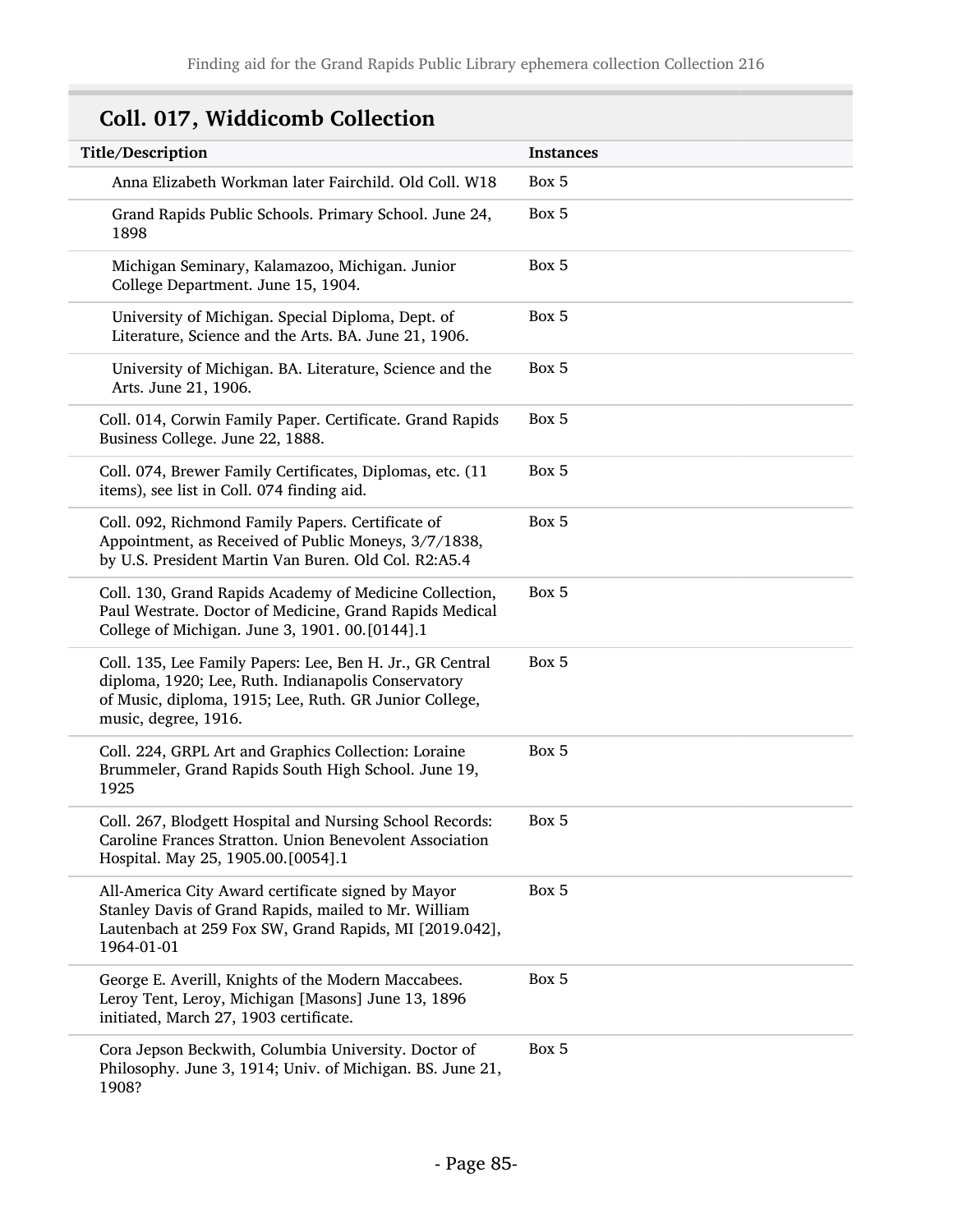| Minerva Griswold Beckwith, Grand Rapids High School.<br>June 25, 1891; Drexel Institute of Art, Science and<br>Industry, Philadelphia, June 9, 1910.                                                       | Box 5 |                     |
|------------------------------------------------------------------------------------------------------------------------------------------------------------------------------------------------------------|-------|---------------------|
| Esther May Brown [Frost], Grand Rapids Union High<br>School, June 19, 1914. 1980.044                                                                                                                       | Box 5 |                     |
| Lyman D. Norris, Appointment by U.S. President<br>Benjamin Harrison, of Norris of Michigan as Alternate<br>Commissioner to the World's Columbian Exposition,<br>Chicago. April 16, 1892. Old Coll. N2:C5.1 | Box 5 |                     |
| Albert Preusser, Free and Accepted Masons. Grand River<br>Lodge #34, Grand Rapids Michigan. Life Member. Aug.<br>12, 1908. 00. [0146]. 1                                                                   | Box 5 |                     |
| Irene Serdynsky, Grand Rapids Union High School, June<br>15, 1934.                                                                                                                                         | Box 5 |                     |
| Raymond Odgen Wagemaker, Grand Rapids Central High<br>School. June 20, 1924, 00.[0145].1                                                                                                                   | Box 5 |                     |
| Coll. 152, Munro Coll. Michigan land sold to Martha<br>Monroe, May 11, 1846, Kent County                                                                                                                   | Box 5 |                     |
| Grand Rapids Public Recreation Department award to<br>Jackie Minogue, High School Girls Swim Meet, 1968                                                                                                    | Box 6 | Folder 1            |
| Physician and Surgeon license for Dr. Charles Shepard 00.<br>$[356]$ .1, 1863                                                                                                                              | Box 6 | Folder 2            |
| Certificate of Distinguished Service in World War II to<br>Vera Jan Hoy 00.[124].1, 1944                                                                                                                   | Box 6 | Folder 3            |
| William E. Thornton, certificate of promotion to first<br>lieutenant in the 21st Regiment Michigan Infantry 00.<br>$[383]$ .1, 1863                                                                        | Box 6 | Folder 4            |
| Marriage certificate, Wesley Monroe and Miss Frank<br>Burling 00.[458].1, 1866-10-28                                                                                                                       | Box 6 | Folder 5            |
| Ezra T. Nelson, 2nd Lieutenant in the Valley City Light<br><b>Guard</b> , 1855                                                                                                                             | Box 6 | Folder 6            |
| Henry DeGraff certificates from Grand Rapids High School<br>$[1989.019]$ , 1895                                                                                                                            | Box 6 | Folder 7            |
| Michigan Legislature House Concurrent Resolution of<br>Congratulations to the Calvin College Basketball Team 00.<br>[5083].1, 1961                                                                         | Box 6 | Folder <sub>8</sub> |
| St. Alphonsus School first grade certificate for Marion<br>Krieser, 1915                                                                                                                                   | Box 6 | Folder 9            |
| Coll. 134 Declaration of Meritorious Service certificate to<br>Lt. Jacob J. Verbrugge, 1934-02-15                                                                                                          | Box 6 | Folder 10           |
| Coll. 123, Carolyn Campbell Coll. Service in preservation<br>of State Constitution of 1835, from Mich. State Board of<br>Auditors. Given Dec. 31, 1914.                                                    | Box 7 |                     |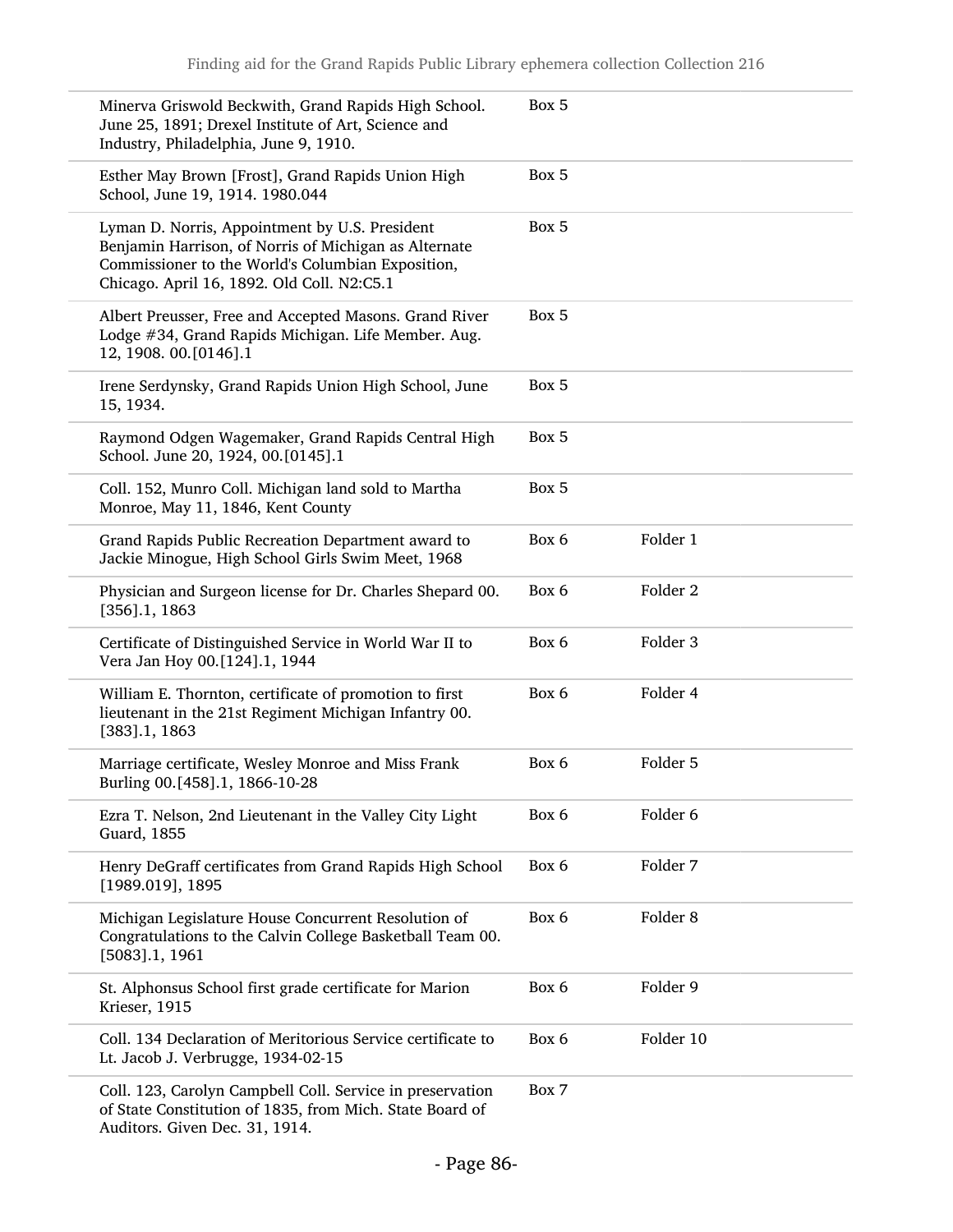| Coll. 267, Blodgett Hospital and Nursing School<br>Records, Grace K. Owen, Graduate of Three Year Course<br>(Nursing?) Nov. 28Th, 1920. 00. [0051].2                                     | Box 7 |
|------------------------------------------------------------------------------------------------------------------------------------------------------------------------------------------|-------|
| Coll. 267, Blodgett Hospital and Nursing School Records,<br>D.A. Blodgett Home for Children. Three month course<br>in the care and feeding of children. Nov. 4, 1920. 00.<br>$[0051]$ .1 | Box 7 |
| Isaac Abbott, appointment as Lieutenant in 109th<br>Regiment of Infantry. State of New York, Mar. 24, 1832                                                                               | Box 7 |
| Ella May Backus, Attorney at law. County of Grand<br>Traverse, Michigan. Aug. 20, 1895.                                                                                                  | Box 7 |
| Lara Beckwith Certificate. Grand Rapids High School,<br>June 22, 1894.1989.023.1                                                                                                         | Box 7 |
| William E. Briggs, Grand Rapids Work Horse Parade<br>Association. Second Annual Parade, May 30, 1909. 00.<br>[0066].1 Grand Rapids Lions Club.                                           | Box 7 |
| War Savings Program Citation from U.S. Treasury Dept.<br>Feb. 16, 1943 00.[0062].1                                                                                                       | Box 7 |
| Joseph Miller, Notary Public for Kalamazoo County.<br>Appointed by Governor Stevens T. Mason, March 15,<br>1838. Old Coll. M6:A4.1                                                       | Box 7 |
| Julia Pike, Grand Rapids High School, June 26, 1891. Old<br>Coll. P4:C10.1                                                                                                               | Box 7 |
| Charles A. Goodnow. City of Boston, Mass. Grammer<br>School Certificate of Merit. Brimmer School, 1862. Old<br>Coll. G37.C10.1 Grand Rapids Art Association                              | Box 7 |
| James Gallup, Appointed Postmaster of Grand Rapids, by<br>President Rutherford B. Hayes, Dec. 18, 1878. Old Coll.<br>G32:A4.1                                                            | Box 7 |
| Arthur Field Harrington, Grand Rapids High School, June<br>29, 1897?? 00. [0053]. 1                                                                                                      | Box 7 |
| Hess, Milicent M? Hess. Grand Rapids High School,<br>June 30, 1863; Alice Hess. Akeley Hall, Grand Haven,<br>Michigan. June 6, 1917. 00.[0419].1                                         | Box 7 |
| Loranger, John A. Circuit Court of the United States for<br>the Southern Division of Western Michigan, March 7th,<br>1894. 2010.012                                                      | Box 7 |
| Martha McKee Huntington. Grand Rapids High School,<br>June 28, 1867. Old Coll. G3:C10.1                                                                                                  | Box 7 |
| Edward Powell, Robert Raiders Diploma. First<br>Congregational Church Sunday School, Golden Roll of<br>Honor. Dec. 31, 1902                                                              | Box 7 |
| Mrs. Isaac Platt Powell, Order of Dames of the Loyal<br>Legion. Sept. 22, 1915. 1986.405.1-2                                                                                             | Box 7 |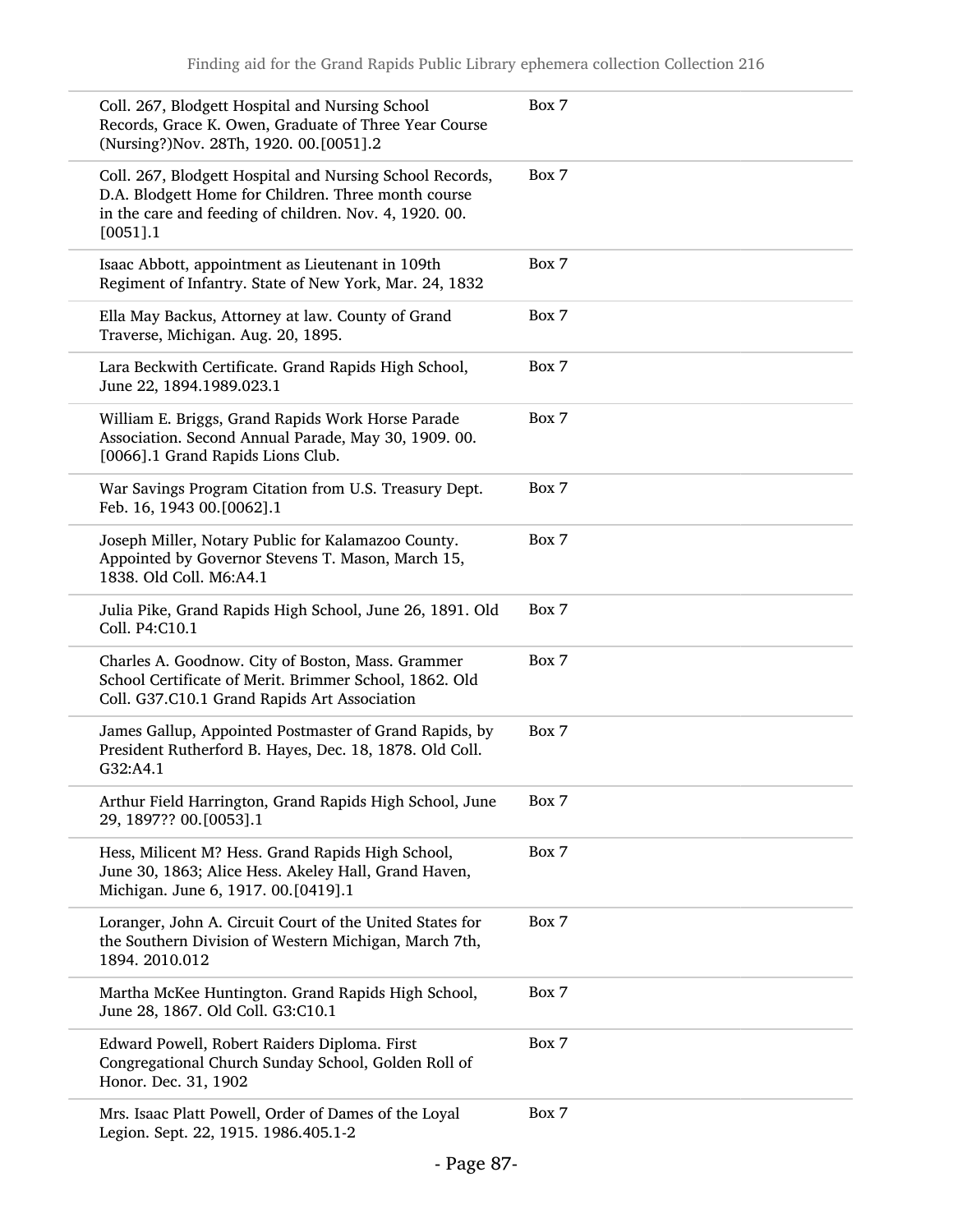| Alida B. Stocking, Life Membership. Women's Presbyterian<br>Board, Mar. 15, 1909 00. [0469].1                       | Box 7 |
|---------------------------------------------------------------------------------------------------------------------|-------|
| Henry S. Wartrous, Grand Rapids High School, July 2,<br>18691999.012.01                                             | Box 7 |
| William Walker, City of New York, Citizenship Certificate.<br>Nov. 13, 1813. 00. [0055]. 1 Old Collection W10:C10.1 | Box 7 |

# Subseries B. Proclamations

| Title/Description                                                                     | <b>Instances</b> |
|---------------------------------------------------------------------------------------|------------------|
| Proclamation by Winthrop Sargent. 1946 Facsimile, July<br>1796 document. 00. [0079].1 | Box 5            |

# Subseries C. Miscellaneous Biographical

| Title/Description                                                                                                                                                                                                   | <b>Instances</b>                  |           |
|---------------------------------------------------------------------------------------------------------------------------------------------------------------------------------------------------------------------|-----------------------------------|-----------|
| [Invitation] [Birthday Party], Feb. 7, 1901, at Henry<br>Spring Residence, 381 Cherry, for: Henry Spring born<br>1830; Charles Holden, born 1860; Willis B. Perkins, born<br>1861. Includes their images. 1998.032. | <b>Box</b><br>Unknown<br>location |           |
| In Loving Remembrance of Mrs. H. G. Holt, Died, Oct. 21,<br>1888. 1998.032 [Mary J. Seynour Holt, daughter of Henry<br>and ? Seymour]                                                                               | <b>Box</b><br>Unknown<br>location |           |
| Bookplate, E.G.D. Holden, Resident NW Corner of<br>Summer and Allen Streets                                                                                                                                         | Box 30                            | Folder 21 |
| Frederick G.H. Meijer, December 7, 1919 – November 25,<br>2011/ Funeral program and card2012.003.1                                                                                                                  | <b>Box 25</b>                     |           |
| Henry Weaver, envelope, Planters Hotel, St. Louis                                                                                                                                                                   | Box 30                            | Folder 19 |
| Grace Moore Art Book, 1897-1910                                                                                                                                                                                     | <b>Box 31</b>                     |           |
| Michigan Society/Kent Chapter of the Sons of the<br>American Revolution programs, 1897-1920                                                                                                                         | Box 30                            | Folder 31 |
| Baby book of Melvin J. Stuit by the Baby Mine Company,<br>Grand Rapids, MI, includes envelope addressed to Mrs.<br>Henry Stuit [2019.094], 1936                                                                     | <b>Box 25</b>                     |           |

#### ^ [Return to Table of Contents](#page-1-0)

## Series XIX. Miscellaneous

| Title/Description                                                                       | <b>Instances</b> |          |
|-----------------------------------------------------------------------------------------|------------------|----------|
| Official Guide Book of the Fair, Chicago World's Fair, 1933                             | <b>Box 30</b>    | Folder 3 |
| Wabasis Lake, North Country Hostel / Kent County Park<br>Commission, 1984 (00.[3009].1) | <b>Box 30</b>    | Folder 5 |